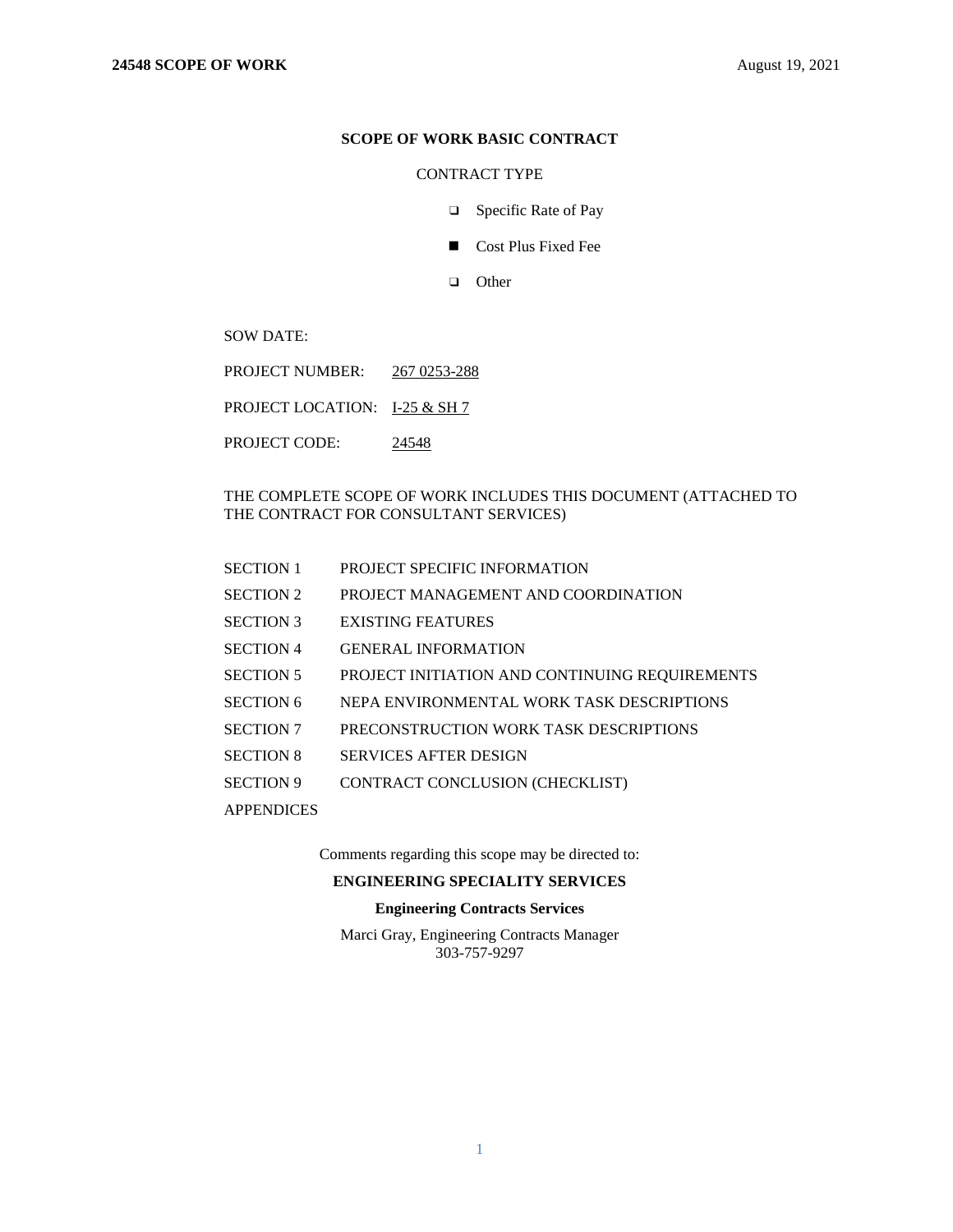# **TABLE OF CONTENTS**

|                 |                                                                | Page |
|-----------------|----------------------------------------------------------------|------|
|                 |                                                                |      |
|                 |                                                                |      |
|                 |                                                                |      |
|                 |                                                                |      |
|                 |                                                                |      |
|                 |                                                                |      |
|                 |                                                                |      |
|                 |                                                                |      |
|                 |                                                                |      |
| А.              |                                                                |      |
| <b>B.</b>       |                                                                |      |
| C.              |                                                                |      |
| D.              |                                                                |      |
| Е.              |                                                                |      |
| $F_{\cdot}$     |                                                                |      |
|                 |                                                                |      |
|                 |                                                                |      |
| А.              |                                                                |      |
| <b>B.</b>       |                                                                |      |
| $C_{\cdot}$     |                                                                |      |
| D.              | DATA COLLECTION, FIELD INVESTIGATION, MITIGATION MEASURES, AND |      |
|                 |                                                                |      |
| Е.              |                                                                |      |
| F.              |                                                                |      |
| G.              |                                                                |      |
|                 |                                                                |      |
|                 |                                                                |      |
| A.              |                                                                |      |
| <b>B.</b>       |                                                                |      |
| $\mathcal{C}$ . |                                                                |      |
| D.              |                                                                |      |
| E.              |                                                                |      |
| F <sub>r</sub>  |                                                                |      |
|                 |                                                                |      |
|                 |                                                                |      |
| A.              |                                                                |      |
| <b>B.</b>       |                                                                |      |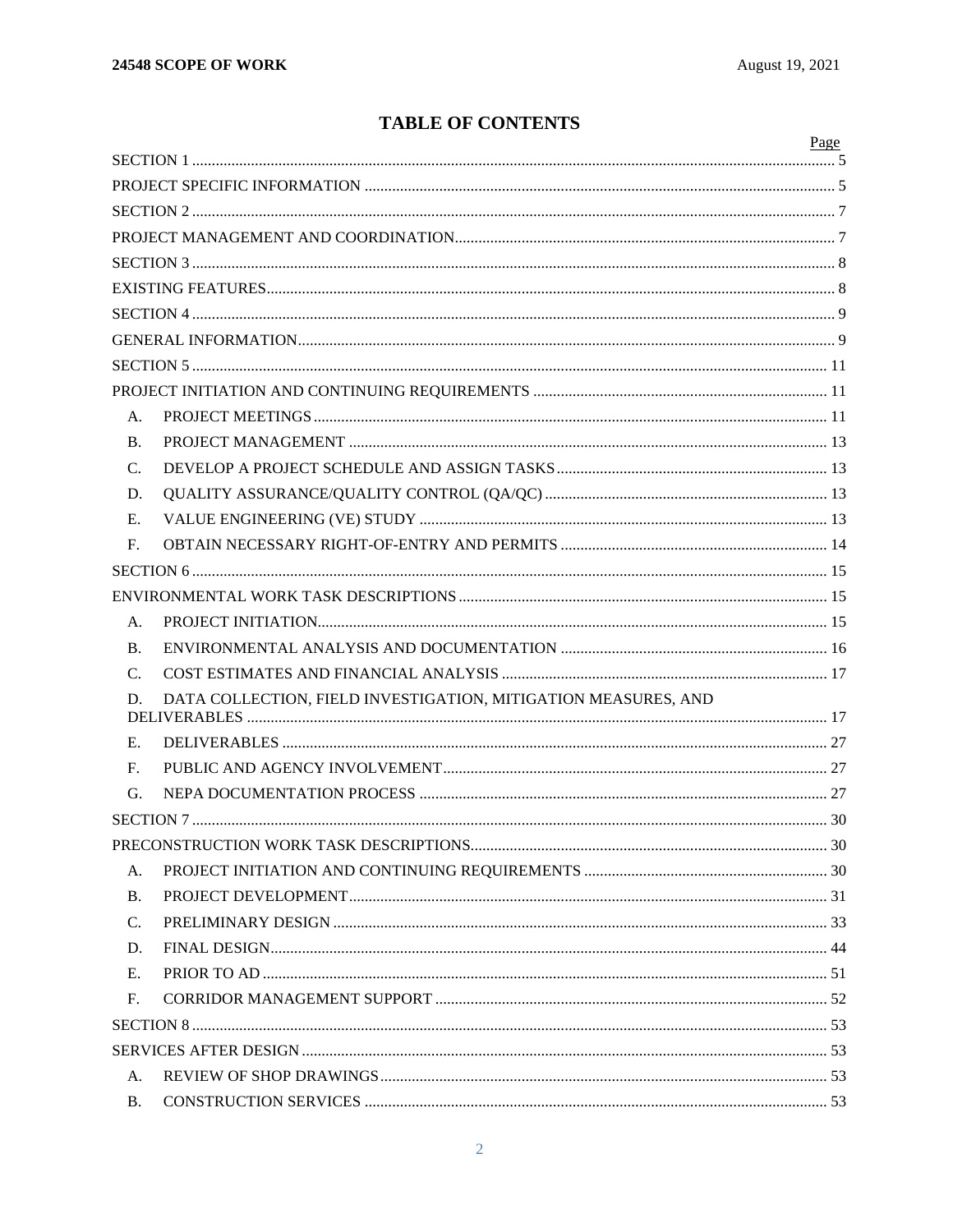# **APPENDICES**

| APPENDIX A | <b>REFERENCES</b>          |
|------------|----------------------------|
| APPENDIX B | - SPECIFIC DESIGN CRITERIA |
|            | APPENDIX C DEFINITIONS     |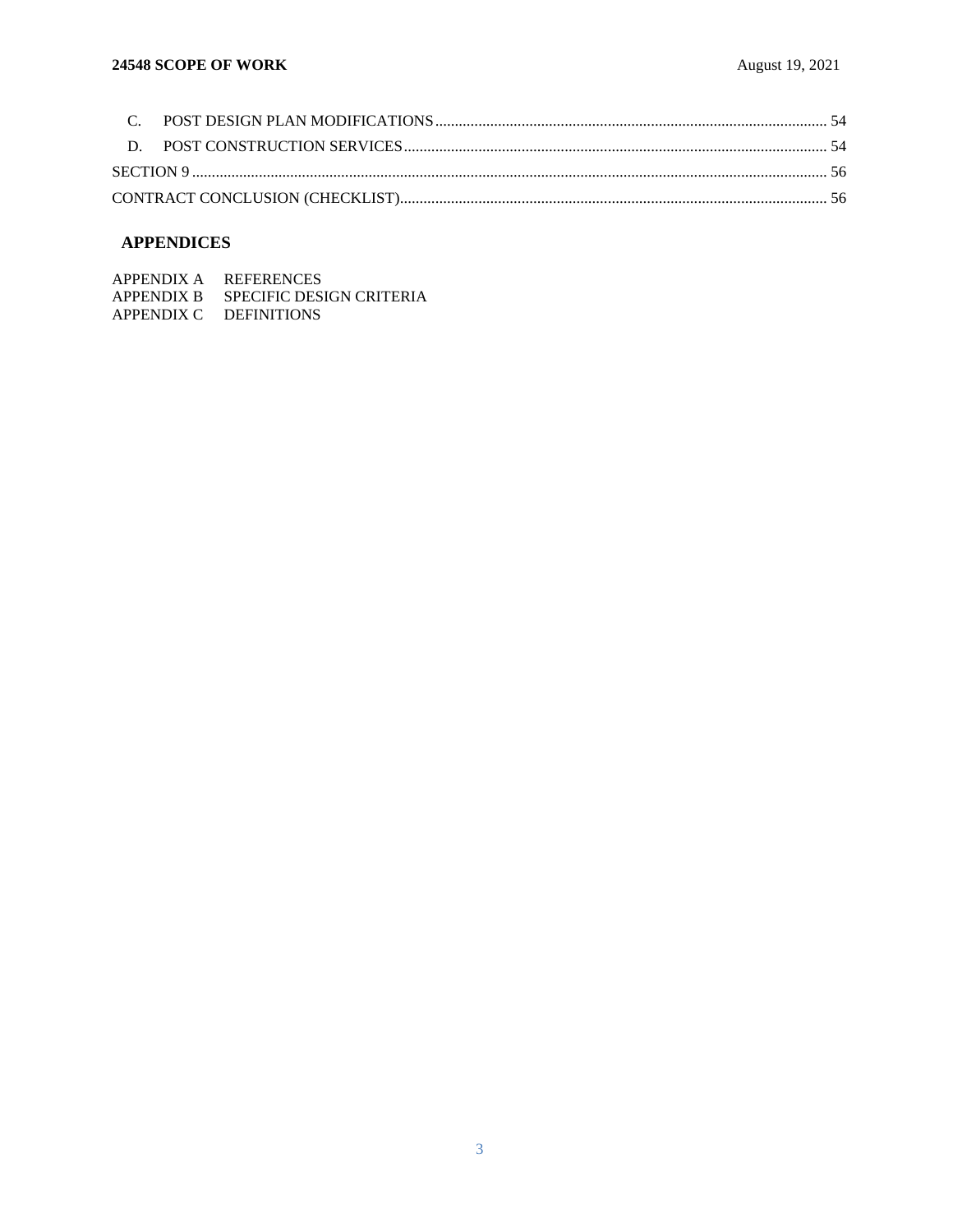## **INSTRUCTIONS**

### **Note:**

**This Scope of Work is to serve as a template for the Colorado Department of Transportation (CDOT) to develop and negotiate solid contracts with Consultant teams on projects and tasks. The Consultant shall coordinate all activities, tasks, meetings, communications and deliverables with the CDOT/ Project Manager (PM) (or his or her designee) for this project. All submittals will be through the CDOT/PM or a designee, who will make appropriate distribution. Upon notice to proceed, the Consultant shall be responsible and will account for all effort contained in the Final Scope of Work.** 

**This Draft Scope of Work has been reviewed by the Department and reflects a plan of approach based on the known goals. One factor determining the selection of a Consultant is the ability of that Consultant to analyze the project goals, evaluate the work elements, and formulate a work plan. This process may produce new approaches or modification to the project work elements. Because of that, all Consultants should be aware that the Final Scope of Work for a project will be produced with input from the selected Consultant.**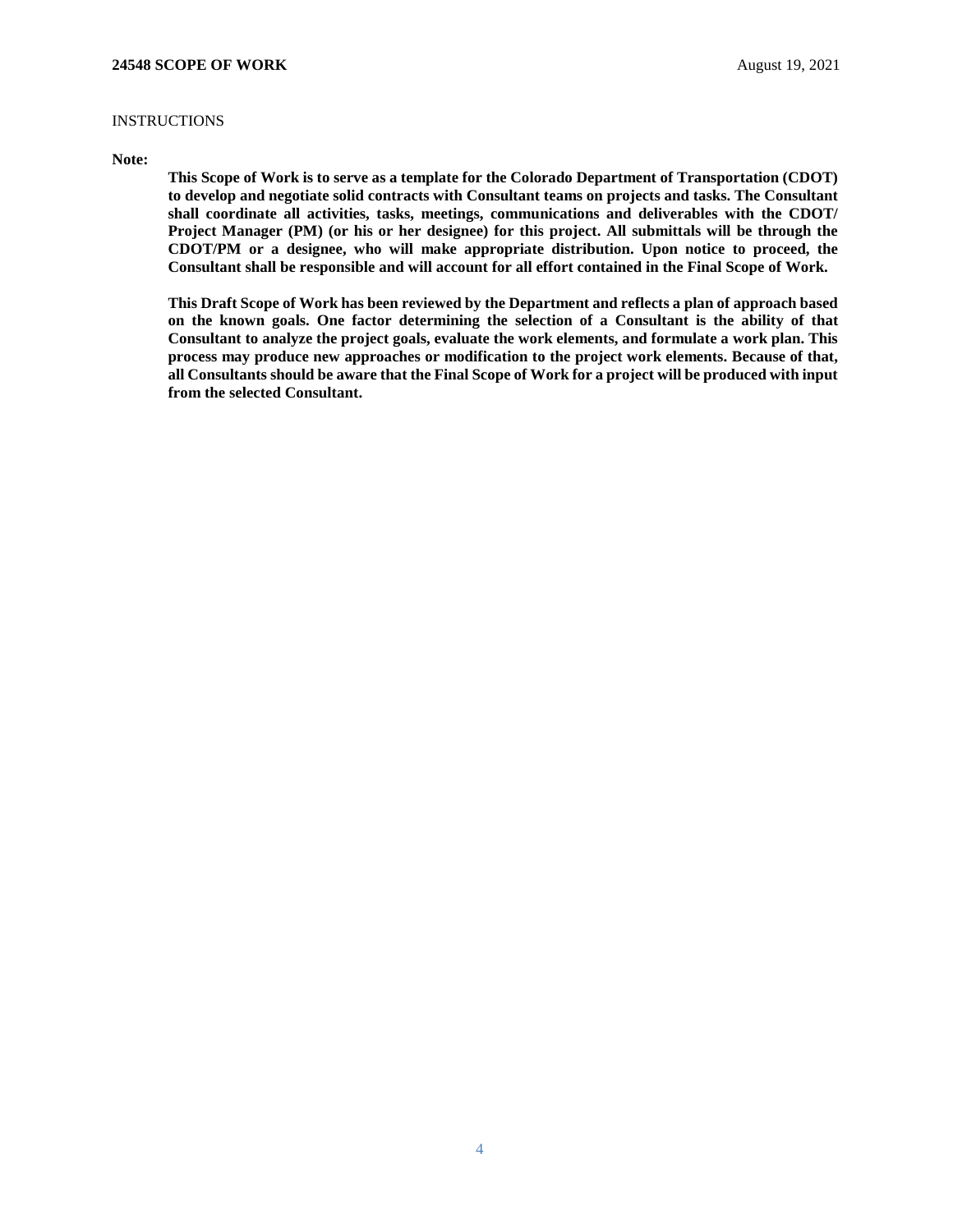## **SECTION 1 PROJECT SPECIFIC INFORMATION**

### <span id="page-4-1"></span><span id="page-4-0"></span>**1. PROJECT BACKGROUND**

The Colorado Department of Transportation (CDOT) is proposing to complete the interim mobility hub on I-25 and SH-7 located in Adams and Broomfield Counties. The interim transit improvements project will consist of constructing Bustang slip ramps for the I-25 NB off-ramp and SB on-ramp, pedestrian bridge connecting the two bus slip ramps, sidewalks and a park-n-ride lot in the SE corner of the interchange. This project will provide parking for people who would connect to the CDOT Division of Transit and Rails Express Bus from Fort Collins to Denver and the reverse ride northbound to Fort Collins.

## **2. PROJECT GOALS**

This project is intended to produce the following improvements

| A. Pedestrian Bridge    |  |
|-------------------------|--|
| B. Reconstruction       |  |
| C. Transit Improvements |  |

## **3. PROJECT LIMITS**

This project is located on I-25 and SH-7, between milepost 228.5 and milepost 229.5 in Adams and Broomfield County.

## **4. PROJECT COSTS**

The construction cost of this project is estimated at \$ 12 million.

### **5. WORK DURATION**

The time for the work described in this scope is approximately 365 calendar days.

## **6. CONSULTANT RESPONSIBILITY AND DUTIES**

The Consultant is responsible for conducting project coordination, agency coordination, public participation, preparation and submittal of preliminary and final design plans, specifications, and estimate, and post design services as described in the following sections.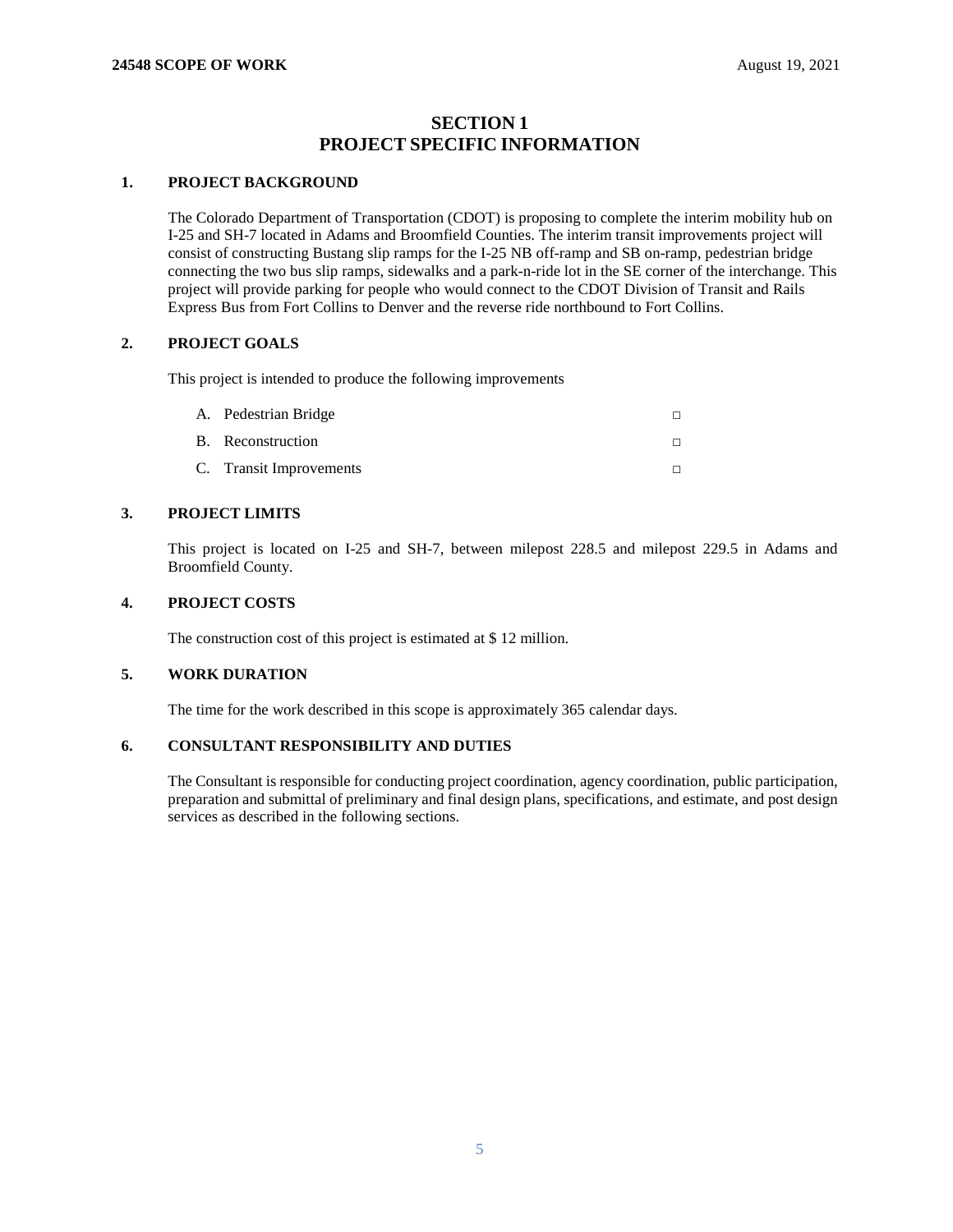## **7. WORK PRODUCT**

The work in the scope of services for this project will be contracted on an individual Task Order basis. The CDOT reserves the right to, at its sole discretion, decide to not issue task orders for any part of the work contained in this scope of services. The Consultant work products may include:

| A.              | Reports (hard copy and/or digital, as required)                | $\Box$ |
|-----------------|----------------------------------------------------------------|--------|
| <b>B.</b>       | Field Inspection Review (FIR) Plans and Estimates              | $\Box$ |
| $\mathcal{C}$ . | Final Office Review (FOR) Plans, Specifications, and Estimates | $\Box$ |
| D.              | AD/Bid Plans, Specifications, Cost Estimate                    | $\Box$ |
| E.              | <b>Construction Plan Package</b>                               | $\Box$ |
| F <sub>r</sub>  | <b>Project Coordination</b>                                    | □      |
| G.              | Schedules                                                      | □      |
| H.              | <b>Meeting Minutes</b>                                         | □      |
| I.              | Professional Engineer Stamped Record Sets                      | □      |
| J.              | Design Support During Construction                             | □      |

Requirements are further described in the sections that follow. All work required to complete this Scope of Work requires the use of English Units.

## **8. WORK PRODUCT COMPLETION**

All submittals must be accepted by the CDOT Contract Administrator or designee.

## **9. ADDITIONAL PROJECT INFORMATION**

Additional information regarding this project is included in the following documents

| A.        | CDOT accident history data                                |   |
|-----------|-----------------------------------------------------------|---|
| <b>B.</b> | Designs of I-25 Segment 3                                 | П |
| C.        | TMOSS Surveys of I-25 Segment 3                           | □ |
| D.        | Traffic Data                                              | П |
| Е.        | As-constructed roadway, structure, and existing ROW plans | П |
| F.        | Pavement Design Records                                   | □ |
| G.        | <b>Structural Inspection Records</b>                      | п |

Copies of these documents may be requested from CDOT. A moderate fee may be required for copies.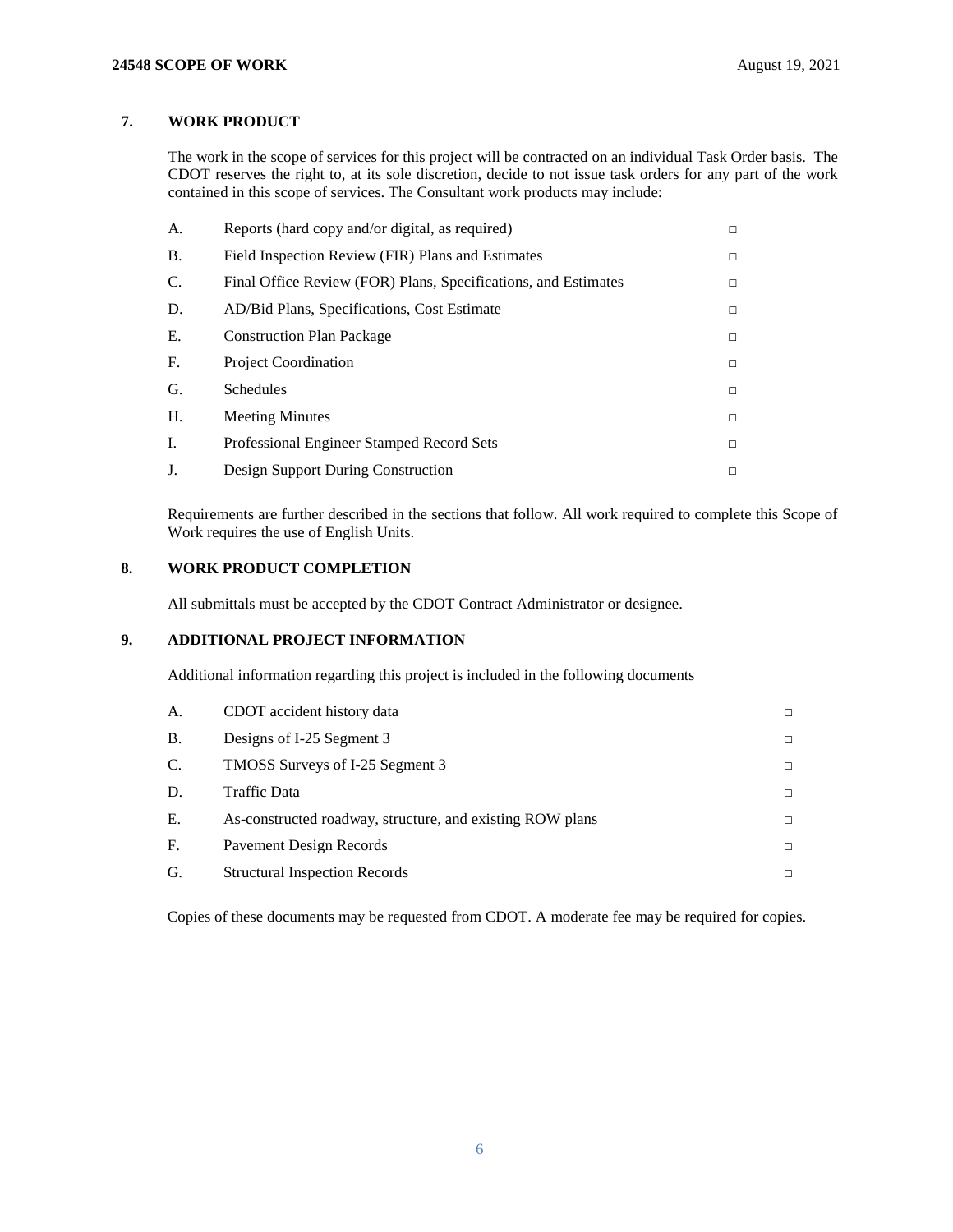## **SECTION 2 PROJECT MANAGEMENT AND COORDINATION**

## <span id="page-6-1"></span><span id="page-6-0"></span>**1. CDOT CONTACT**

The Contract Administrator for this project is: Paul Jesaitis, Region 1 Transportation Director.

Active day-to-day administration of the contract will be delegated to the CDOT/PM:

- A. Name: Thanh Ly
- B. Title: PE 1
- C. Address: 4670 Holly St, Denver CO. 80216
- D. Office phone: (303) 398-6725
- E. Fax: 303-398-6781

## **2. PROJECT COORDINATION**

Coordination will be required with the following:

| A.        | <b>Cities</b>                                                | П |
|-----------|--------------------------------------------------------------|---|
| <b>B.</b> | Counties                                                     | П |
| C.        | Irrigation Ditch Companies                                   | П |
| D.        | <b>Regional Transportation District (RTD)</b>                | П |
| Е.        | Denver Regional Council of Governments (DRCOG)               | п |
| F.        | Metropolitan Planning Organizations (MPO's)                  | п |
| G.        | U.S. Army Corps of Engineers (USACE)                         | п |
| Н.        | Mile High Flood District (MHFD)                              | п |
| Ι.        | Federal Emergency Management Agency (FEMA)                   | п |
| J.        | Colorado Division of Parks & Wildlife (CPW)                  | п |
| K.        | U.S. Forest Service (USFS)                                   | п |
| L.        | Environmental Protection Agency (EPA)                        | П |
| M.        | U.S. Fish and Wildlife Service (USFWS)                       | П |
| N.        | Federal Highway Administration (FHWA)                        | п |
| Ο.        | Federal Transit Authority (FTA)                              | П |
| P.        | <b>Utilities</b>                                             | п |
| Q.        | Colorado Department of Public Health and Environment (CDPHE) | п |
| R.        | Other                                                        | □ |

The consultant should anticipate that a design that affects another agency has to be accepted by that agency prior to its acceptance by CDOT. Submittals to affected agencies will be coordinated with CDOT.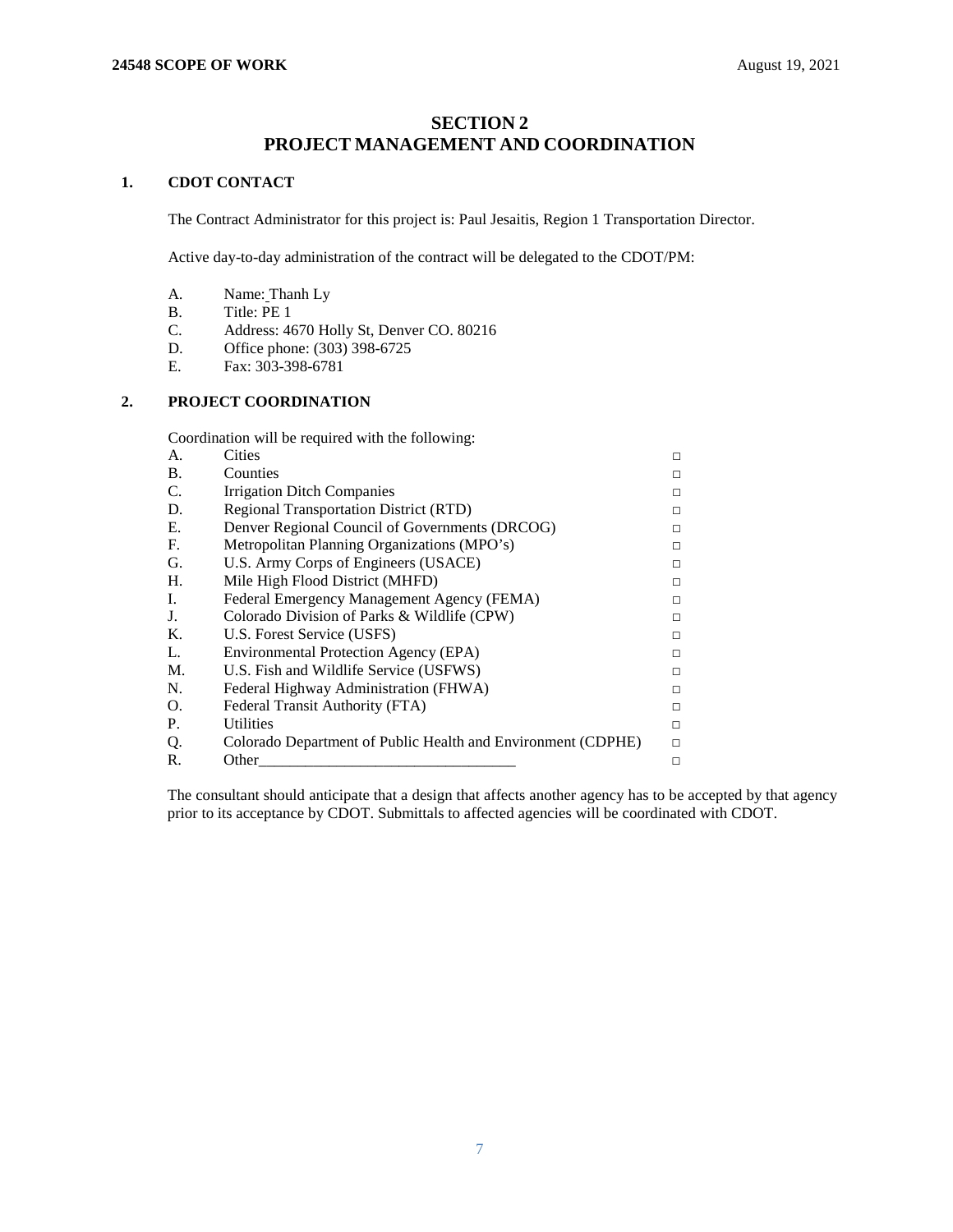# **SECTION 3 EXISTING FEATURES**

<span id="page-7-1"></span><span id="page-7-0"></span>**Note: This Section lists known features in the area. It should not be considered as complete, and should include, as appropriate, information from Section 2 Project Management and Coordination. The Consultant should be alert to the existence of other possible conflicts.** 

|    | <b>STRUCTURES</b>                                                                   |   |
|----|-------------------------------------------------------------------------------------|---|
|    | $E-17-MW$ , SH-7 over I-25                                                          |   |
| 2. | <b>UTILITIES</b>                                                                    | г |
|    | Contact Utility Notification Center of Colorado (U.N.C.C.) at 1-800-922-1987 or 811 |   |
| 3. | <b>IRRIGATION DITCHES</b>                                                           | П |
| 5. | PERMANENT WATER QUALITY (PWQ) CONTROL MEASURES                                      | П |
| 6. | THER                                                                                |   |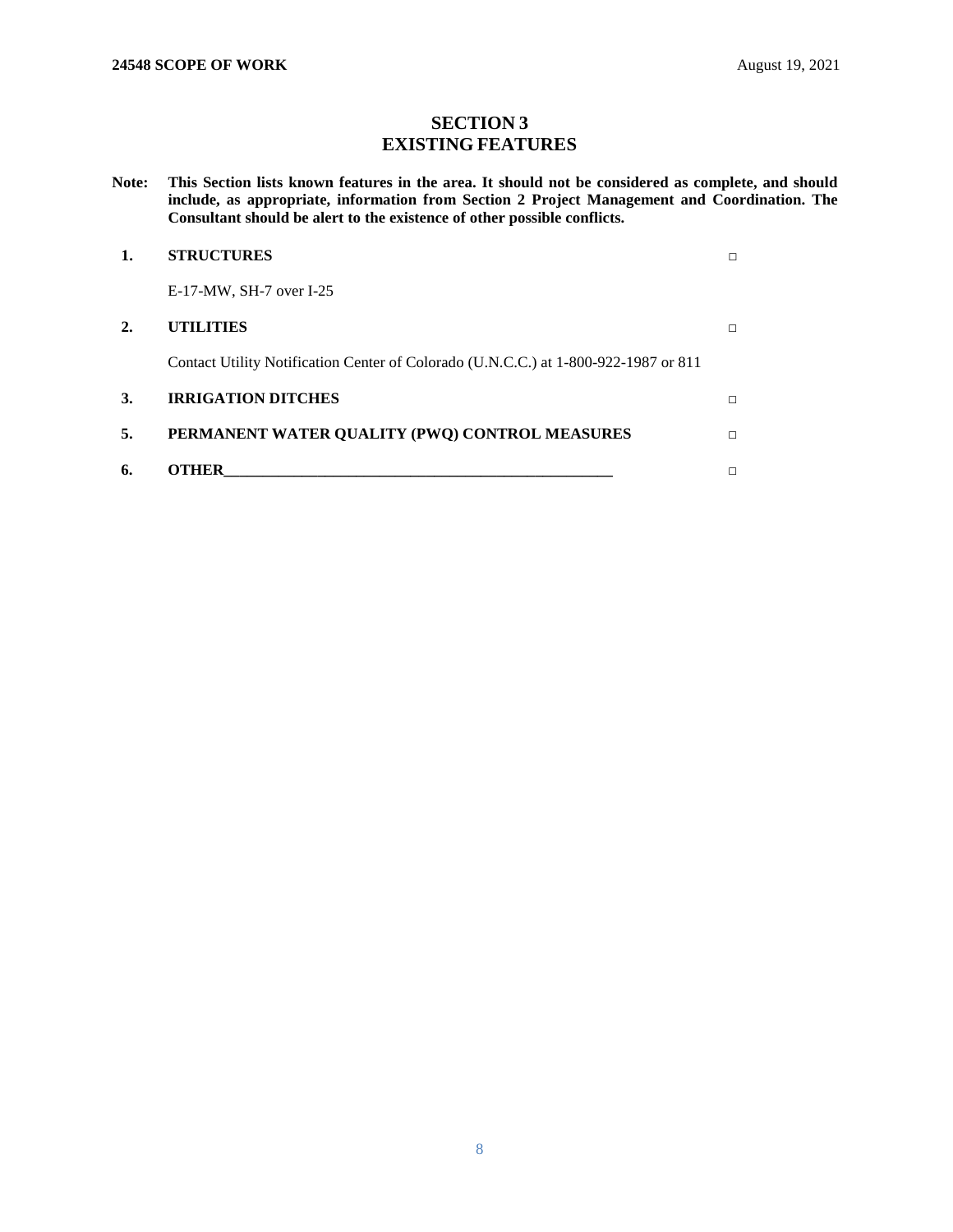## **SECTION 4 GENERAL INFORMATION**

## <span id="page-8-1"></span><span id="page-8-0"></span>**1. NOTICE TO PROCEED**

Work shall not commence until the written Notice-to-Proceed is issued by CDOT. Work may be required, night or day, and/or weekends, and/or holidays, and/or split shifts. CDOT must concur in time lost reports prior to the time lost delays being subtracted from time charges. Subject to CDOT prior approval, the time charged may exclude time lost for:

- A. Reviews and Approvals
- B. Response and Direction

## **2. PROJECT COORDINATION**

- A. Routine Working Contact: Routine working contact shall be between the CDOT/PM and the Consultant Project Manager (C/PM) as defined in Appendix C.
- B. Project Manager Requirements: Each Project Manager shall provide the others with the following:
	- 1. A written synopsis or copy of their respective contacts by telephone and in person with others
	- 2. Copies of pertinent written communications

## **3. ROUTINE REPORTING AND BILLING**

The Consultant shall provide the following on a routine basis:

- A. Coordination: Coordination of all contract activities by the C/PM
- B. Periodic Reports and Billings: The periodic reports and billings required by CDOT.
- C. General Reports and Submittals: In general, all reports and submittals must be approved by CDOT prior to their content being utilized in follow-up work effort.

### **4. PERSONNEL QUALIFICATIONS**

The C/PM must be approved by the CDOT Contract Administrator. Certain tasks must be done by Licensed Professional Engineers (PE) or Professional Land Surveyors (PLS) who are registered with the Colorado State Board of Registration for Professional Engineers and Land Surveyors. National Institute for Certification in Engineering Technology (NICET) certification or other certifications may be required for project inspectors and testers.

All tasks assigned to the Consultant must be conducted by a person on the Consultant team that is qualified and has specific expertise in that task. The qualified person is a professional with the necessary education, certifications (including registrations and licenses), skills, experience, qualities, or attributes to complete a particular task. Design of any special project features must be directed, completed, and overseen by a professional engineer with significant experience in design of those special project features.

This contract requires that the prime firm or any member of its team be pre-qualified in the following disciplines for the entire length of the contract.

Bridge Design, Bridge Inspection, Civil Engineering, Electrical Engineering, Environmental Engineering, Geotechnical Engineering, Highway & Street Design, Hydrology and Hydraulics (including PWQ), Landscape Architecture (including Stormwater Management Plans [SWMP]), Management (Contract Admin), Management (Construction), Mechanical Engineering, Materials Testing, Sanitary Engineering, Soils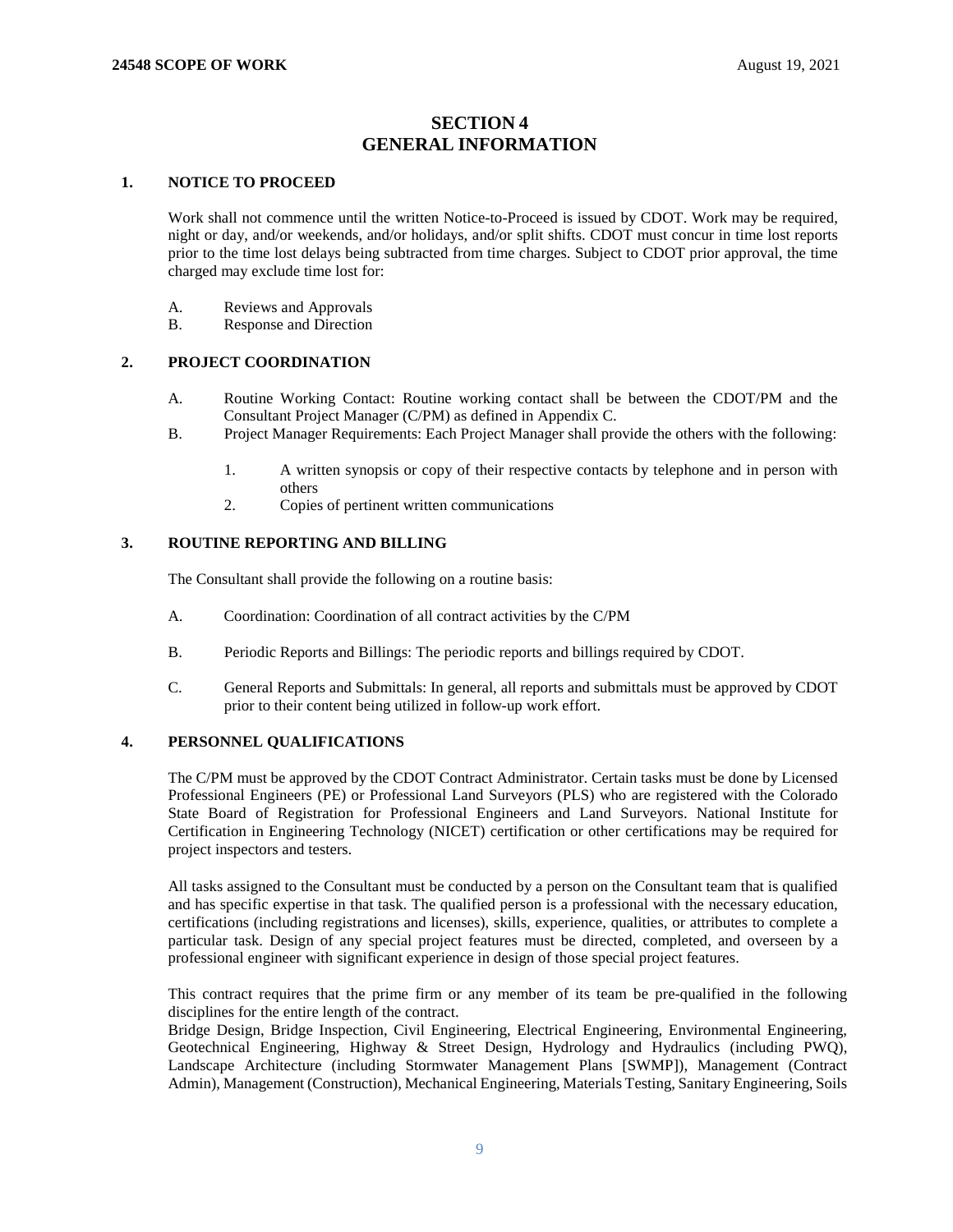Engineering, Structural Engineering, Surveying, Transportation Engineering, Traffic Engineering, and Water Quality (including PWQ and SWMP).

## **5. CDOT COMPUTER/SOFTWARE INFORMATION**

The consultant shall utilize the most recent CDOT adopted software. The primary software used by CDOT is as follows:

| A. Earthwork             | <b>InRoads</b>                                                                                               |
|--------------------------|--------------------------------------------------------------------------------------------------------------|
| B. Traffic               | CDOT Statewide Travel Demand Model, HCM methodology analysis<br>software, Microstation                       |
| C. Drafting/CADD         | In Roads & Microstation w/CDOT's formatting, configurations $\&$<br>standards                                |
| D. Survey/photogrammetry | CDOT TMOSS, InRoads                                                                                          |
| E. Bridge check          | CDOT Staff Bridge software shall be used in either design or design                                          |
| F. Estimating            | Transport (an AASHTO sponsored software) as used by CDOT                                                     |
| G. Specifications        | Microsoft Word                                                                                               |
| H. Scheduling            | Microsoft Project                                                                                            |
| I. Water Quality Data    | ArcGIS                                                                                                       |
|                          | J. Geographic Information System (GIS) ArcGIS w/CDOT's geodatabase, formatting configurations<br>& standards |

## **6. COMPUTER DATA COMPATIBILITY**

The data format for submitting design computer files shall be compatible with the latest version of the adopted CDOT software as of Notice to Proceed for the contract. The Consultant shall immediately notify the CDOT/PM if the firm is unable to produce the desired format for any reason and cease work until the problem is resolved. Refer to Section 8, Table 1 - Submittals, for additional information regarding current formats and the acceptable transmittal media.

## **7. PROJECT DESIGN DATA AND STANDARDS**

A. General:

Appendix A provides a comprehensive list of state and federal reference material. However, Appendix A does not contain local agency reference material that may be pertinent to some projects. The consultant is responsible for obtaining and ensuring compliance with the most recent CDOTadopted version of the listed references including standards and specifications, manuals, and software, or as directed by the CDOT/PM. Conflicts in criteria shall be resolved by the CDOT/PM.

- B. Specific Design Criteria: Appendix B is a list of specific project criteria. The list is comprehensive and may include items that are not required for tasks defined in this scope. The Consultant shall submit any proposed changes to the pertinent criteria to the CDOT/PM at one of the periodic progress meetings prior to initiating design.
- C. Construction Materials/Methods: The materials and methods specified for construction will be selected to minimize the initial construction and long-term maintenance cost to the State of Colorado. Non-typical construction materials and methods must be approved in writing by CDOT.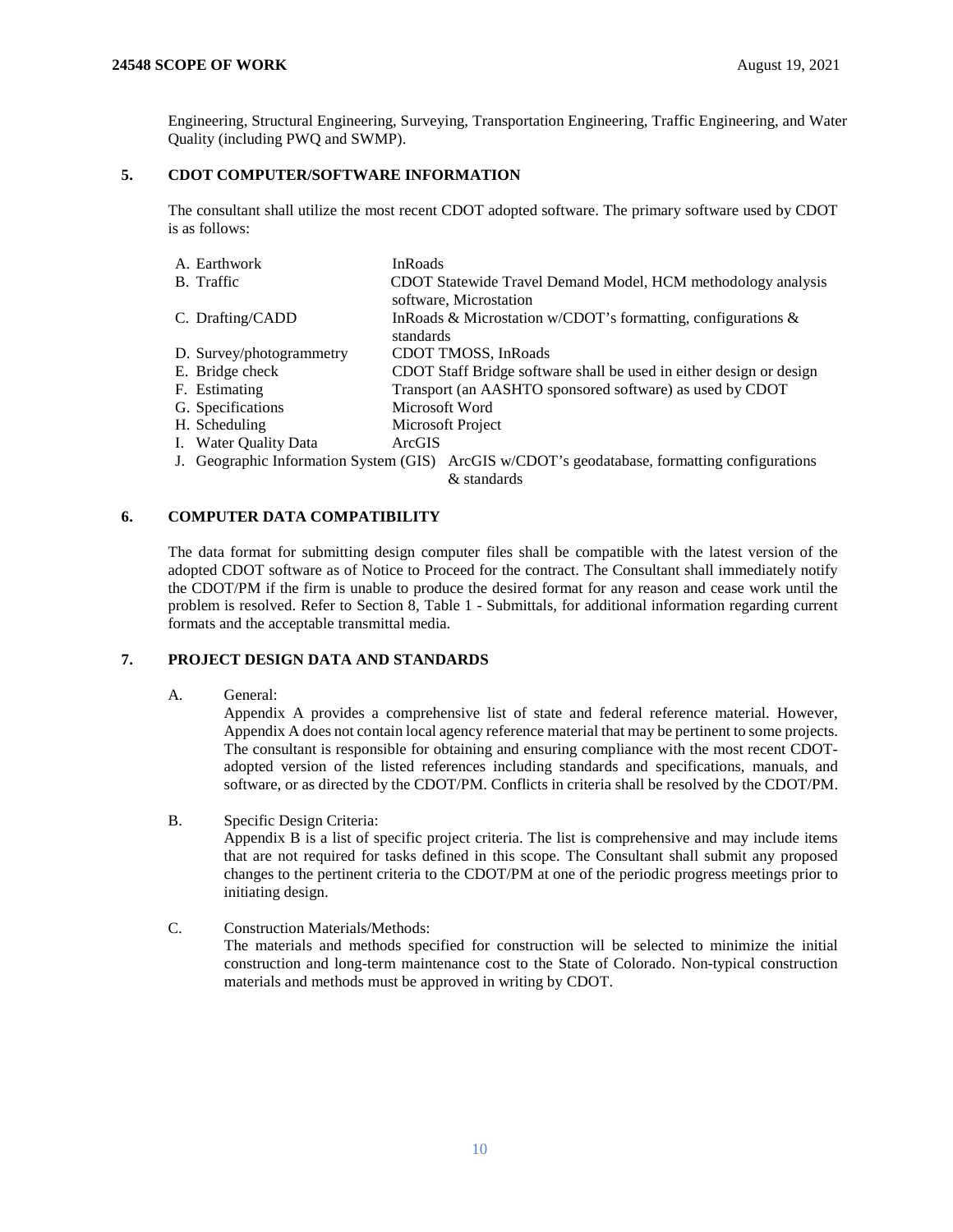## **SECTION 5**

## **PROJECT INITIATION AND CONTINUING REQUIREMENTS**

<span id="page-10-1"></span><span id="page-10-0"></span>**Note: This list establishes the individual task responsibility. Those tasks identified as CDOT/Other should utilize an abbreviation system to indicate whether the task will be completed by CDOT or another agency (i.e. "C" for CDOT and abbreviations as provided below). The consultant shall maintain the ability to perform all work tasks that are indicated below by an 'X' in the consultant column, in accordance with the forms and conditions contained herein, and the applicable CDOT standards. Where appropriate, mark "N/A" for not applicable items.**

**\*Other Agency Abbreviations [ADD/DELETE AS APPROPRIATE]:**

<span id="page-10-2"></span>

|                                                                                                                                                    | $CDOT (C)$<br>Other* | Consultant | Applicable<br>Not |
|----------------------------------------------------------------------------------------------------------------------------------------------------|----------------------|------------|-------------------|
| A. PROJECT MEETINGS                                                                                                                                |                      |            |                   |
| The types and numbers of meetings shall be flexible and determined by an                                                                           |                      |            |                   |
| interactive process as approved by the CDOT/PM.                                                                                                    |                      |            |                   |
| <b>Initial Project Kick-Off Meeting</b><br>1.                                                                                                      |                      |            |                   |
| Schedule and facilitate initial project kick-off meeting. All appropriate                                                                          |                      |            |                   |
| disciplines should be included in the scoping meeting. Create an invitation list,                                                                  |                      |            |                   |
| send notices with a draft agenda prior to the meeting, and provide meeting                                                                         |                      |            |                   |
| minutes to all those invited. Whenever possible, the kick-off meeting will                                                                         |                      |            |                   |
| include an on-site inspection to familiarize the entire project team with the                                                                      |                      |            |                   |
| character and conditions of the area. The scoping meeting will also be used to                                                                     |                      |            |                   |
| clearly identify scope elements, responsibilities and coordination necessary to<br>complete the work.                                              | $\mathbf C$          | X          |                   |
| 2. Progress Meetings                                                                                                                               |                      |            |                   |
| CDOT and Consultant team will meet periodically as required (typically every                                                                       |                      |            |                   |
| two weeks). The meetings will review activities required to be completed since                                                                     |                      |            |                   |
| the last meeting, problems encountered/anticipated and potential solutions,                                                                        |                      |            |                   |
| project schedule update, action items, and coordination required with other                                                                        |                      |            |                   |
| agencies.                                                                                                                                          | C                    | X          |                   |
| <b>Public Meetings</b><br>3.                                                                                                                       |                      |            |                   |
| The Consultant shall provide the presentation aids, and help conduct the                                                                           |                      |            |                   |
| meeting.                                                                                                                                           |                      | X          |                   |
| Small Group Meetings (one-on-one)<br>a.                                                                                                            |                      |            |                   |
| Meet with property and business owners or others directly affected by the                                                                          |                      |            |                   |
| project work to identify likely impacts and discuss possible mitigation or                                                                         |                      |            |                   |
| resolutions.                                                                                                                                       |                      | X          |                   |
| General Public Meetings (information and workshops)<br>b.                                                                                          |                      |            |                   |
| The format of these meetings will be dictated by the project and goals for<br>the meetings. These meetings may be used to establish communications |                      |            |                   |
| with the public, add to the "contact list", and gather information regarding                                                                       |                      |            |                   |
| local concerns. The meetings may also take the form of a work session or                                                                           |                      |            |                   |
| workshop with the affected parties.                                                                                                                |                      |            | N/A               |
| <b>Public Review Meetings</b><br>c.                                                                                                                |                      |            |                   |
| These meetings are intended to disseminate project progress information to                                                                         |                      |            |                   |
| the public and representatives of local entities. Notices will be mailed at                                                                        |                      |            |                   |
| least 14 days in advance of these meetings to those on the "contact list".                                                                         |                      |            | N/A               |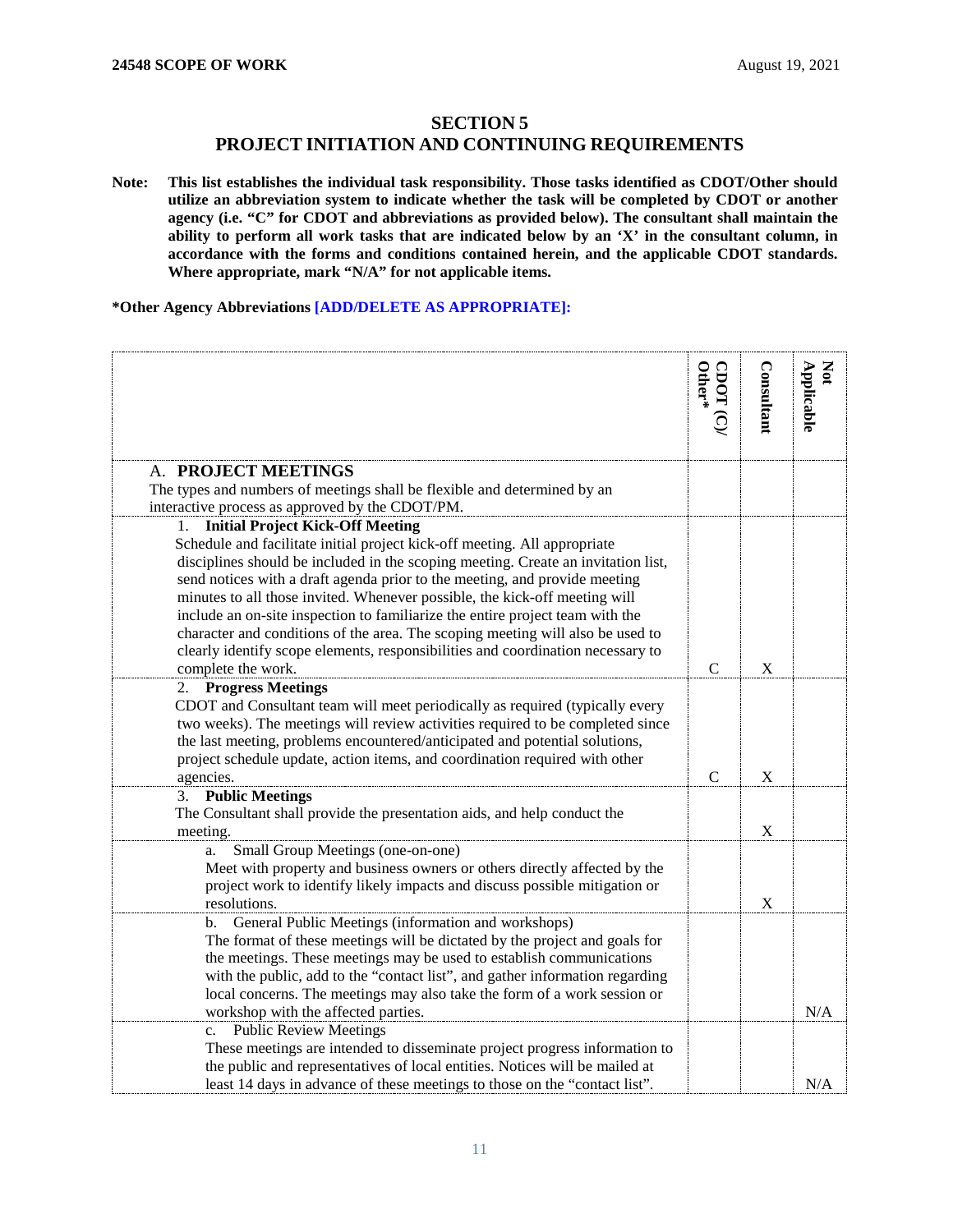| 4. Meeting Minutes                                                                       |               |   |     |
|------------------------------------------------------------------------------------------|---------------|---|-----|
| Project meeting minutes shall be completed by the Consultant and provided to             |               |   |     |
| the CDOT/PM within one week of the actual meeting. When a definable task is              |               |   |     |
| discussed during a meeting, the minutes will identify the "Action Item", the             |               |   |     |
| party responsible for accomplishing it, and the proposed completion date.                |               | X |     |
| <b>Contact List</b><br>5.                                                                |               |   |     |
| Establish and maintain a computerized list of all appropriate interested parties         |               |   |     |
| for the communication process.                                                           |               | X |     |
| The information on the list shall include as a minimum:<br>a.                            |               |   |     |
| Name<br>ii.                                                                              |               |   |     |
| iii. Firm (if any)                                                                       |               |   |     |
| iv. Mailing/Email address                                                                |               |   |     |
| Phone<br>V.                                                                              |               |   |     |
| The contacts will be compiled from the list below, as supplemented by<br>b.              |               |   |     |
| the Project Team and the attendees at public meetings:                                   |               |   |     |
| <b>Public Agencies</b><br>$\mathbf{i}$                                                   |               |   |     |
| ii) Elected/Appointed Officials                                                          |               |   |     |
| iii) Neighborhood Groups                                                                 |               |   |     |
| iv) Property Owners/Tenants                                                              |               |   |     |
| <b>Business Interests</b><br>V)                                                          |               |   |     |
| vi) Special Interests                                                                    |               |   |     |
| vii) Railroads                                                                           |               |   |     |
| viii) Media Contacts                                                                     |               |   |     |
| ix) Attendees from public meetings                                                       |               |   |     |
| <b>Public Notices/Advertisements</b>                                                     |               |   |     |
| 6.<br>Publicize/promote the proposed transit features that will provide easier access to |               |   |     |
| local business in accordance with the CDOT policies and procedures. Copies of            |               |   |     |
| the publication shall also be mailed to the individuals on the "contact list".           | $\mathcal{C}$ | X |     |
| <b>Communication Aids</b>                                                                |               |   |     |
| 7.                                                                                       |               |   | N/A |
| Graphics Support - provide graphics for presentations and project<br>a.                  |               |   |     |
| documents. This may include slides, overhead projector slides, maps                      |               |   |     |
| and plan views of conceptual design, computerized presentations and                      |               |   |     |
| other displays for visual presentations at meetings.                                     |               |   |     |
| Newsletter $-$ a newsletter which will contain project progress<br>b.                    |               |   |     |
| information and announcements will be published at the specified                         |               |   |     |
| interval and will be distributed to those on the "contact list" specified                |               |   |     |
| by the CDOT/PM.                                                                          |               |   |     |
| Local Office - Obtain and maintain an office within the project area to                  |               |   |     |
| conduct small group meetings and provide displays/information to the                     |               |   |     |
| public.                                                                                  |               |   |     |
| Internet web pages - All external CDOT-related Web sites shall be<br>d.                  |               |   |     |
| hosted on CDOT's server and developed in-house with assistance from                      |               |   |     |
| the Web Team and CDOT Communications. The use of all Web 2.0                             |               |   |     |
| and similar social marketing applications on behalf of CDOT                              |               |   |     |
| (including all regions, divisions and offices) is strictly prohibited                    |               |   |     |
| unless authorized by the Communications Director. No CDOT                                |               |   |     |
| employee, contractor or consultant working for CDOT will post                            |               |   |     |
| material on behalf of the agency on such applications without                            |               |   |     |
| expressed written consent of the Communications Director.                                |               |   |     |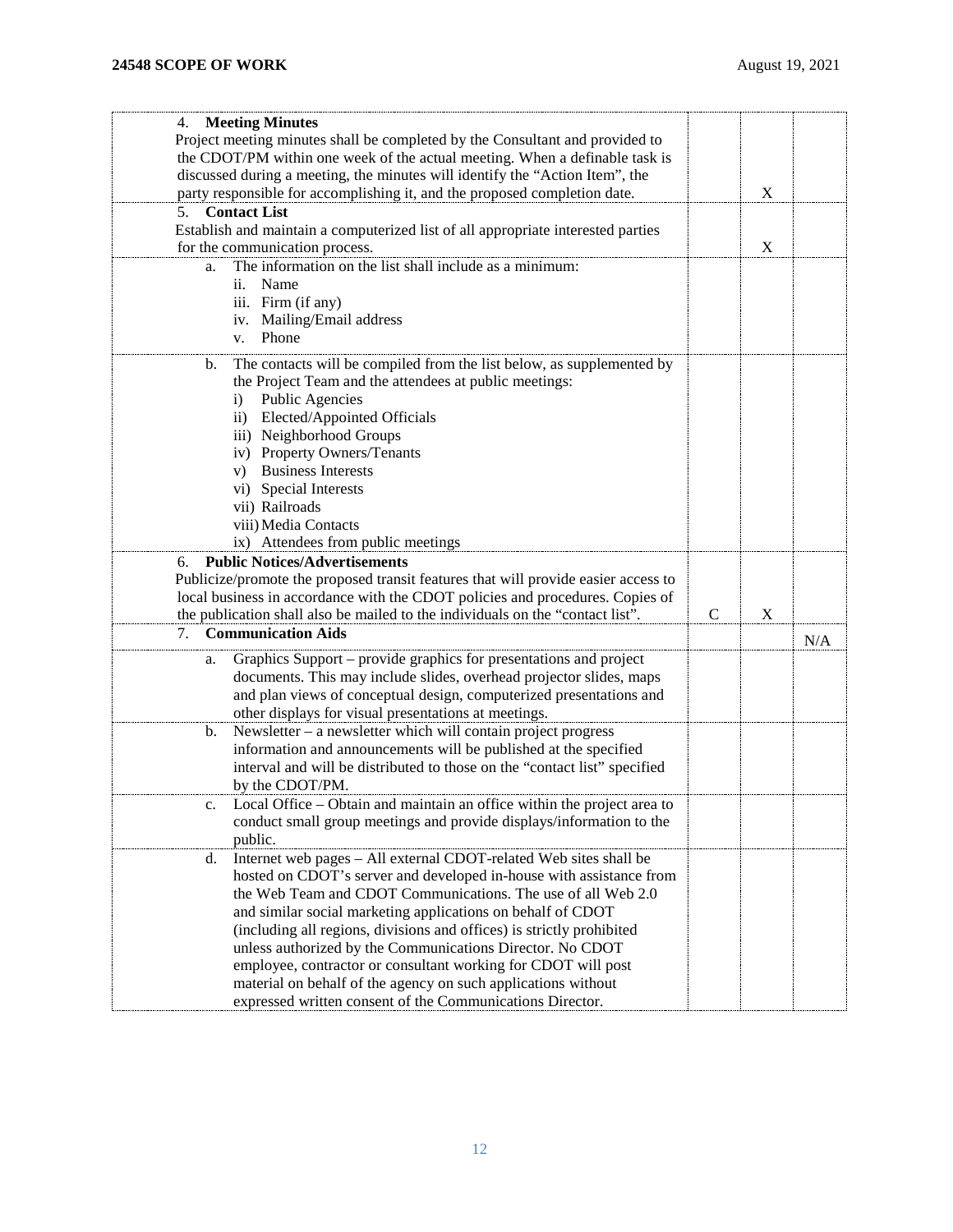<span id="page-12-3"></span><span id="page-12-2"></span><span id="page-12-1"></span><span id="page-12-0"></span>

| <b>B. PROJECT MANAGEMENT</b>                                                                                                                                          |     |  |
|-----------------------------------------------------------------------------------------------------------------------------------------------------------------------|-----|--|
| At the kick-off meeting, or shortly thereafter, create and provide an approach for                                                                                    |     |  |
| managing the project (i.e. involved staff, key team positions), including task orders,                                                                                |     |  |
| monthly progress schedule update, document and agency reviews and other project                                                                                       |     |  |
| needs. The Consultant shall coordinate all the work tasks being accomplished by all                                                                                   |     |  |
| parties to ensure project work completion stages are on schedule.                                                                                                     | X   |  |
| C. DEVELOP A PROJECT SCHEDULE AND ASSIGN TASKS                                                                                                                        |     |  |
| The Consultant is responsible for coordinating the required work schedule for tasks                                                                                   |     |  |
| accomplished by CDOT and other agencies. Prepare the initial project schedule                                                                                         |     |  |
| (TBD; MS Project and/or PM Web) for review by the CDOT/PM and consultant                                                                                              |     |  |
| team, and refine to provide detail as requested. Modifications will be made as                                                                                        |     |  |
| necessary in collaboration with CDOT and appropriate justification. The tasks                                                                                         |     |  |
| covered by this Scope of Work are expected to take approximately 12 to 18 months                                                                                      |     |  |
| to complete.                                                                                                                                                          | X   |  |
| D. QUALITY ASSURANCE/QUALITY CONTROL (QA/QC)                                                                                                                          |     |  |
| Prepare and submit a QA/QC plan as part of the planning documents noted above,                                                                                        |     |  |
| and commit to adhering to the QA/QC process throughout the project.                                                                                                   | X   |  |
| E. VALUE ENGINEERING (VE) STUDY                                                                                                                                       |     |  |
|                                                                                                                                                                       |     |  |
| A team of transportation design and construction experts will perform a Value                                                                                         |     |  |
| Engineering (VE) study. The VE study will be conducted early enough in the project                                                                                    |     |  |
| development process to allow evaluation and incorporation of VE recommendations                                                                                       |     |  |
| in the NEPA document or design process, as appropriate. The VE study shall be                                                                                         |     |  |
| performed in accordance with Federal Highway Administration's (FHWA) current<br>guidelines and recognized techniques and will identify possible alternatives that may |     |  |
| save the project cost, time, or other resources. An individual with prior experience                                                                                  |     |  |
| and certification in facilitating VE studies (the VE facilitator) shall conduct each VE                                                                               |     |  |
| session. VE facilitators shall be qualified VE practitioners, experienced in                                                                                          |     |  |
| performing and leading VE studies (have participated in several VE studies as a                                                                                       |     |  |
| team member and several as a team leader), and have sufficient VE training,                                                                                           |     |  |
| education, and experience to be recognized by the Society of American Value                                                                                           |     |  |
| Engineers (SAVE) International as meeting the requirements for certification.                                                                                         |     |  |
|                                                                                                                                                                       |     |  |
| The VE team will consist of individuals with no prior exposure to the project.                                                                                        |     |  |
| Individuals that have some familiarity and history with the project shall provide                                                                                     |     |  |
| briefings to the team. Consultants or firms shall not conduct studies of their own                                                                                    |     |  |
| designs unless they maintain distinct organizational separation of their VE and                                                                                       |     |  |
| design sections. The VE team will be assembled to review the Conceptual                                                                                               |     |  |
| Background information and plans shall be provided to the team at least three weeks                                                                                   |     |  |
| in advance of VE sessions. The VE facilitator will coordinate the study with CDOT,                                                                                    |     |  |
| appropriate entities, and FHWA.                                                                                                                                       |     |  |
|                                                                                                                                                                       |     |  |
| The VE review team will formally evaluate each VE recommendation, and sufficient                                                                                      |     |  |
| justification will be made for the acceptance or rejection of each. The VE facilitator                                                                                |     |  |
| will produce a document that summarizes the results, as well as the project elements                                                                                  |     |  |
| investigated.                                                                                                                                                         |     |  |
| The Consultant/PM shall prepare a written response detailing which                                                                                                    |     |  |
| recommendations were not included, the reasons for exclusion, and how all                                                                                             |     |  |
| approved VE results will be incorporated into subsequent engineering efforts. These                                                                                   |     |  |
| responses shall be forwarded to the CDOT/PM for distribution to the CDOT Region                                                                                       |     |  |
| Transportation Director, FHWA, and other appropriate entities. All approved VE                                                                                        |     |  |
| proposals shall be incorporated into the final design plans                                                                                                           | N/A |  |
|                                                                                                                                                                       |     |  |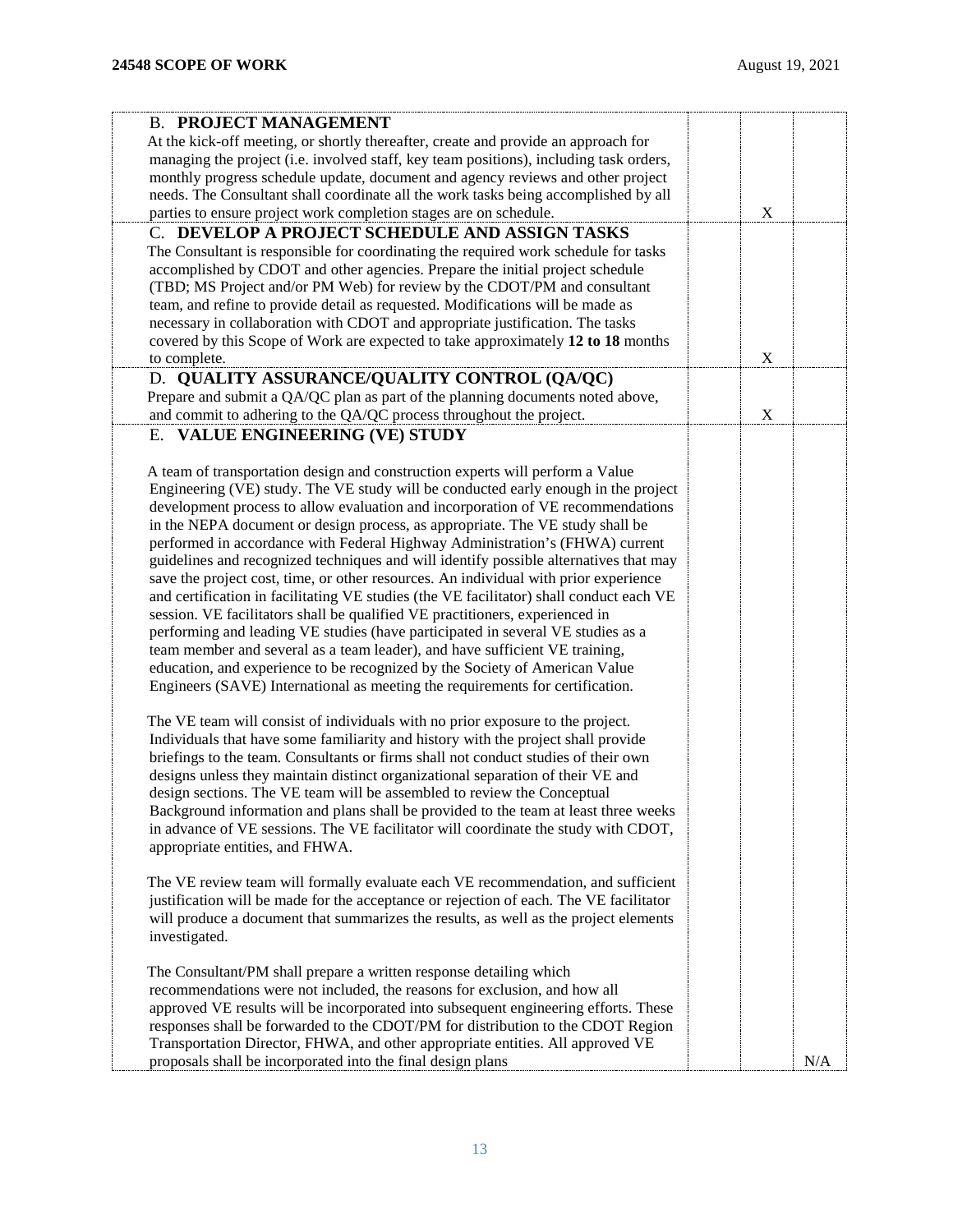<span id="page-13-0"></span>

| <b>F. OBTAIN NECESSARY RIGHT-OF-ENTRY AND PERMITS</b>                              |   |  |
|------------------------------------------------------------------------------------|---|--|
| Some activities may require work on land not controlled by CDOT. In such cases the |   |  |
| Consultant shall obtain the necessary written permission to enter the premises.    |   |  |
| Written permission shall be coordinated with other CDOT staff and consultants that |   |  |
| may need right-of-entry such as geotechnical and environmental personnel. Included |   |  |
| in this written permission will be the names and telephone numbers of persons to   |   |  |
| contact should notification prior to entry be necessary.                           |   |  |
| 1. Signature Copies                                                                |   |  |
| Permissions apply to CDOT personnel as well as Consultant personnel. CDOT          |   |  |
| Form 730 may be used for this purpose. Signed copies of written permission         |   |  |
| will be submitted to the CDOT/PM prior to entering private property for survey     |   |  |
| work.                                                                              | X |  |
| 2. Permits                                                                         |   |  |
| Some activities such as materials testing on existing pavement and structures      |   |  |
| may require a permit. Permits will be obtained and copies submitted to the         |   |  |
| CDOT/PM.                                                                           |   |  |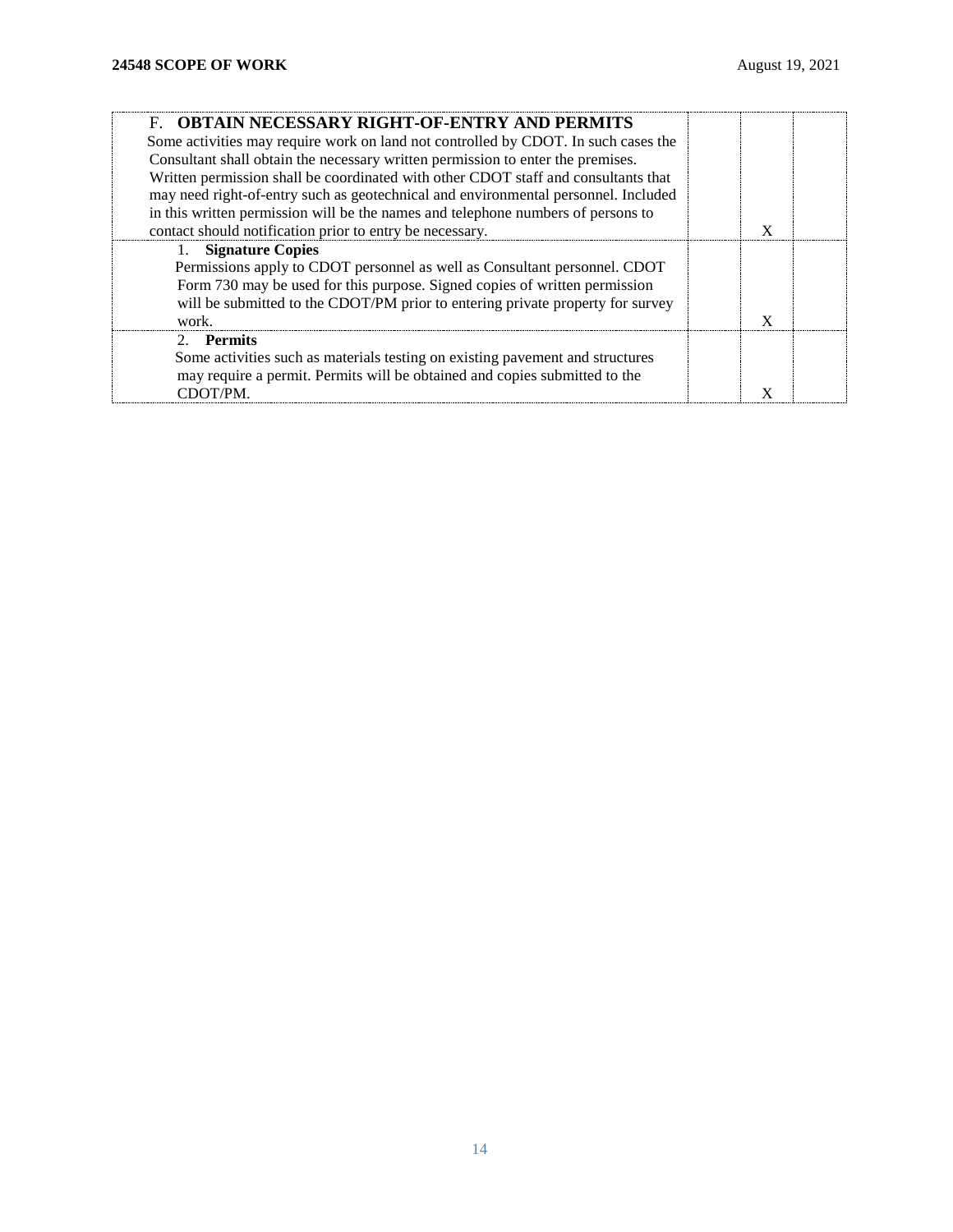## **SECTION 6 ENVIRONMENTAL WORK TASK DESCRIPTIONS**

<span id="page-14-1"></span><span id="page-14-0"></span>**Note: This Section is written specifically for projects requiring an Environmental Impact Statement (EIS), an Environmental Assessment (EA), or a Categorical Exclusion (CatEx). It includes elements that are not required for all projects requiring NEPA protocol. Contact Region environmental personnel to determine which items in this section are necessary to address the requirements of the EIS, EA, or CatEx, or post-NEPA activities (ensuring that all of the commitments made by the NEPA document are implemented in the design package). Some tasks and resources are more appropriate depending on the Class of Action. Recommendations for each are made in parentheticals.** 

**Use the CDOT NEPA Manual when completing this section to assure that the level of detail and documentation included meets CDOT expectations and requirements and any other applicable state and federal laws and regulations. Nothing in this Section precludes federal, state, or local agencies or officials from fulfilling their responsibilities under federal, state, or local laws and regulations, NEPA, as codified in 42 United States Code (USC), section 4321, et. Seq., or any of NEPA's implementing regulations.**

**This list establishes individual task responsibility. Those tasks identified as CDOT/Other should utilize an abbreviation system to indicate whether the task will be completed by CDOT or another agency (i.e. "C" for CDOT and abbreviations as provided below). The consultant shall maintain the ability to perform all work tasks that are indicated below by an 'X' in the consultant column, in accordance with the forms and conditions contained herein, and the applicable CDOT standards. Where appropriate, mark "N/A" for not applicable items.**

**\*Other Agency Abbreviations [ADD/DELETE AS APPROPRIATE]:**

<span id="page-14-2"></span>

|                                                                                  | $\rm \, \rm \, \rm \, the \, \rm \rm \, r \, \rm \, \rm \,$ | Consultant | $\mathbf{S}$<br>Applicable |
|----------------------------------------------------------------------------------|-------------------------------------------------------------|------------|----------------------------|
| A. PROJECT INITIATION                                                            |                                                             |            |                            |
| 1. Environmental Scoping Task (CatEx, EA, EIS)                                   |                                                             |            |                            |
| An early environmental coordination/scoping task will occur as directed by the   |                                                             |            |                            |
| CDOT Project Manager. An environmental scoping meeting should be held with       |                                                             |            |                            |
| the Environmental Project Manager, resources specialists such as the Regional    |                                                             |            |                            |
| Water Quality Specialist/Water Pollution Control Manager, or appropriate         |                                                             |            |                            |
| members of the Environmental Programs Branch (EPB), C/PM, and staff from         |                                                             |            |                            |
| Right-of-Way, Maintenance, Hydraulics, DTD and Region Traffic, Property          |                                                             |            |                            |
| Management, FHWA, and Utilities, as appropriate. This task will include a        |                                                             |            |                            |
| meeting with CDOT and the local agency representatives to discuss the initial    |                                                             |            |                            |
| work efforts of the project. Traffic modeling usually dictates the alternative   |                                                             |            |                            |
| evaluation process. Determine if macroscale, mesoscale, and/or microscale        |                                                             |            |                            |
| modeling is required for the project.                                            |                                                             | X          |                            |
| <b>Extent of Study Required for Resources (CatEx, EA, EIS)</b><br>2.             |                                                             |            |                            |
| Determine the extent of study required for each resource area. The extent of     |                                                             |            |                            |
| study can be defined in four categories: 1) complete analysis required; 2) short |                                                             |            |                            |
| analysis to define resources/impacts; 3) no analysis required; or 4) analysis    |                                                             |            |                            |
| already completed (for example, by a previous study).                            |                                                             | X          |                            |
| Project Study Area Limits/Logical Termini (CatEx, EA, EIS)<br>3.                 |                                                             | X          |                            |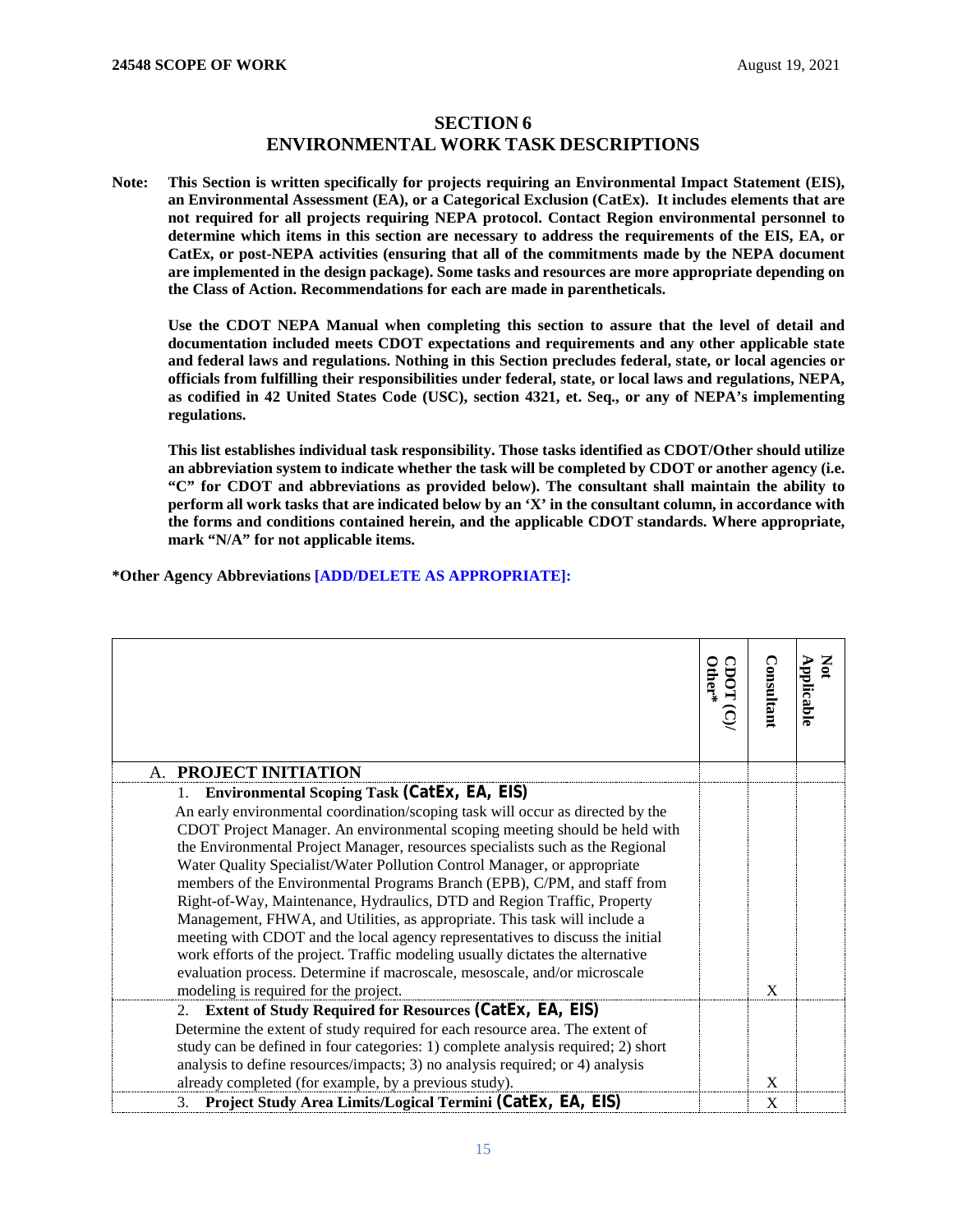<span id="page-15-0"></span>

| Preliminary project study area limits are established in Section 1 of the Generic    |     |
|--------------------------------------------------------------------------------------|-----|
| Scope of Work document. Perform necessary research and data collection to            |     |
| propose a study area boundary for environmental resources and logical termini for    |     |
| use in scoping. In coordination with the CDOT/PM, prepare a recommendation to        |     |
| the FHWA for approval of the logical termini, if applicable.                         |     |
| 4. Project File (CatEx, EA, EIS)                                                     |     |
| Maintain a Project File, set up similarly to the established process for a NEPA      |     |
| Administrative Record. Make available all parts of this project file to the          |     |
| CDOT/PM (or his or her designee), or to the Colorado Attorney General's office       |     |
| (as requested) at any time during the project's duration. All materials associated   |     |
| with the project file shall be delivered in the format specified by the CDOT/PM      |     |
| when closing the project. Final project invoice payments to the Consultant are       |     |
| conditional upon the professional and complete delivery of these materials to        |     |
| CDOT's office. Given the extent of documentation collected for the NEPA              |     |
| process, the consultant shall update the record regularly and provide information    |     |
| to CDOT electronically. See CDOT NEPA Manual for additional guidance.                | N/A |
| <b>Review Applicable Existing Documents (EA, EIS)</b><br>5.                          |     |
| Review project-specific documents or data related to the assessment of               |     |
| environmental, social, and economic resources and impacts in the project area        |     |
| that are determined relevant. These resources may be CDOT documents or may           |     |
| have been created by local planning agencies or municipalities.                      | N/A |
| <b>ENVIRONMENTAL ANALYSIS AND DOCUMENTATION</b>                                      |     |
| <b>B.</b>                                                                            |     |
| Purpose and Need (EA, EIS)<br>1.                                                     |     |
| Develop a solid Purpose and Need statement, reviewed, and approved by                |     |
| appropriate parties. The objectives of the project should be clearly identified and  |     |
| agreed upon early in the project process to prevent backtracking and limit           |     |
| schedule changes. Develop and refine, as necessary, to address information           |     |
| collected on the project during data collection, transportation analysis, and public |     |
| and agency scoping and involvement. Review previously prepared studies to help       |     |
| direct Purpose and Need information as appropriate (e.g., local planning studies,    |     |
| engineering feasibility studies, etc.). Submit the Purpose and Need for review and   |     |
| approval by CDOT and FHWA.                                                           | N/A |
| <b>Alternatives Development and Evaluation (EA, EIS)</b><br>2.                       |     |
| Develop a range of reasonable alternatives that will satisfy the Purpose and Need    |     |
| requirements of the project, including, but not limited to, those identified in      |     |
| earlier and ongoing studies of the area. The Consultant team, in coordination with   |     |
| CDOT and FHWA, will determine the design year to use for the project. Changes        |     |
| in the design year during the project may be subject to a Scope of Work              |     |
| modification.                                                                        | N/A |
| <b>Alternatives Screening Process (EA, EIS)</b><br>3.                                |     |
| Apply an alternatives screening process to identify the reasonable alternatives      |     |
| (practical or feasible from a technical and economic standpoint), which will be      |     |
| subject to a more detailed evaluation. Develop NEPA-appropriate evaluation           |     |
| criteria, and measures of effectiveness, and submit them for review and approval     |     |
| by CDOT and FHWA before beginning the screening process. The rationale for           |     |
| eliminating alternatives will be thoroughly discussed within the documentation.      | N/A |
| <b>Preliminary Design of Alternatives (EA, EIS)</b><br>4.                            |     |
| For each alternative that passes the screening process, incorporate preliminary      |     |
| design to a level that clearly allows the identification of impacts within each      |     |
| environmental resource area. These alternatives may be carried through the entire    |     |
| analysis process until a decision document is written. If CDOT or another agency     |     |
| or Consultants performs selected alternative studies, the Consultant shall           |     |
| incorporate the results of these studies into the appropriate document.              | N/A |
| <b>Evaluate Alternatives Impacts (EA, EIS)</b><br>5.                                 | N/A |
|                                                                                      |     |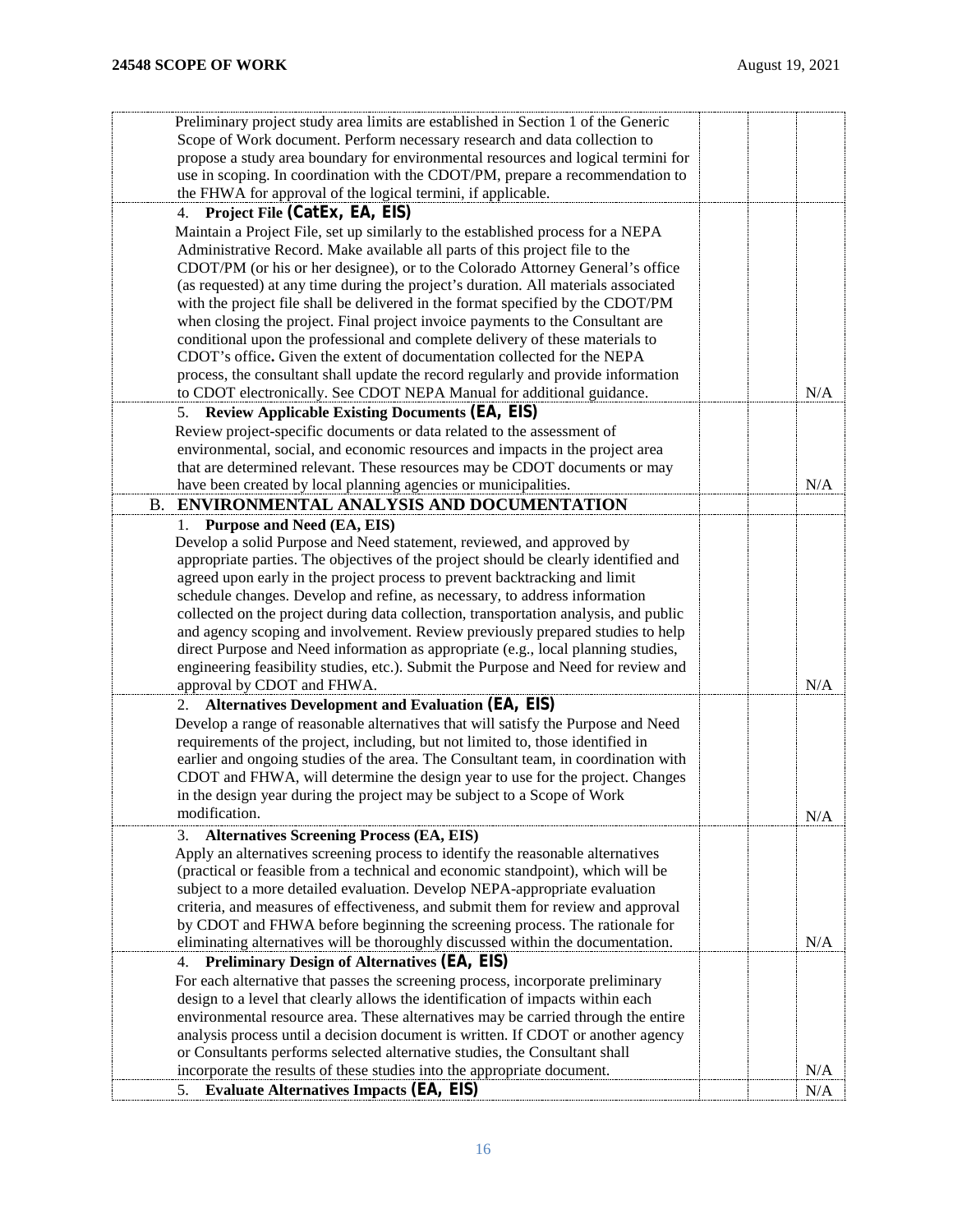<span id="page-16-1"></span><span id="page-16-0"></span>

| Apply projected design-year traffic volumes and projected opening day traffic          |             |     |
|----------------------------------------------------------------------------------------|-------------|-----|
| volumes for new facilities as developed for this Scope of Work, or as modified         |             |     |
| through later studies and calculations by CDOT. Evaluate the impacts of these          |             |     |
| alternatives according to established guidelines and examine the degree to which       |             |     |
| these alternatives satisfy the Purpose and Need requirements of the project. Set       |             |     |
| out these evaluations both schematically and in narrative form for review within       |             |     |
| a reasonable time after the Notice to Proceed.                                         |             |     |
| COST ESTIMATES AND FINANCIAL ANALYSIS<br>C.                                            |             |     |
| <b>Preliminary Construction Cost Estimates (EA, EIS)</b>                               |             |     |
|                                                                                        |             |     |
| Prepare preliminary construction cost estimates based on 30% design of no more         |             |     |
| than 1 alternatives identified during the NEPA process. Project right of way           |             |     |
| acquisition and project environmental mitigation costs shall be included within        |             |     |
| the cost estimate. Include enough detail to ensure a reasonable degree of              |             |     |
| accuracy for the level of design performed. Submit the format of estimates,            |             |     |
| including the year from which the unit costs were assumed, to CDOT's Project           |             |     |
| Engineer for review and approval. Incorporate the analysis into the NEPA               |             |     |
| document.                                                                              |             | N/A |
| <b>Develop Cost Estimates and Financial Analyses (EIS)</b><br>2.                       |             |     |
| As part of evaluating reasonable alternatives in the NEPA document, including the      |             |     |
| No-Action Alternative, develop cost estimates and financial analyses at varying        |             |     |
| levels of detail throughout the process in coordination with FHWA. Basic               |             |     |
|                                                                                        |             |     |
| engineering, preliminary engineering, construction engineering, construction, and      |             |     |
| operating/maintenance for the design life shall also be analyzed. A funding            |             |     |
| package identifying the funding sources necessary to construct and maintain the        |             |     |
| projects will be developed. Review the cost estimates and financial analysis,          |             |     |
| provide supplemental analysis as needed to support the Preferred Alternative, and      |             |     |
| incorporate findings into the draft NEPA document.                                     |             | N/A |
| D. DATA COLLECTION, FIELD INVESTIGATION, MITIGATION                                    |             |     |
| <b>MEASURES, AND DELIVERABLES</b>                                                      | $\mathbf X$ |     |
| The following analyses are required for each of the alternatives that pass the         |             |     |
| screening process. Each resource will be summarized, focusing on the project           |             |     |
| issues of concern. The scope shall define the level of documentation, project          |             |     |
| tasks, and project deliverables for each of the resource areas. Identify the required  |             |     |
| area and resources to evaluate and determine the early coordination/scoping            |             |     |
| process as discussed above. This may evolve over the life of the project as new        |             |     |
|                                                                                        |             |     |
| information is discovered through analysis. The level of detail and analysis will      |             |     |
| be determined based on study and its appropriate level of environmental                |             |     |
| documentation (e.g., Feasibility Study, CatEx, EA, or EIS). Deliverables can be        |             |     |
| static reports, digital reports, and/or GIS data layers. The scope should be specific  |             |     |
| as to what type of deliverable is expected. It is anticipated that the level of detail |             |     |
| for this NEPA document will be as appropriate for a CatEx.                             |             |     |
|                                                                                        |             |     |
| Follow CDOT NEPA Manual for guidance on methodology and level of detail.               |             |     |
|                                                                                        |             |     |
|                                                                                        |             |     |
|                                                                                        |             |     |
|                                                                                        |             |     |
|                                                                                        |             |     |
| Air Quality (CatEx, EA, EIS)<br>I.                                                     |             |     |
| Perform the necessary air quality assessment or modeling as required and provide       |             |     |
| the results for integration into the NEPA document and Air Quality Technical           |             |     |
| Report (with modeling data assumptions). These will include, but are not limited       |             |     |
| to, analysis or discussion of [DELETE THOSE THAT DO NOT APPLY]:                        |             |     |
| NAAQS, carbon monoxide (CO) hot spots, PM 10 hot spot analysis, regional               |             |     |
| emissions analysis, Mobile source air toxics (MSAT) —qualitative or                    | X           |     |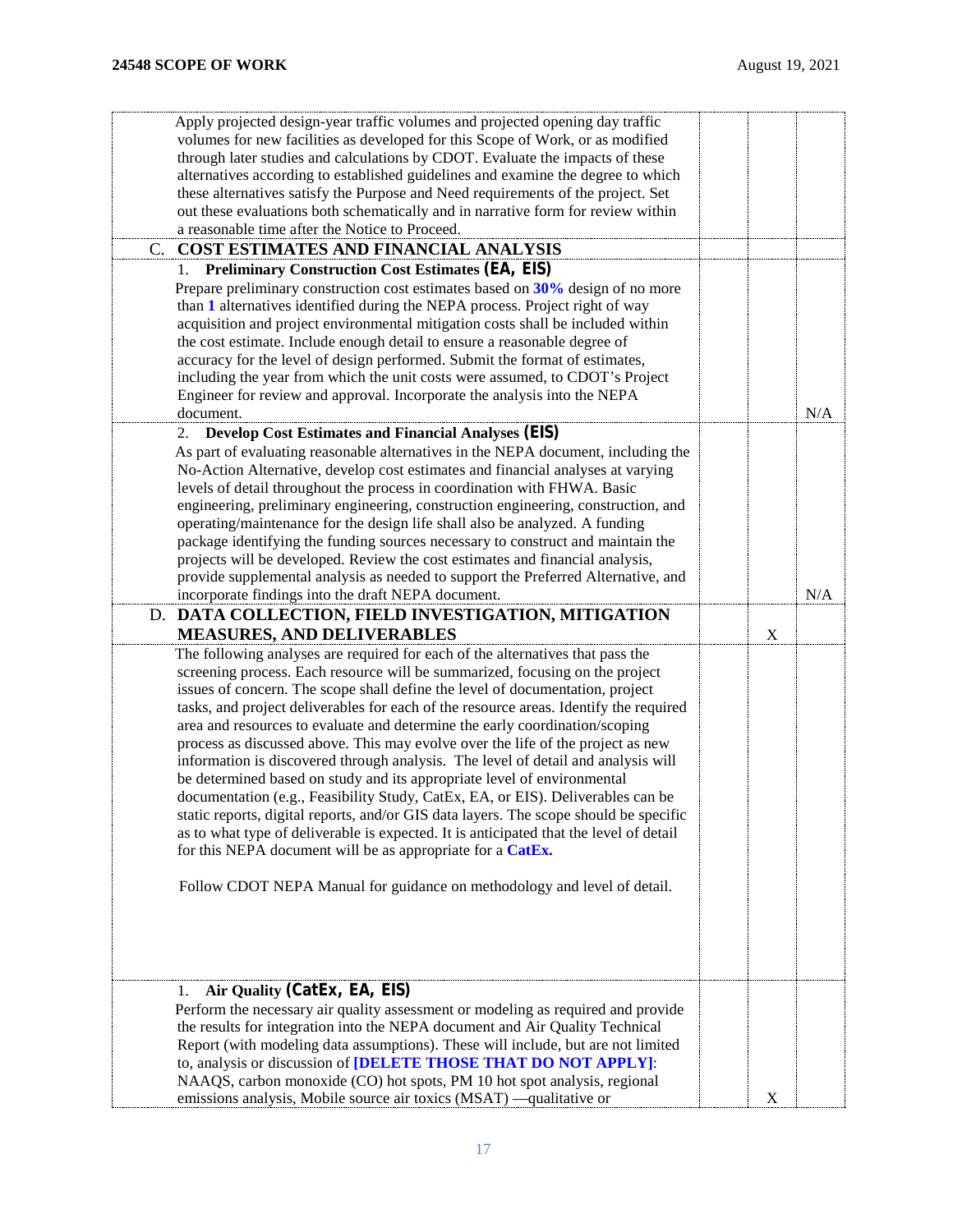| quantitative, greenhouse gases (GHG), climate change, construction issues such<br>as fugitive dust emissions, and mitigation measures.          |                |   |     |
|-------------------------------------------------------------------------------------------------------------------------------------------------|----------------|---|-----|
| CDOT staff will lead coordination with the Colorado Department of Public<br>Health and Environment Air Pollution Control Division (CDPHE-APCD), |                |   |     |
| FHWA and U.S. Environmental Protection Agency (EPA) (as necessary). The                                                                         |                |   |     |
| analytical methodologies (including number of intersections to be modeled) will                                                                 |                |   |     |
| be determined through the coordination. Each Build Alternative and the No-                                                                      |                |   |     |
| Action Alternative will be analyzed for impacts through the appropriate design                                                                  |                |   |     |
| year. Mitigation commitments will be developed, as necessary. The Consultant                                                                    |                |   |     |
| must get approval from the CDOT Region and/or EPB air quality specialist for                                                                    |                |   |     |
| any methodologies to evaluate hazardous air pollutants. Utilize the most current                                                                |                |   |     |
| standard, accepted FHWA language for MSATs.                                                                                                     |                |   |     |
| <b>Water Quality (CatEx, EA, EIS)</b><br>2.                                                                                                     | $\mathsf{C}$   | X |     |
| Affected Environment: Investigate and document the status of the water<br>a.                                                                    |                |   |     |
| resources (quality, etc.) for the purposes of describing the existing<br>condition or "affected environment" before construction: groundwater,  |                |   |     |
| aquifers, lakes, rivers, streams, and springs, locations of drinking water<br>treatment plants, Permanent Water Quality Control Measures and    |                |   |     |
| locations of sewage treatment facilities.                                                                                                       |                | X |     |
| Environmental Consequences: Investigate and document the impacts of<br>b.                                                                       |                |   |     |
| the project, to Water resources (quality, etc) and quality impacts of the                                                                       |                |   |     |
| project during and following construction. Water Quality Modeling                                                                               |                |   |     |
| [WILL] be used for this task, determined by considering the project                                                                             |                |   |     |
| location and design concepts in relation to existing water resources                                                                            |                |   |     |
| including groundwater or alluvial waters or aquifers (particularly sole                                                                         |                |   |     |
| source), drainage ditches and other State Waters as defined by CDPHE                                                                            |                |   |     |
| Water Quality Control Division, aquatic as well as riparian habitat, and                                                                        |                |   |     |
| Sensitive Waters (Class 1 Aquatic Life, Recreation 1, and Water Supply,                                                                         |                |   |     |
| 303[d] listed, etc).                                                                                                                            | $\mathcal{C}$  |   |     |
| MS4 Permit requirements [WILL] apply to this project Determine the<br>c.                                                                        |                |   |     |
| requirements of the Municipal Separate Storm Sewer System (MS4),                                                                                |                |   |     |
| Colorado Discharge Permit System (CDPS), and design and permitting                                                                              |                |   |     |
| issues per the CDOT PWQ program.                                                                                                                | $\overline{C}$ |   |     |
| Recommend appropriate Water Quality mitigation measures as<br>d.                                                                                |                |   |     |
| necessary. A mitigation plan that includes conclusions of effects,                                                                              |                |   |     |
| permanent best management practices (BMPs), temporary/construction                                                                              |                |   |     |
| BMPs, erosion control measures, and definition of maintenance                                                                                   |                |   |     |
| responsibilities.                                                                                                                               | $\mathcal{C}$  |   |     |
| Deliverable: Prepare Water Quality Technical Report<br>e.                                                                                       |                |   | N/A |
| Wetlands and Waters of the U.S. (WUS) (CatEx, EA, EIS)<br>3.                                                                                    | $\mathsf{C}$   |   |     |
| Wetlands Determination/Delineation:<br>a.                                                                                                       |                |   |     |
| Conduct a field evaluation for the presence of wetlands within the<br>i.                                                                        |                |   |     |
| project study area. Global Positioning System (GPS) or survey                                                                                   |                |   |     |
| equipment should be used for this activity.                                                                                                     |                |   |     |
| Delineate the boundaries of all anticipated jurisdictional and non-<br>11.                                                                      |                |   |     |
| jurisdictional wetlands and waters of the US within the project area                                                                            |                |   |     |
| using United States Army Corps of Engineers (USACE) guidance                                                                                    |                |   |     |
| listed in Appendix A. Data to be provided to CDOT in the correct                                                                                |                |   |     |
| format – i.e. shapefiles with information separated in a report or                                                                              |                |   |     |
| memo                                                                                                                                            |                |   |     |
| iii. Prepare maps that delineate the wetland boundaries within the                                                                              |                |   |     |
| corridor. The ordinary high water mark should also be delineated, as                                                                            |                |   |     |
| appropriate. GPS will be used for this mapping.                                                                                                 |                |   |     |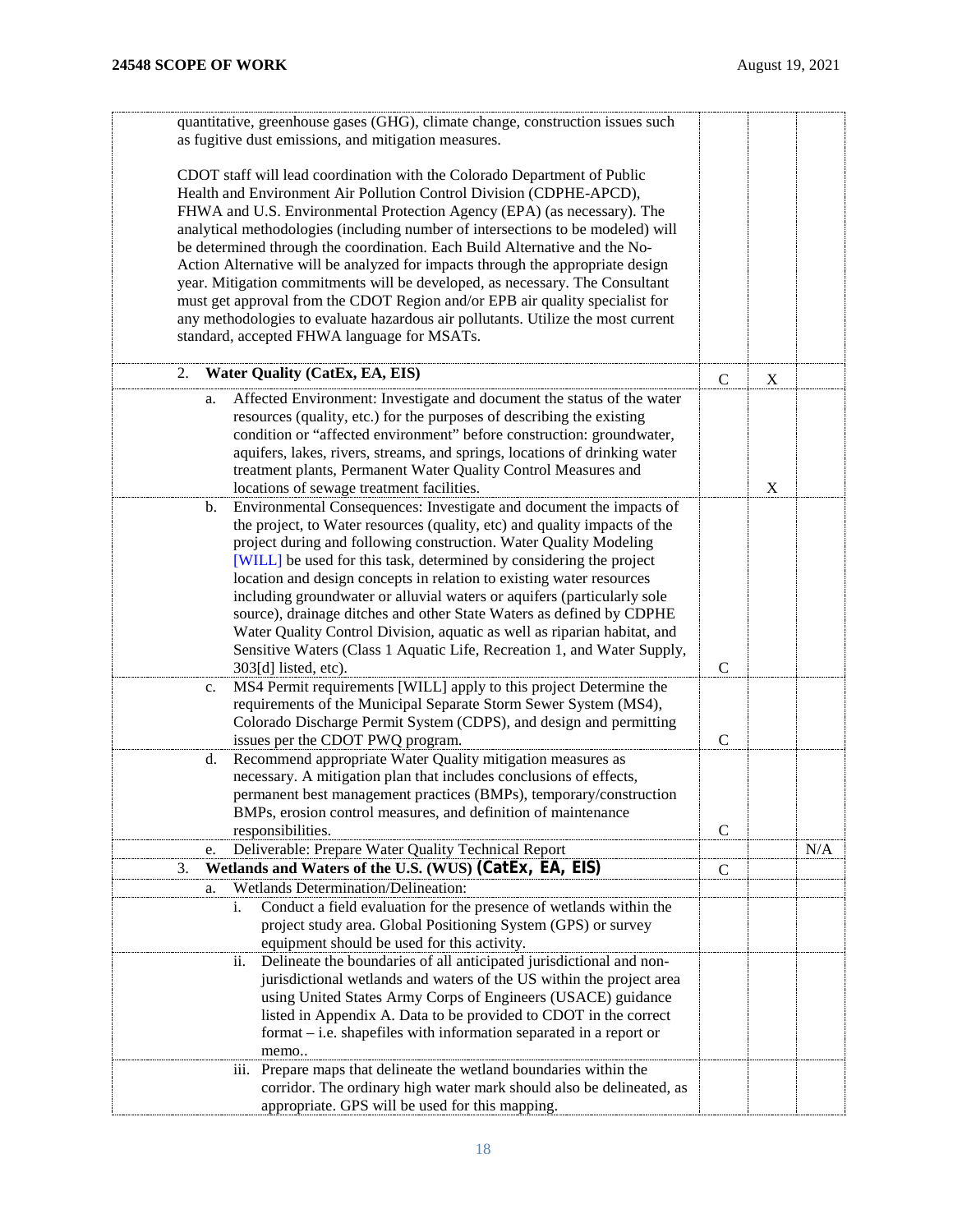|    | iv. Coordinate the findings with the CDOT Region and if requested by            |               |  |
|----|---------------------------------------------------------------------------------|---------------|--|
|    | the region, with the USACE. If requested by the CDOT Region,                    |               |  |
|    | obtain jurisdictional determination of the wetlands from the                    |               |  |
|    | <b>USACE.</b>                                                                   |               |  |
|    | <b>Wetland Finding Report</b><br>b.                                             |               |  |
|    | Prepare a Wetland Finding Report according to CDOT's most recent                |               |  |
|    | guidance/checklist. The Functional Assessment of Colorado Wetlands              |               |  |
|    | (FACWet) should be used, as appropriate according to current CDOT               |               |  |
|    | procedures. Conduct a wetland assessment based on the NEPA document             |               |  |
|    | addressing the amount of permanent and temporary wetlands impacts and           |               |  |
|    |                                                                                 |               |  |
|    | mitigation. Wetland mitigation should be identified as early as possible in the |               |  |
|    | NEPA process. All wetlands will be considered jurisdictional for mitigation     |               |  |
|    | purposes. CDOT will determine the type of mitigation – i.e. bank or onsite.     |               |  |
|    | Mitigation sites must be evaluated for availability and suitability for wetland |               |  |
|    | habitat.                                                                        |               |  |
| 4. | <b>Vegetation and Noxious Weeds (CatEx, EA, EIS)</b>                            | $\mathsf{C}$  |  |
|    | Affected Environment: Investigate (GIS and field) and document the<br>a.        |               |  |
|    | status of vegetation habitat and noxious weeds for the purposes of              |               |  |
|    | describing the existing condition or "affected environment" before              |               |  |
|    | construction                                                                    |               |  |
|    | Environmental Consequences: Investigate and document the impacts of<br>b.       |               |  |
|    | the project, to vegetation habitat and noxious weeds during and                 |               |  |
|    | following construction.                                                         |               |  |
|    | Recommend appropriate vegetation habitat and noxious weed<br>c.                 |               |  |
|    | mitigation measures as necessary.                                               |               |  |
|    | Prepare an Integrated Noxious Weed Management Plan [INDICATE                    |               |  |
|    | d.<br>IF TO BE PREPARED WITH NEPA DOCUMENT OR PRIOR                             |               |  |
|    |                                                                                 |               |  |
|    | TO CONSTRUCTION].                                                               |               |  |
|    | Deliverable: Prepare and provide Vegetation Habitat and Noxious<br>e.           |               |  |
|    | Weed Technical Report, and project Noxious Weed mapping in GIS as               |               |  |
|    | necessary.                                                                      |               |  |
| 5. | Fish and Wildlife (CatEx, EA, EIS)                                              |               |  |
|    | Conduct necessary field surveys and identify fish and wildlife and their        |               |  |
|    | habitat within the project area. As appropriate, GPS will be used to identify   |               |  |
|    | habitat.                                                                        | $\mathcal{C}$ |  |
|    | Coordination with the Colorado Parks and Wildlife (CPW) Colorado<br>a.          |               |  |
|    | Division of Wildlife (CDOW) and US Fish and Wildlife Service                    |               |  |
|    | (USFWS)                                                                         |               |  |
|    | Perform an impact analysis.<br>b.                                               |               |  |
|    | Develop appropriate mitigation measures<br>c.                                   |               |  |
|    | d.<br>Prepare Wildlife Report                                                   |               |  |
| 6. | Threatened and Endangered (T&E) Species (CatEx, EA, EIS)                        | C             |  |
|    | Coordination USFWS to determine if T&E species or their habitat exists<br>a.    |               |  |
|    | in the project area.                                                            |               |  |
|    | Conduct necessary desktop and field surveys and identify T&E species<br>b.      |               |  |
|    |                                                                                 |               |  |
|    | and/or Designated Critical Habitat.                                             |               |  |
|    | Review existing planning documents to determine any existing Habitat<br>c.      |               |  |
|    | Conservation Plans (HCP) under Section 10, if necessary, for T&E                |               |  |
|    | species.                                                                        |               |  |
|    | Review existing planning documents to determine need for a Biological<br>d.     |               |  |
|    | Assessment/Biological Opinion under Section 7 for the USFWS if                  |               |  |
|    | federally listed T&E species and/or Designated Critical Habitat will be         |               |  |
|    | impacted and there is a federal nexus.                                          |               |  |
|    | Develop a HCP under Section 10 and/or Biological<br>e.                          |               |  |
|    | Assessments/Biological Opinions under Section 7, if necessary, with the         |               |  |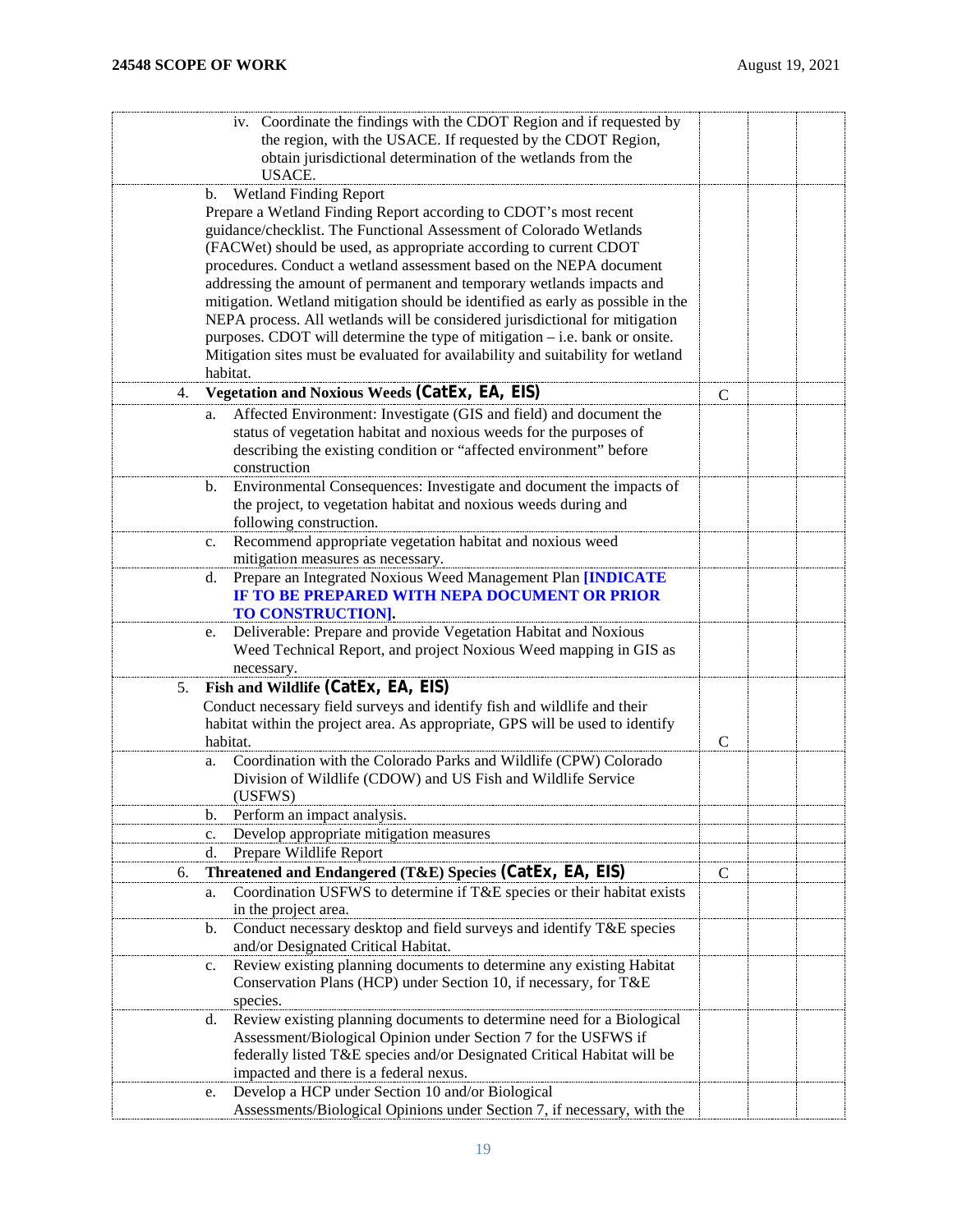|                | USFWS if T&E species and/or Designated Critical Habitat will be                                                                 |              |  |
|----------------|---------------------------------------------------------------------------------------------------------------------------------|--------------|--|
|                | impacted and if there is a federal nexus.                                                                                       |              |  |
| f.             | Identify any impacts and develop a mitigation plan to conform to                                                                |              |  |
|                | requirements of the Endangered Species Act.                                                                                     |              |  |
| 7.             | Historic Properties (CatEx, EA, EIS)                                                                                            | $\mathsf{C}$ |  |
| a.             | Perform and provide the survey report for review by the CDOT Region                                                             |              |  |
|                | Historian or EPB Senior Staff Historian, and incorporate the                                                                    |              |  |
|                | information into the NEPA document. The following lists are not                                                                 |              |  |
|                | meant to be exhaustive.                                                                                                         |              |  |
| b.             | Collection and Evaluation of Baseline Information as defined by Section                                                         |              |  |
|                | 106 of the National Historic Preservation Act of 1966, as amended The                                                           |              |  |
|                | scope of work for historic properties compliance varies depending on the                                                        |              |  |
|                | project. The list below represents a typical scope of work, but                                                                 |              |  |
|                | consultants should coordinate with CDOT staff to determine the level of                                                         |              |  |
|                | effort for each project. CDOT staff is very hands-on when it comes to its                                                       |              |  |
|                | Section 106 compliance responsibilities. Consultants should never                                                               |              |  |
|                | contact SHPO staff or submit any material without CDOT oversight and                                                            |              |  |
|                | approval.                                                                                                                       |              |  |
| $\mathbf{c}$ . | Historic Clearance                                                                                                              |              |  |
|                | Identify the area of potential effect (APE), in coordination with<br>i.                                                         |              |  |
|                | CDOT and the State Historic Preservation Officer (SHPO).                                                                        |              |  |
|                | Conduct literature and records search for previously recorded<br>ii.                                                            |              |  |
|                | historic resources in the APE in the OAHP. Compass database.                                                                    |              |  |
|                | Conduct an architectural field survey of the APE and determine<br>iii.                                                          |              |  |
|                | National Register of Historic Places (NRHP) eligibility for                                                                     |              |  |
|                | resources at least 50 years old. Age of resources evaluated may                                                                 |              |  |
|                | vary depending on when the project will be constructed.                                                                         |              |  |
|                | Potential resources include man-made structures, ditches,                                                                       |              |  |
|                | railroads, etc. Level of effort (e.g., reconnaissance, intensive)<br>for the survey may vary depending on the project scope and |              |  |
|                | schedule and should be coordinated with CDOT staff.                                                                             |              |  |
|                | In coordination with CDOT staff, identify and coordinate with<br>iv.                                                            |              |  |
|                | consulting parties (e.g., public, historic preservation groups,                                                                 |              |  |
|                | local historical societies, museums) regarding historic                                                                         |              |  |
|                | properties in the project area and meetings to discuss project                                                                  |              |  |
|                | updates and Section 106 findings.                                                                                               |              |  |
|                | Prepare a comprehensive Survey Report according to guidelines<br>v.                                                             |              |  |
|                | established by the OAHP to submit for review by the CDOT                                                                        |              |  |
|                | Region and/or EPB Senior Staff Historian. The report will                                                                       |              |  |
|                | include historical context information and other data to support                                                                |              |  |
|                | eligibility determinations. Make revisions as requested by                                                                      |              |  |
|                | CDOT.                                                                                                                           |              |  |
|                | Determine potential effects, both direct and indirect, to historic<br>VI.                                                       |              |  |
|                | resources and recommend strategies to avoid, minimize, or                                                                       |              |  |
|                | mitigate impacts. Depending on project scope, consultants may                                                                   |              |  |
|                | prepare a separate effects report for review by CDOT. Region                                                                    |              |  |
|                | or EPB historians.                                                                                                              |              |  |
|                | Prepare draft correspondence as necessary for the CDOT<br>V11.                                                                  |              |  |
|                | Region and/or EPB Senior Staff Historian to submit to the<br>SHPO. In some circumstances, consultants are asked to deliver      |              |  |
|                | submittals to SHPO and consulting parties.                                                                                      |              |  |
|                | When there are adverse effects, collaborate with the CDOT<br>V111.                                                              |              |  |
|                | Region Historian or EPB Senior Historian to identify possible                                                                   |              |  |
|                | mitigation and assist in development of a Memorandum of                                                                         |              |  |
|                | Agreement, , for agency review and execution. Note that                                                                         |              |  |
|                |                                                                                                                                 |              |  |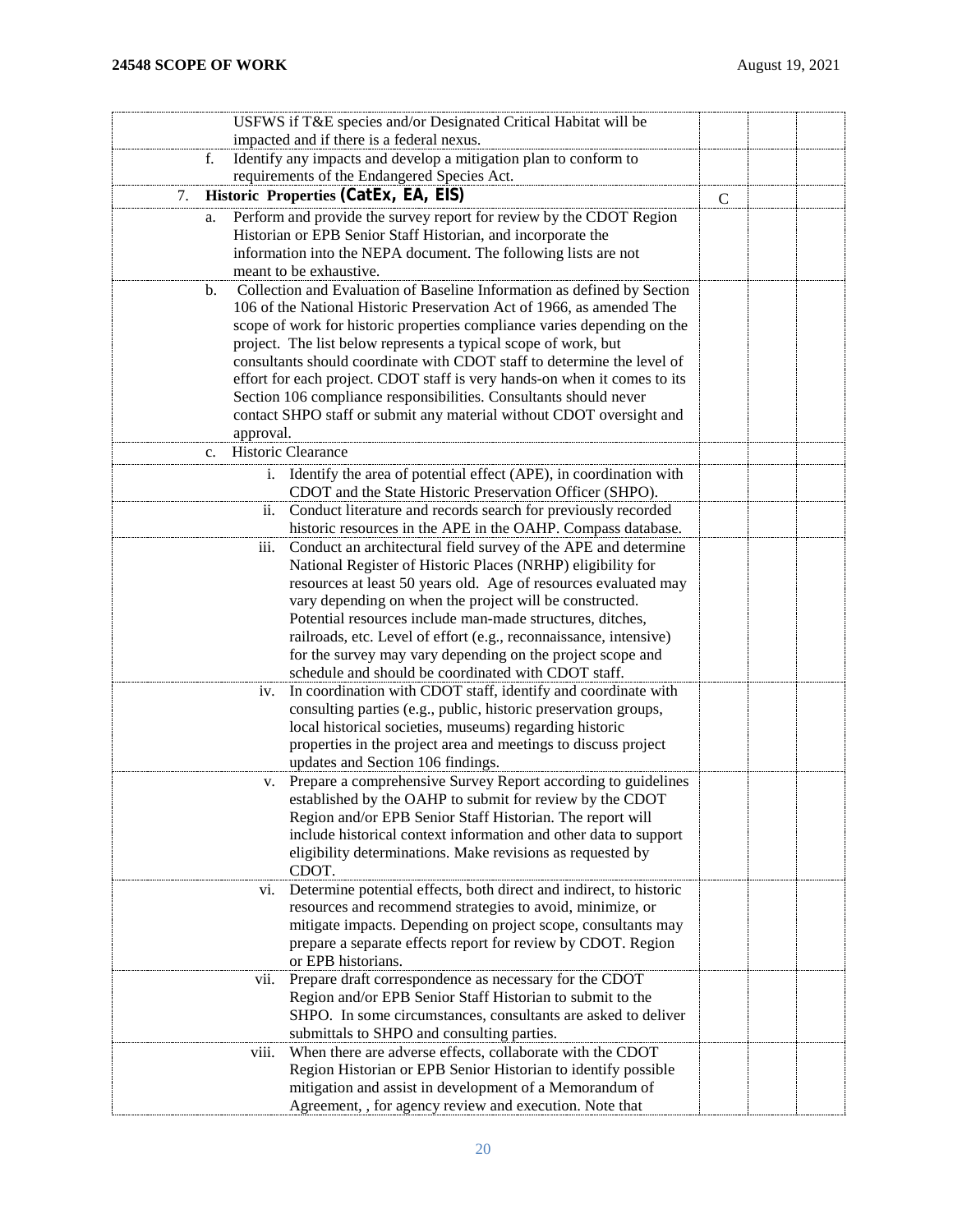|    | mitigation and development of MOA is typically completed by<br>CDOT staff.                                                                 |               |  |
|----|--------------------------------------------------------------------------------------------------------------------------------------------|---------------|--|
|    | Prepare draft Section 4(f) documents as required. In most cases,<br>1X.                                                                    |               |  |
|    | CDOT staff will prepare documentation of Section 4(f)                                                                                      |               |  |
|    | exceptions and de minimis findings  Consultant assistance may                                                                              |               |  |
|    | be needed for programmatic and full evaluations.                                                                                           |               |  |
| 8. | Archaeology (CatEx, EA, EIS)                                                                                                               | $\mathcal{C}$ |  |
| a. | A review of historic Sanborn Fire Insurance maps and other appropriate                                                                     |               |  |
|    | archival sources will be completed to determine if the area may contain                                                                    |               |  |
|    | significant archaeological sites or features.                                                                                              |               |  |
| b. | Conduct an intensive field survey of the project corridor(s) and                                                                           |               |  |
|    | undertake site-specific test excavations, as necessary and appropriate, to                                                                 |               |  |
|    | determine NRHP eligibility. The Consultant shall not undertake test                                                                        |               |  |
|    | excavations before consulting with CDOT.                                                                                                   |               |  |
| c. | Complete laboratory analyses of all collected artifacts and ancillary                                                                      |               |  |
|    | specimens.                                                                                                                                 |               |  |
| d. | Write a comprehensive survey report according to guidelines established                                                                    |               |  |
|    | by the OAHP.                                                                                                                               |               |  |
| e. | Develop a data recovery plan to mitigate potential adverse effects to                                                                      |               |  |
|    | significant archaeological localities, as appropriate and necessary.                                                                       |               |  |
| f. | Coordinate the mitigation plan with the EPB Senior Staff Archaeologist,                                                                    |               |  |
|    | appropriate Region staff, SHPO, and other required agencies.                                                                               |               |  |
| g. | Conduct data recovery excavations at any significant archaeological site                                                                   |               |  |
|    | that cannot be avoided during construction.                                                                                                |               |  |
| h. | Analyze artifacts.                                                                                                                         |               |  |
| i. | Prepare and submit a data recovery excavation report which describes, in                                                                   |               |  |
|    | a thorough and comprehensive fashion, the project results and the nature                                                                   |               |  |
|    | of the site in the context of the regional archaeological database. The<br>report must also include site management recommendations in the |               |  |
|    | context of the NRHP.                                                                                                                       |               |  |
| j. | Coordinate Tribal consultation and support EPB Senior Staff                                                                                |               |  |
|    | Archaeologist as needed.                                                                                                                   |               |  |
| k. | Prepare Section 4(f) documents as required.                                                                                                |               |  |
| 9. | Paleontological Resources (CatEx, EA, EIS)                                                                                                 | C             |  |
| a. | Perform a literature and museum fossil database search and field                                                                           |               |  |
|    | assessment.                                                                                                                                |               |  |
| b. | Determine the presence or absence of paleontological resources.                                                                            |               |  |
|    | c. Conduct analysis to determine the scientific significance (research and/or                                                              |               |  |
|    | educational value) of the resource.                                                                                                        |               |  |
| d. | Write the paleontological technical report, including mitigation                                                                           |               |  |
|    | proposals, if necessary. The assessment report will be reviewed by the                                                                     |               |  |
|    | EPB Staff Paleontologist for adequacy.                                                                                                     |               |  |
| e. | Coordinate the mitigation plan with the EPB Staff Paleontologist, and                                                                      |               |  |
|    | appropriate Region staff.                                                                                                                  |               |  |
|    | 10. Section 6(f) Evaluation (CatEx, EA, EIS)                                                                                               | C             |  |
| a. | Inventory and map project area for Section 6(f) resources. using                                                                           |               |  |
|    | CDOT's Online Transportation Information System (OTIS).                                                                                    |               |  |
| b. | Determine if any potential impacts or ROW acquisitions include                                                                             |               |  |
|    | Section 6(f) resources.                                                                                                                    |               |  |
|    |                                                                                                                                            |               |  |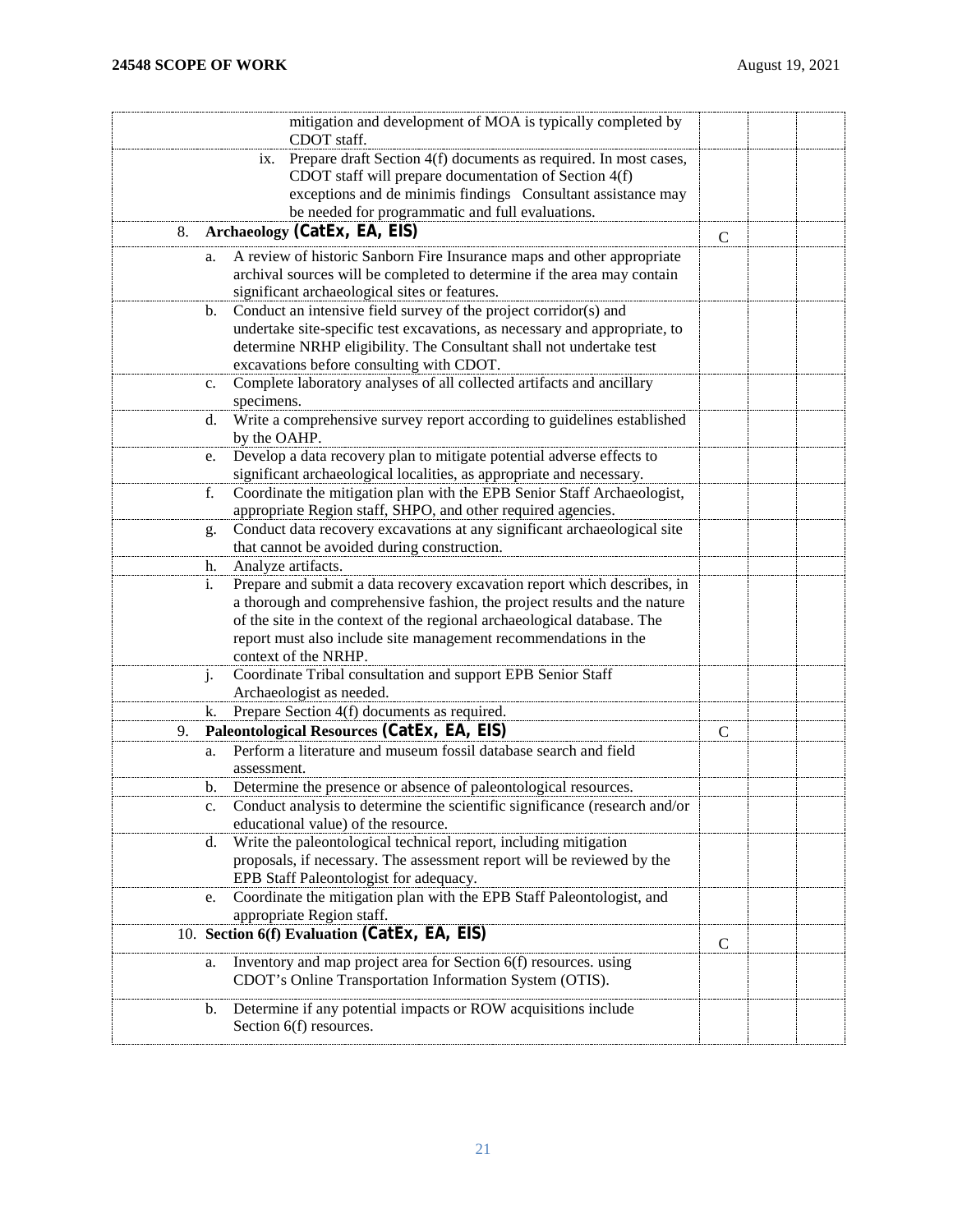| Evaluate project impacts on Section 6(f) properties using preliminary<br>c.         |               |   |  |
|-------------------------------------------------------------------------------------|---------------|---|--|
| design information, and the necessary commitments for mitigation                    |               |   |  |
| measures. Determine whether impacts qualify as a temporary non-                     |               |   |  |
|                                                                                     |               |   |  |
| conforming use or a park improvement. Document the level of impact,                 |               |   |  |
| all practical alternatives to the conversion, and avoidance and                     |               |   |  |
| minimization measures taken. Prepare the appropriate documentation in               |               |   |  |
| consultation with CDOT Region or EPB Staff.                                         |               |   |  |
|                                                                                     |               |   |  |
| If a full conversion is required, coordinate with Colorado Parks and<br>d.          |               |   |  |
| Wildlife (CPW) to find a replacement property that is of equal fair                 |               |   |  |
| market value and equivalent use of the property being converted.                    |               |   |  |
| Purchase and document conversion of the property using National Park                |               |   |  |
|                                                                                     |               |   |  |
| Service guidance.                                                                   |               |   |  |
| 11. Section 4(f) Evaluation: Please note that there are separate                    |               |   |  |
| requirements for historic and non-historic Section 4(f) evaluations                 |               |   |  |
|                                                                                     | $\mathcal{C}$ |   |  |
| (CatEx, EA, EIS)                                                                    |               |   |  |
| Inventory and map project area for possible Section 4(f) resources.<br>a.           |               |   |  |
|                                                                                     |               |   |  |
| Determine if any potential impacts or ROW acquisitions include<br>b.                |               |   |  |
| Section 4(f) resources (e.g., publicly owned parks, recreational                    |               |   |  |
| facilities, nationally significant historic sites, wildlife refuges).               |               |   |  |
|                                                                                     |               |   |  |
| Determine and evaluate project impacts on Section 4(f) resources using<br>c.        |               |   |  |
| preliminary design information, and the necessary commitments for                   |               |   |  |
| mitigation measures. Determine whether impacts require an exception,                |               |   |  |
| de minimis, programmatic, or individual 4(f) evaluation. Prepare an                 |               |   |  |
| analysis that includes avoidance alternatives, discussion of prudent and            |               |   |  |
|                                                                                     |               |   |  |
| feasible, least harm (if necessary), minimization, and mitigation related           |               |   |  |
| to Section 4(f) resources. This may include the development of a new                |               |   |  |
| $alternative(s)$ as an avoidance alternative $(s)$ . Prepare the appropriate        |               |   |  |
| documentation in consultation with CDOT Region or EPB Staff.                        |               |   |  |
| Develop Official with Jurisdiction (OWJ) concurrence request letters<br>d.          |               |   |  |
| (if necessary. For non-historic resources, OWJ will vary. For historic              |               |   |  |
|                                                                                     |               |   |  |
| properties, the SHPO is the OWJ and the Section 106 consultation                    |               |   |  |
| correspondence helps to inform the Section 4(f) process                             |               |   |  |
| 12. Noise (CatEx, EA, EIS)                                                          |               |   |  |
| Prepare a technical noise assessment in accordance with the most recent CDOT        |               |   |  |
| Noise Analysis and Abatement Guidelines and submit a comprehensive noise            |               |   |  |
| assessment document to CDOT for review and acceptance. The analysis will            |               |   |  |
|                                                                                     |               |   |  |
| consist of the following, each of which must be covered in the noise assessment     |               |   |  |
| document:                                                                           |               |   |  |
|                                                                                     |               | X |  |
| Definition of relevant noise abatement criteria and identification of<br>a.         |               |   |  |
| noise-sensitive land uses                                                           |               |   |  |
|                                                                                     |               |   |  |
| Determination of existing noise levels (by measurement and/or<br>b.                 |               |   |  |
| modeling).                                                                          |               |   |  |
|                                                                                     |               |   |  |
| Prediction of future traffic noise levels for all alternatives, including the<br>c. |               |   |  |
| No-Action Alternative, using FHWA's current Traffic Noise Model.                    |               |   |  |
|                                                                                     |               |   |  |
| Determination of traffic noise impacts<br>d.                                        |               |   |  |
| Identify and evaluate feasibility and reasonableness of noise abatement             |               |   |  |
| e.                                                                                  |               |   |  |
| measures. Coordinate with Project Engineer with regards to locations                |               |   |  |
| and heights of proposed abatement measures                                          |               |   |  |
| Development of recommendations regarding noise abatement measures<br>f.             |               |   |  |
| Assessment of construction related noise issues.<br>g.                              |               |   |  |
|                                                                                     |               |   |  |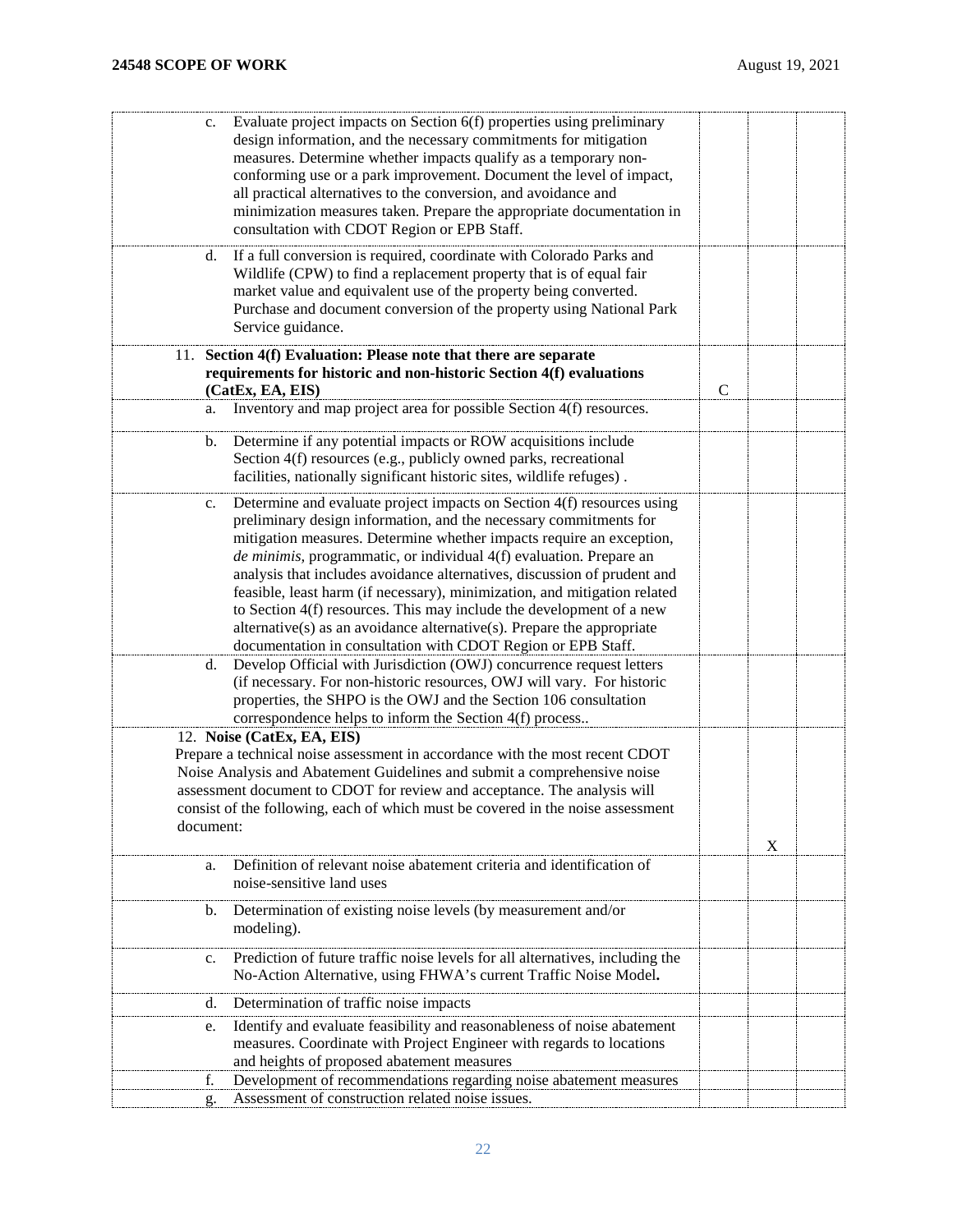| The above items will be addressed and documented in a Noise<br>h.<br>Technical Report, which will be prepared and submitted to CDOT for<br>review and acceptance. Prior to beginning this work, the Consultant<br>shall meet with CDOT to review the appropriate noise methodology.<br>Noise modeling should be completed for the model year [ INSERT |              |     |
|-------------------------------------------------------------------------------------------------------------------------------------------------------------------------------------------------------------------------------------------------------------------------------------------------------------------------------------------------------|--------------|-----|
| YEAR NOTED IN TRANSPORTATION RESOURCES]. The draft                                                                                                                                                                                                                                                                                                    |              |     |
| and final technical report will be completed and made available to the                                                                                                                                                                                                                                                                                |              |     |
| CDOT Noise Specialist and appropriate Region staff for review; the                                                                                                                                                                                                                                                                                    |              |     |
| findings will be incorporated into the NEPA document.                                                                                                                                                                                                                                                                                                 |              |     |
| 13. Hazardous Materials (CatEx, EA, EIS)                                                                                                                                                                                                                                                                                                              |              |     |
| Perform and document the following Initial Site Assessment (ISA) and/or                                                                                                                                                                                                                                                                               |              |     |
| Modified Environmental Site Assessment (MESA) activities:                                                                                                                                                                                                                                                                                             | $\mathsf{C}$ |     |
| In accordance with CDOT Hazardous Materials Guidance, conduct<br>a.                                                                                                                                                                                                                                                                                   |              |     |
| regulatory research that includes the collection, mapping and                                                                                                                                                                                                                                                                                         |              |     |
| evaluation of data.                                                                                                                                                                                                                                                                                                                                   |              |     |
| Analyze results of regulatory research and records review and identify<br>b.                                                                                                                                                                                                                                                                          |              |     |
| potential impacts construction activities may have on existing                                                                                                                                                                                                                                                                                        |              |     |
| hazardous waste sites. Assess potential liability issues and hazards to                                                                                                                                                                                                                                                                               |              |     |
| the public, construction workers, and the environment then develop                                                                                                                                                                                                                                                                                    |              |     |
| potential mitigation options. Prepare the ISA/MESA Document to                                                                                                                                                                                                                                                                                        |              |     |
| include the following:                                                                                                                                                                                                                                                                                                                                |              |     |
| Prepare the draft and subsequent final ISAs to address<br>i.                                                                                                                                                                                                                                                                                          |              |     |
| comments provided by CDOT.                                                                                                                                                                                                                                                                                                                            |              |     |
| ISAs will emulate industry standards for Phase I reports (with<br>$\overline{\mathbf{11}}$ .                                                                                                                                                                                                                                                          |              |     |
| limitations), and make a determination of the necessity of a                                                                                                                                                                                                                                                                                          |              |     |
| Phase II report.                                                                                                                                                                                                                                                                                                                                      |              |     |
| Identify how the presence of hazardous waste locations may<br>iii.                                                                                                                                                                                                                                                                                    |              |     |
| impact each alternative, including the no-action                                                                                                                                                                                                                                                                                                      |              |     |
| alternative. GIS mapping will be desired.                                                                                                                                                                                                                                                                                                             |              |     |
| Conduct In-Situ Tests such as lead-based paint and asbestos testing as<br>$\mathbf{c}$ .                                                                                                                                                                                                                                                              |              |     |
| necessary, and provide a survey report, as determined on a project-                                                                                                                                                                                                                                                                                   |              |     |
| specific basis.<br>Phase II site assessment if necessary for the alternatives screening                                                                                                                                                                                                                                                               |              |     |
| d.<br>process.                                                                                                                                                                                                                                                                                                                                        |              |     |
| 14. Land Use (EA, EIS)                                                                                                                                                                                                                                                                                                                                |              |     |
| Collect, map and evaluate baseline information. Prepare information on land use                                                                                                                                                                                                                                                                       |              |     |
| and zoning, including maps of existing, planned and future uses. Prepare land                                                                                                                                                                                                                                                                         |              |     |
| use mapping. Mapping may include parcel use categories such as land in public                                                                                                                                                                                                                                                                         |              |     |
| ownership, commercial, retail, wholesale, industrial, residential, vacant, mixed                                                                                                                                                                                                                                                                      |              |     |
| etc. identifying jurisdictional boundaries and land usage along each alternative.                                                                                                                                                                                                                                                                     |              |     |
| (Information may be obtained from the Department of Local Affairs, Sanborn                                                                                                                                                                                                                                                                            |              |     |
| maps, archival aerial photos, the local city, town or county, and/or from field                                                                                                                                                                                                                                                                       |              |     |
| verification.)                                                                                                                                                                                                                                                                                                                                        |              | N/A |
| 15. Social and Economic Resources (EA, EIS)                                                                                                                                                                                                                                                                                                           |              |     |
| Collect, map, and evaluate baseline information to investigate and document the                                                                                                                                                                                                                                                                       |              |     |
| effects of the project alternatives on community cohesion, safety and security,                                                                                                                                                                                                                                                                       |              |     |
| neighborhoods, and accessibility of facilities and services. Investigate the effects                                                                                                                                                                                                                                                                  |              |     |
| of the project alternatives on commercial and industrial enterprises,                                                                                                                                                                                                                                                                                 |              |     |
| employment, local tax base, regional earnings, etc. When relevant, recent                                                                                                                                                                                                                                                                             |              |     |
| Census data shall be utilized. This will be done at the regional and corridor                                                                                                                                                                                                                                                                         |              |     |
| level, as well as part of a cumulative effects analysis, as appropriate.                                                                                                                                                                                                                                                                              |              | N/A |
| 16. Environmental Justice (EA, EIS)                                                                                                                                                                                                                                                                                                                   |              |     |
| Collect the necessary U.S. Census and other applicable data to identify existing                                                                                                                                                                                                                                                                      |              |     |
| low-income and minority populations, as well as adverse effects and mitigation                                                                                                                                                                                                                                                                        |              |     |
| measures or alternatives that would avoid or reduce the impacts according to                                                                                                                                                                                                                                                                          |              | N/A |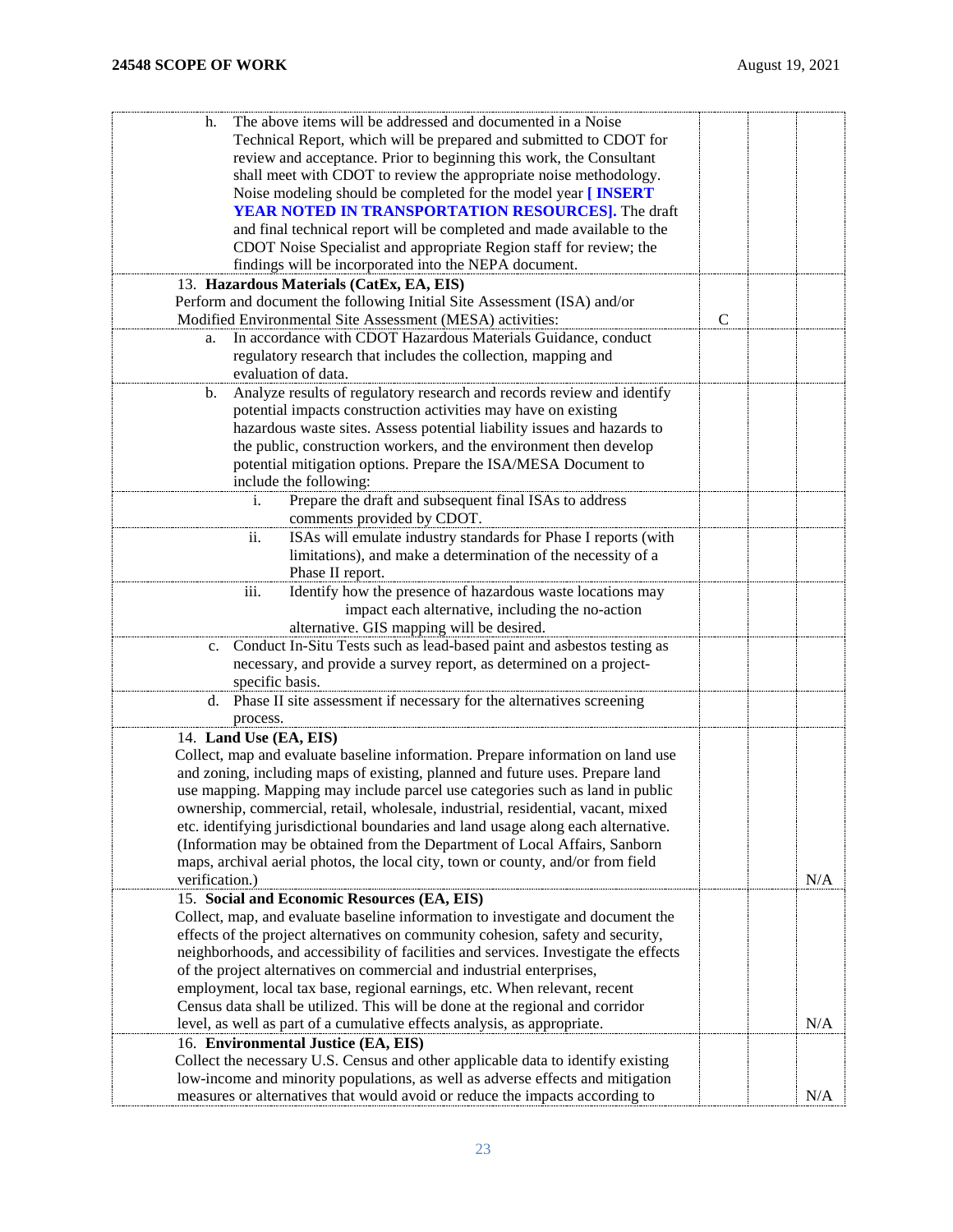| environmental justice guidelines. Impacts to these communities will be<br>evaluated in accordance with the CDOT NEPA Manual and Executive Order           |               |   |  |
|-----------------------------------------------------------------------------------------------------------------------------------------------------------|---------------|---|--|
| 12898. Beneficial effects of the project on these populations will also be                                                                                |               |   |  |
| identified. The analysis will cross-reference other resources as appropriate (e.g.,                                                                       |               |   |  |
| noise, air and water pollution, aesthetics, community cohesion, relocation                                                                                |               |   |  |
| impacts).                                                                                                                                                 |               |   |  |
|                                                                                                                                                           |               |   |  |
| As part of the project's public participation or public involvement program,                                                                              |               |   |  |
| ensure that meaningful opportunities for all members of the community to                                                                                  |               |   |  |
| provide input to the project exist. Document the degree to which affected low-                                                                            |               |   |  |
| income or minority populations have been afforded the opportunity to provide                                                                              |               |   |  |
| input in the NEPA process. As dictated by the class of action, meaningful<br>opportunity to comment on or related to the development of purpose and need, |               |   |  |
| alternatives analysis and screening, impact analysis, preferred alternative                                                                               |               |   |  |
| identification, and mitigation measures development. Collaborate with EPB's                                                                               |               |   |  |
| Environmental Justice specialist and CDOT's EEO Office to determine the level                                                                             |               |   |  |
| of Environmental Justice and Title VI outreach activities necessary to obtain                                                                             |               |   |  |
| sufficient input from low-income and/or minority populations. Document all                                                                                |               |   |  |
| outreach efforts and input (or feedback) for low-income and/or minority                                                                                   |               |   |  |
| communities within an Environmental Justice Technical Report in accordance                                                                                |               |   |  |
| with Chapter 7 of the CDOT NEPA Manual.                                                                                                                   |               |   |  |
| 17. Residential/Business/Right-of-Way (ROW) Relocations (EA, EIS)                                                                                         |               |   |  |
| The following activities will be performed and documented by a qualified                                                                                  |               |   |  |
| member of the Consultant team, in coordination with the CDOT Region ROW                                                                                   |               |   |  |
| manager (or designee), or Headquarters ROW specialist assigned to the project,                                                                            |               |   |  |
| in accordance with Title 23 CFR 710:                                                                                                                      | $\mathcal{C}$ |   |  |
| Prepare a table identifying and listing all potentially affected properties<br>a.                                                                         |               |   |  |
| including, at a minimum, ownership names, property and mailing<br>addresses, estimated areas of impacts per parcel, type of impact i.e. -                 |               |   |  |
| full or partial acquisition, temporary or permanent easement, and                                                                                         |               |   |  |
| indicating which alternatives impact each property. This table will be                                                                                    |               |   |  |
| submitted to the CDOT Region ROW Manager for review and may be                                                                                            |               |   |  |
| included in the NEPA document (without personal property details) at                                                                                      |               |   |  |
| the discretion of the CDOT Region and/or Headquarters ROW staff.                                                                                          |               |   |  |
| Perform a ROW field inspection of each short-listed alternative.<br>b.                                                                                    |               |   |  |
| Ascertain number of parcels, types of improvements, and possible                                                                                          |               |   |  |
| issues (e.g., historic sites). Estimate family sizes for residential                                                                                      |               |   |  |
| relocations.                                                                                                                                              |               |   |  |
| Compile a ROW acquisition and relocation cost estimate for <b>[INSERT</b>                                                                                 |               |   |  |
| <b>NUMBER NOT TO EXCEED OR FOR PREFERRED ONLY]</b>                                                                                                        |               |   |  |
| alternatives.                                                                                                                                             |               |   |  |
| Prepare a property ownership map based on tax records, which<br>d.<br>identifies ownerships for [INSERT NUMBER NOT TO EXCEED                              |               |   |  |
| <b>OR FOR PREFERRED ONLY</b> alternatives.                                                                                                                |               |   |  |
| Develop and document mitigation measures<br>e.                                                                                                            |               |   |  |
| 18. Utilities and Railroads (EA, EIS)                                                                                                                     |               |   |  |
| Collect utility location key maps for all existing and planned utilities in the area                                                                      |               |   |  |
| in coordination with the CDOT Region utilities specialist. Conduct all field                                                                              |               |   |  |
| utility locates. The potential impacts on or from utilities in the project area will                                                                      |               |   |  |
| be analyzed as well as any appropriate mitigation measures. Follow CDOT                                                                                   |               |   |  |
| NEPA Manual, Chapter 9 for guidance on evaluation and documentation.                                                                                      |               | X |  |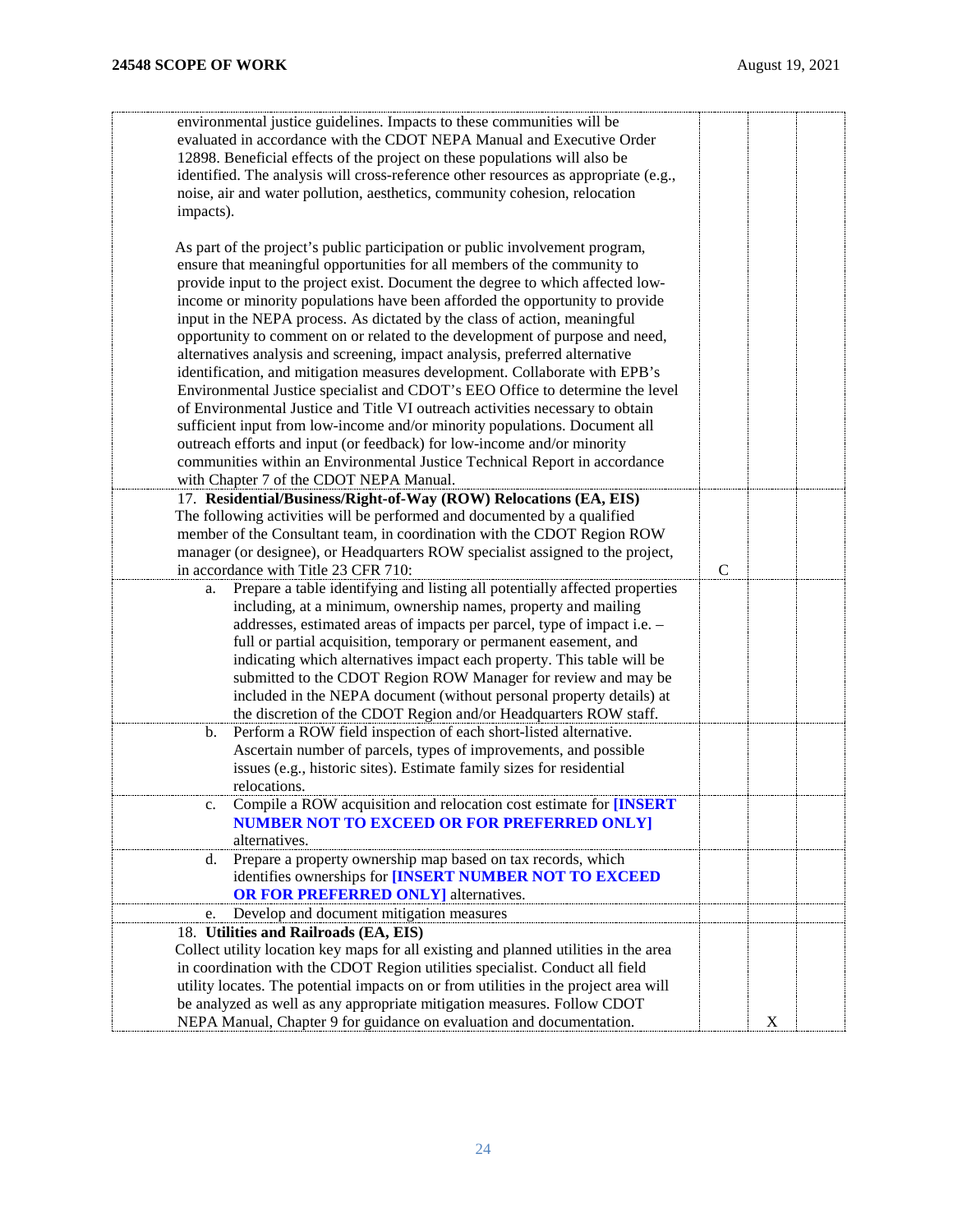| 19. Farmlands (EA, EIS, occasionally CatEx)                                        |           |
|------------------------------------------------------------------------------------|-----------|
| (For unique circumstances) In coordination with the Natural Resource               |           |
| Conservation Service (NRCS), investigate and quantify the effect of the project    |           |
| alternatives on farmlands—determining whether farmlands in question are            |           |
| classified as "prime" or "unique," as well as the extent to which impacts may      |           |
| affect local communities. The US Department of Agriculture Farmland                |           |
| Conversion Form (Form AD 1006) will be completed as necessary. Identify            |           |
| impacts and recommend appropriate mitigation measures as necessary. Follow         |           |
|                                                                                    |           |
| CDOT NEPA Manual for additional guidance on evaluation and documentation.          | $\rm N/A$ |
| 20. Visual Resources (EA, EIS, occasionally CatEx)                                 |           |
| Follow the most recent version of CDOT's Visual Impact Analysis User's Guide.      |           |
| Identify and inventory the highway corridor landscape units/types/themes, and      |           |
| project view shed; identify key views, including to and from the highway and       |           |
| other likely locations of viewers; analyze existing visual resources and viewer    |           |
| response/exposure and any impacts expected from the project. As a part of          |           |
| completing the appropriate template, recommend and develop mitigation              |           |
| measures for identified impacts.                                                   | N/A       |
| 21. Geologic Resources and Soil (EA, EIS)                                          |           |
| (For unique circumstances) Perform and document in the NEPA Document,              |           |
| and a Geologic Technical Report, a thorough investigation of the project area to   |           |
| determine possible geologic influences on the alternative designs under            |           |
| consideration, or vice versa. Constraints, including but not limited to major      |           |
| excavations, unsatisfactory sub-grade materials, present and potential             |           |
| subsidence, potential for rockfall, the presence of abandoned mine sites, etc.,    |           |
|                                                                                    |           |
| will be evaluated. This task includes consideration and description of the         |           |
| corridor water table (i.e., depth/gradient).                                       | N/A       |
| 22. Cumulative Impacts (EA, EIS)                                                   |           |
| Consistent with CEQ regulations, the cumulative effects of each proposed action    |           |
| on a resource, ecosystem or human community will be evaluated for each             |           |
| alternative. The analysis will both list and consider incremental impacts of each  |           |
| alternative in conjunction with all past, present, and reasonably foreseeable      |           |
| future actions, no matter what entity (federal, non-federal, local government, or  |           |
| private) is taking or has taken the action; but the analysis should only focus on  |           |
| meaningful effects. Develop the scope of the analysis in consultation with         |           |
| FHWA and CDOT, and, in general, will base temporal and spatial boundaries on       |           |
| the natural boundaries of resources of concern and the period of time that the     |           |
| proposed action's impacts will persist. The analysis will be incorporated into the |           |
| NEPA document, and mitigation measures specific to cumulative impacts, if          |           |
| needed, will be identified.                                                        |           |
| Standard FHWA global climate change language (found in NEPA Manual                 |           |
| Appendix F) is to be incorporated within every cumulative impacts section of a     |           |
| NEPA document.                                                                     | N/A       |
| 23. Transportation Resources (EA, EIS)                                             | N/A       |
|                                                                                    |           |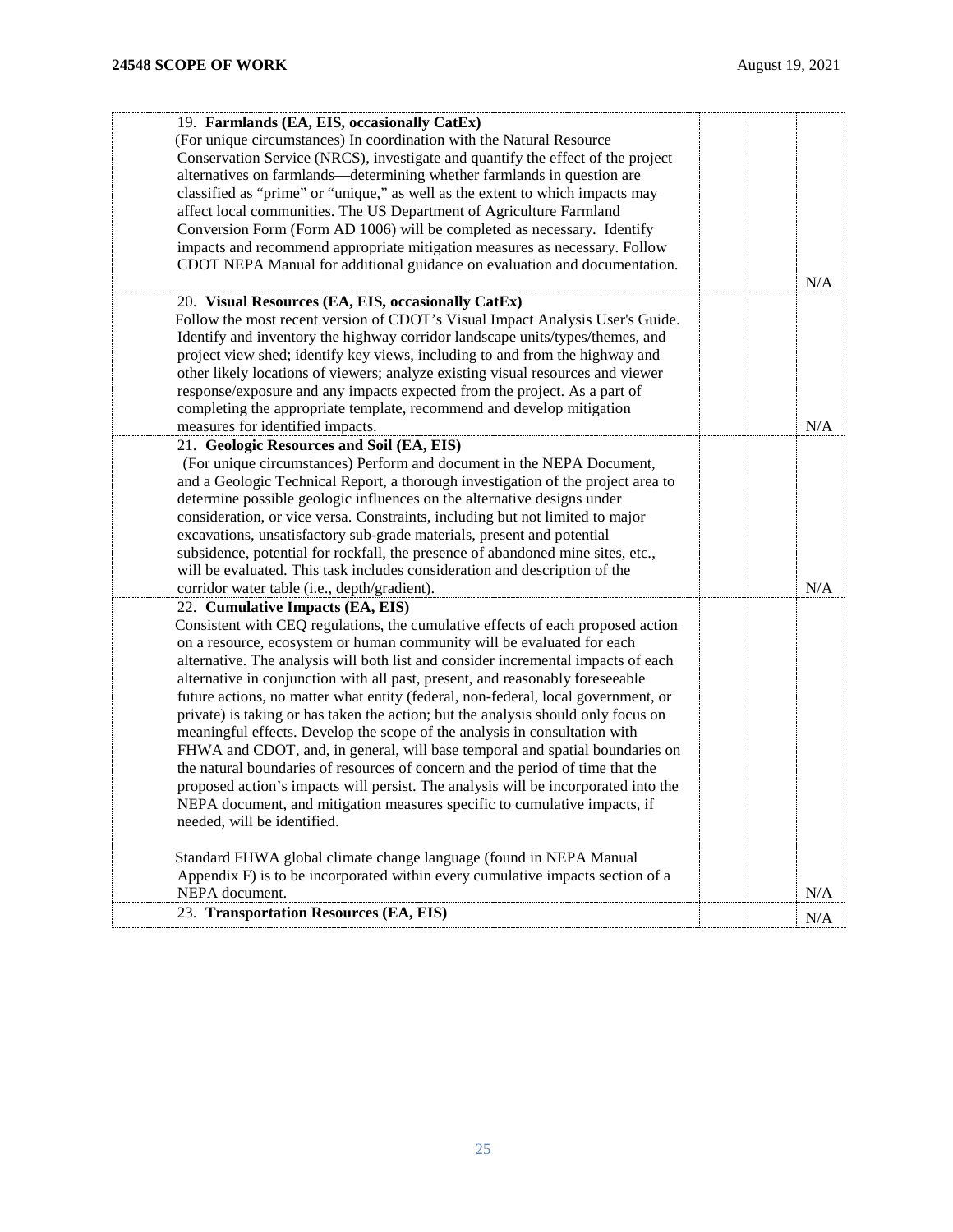| Develop traffic volumes using available traffic demand models;<br>a.<br>determine the design year during the scoping process for the project.<br>The model expected to be used for this project is the official<br>Metropolitan Planning Organization model, if one is available for the<br>project area, or the official CDOT Statewide Travel Demand Model if<br>the project's study area is not contained inside an MPO area. [FILL<br>IN APPROPRIATE MODEL i.e. 2040] model. The method for<br>traffic modeling will be determined at the beginning of the project upon<br>FHWA approval. Forecasts should be based on existing roadways and<br>roadways that are committed to be constructed (that is, "No Action"-<br>those that will be constructed regardless of whether the project in<br>question moves forward). Future traffic forecasts must be developed for                                                                                                                                                                                                                                                                                                                                                                                                                                                                                                                                                 |   |     |
|----------------------------------------------------------------------------------------------------------------------------------------------------------------------------------------------------------------------------------------------------------------------------------------------------------------------------------------------------------------------------------------------------------------------------------------------------------------------------------------------------------------------------------------------------------------------------------------------------------------------------------------------------------------------------------------------------------------------------------------------------------------------------------------------------------------------------------------------------------------------------------------------------------------------------------------------------------------------------------------------------------------------------------------------------------------------------------------------------------------------------------------------------------------------------------------------------------------------------------------------------------------------------------------------------------------------------------------------------------------------------------------------------------------------------|---|-----|
| the No-Action Alternative and any build alternatives. The results of the<br>travel demand forecast process will be developed into a technical<br>report.                                                                                                                                                                                                                                                                                                                                                                                                                                                                                                                                                                                                                                                                                                                                                                                                                                                                                                                                                                                                                                                                                                                                                                                                                                                                   |   | N/A |
|                                                                                                                                                                                                                                                                                                                                                                                                                                                                                                                                                                                                                                                                                                                                                                                                                                                                                                                                                                                                                                                                                                                                                                                                                                                                                                                                                                                                                            |   |     |
| Analyze existing and future traffic operations analysis will be<br>$\mathbf{b}$ .<br>conducted for the No-Action Alternative and build alternative(s).<br>Analysis will be completed in accordance with the latest edition of the<br>Highway Capacity Manual or similar methodology. In addition, the<br>Consultant shall use a micro simulation software package (i.e.,<br>CORSIM, VISSIM, Dynasmart-P, or others as approved by CDOT) to<br>evaluate the operations of the entire roadway network and report the<br>appropriate measures of effectiveness for the alternative(s). The<br>selection of the software package for the required analyses will depend<br>on the size and other characteristics of the network, the alternatives to<br>be analyzed, and the measures of interest. At a minimum, analysis will<br>consider existing traffic volumes, accident history, percent of truck<br>traffic, directional splits on all arterials, turning movements at<br>intersections, interchange and ramp characteristics, travel/access<br>patterns, level of service, delays, travel times and speeds, and areas of<br>congestion. During the alternatives development and evaluation<br>process, the appropriate level of operations analysis will also be<br>conducted on the alternatives being considered. The results of the<br>operations analysis are documented into a Transportation Technical<br>Report. |   | N/A |
| Conduct safety analysis and document accident rates based on data<br>c.<br>collected from local emergency services, Colorado State Patrol, and<br>CDOT Traffic Analysis Unit; obtain weighted hazard index from<br>CDOT/PM; evaluate trends; document safety issues and how they can<br>be addressed.                                                                                                                                                                                                                                                                                                                                                                                                                                                                                                                                                                                                                                                                                                                                                                                                                                                                                                                                                                                                                                                                                                                      |   | N/A |
| <b>Bicycle and Pedestrian Facilities</b><br>d.<br>Research and identify existing and future planned bicycle and<br>pedestrian facilities in the project area. The necessary data will be<br>collected from project design documents, community transportation<br>plans, local land developers, open space and park trails, or local<br>governmental agency or community interest groups to determine if any<br>facilities will be impacted, and as a result what mitigation is necessary.<br>If the corridor is a heavily traveled biking facility, the scope of work<br>shall include meetings to coordinate with bike users throughout the<br>NEPA process. Identify impacts and recommend appropriate mitigation<br>measures as necessary. Coordinate with Statewide TDM efforts.                                                                                                                                                                                                                                                                                                                                                                                                                                                                                                                                                                                                                                       | X |     |
| 24. Energy (EIS)                                                                                                                                                                                                                                                                                                                                                                                                                                                                                                                                                                                                                                                                                                                                                                                                                                                                                                                                                                                                                                                                                                                                                                                                                                                                                                                                                                                                           |   |     |
| (For unique circumstances) Discuss in general terms the construction and                                                                                                                                                                                                                                                                                                                                                                                                                                                                                                                                                                                                                                                                                                                                                                                                                                                                                                                                                                                                                                                                                                                                                                                                                                                                                                                                                   |   |     |
| operational energy requirements and conservation potential of various alternatives                                                                                                                                                                                                                                                                                                                                                                                                                                                                                                                                                                                                                                                                                                                                                                                                                                                                                                                                                                                                                                                                                                                                                                                                                                                                                                                                         |   |     |
| under consideration. The discussion should be reasonable and supportable. A                                                                                                                                                                                                                                                                                                                                                                                                                                                                                                                                                                                                                                                                                                                                                                                                                                                                                                                                                                                                                                                                                                                                                                                                                                                                                                                                                |   |     |
| calculation of energy consumption during construction should be included. If                                                                                                                                                                                                                                                                                                                                                                                                                                                                                                                                                                                                                                                                                                                                                                                                                                                                                                                                                                                                                                                                                                                                                                                                                                                                                                                                               |   | N/A |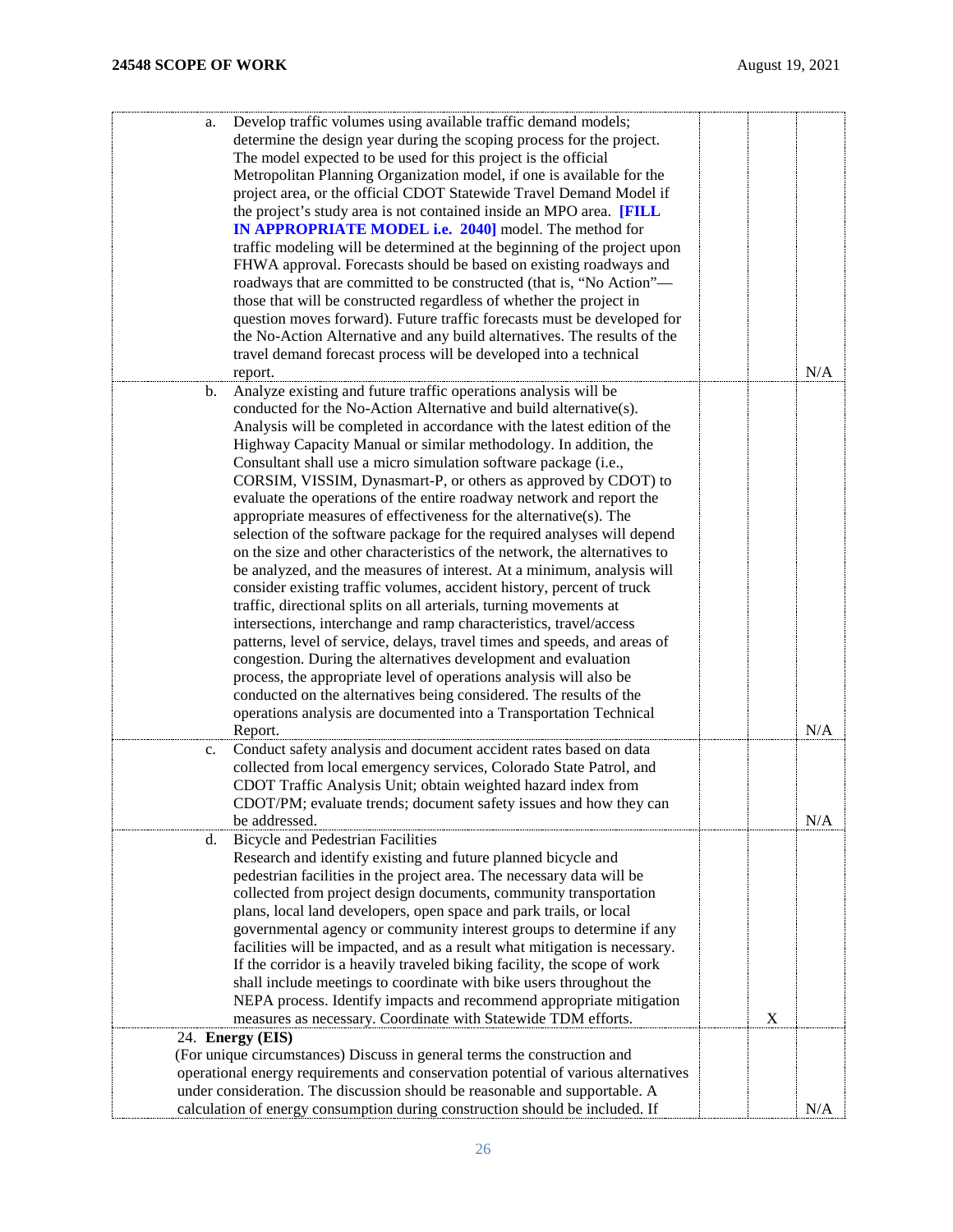<span id="page-26-2"></span><span id="page-26-1"></span><span id="page-26-0"></span>

| applicable, follow CDOT NEPA Manual for guidance on evaluation and                                                                                                |     |
|-------------------------------------------------------------------------------------------------------------------------------------------------------------------|-----|
| documentation.                                                                                                                                                    |     |
|                                                                                                                                                                   |     |
|                                                                                                                                                                   |     |
| 25. Other                                                                                                                                                         |     |
| <b>DELIVERABLES</b><br>Е.                                                                                                                                         | X   |
| The following documents will be considered as official deliverables. Deliverables                                                                                 |     |
| to CDOT will occur at the dates agreed to within the project contract and related                                                                                 |     |
| agreements.                                                                                                                                                       |     |
| <b>[INSERT HERE LIST SUMMARIZING TECHNICAL REPORTS</b>                                                                                                            |     |
| <b>EXPECTED AS DELIVERABLES]</b>                                                                                                                                  |     |
| PUBLIC AND AGENCY INVOLVEMENT<br>F.                                                                                                                               | N/A |
| Develop an Agency Coordination Plan (required for an EIS, optional for<br>1.                                                                                      |     |
| an EA or CatEx)                                                                                                                                                   | N/A |
| Stakeholder Involvement Plan (required for an EIS, optional for an EA<br>2.                                                                                       |     |
| or CatEx                                                                                                                                                          |     |
| Prepare a Stakeholder Involvement Plan specific to the nature of this project.                                                                                    |     |
| The level of effort included in the plan will be in keeping with the complexity                                                                                   |     |
| and expected controversy of the project. Coordinate with the CDOT/PM and<br>project team to identify the level of effort to be documented in the plan. NEPA       |     |
| Manual Chapter 7 has additional guidance. At a minimum, the plan should:                                                                                          | N/A |
| Develop a stakeholder database<br>a.                                                                                                                              |     |
| Identify methods for public notification and dissemination of<br>b.                                                                                               |     |
| information, such as newsletters, social media, flyers, postcards, web                                                                                            |     |
| site, press releases, miscellaneous informational materials, etc.                                                                                                 |     |
| Identify outreach strategies that comply with Title VI and Limited<br>c.                                                                                          |     |
| English Proficiency (LEP) requirements.                                                                                                                           |     |
| <b>G. NEPA DOCUMENTATION PROCESS</b>                                                                                                                              | N/A |
| Develop, coordinate, write, review, conduct QA/QC and finalize the                                                                                                |     |
| appropriate NEPA document in accordance with CDOT NEPA Manual Chapter                                                                                             |     |
| 8, as well as the current provisions of the following laws, regulations, and                                                                                      |     |
| standards.                                                                                                                                                        |     |
| Draft and Final NEPA Document Preparation (EA or CatEx)                                                                                                           |     |
| Assign a team leader qualified to (1) manage the NEPA process, (2) develop a                                                                                      |     |
| schedule for document preparation, printing, review, and comment response, (3)<br>will direct the Consultant team in the following tasks in coordination with the |     |
| CDOT Region, EPB, and FHWA. The CDOT NEPA Manual specifies the                                                                                                    |     |
| number of copies to be provided for document review for each phase of the                                                                                         |     |
| NEPA process.                                                                                                                                                     |     |
| Use of Geographic Information Systems (GIS) for environmental data is                                                                                             |     |
| required to be in compliance with CDOT GIS standards. All GIS data shall be                                                                                       |     |
| provided to CDOT in electronic format with the annual updates for the project                                                                                     |     |
| file.                                                                                                                                                             | N/A |
| Distribute the internal draft NEPA document and relevant technical<br>a.                                                                                          |     |
| reports for review to a distribution list specified by CDOT. Prepare no                                                                                           |     |
| more than [INSERT NUMBER] versions of the draft NEPA document                                                                                                     |     |
| and relevant technical reports with each version. Provide effort for no<br>more than [INSERT NUMBER] review cycles of the draft NEPA                              |     |
| document and relevant technical reports. Coordinate and conduct no                                                                                                |     |
| more than two comment resolution meetings for distribution list                                                                                                   |     |
| comments. Respond to comments within a reasonable number of                                                                                                       |     |
| working days after received.                                                                                                                                      |     |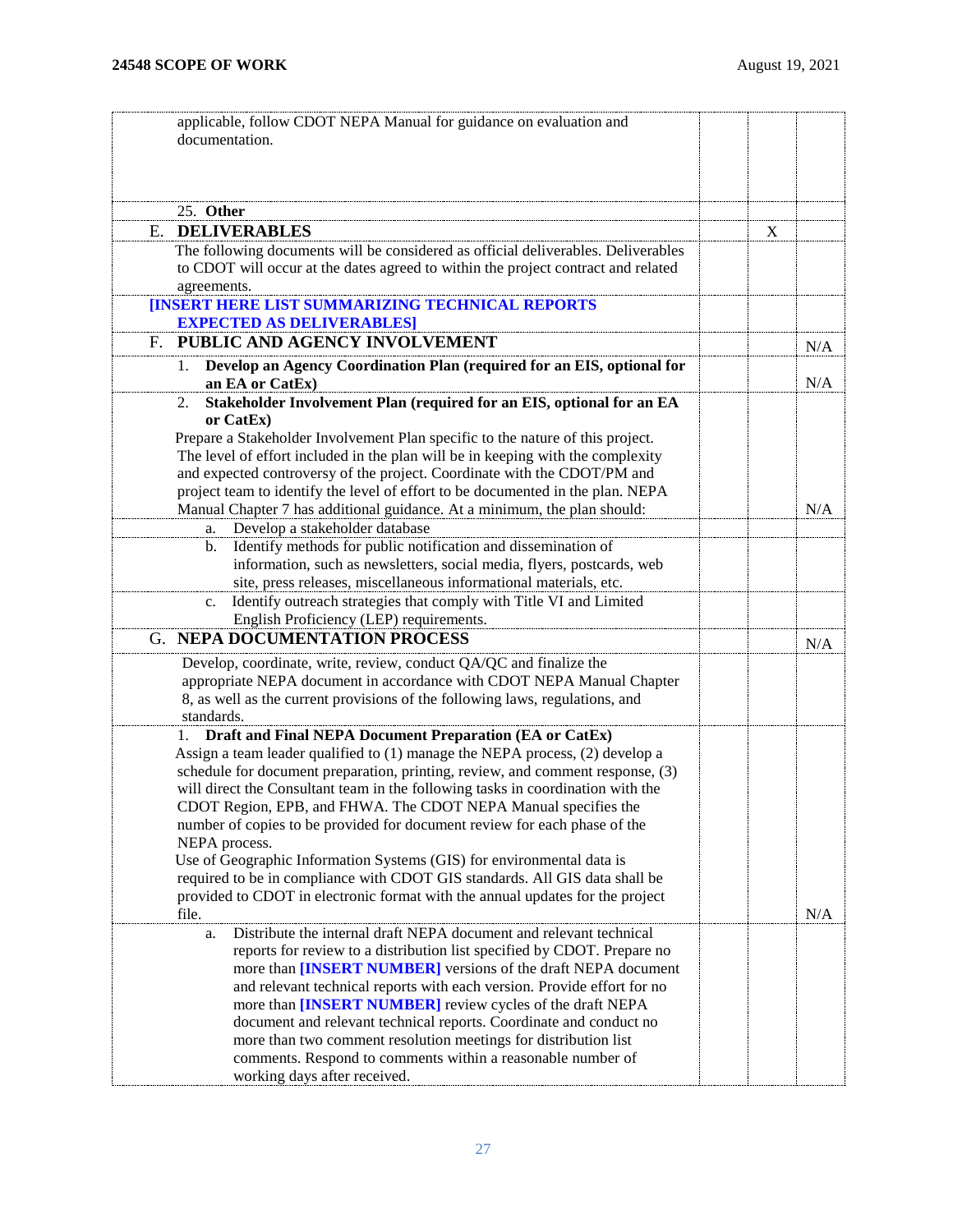| b. | Prepare a NEPA document outline for review by CDOT and FHWA.                                                                 |     |
|----|------------------------------------------------------------------------------------------------------------------------------|-----|
|    | Prepare no more than three versions of the outline to be submitted and                                                       |     |
|    | reviewed, with reviews and approvals being conducted by CDOT,                                                                |     |
|    |                                                                                                                              |     |
|    | FHWA, and other appropriate agencies.                                                                                        |     |
| c. | For the review cycles, prepare a comment/response matrix for each draft                                                      |     |
|    | NEPA document and relevant technical reports that describe how each                                                          |     |
|    | comment was addressed. This matrix will be distributed with each                                                             |     |
|    | version of the draft document and relevant technical reports that CDOT                                                       |     |
|    | and FHWA review.                                                                                                             |     |
| d. | Submit the NEPA document to CDOT for signature and routing to                                                                |     |
|    | FHWA for approval.                                                                                                           |     |
| e. | Draft NEPA Document Distribution, Advertising and Public Review,                                                             |     |
|    | Review and Concurrence, and Public NEPA Document Availability and                                                            |     |
|    | Advertisement [MAKE PROJECT SPECIFIC]                                                                                        |     |
| f. | Create draft and final text for the public Notice of Availability of the                                                     |     |
|    | NEPA document and the date, time and location of the public hearing [if                                                      |     |
|    | appropriate for NEPA document] for placement in all appropriate local                                                        |     |
|    | papers and within the Federal Register [if for an EIS] and provide to the                                                    |     |
|    |                                                                                                                              |     |
|    | FHWA Operations Engineer for processing.                                                                                     |     |
| g. | Provide an electronic version of the NEPA document and relevant                                                              |     |
|    | technical reports on the CDOT website in PDF, or other read only                                                             |     |
|    | format.                                                                                                                      |     |
| h. | Make revisions to the final draft NEPA document and relevant technical                                                       |     |
|    | reports. The resulting NEPA document and relevant technical reports                                                          |     |
|    | will be provided to CDOT for distribution and final review, prior to                                                         |     |
|    | preparing the signature copy. Provide certification that all comments                                                        |     |
|    | have been addressed. [SELECT ONE: The Consultant shall submit a,                                                             |     |
|    | <b>CDOT</b> will produce a] the signature copy of the NEPA document and                                                      |     |
|    | relevant technical reports [to CDOT] for signatures and routing to                                                           |     |
|    | FHWA for approval, and then will provide copies of the signed final                                                          |     |
|    | NEPA document to CDOT.                                                                                                       |     |
| 2. | <b>Public /Meeting OR Hearing (EA or CatEx)</b>                                                                              |     |
|    | Provide the following services, in coordination with the CDOT Region and in                                                  |     |
|    | accordance with Chapter 7 of the NEPA Manual:                                                                                | N/A |
| a. | Identify ADA compliant facility                                                                                              |     |
| b. | Advertise the public hearing/meeting date and location. The following                                                        |     |
|    | media will be used for advertisement: Select from the following or add                                                       |     |
|    | others. [ADD/DELETE: newspapers, website, mailed meeting                                                                     |     |
|    |                                                                                                                              |     |
|    | notices, email meeting notice, radio or television Public Service<br>Announcements, door hangers, public displays, community |     |
|    | newsletters, etc.]                                                                                                           |     |
|    |                                                                                                                              |     |
| c. | Hire translator, or sign language communicator, as needed                                                                    |     |
| d. | Provide audio/visual equipment and support for presentations, as needed                                                      |     |
| e. | Prepare the graphics/display boards to include, at a minimum, the                                                            |     |
|    | following features:                                                                                                          |     |
|    | Purpose of and need for project<br>1.                                                                                        |     |
|    | Maps showing alternatives<br>ii.                                                                                             |     |
|    | Description of social, environmental and economic impacts<br>iii.                                                            |     |
|    | Design features<br>iv.                                                                                                       |     |
|    | Consistency with federal and local plans<br>v.                                                                               |     |
|    | Right-of-way information, acquisition, and construction<br>V1.                                                               |     |
|    | Source and amount of funding<br>vii.                                                                                         |     |
|    | Location of 4(f) properties if required<br>viii.                                                                             |     |
|    | Any other project-specific resource impacts deemed appropriate<br>ix.                                                        |     |
|    | Mitigation measures that warrant public disclosure or relevance                                                              |     |
|    | х.                                                                                                                           |     |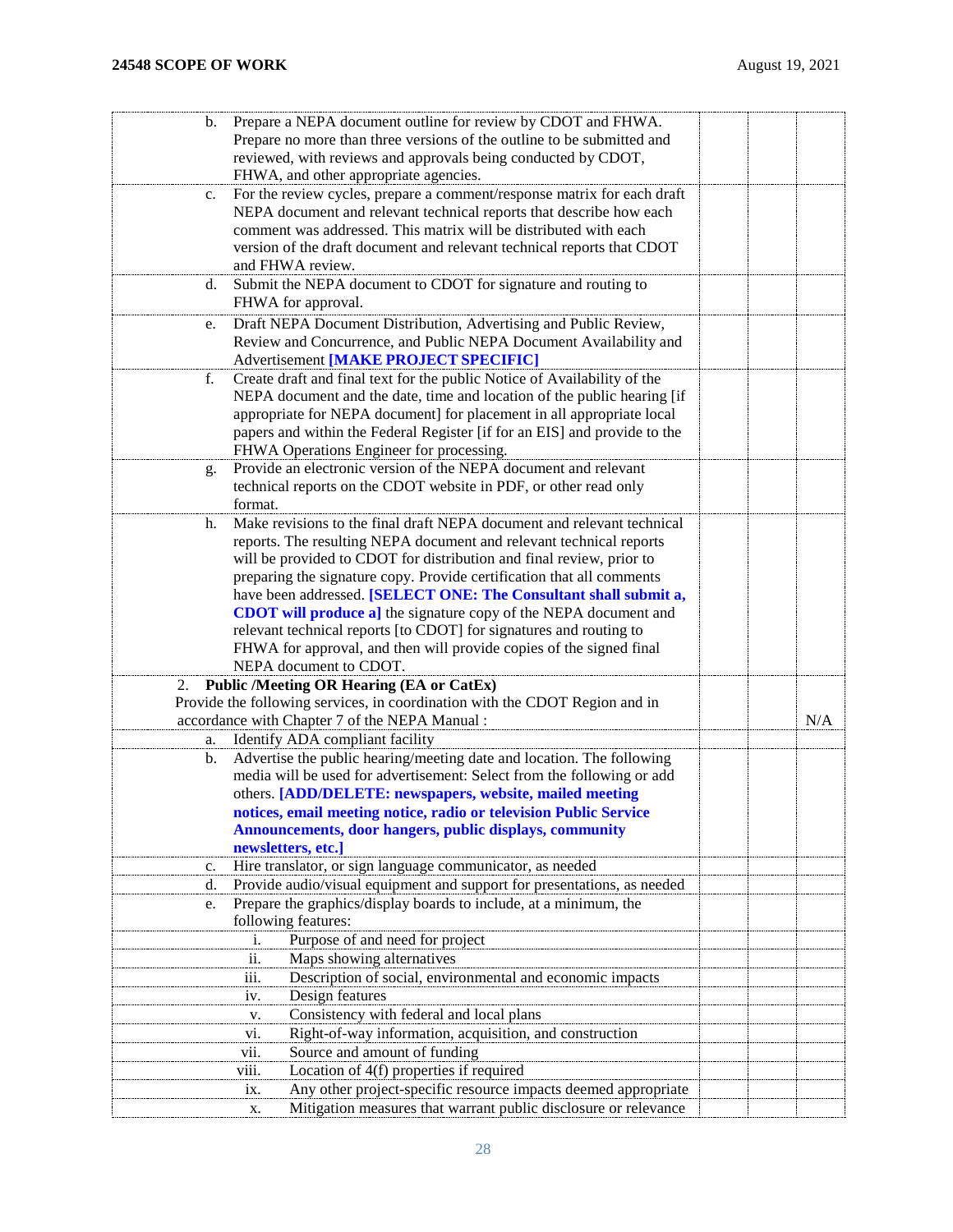| Anticipated project schedule and next steps<br>XI.                                                                                                                                                                                                                                                                                                                                                                                                                                                                                                                                                                                                                    |     |  |
|-----------------------------------------------------------------------------------------------------------------------------------------------------------------------------------------------------------------------------------------------------------------------------------------------------------------------------------------------------------------------------------------------------------------------------------------------------------------------------------------------------------------------------------------------------------------------------------------------------------------------------------------------------------------------|-----|--|
| How and where the public can provide comments<br>xii.                                                                                                                                                                                                                                                                                                                                                                                                                                                                                                                                                                                                                 |     |  |
| Provide a court reporter (if public hearing) and prepare a certified<br>f.                                                                                                                                                                                                                                                                                                                                                                                                                                                                                                                                                                                            |     |  |
| transcript of the public hearing within [INSERT NUMBER] working                                                                                                                                                                                                                                                                                                                                                                                                                                                                                                                                                                                                       |     |  |
| days after the public hearing/meeting.                                                                                                                                                                                                                                                                                                                                                                                                                                                                                                                                                                                                                                |     |  |
| Decision Document (FONSI/ROD) Preparation (EA or CatEx)<br>3.                                                                                                                                                                                                                                                                                                                                                                                                                                                                                                                                                                                                         |     |  |
| There is no guarantee of the outcome of the NEPA process in order to determine                                                                                                                                                                                                                                                                                                                                                                                                                                                                                                                                                                                        |     |  |
| next steps after an [EA/EIS], and therefore a scope of work cannot be                                                                                                                                                                                                                                                                                                                                                                                                                                                                                                                                                                                                 |     |  |
| prematurely developed for the NEPA decision document. This scope of work and                                                                                                                                                                                                                                                                                                                                                                                                                                                                                                                                                                                          |     |  |
| contract will be reevaluated once the preliminary [EA/DEIS/FEIS] process is                                                                                                                                                                                                                                                                                                                                                                                                                                                                                                                                                                                           |     |  |
| complete and the lead agency has made a decision on how to proceed.                                                                                                                                                                                                                                                                                                                                                                                                                                                                                                                                                                                                   |     |  |
| In the event that significant impacts are identified in the EA, the NEPA process<br>would be required to continue to the preparation of an EIS rather than a FONSI.<br>Continuing to prepare an EIS after completion of an EA is at CDOT's and<br>FHWA's discretion and should not be considered part of the initial EA scope of<br>work. At this point, a separate Consultant contract would be required, with a new                                                                                                                                                                                                                                                 |     |  |
| scope of work.                                                                                                                                                                                                                                                                                                                                                                                                                                                                                                                                                                                                                                                        |     |  |
| In the event that a decision document is deemed necessary, this contract and scope<br>of work would be amended with the concurrence and agreement of both CDOT<br>and FHWA (and other applicable agencies). At the conclusion of the public<br>comment period, (if the project is determined to have no significant impact, a<br>Finding of No Significant Impact (FONSI)) (if determined to have a significant<br>impact then a Record of Decision (ROD)] document may be prepared. In the<br>event a scope of work is prepared for a NEPA decision document to be drafted,<br>the following services would be addressed in coordination with the Region and<br>EPB: | N/A |  |
|                                                                                                                                                                                                                                                                                                                                                                                                                                                                                                                                                                                                                                                                       |     |  |
| Prepare draft NEPA decision document and relevant supporting<br>a.<br>documentation for incorporating comments received at the public                                                                                                                                                                                                                                                                                                                                                                                                                                                                                                                                 |     |  |
| hearing/meeting or from the NEPA document public review period.                                                                                                                                                                                                                                                                                                                                                                                                                                                                                                                                                                                                       |     |  |
| Submit draft NEPA decision document, using templates when<br>i.                                                                                                                                                                                                                                                                                                                                                                                                                                                                                                                                                                                                       |     |  |
| appropriate, (note how many copies: electronic vs. paper) and                                                                                                                                                                                                                                                                                                                                                                                                                                                                                                                                                                                                         |     |  |
| relevant supporting documentation to CDOT Region, EPB, and                                                                                                                                                                                                                                                                                                                                                                                                                                                                                                                                                                                                            |     |  |
| FHWA for [INSERT NUMBER] reviews.                                                                                                                                                                                                                                                                                                                                                                                                                                                                                                                                                                                                                                     |     |  |
| Coordinate and conduct a draft NEPA decision document and<br>ii.                                                                                                                                                                                                                                                                                                                                                                                                                                                                                                                                                                                                      |     |  |
| relevant supporting documentation review meeting and modify                                                                                                                                                                                                                                                                                                                                                                                                                                                                                                                                                                                                           |     |  |
| the draft decision document to respond to comments received.                                                                                                                                                                                                                                                                                                                                                                                                                                                                                                                                                                                                          |     |  |
| Provide certification that comments have been addressed.                                                                                                                                                                                                                                                                                                                                                                                                                                                                                                                                                                                                              |     |  |
| If necessary, re-submit the draft NEPA decision document and<br>iii.                                                                                                                                                                                                                                                                                                                                                                                                                                                                                                                                                                                                  |     |  |
| relevant supporting documentation for review to ensure that all                                                                                                                                                                                                                                                                                                                                                                                                                                                                                                                                                                                                       |     |  |
| comments have been made.                                                                                                                                                                                                                                                                                                                                                                                                                                                                                                                                                                                                                                              |     |  |
| If necessary, modify the draft NEPA decision document and<br>iv.                                                                                                                                                                                                                                                                                                                                                                                                                                                                                                                                                                                                      |     |  |
| relevant supporting documentation to respond to comments                                                                                                                                                                                                                                                                                                                                                                                                                                                                                                                                                                                                              |     |  |
| received.                                                                                                                                                                                                                                                                                                                                                                                                                                                                                                                                                                                                                                                             |     |  |
| Submit final NEPA decision document and relevant supporting<br>V.                                                                                                                                                                                                                                                                                                                                                                                                                                                                                                                                                                                                     |     |  |
| documentation for signature using the signature process                                                                                                                                                                                                                                                                                                                                                                                                                                                                                                                                                                                                               |     |  |
| outlined in the CDOT NEPA Manual.                                                                                                                                                                                                                                                                                                                                                                                                                                                                                                                                                                                                                                     |     |  |
| This Scope of Work could be supplemented for additional as-yet<br>b.                                                                                                                                                                                                                                                                                                                                                                                                                                                                                                                                                                                                  |     |  |
| unidentified work, if CDOT determines additional work is warranted or                                                                                                                                                                                                                                                                                                                                                                                                                                                                                                                                                                                                 |     |  |
| needed. In the event that none of the alternatives is selected at the                                                                                                                                                                                                                                                                                                                                                                                                                                                                                                                                                                                                 |     |  |
| conclusion of the [EA/EIS] process, this portion of the scope and                                                                                                                                                                                                                                                                                                                                                                                                                                                                                                                                                                                                     |     |  |
| contract will be voided.                                                                                                                                                                                                                                                                                                                                                                                                                                                                                                                                                                                                                                              |     |  |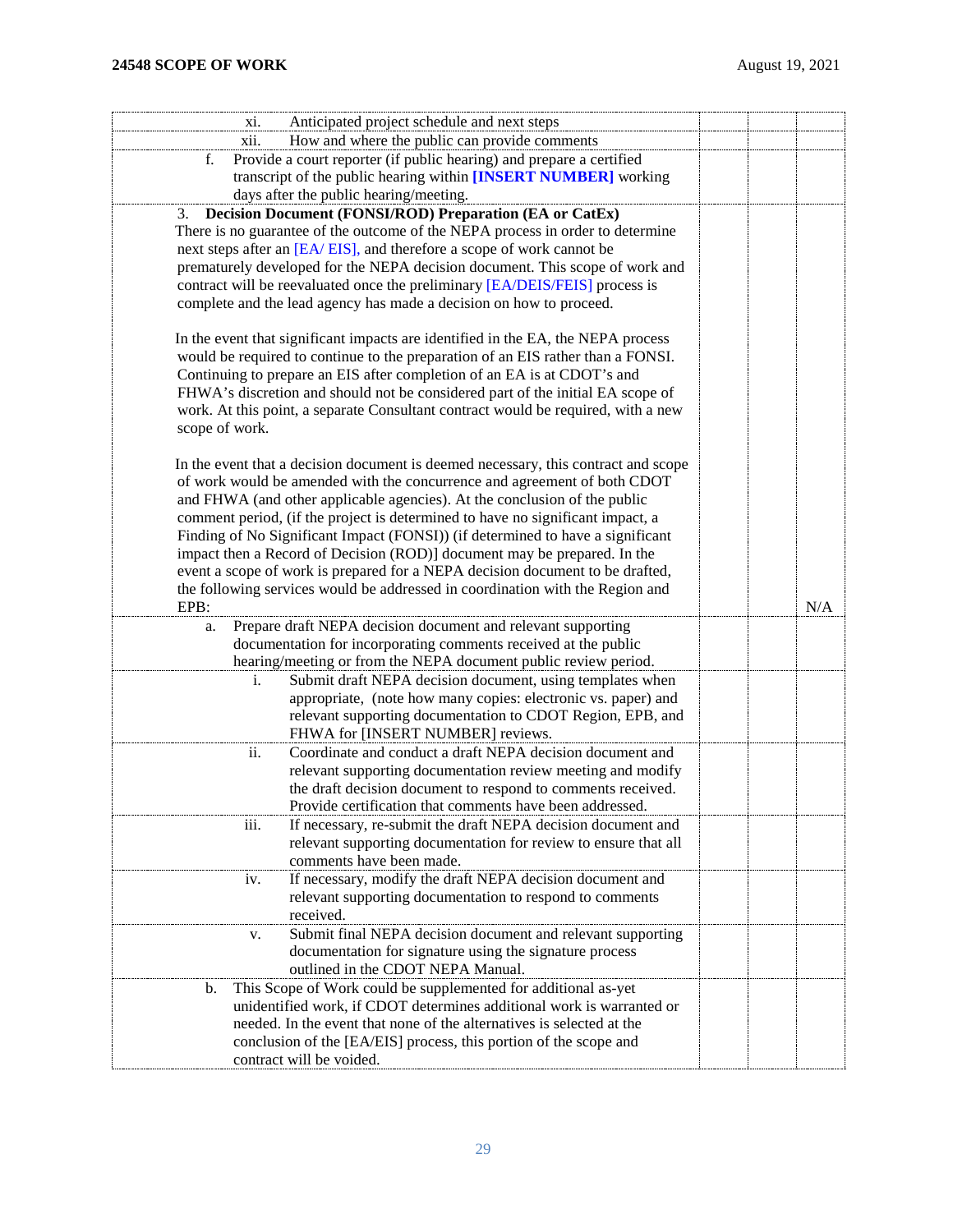## **SECTION 7 PRECONSTRUCTION WORK TASK DESCRIPTIONS**

<span id="page-29-1"></span><span id="page-29-0"></span>**Note: The following activities of communication, consensus building, project team reviews, conceptual design, data gathering, documentation, and formal public notice shall be planned by the Consultant and coordinated with the CDOT PM. The time of their accomplishment may overlap and parallel paths of activity that should be planned to finish the development phase in accordance with the shortest possible schedule. A project plan shall be developed by the Consultant that satisfies the requirements of the project development. This plan must be approved by the Contract Administrator (see Section 2.01) before starting the work. Deliverables can be static reports and products, digital reports and products, and/or GIS data layers. The scope should be specific as to what type of deliverable is expected.**

**This list establishes the individual task responsibility. Those tasks identified as CDOT/Other should utilize an abbreviation system to indicate whether the task will be completed by CDOT or another agency (i.e. "C" for CDOT and abbreviations as provided below). The consultant shall maintain the ability to perform all work tasks indicated below by an 'X' in the consultant column, in accordance with the forms and conditions contained herein, and the applicable CDOT standards. Where appropriate, mark "N/A" for not applicable items.**

# **\*Other Agency Abbreviations**

- **A. American Traffic Safety Services Association= ATSSA**
- **B. Colorado Contractors Association = CCA**
- **C. Colorado Department of Public Health and Environment = CDPHE**
- **D. Colorado Water Conservation Board = CWCB**
- **E. Federal Emergency Management Agency = FEMA**
- **F. Federal Highway Administration = FHWA**
- **G. Mile High Flood District = MHFD**
- **H. Other**

<span id="page-29-2"></span>

| A. PROJECT INITIATION AND CONTINUING REQUIREMENTS                                   | ther* | onsultanı    | pplicabl |
|-------------------------------------------------------------------------------------|-------|--------------|----------|
| 1. Environmental Mitigation and Requirements                                        |       |              |          |
| Ensure that any mitigation commitments within the NEPA documentation are            |       |              |          |
| incorporated into the project.                                                      |       | X            |          |
| 2. Independent Design Review                                                        |       |              |          |
| An independent design review shall be performed on any design accomplished by       |       |              |          |
| others that will be used in this project. A report identifying the results of these |       |              |          |
| reviews shall be submitted to the CDOT/PM within one week of the review.            |       | X            |          |
| 3. Identify Design Criteria                                                         |       |              |          |
| Submit a copy of Appendix B -Specific Design Criteria with the appropriate items    |       |              |          |
| completed.                                                                          | ⌒     | $\mathbf{x}$ |          |
| 4. Initiate Survey                                                                  |       |              |          |
| Arrange Preliminary Field Survey and/or Aerial Survey. CDOT Form 1217a is an        |       |              |          |
| outline of a complete survey request and may be used as a guide for completing the  |       |              |          |
| survey plan.                                                                        |       |              |          |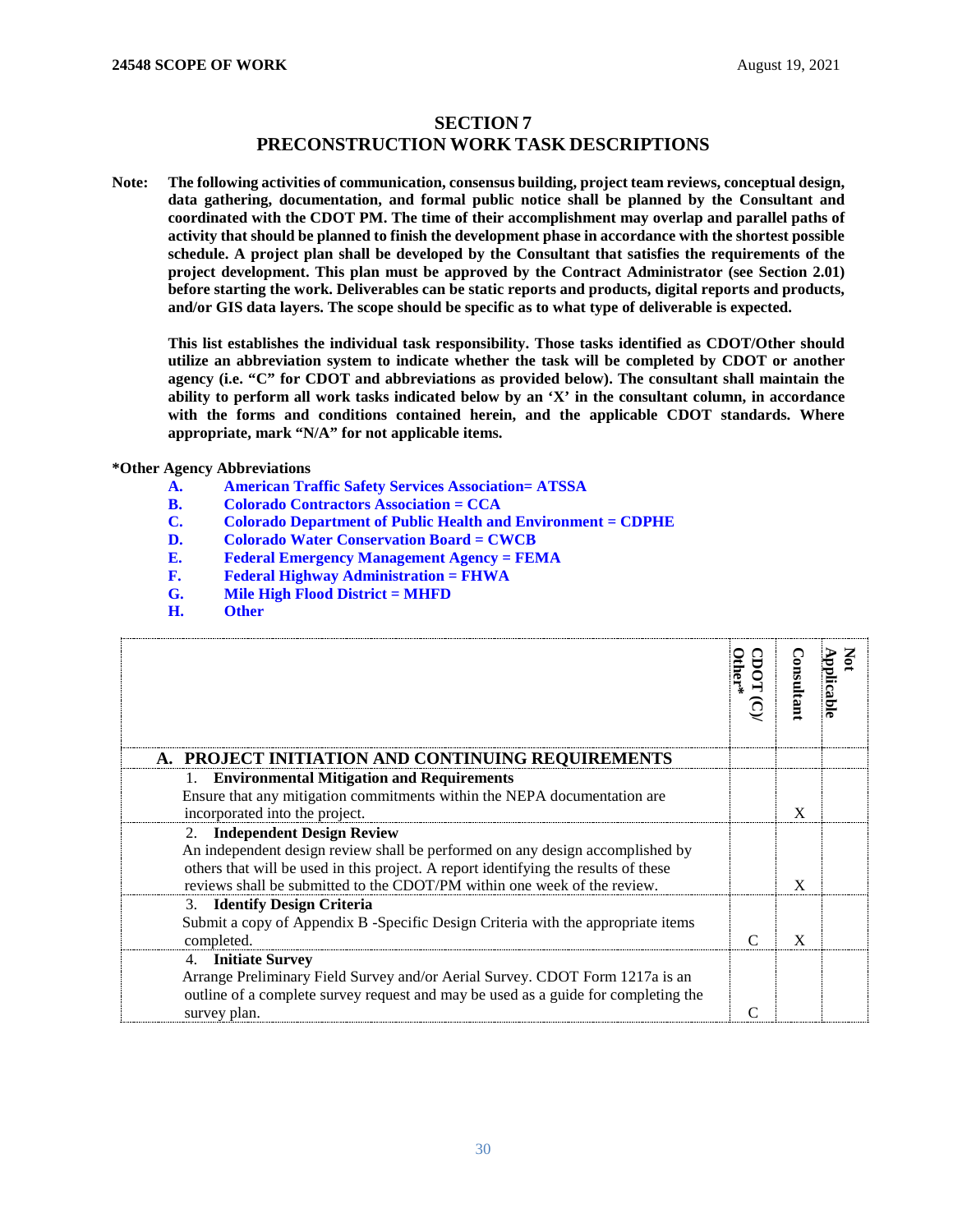| 5. Traffic Control                                                                       |          |  |
|------------------------------------------------------------------------------------------|----------|--|
| Consultant field activities that interfere with traffic operations within existing       |          |  |
| roadways will require control of traffic. The Consultant shall plan and provide any      |          |  |
| required traffic control for the survey, testing, or the design process. Traffic control |          |  |
| operations will be in accordance with the MUTCD. The proposed Method for                 |          |  |
| Handling Traffic (MHT) must be submitted to the CDOT/PM. Also, certification of          |          |  |
| the Traffic Control Supervisor as a Worksite Traffic Supervisor by the American          |          |  |
| Traffic Safety Services Association (ATSSA) or as a TCS (Traffic Control                 |          |  |
| Supervisor) by the Colorado Contractors Association (CCA) shall be required.             | $\bf{X}$ |  |
| 6. Structure Review Meeting                                                              |          |  |
| While the major structural design work is progressing, the Consultant shall meet         |          |  |
| periodically with the CDOT Structure Reviewer to review the work. These meetings         |          |  |
| may be in addition to, or in conjunction with, the Project Progress Meetings. The        |          |  |
| complexity of the structure shall be considered by the CDOT Structure Reviewer to        |          |  |
| determine the frequency of review meetings. Other required meetings are described in     |          |  |
| subsequent sections.                                                                     | X        |  |
| 7. Initial Submittals                                                                    |          |  |
| Submit the following samples to the CDOT/PM for approval:                                |          |  |
| An original plan sheet that complies with this scope of work<br>a.                       | X        |  |
| Photogrammetric and/or survey data and a drawing or photograph in<br>b.                  |          |  |
| accordance with the requirements specified in this scope of work                         |          |  |

**Note: No original plan sheets or photogrammetric survey work will be accomplished until satisfactory samples have been received and approved by the CDOT/PM.**

<span id="page-30-0"></span>

| <b>B. PROJECT DEVELOPMENT</b>                                                                                                                                                                                                                                                                                                                                                                                                                                                                                                                                                                                                                                                                                |               |  |
|--------------------------------------------------------------------------------------------------------------------------------------------------------------------------------------------------------------------------------------------------------------------------------------------------------------------------------------------------------------------------------------------------------------------------------------------------------------------------------------------------------------------------------------------------------------------------------------------------------------------------------------------------------------------------------------------------------------|---------------|--|
| <b>Survey</b><br>Surveys will be conducted in accordance with the CDOT Survey Manual, the latest<br>addendum thereof, and applicable state statutes. The completed survey shall be<br>reviewed by the Region survey unit. Two weeks should be provided in the schedule<br>to complete the review and sufficient time should be provided to address all<br>comments provided by this review. Design shall not proceed until all comments<br>resulting from this review have been satisfactorily addressed.                                                                                                                                                                                                    | $\mathcal{C}$ |  |
| <b>Pre-survey Conference</b><br>a.                                                                                                                                                                                                                                                                                                                                                                                                                                                                                                                                                                                                                                                                           |               |  |
| A pre-survey conference shall be held. The consultant shall attend the                                                                                                                                                                                                                                                                                                                                                                                                                                                                                                                                                                                                                                       |               |  |
| Presurvey conference prior to any right of way or survey work                                                                                                                                                                                                                                                                                                                                                                                                                                                                                                                                                                                                                                                | $\mathcal{C}$ |  |
| <b>Survey Data Research</b><br>b.                                                                                                                                                                                                                                                                                                                                                                                                                                                                                                                                                                                                                                                                            |               |  |
| Research shall be done as per current CDOT manuals                                                                                                                                                                                                                                                                                                                                                                                                                                                                                                                                                                                                                                                           | $\mathcal{C}$ |  |
| Project Control Survey:<br>$c_{\cdot}$                                                                                                                                                                                                                                                                                                                                                                                                                                                                                                                                                                                                                                                                       | $\mathcal{C}$ |  |
| <b>Locate or Establish HARN Stations</b><br>i.<br>Project control shall be tied to the nearest Colorado High Accuracy<br>Reference Network Station (HARN). In the event there are no HARN<br>stations within 3 miles of the project (Order B, 1:1,000,000 accuracy),<br>or HARN Densification (Order B-2, 1:500,000 accuracy), additional<br>HARN Densification stations shall be set. NGS Blue Book procedures<br>shall be followed for all HARN Densification stations. This will<br>include proper spacing using proper monumentation, equipment,<br>observation procedures, coordination through the Colorado State<br>Geodetic Advisor and submission to NGS for inclusion in the National<br>Database. |               |  |
| Monumentation<br>ii.<br>Materials will be supplied by CDOT. Care is to be taken to install said<br>monumentation in locations that are readily usable for the project and<br>in a safe location so that they can be utilized throughout construction                                                                                                                                                                                                                                                                                                                                                                                                                                                         |               |  |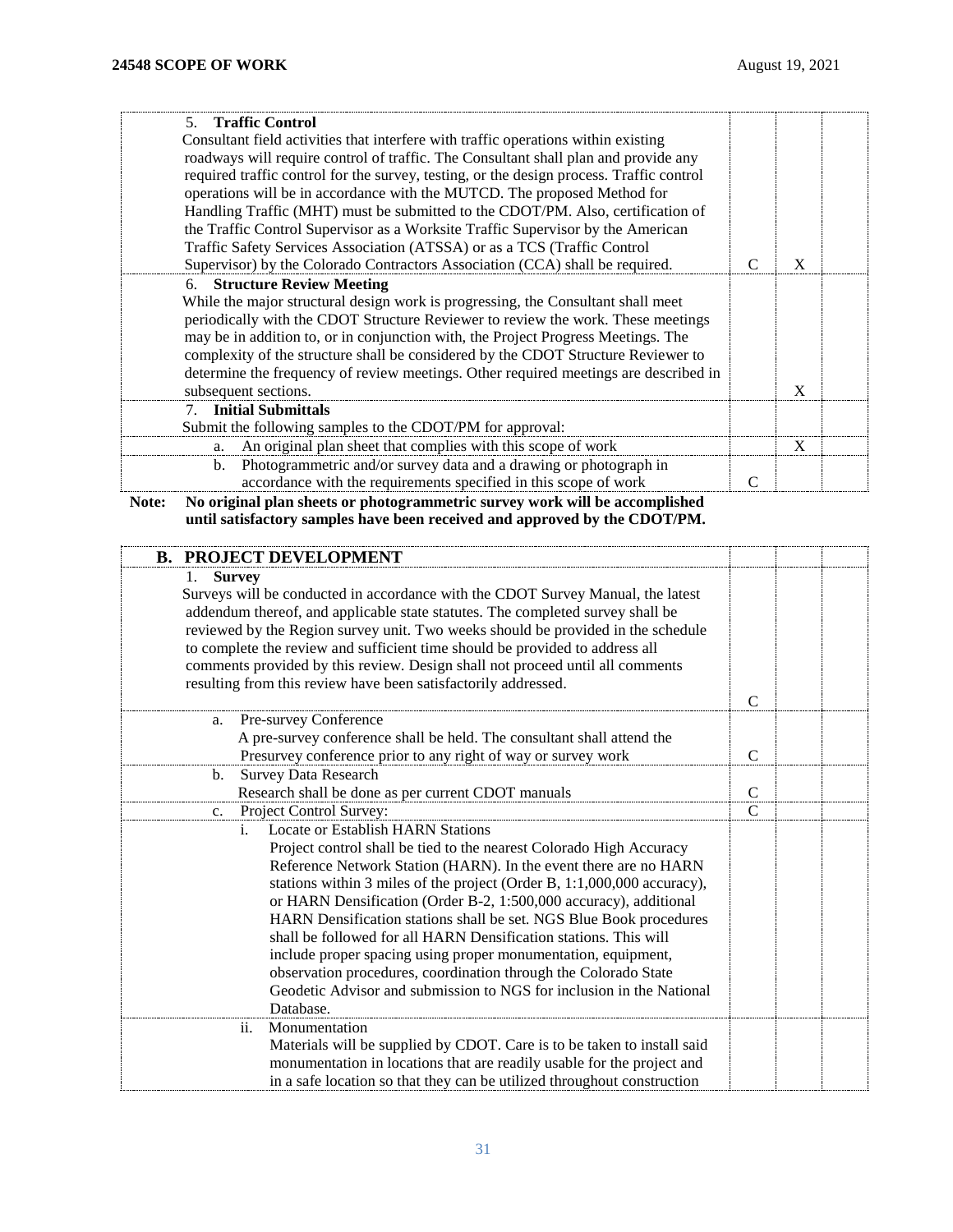| (no monumentation shall be set on or near the centerline of the                 |               |  |
|---------------------------------------------------------------------------------|---------------|--|
| proposed roadway).                                                              |               |  |
| iii. Local Project Control                                                      |               |  |
| Survey the required project control (centerline/baselines and elevation         |               |  |
| reference) as required. Prepare a control survey diagram showing                |               |  |
| graphical representation of all monuments used for control. Tabulate            |               |  |
| coordinates and physical descriptions of all found monuments and                |               |  |
| other physical evidence.                                                        |               |  |
| Land Survey/Boundary Survey<br>d.                                               |               |  |
| Tie aliquot, property and other land monuments to the control survey.           |               |  |
| Prepare a Land Survey Control Diagram showing graphical representation of       |               |  |
| all found aliquot, property and land monuments and their relationship to the    |               |  |
| project control. Tabulate the coordinates and physical description of all       |               |  |
| found monuments and other physical evidence.                                    | $\mathsf{C}$  |  |
| TMOSS (Topographic) Survey<br>e.                                                |               |  |
| Collect the data required to produce a planimetric map and submit in            |               |  |
| TMOSS format. Features located will include, but not be limited to signs,       |               |  |
| mailboxes, fences, driveways, curb cuts, curbs, sidewalks, and edges of         |               |  |
| pavements. Horizontal accuracy shall be as specified for a CDOT class C or      |               |  |
| D TMOSS survey.                                                                 | $\mathbf C$   |  |
| Terrain (Relief or Elevation) Survey<br>f.                                      |               |  |
| Collect elevation data and submit in TMOSS format. Natural ground               |               |  |
| elevations shall be as specified.                                               | $\mathbf C$   |  |
| Utility Survey (ONLY INCLUDE HOURS FOR TASKS NOT<br>g.                          |               |  |
| COMPLETED IN THE ENVIRONMENTAL SECTION ABOVE                                    |               |  |
| [SECTION 6]).                                                                   |               |  |
| Locate utility poles, manholes, valves, pedestals, guy wires, and other visible |               |  |
| utility features. Survey underground utilities as marked by the utility         |               |  |
| companies. Determine invert elevations of manholes and vaults and survey        |               |  |
| the locations of utilities exposed by "potholing".                              | $\mathcal{C}$ |  |
| <b>Hydraulic Survey</b><br>h.                                                   |               |  |
| Locate existing bridge limits, bridge high chords and low girders, culvert      |               |  |
| invert elevations and locations and sizes, storm sewers, inlets, vaults,        |               |  |
| manholes, PWQ structures, and determine invert and rim elevations and           |               |  |
| sizes and materials. Accomplish existing drainage site surveys for designated   |               |  |
| culverts and bridges in accordance with the Drainage Design Manual.             |               |  |
| Prepare a topographic survey of the waterway, overbanks, and floodplain         |               |  |
| areas upstream and downstream to limits determined by the Region                |               |  |
| Hydraulic Engineer or his/her designee. Incorporate statewide LiDAR data        |               |  |
| from State of Colorado resources whenever available at                          |               |  |
| www.coloradohazardmapping.com or https://geodata.co.gov/.                       | $\mathsf{C}$  |  |
| <b>Material Sources</b><br>1.                                                   |               |  |
| Survey designated material sources as specified.                                | $\mathsf{C}$  |  |
| Supplemental Surveying:<br>1.                                                   |               |  |
| As required and specifically requested.                                         | $\mathsf{C}$  |  |
| Survey Report:<br>k.                                                            |               |  |
| Prepare a Survey Report as required in the Survey Manual.                       | $\mathbf C$   |  |
| Photogrammetry<br>I.                                                            | C             |  |
| <b>Camera Calibration Report</b><br>i.                                          |               |  |
| Flight Plan<br>11.                                                              |               |  |
| iii. Flight                                                                     |               |  |
| <b>Contact Prints</b><br>1V.                                                    |               |  |
| Negatives<br>v.                                                                 |               |  |
| Enlargements<br>V1.                                                             |               |  |
| vii. Photo Index                                                                |               |  |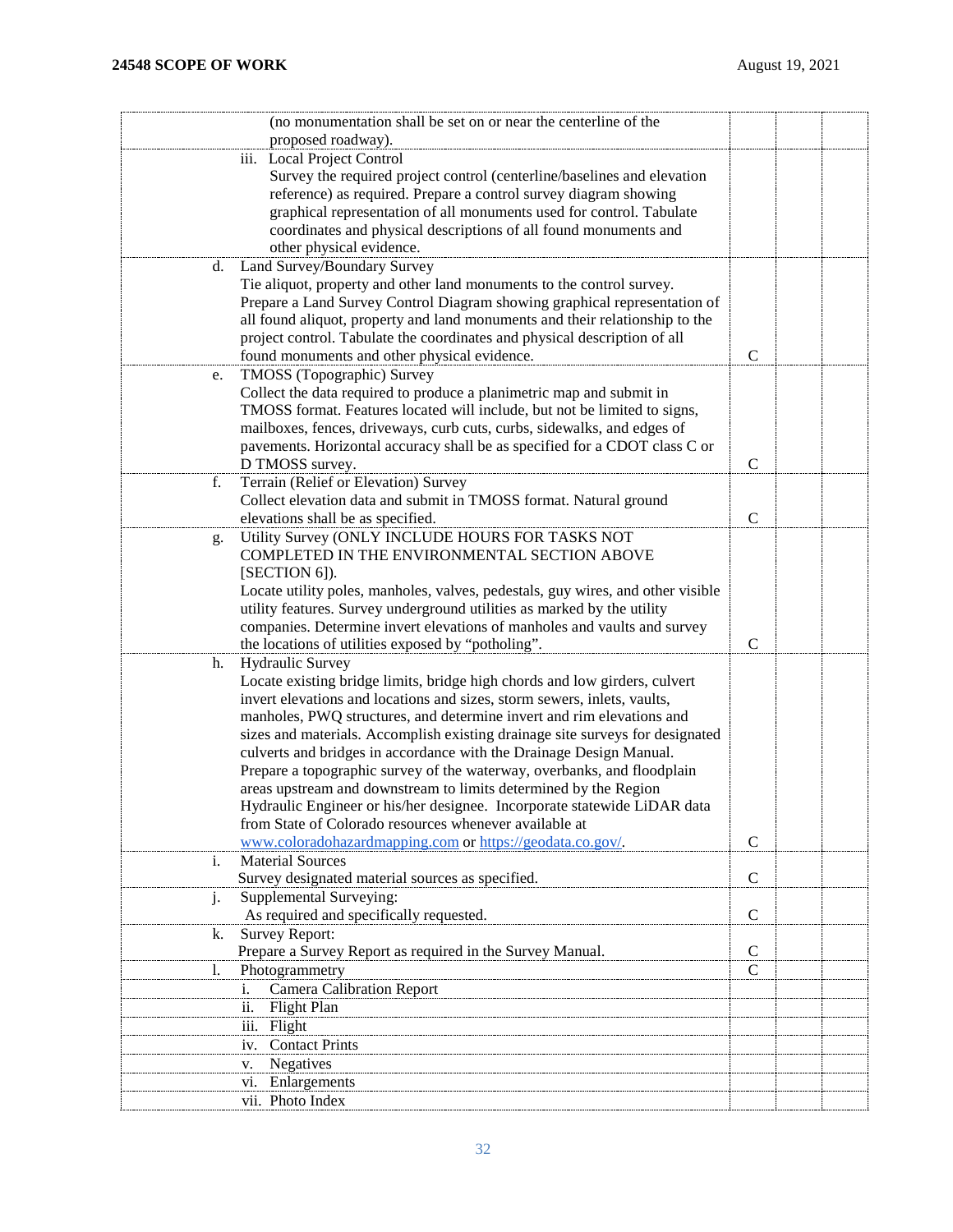<span id="page-32-0"></span>

| viii. Supplemental Survey (wing points)                                                                                  |                              |                           |  |
|--------------------------------------------------------------------------------------------------------------------------|------------------------------|---------------------------|--|
| ix. Data Reduction                                                                                                       |                              |                           |  |
| Topographic Contours<br>a)                                                                                               |                              |                           |  |
| Planimetric (Topography)<br>b)                                                                                           |                              |                           |  |
| Map Compilation<br>X.                                                                                                    |                              |                           |  |
| <b>Index Maps</b><br>a)                                                                                                  |                              |                           |  |
| <b>Finished Maps</b><br>b)                                                                                               |                              |                           |  |
| <b>Accuracy Tests:</b><br>m.                                                                                             |                              |                           |  |
| Tests are to be performed on a regular basis throughout the project by the                                               |                              |                           |  |
| consultant.                                                                                                              | $\mathcal{C}$                |                           |  |
| Review by Professional Land Surveyor<br>n.                                                                               |                              |                           |  |
| The accuracy tests are to be reviewed by the PLS in responsible charge for                                               |                              |                           |  |
| the project, and submitted to the project engineer and made part of the                                                  |                              |                           |  |
| project records. Further review of all aspects of the field and office work                                              |                              |                           |  |
| shall also be the responsibility of the PLS in responsible charge.                                                       | $\mathbf C$                  |                           |  |
| <b>C. PRELIMINARY DESIGN</b>                                                                                             |                              |                           |  |
| Traffic Engineering (ONLY INCLUDE HOURS FOR TASKS NOT<br>1.                                                              |                              |                           |  |
| <b>COMPLETED IN THE ENVIRONMENTAL SECTION ABOVE</b>                                                                      |                              |                           |  |
| [SECTION 6])                                                                                                             |                              | $\boldsymbol{\mathrm{X}}$ |  |
| Review locations with "potential for accident reduction map" and or traffic<br>a.                                        |                              |                           |  |
| operations analysis and or the safety assessment report as provided by                                                   |                              |                           |  |
| CDOT to determine which safety improvements will be incorporated into the                                                |                              |                           |  |
| project.                                                                                                                 |                              | X                         |  |
| Analyze the proposed project design with the traffic projection and estimated<br>b.                                      |                              |                           |  |
| Bustang ridership data                                                                                                   |                              | X                         |  |
| Recommend the appropriate geometry (i.e., number of lanes, auxiliary lanes,<br>c.                                        |                              |                           |  |
| storage lengths, weaving distances, etc.) in accordance with the current                                                 |                              | $\boldsymbol{\mathrm{X}}$ |  |
| version of Highway Capacity Manual.<br>The proposed design shall be reviewed to ensure compatibility with existing<br>d. |                              |                           |  |
| signing procedures throughout the preliminary roadway design process                                                     |                              | X                         |  |
| Use traffic data appropriate to the anticipated construction timing in<br>e.                                             |                              |                           |  |
| developing detour alternatives.                                                                                          |                              | X                         |  |
| Develop the total ESAL for the design life and submit to the CDOT/PM for<br>f.                                           |                              |                           |  |
| the pavement design.                                                                                                     |                              | $\boldsymbol{\mathrm{X}}$ |  |
| Submit the traffic data and recommendations to the CDOT/PM for review.                                                   |                              | X                         |  |
| <b>Materials Engineering</b><br>2.                                                                                       |                              |                           |  |
| A preliminary soil investigation should be conducted.                                                                    | $\mathsf{C}$                 | X                         |  |
| Determine test hole locations (horizontal and vertical) and coordinate with<br>a.                                        |                              |                           |  |
| the CDOT/PM.                                                                                                             | $\mathbf C$                  |                           |  |
| Collect soil samples and test for:<br>b.                                                                                 |                              |                           |  |
| Classification<br>i.                                                                                                     |                              |                           |  |
| ii. Moisture - Density Relationship                                                                                      |                              |                           |  |
| iii. Resistance Value                                                                                                    |                              |                           |  |
| iv. Corrosiveness - Note locations of high corrosiveness with                                                            |                              |                           |  |
| recommendations; see CDOT pipe material selection policy.                                                                |                              |                           |  |
| <b>Bearing Capacity</b><br>V.                                                                                            | $\mathsf{C}$                 |                           |  |
| Prepare and submit a soils investigation report.<br>c.<br>Prepare and submit pipe material selection report.             | $\mathsf{C}$<br>$\mathsf{C}$ |                           |  |
| d.<br>Topsoil Sampling & Testing for nutrients                                                                           |                              | X                         |  |
| e.<br>Pavement<br>3.                                                                                                     | $\mathsf{C}$                 |                           |  |
| <b>Pavement Rehabilitation</b><br>a.                                                                                     |                              |                           |  |
| This section applies if the project includes existing pavement that is                                                   |                              |                           |  |
| incorporated in the design for continued utilization.                                                                    | $\mathcal{C}$                |                           |  |
| Determine the equivalent Design Traffic (18k ESAL) that the existing<br>i.                                               |                              |                           |  |
| pavement can carry                                                                                                       |                              |                           |  |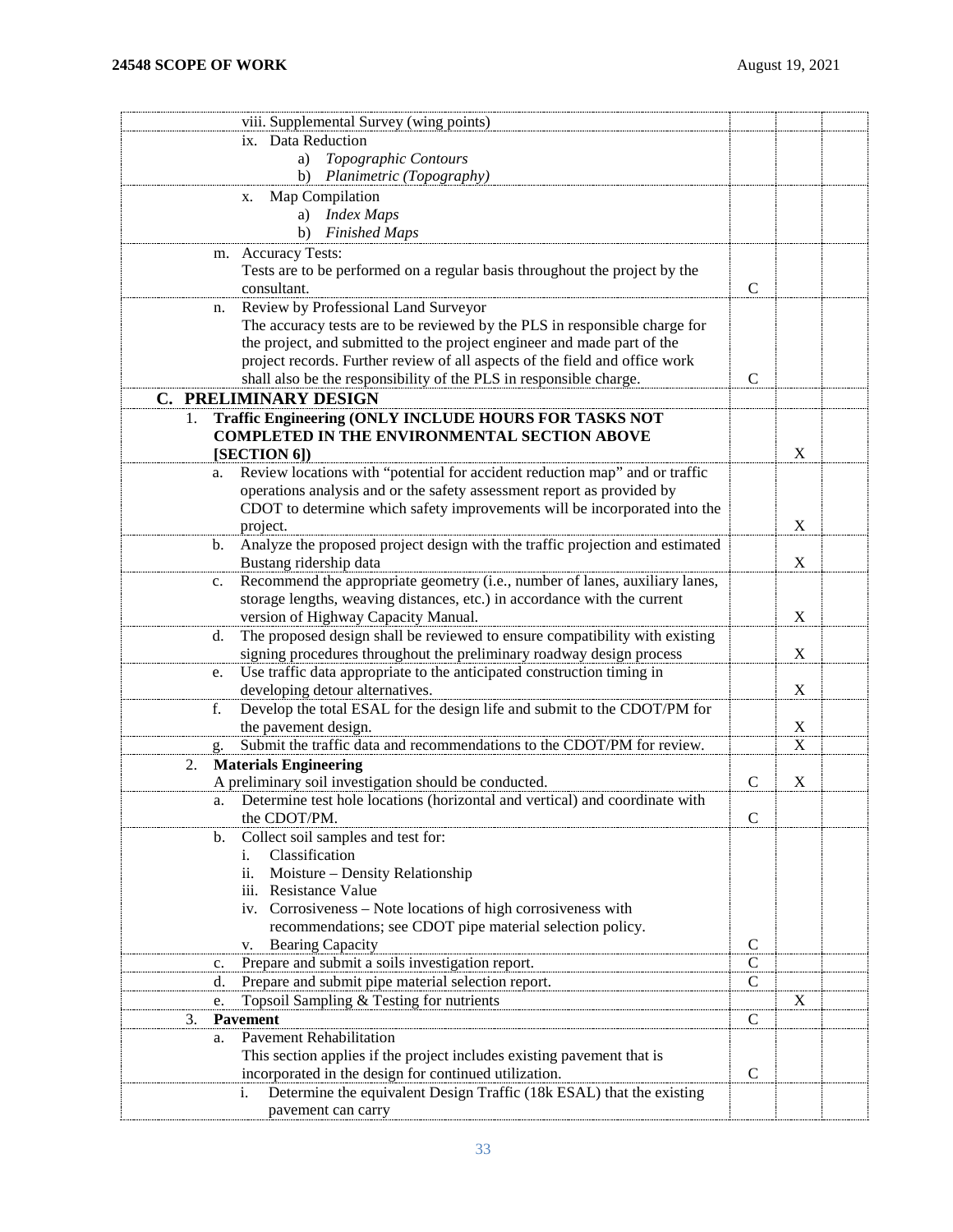| 11.                | Estimate the 18k ESAL's experienced by the existing pavement.                                                    |              |  |
|--------------------|------------------------------------------------------------------------------------------------------------------|--------------|--|
| $\overline{111}$ . | Obtain the projected 18k ESAL for rehabilitated pavement design                                                  |              |  |
|                    | period.                                                                                                          |              |  |
|                    | iv. Perform a distress survey                                                                                    |              |  |
|                    | Determine the types of distress present in the pavement<br>a)                                                    |              |  |
|                    | b) Determine the extent of each distress type                                                                    |              |  |
|                    | c) Develop a distress map for the existing pavement                                                              |              |  |
|                    | d) Determine the causes of the existing distress utilizing tests and                                             |              |  |
|                    | required and analyses.                                                                                           |              |  |
|                    | Determine the drainage conditions of the existing surface and<br>e)                                              |              |  |
|                    | subsurface                                                                                                       |              |  |
| ν.                 | Investigate the existing pavement structure                                                                      |              |  |
|                    | Subgrade: soil classifications, moisture/density relationship,<br>a)                                             |              |  |
|                    | resistance value and corrosiveness                                                                               |              |  |
|                    | Base: thickness, gradation, plasticity index, liquid limit,<br>b)                                                |              |  |
|                    | resistance value, strength coefficient                                                                           |              |  |
|                    | c) Pavement: thickness, strength coefficient                                                                     |              |  |
| V1.                | Perform deflection testing to obtain the following:                                                              |              |  |
|                    | Deflection profile<br>a)                                                                                         |              |  |
|                    | b) Maximum deflection                                                                                            |              |  |
|                    | c) Deflection basin                                                                                              |              |  |
|                    | d) Differential deflections at transverse joints for portland cement                                             |              |  |
|                    | concrete pavement (pccp)                                                                                         |              |  |
|                    | In place determination of the appropriate modulus for each layer<br>e)                                           |              |  |
|                    | and subgrade                                                                                                     |              |  |
|                    | vii. Determine the remaining load carrying capacity from the above data.                                         |              |  |
|                    | Design the feasible alternatives for the required rehabilitation (and                                            |              |  |
|                    | widening if appropriate) utilizing the above investigations and test                                             |              |  |
|                    | results. The design of the feasible alternatives shall be checked                                                |              |  |
|                    | against the following:                                                                                           |              |  |
|                    | a) The basic cause of distress which shall be corrected                                                          |              |  |
|                    | b) Effect on the rate of future deterioration                                                                    |              |  |
|                    | c) Effect on surface characteristics                                                                             |              |  |
|                    |                                                                                                                  |              |  |
|                    | Where appropriate, any new pavement widening shall be included in                                                |              |  |
|                    | the analysis.                                                                                                    |              |  |
| b.                 | New Pavement Structure                                                                                           |              |  |
|                    | The feasible alternatives of new pavement structure shall be designed                                            |              |  |
|                    | utilizing procedures accepted by the CDOT/PM. New pavement designs for                                           |              |  |
|                    | widening shall be compatible with adjacent rehabilitated existing pavement.                                      | $\mathbf C$  |  |
| c.                 | Pavement Justification                                                                                           | $\mathbf C$  |  |
| i.                 | Basic factors:                                                                                                   |              |  |
|                    | Desired life expectancy (obtain design life from CDOT).<br>a)                                                    |              |  |
|                    | Required maintenance activities intervals.<br>b)                                                                 |              |  |
|                    | Basis for performance life.<br>C)                                                                                |              |  |
| ii.                | Analyze life cycle cost of the selected alternatives                                                             |              |  |
|                    | Perform analysis with unit and maintenance costs from CDOT.<br>a)                                                |              |  |
|                    | Determine present worth and annual costs in accordance with the<br>procedures in the CDOT Pavement Design Guide. |              |  |
|                    | b) Compare alternatives over the same life span.                                                                 |              |  |
|                    |                                                                                                                  |              |  |
|                    | Recommend the pavement structure and provide the basis for the<br>C)<br>recommendations.                         |              |  |
|                    | <b>Pavement Design Report</b>                                                                                    |              |  |
| d.                 | Include all the above tests, investigations, analyses, and calculations                                          |              |  |
|                    | performed. Submit to the CDOT/PM for acceptance.                                                                 | $\mathsf{C}$ |  |
|                    |                                                                                                                  |              |  |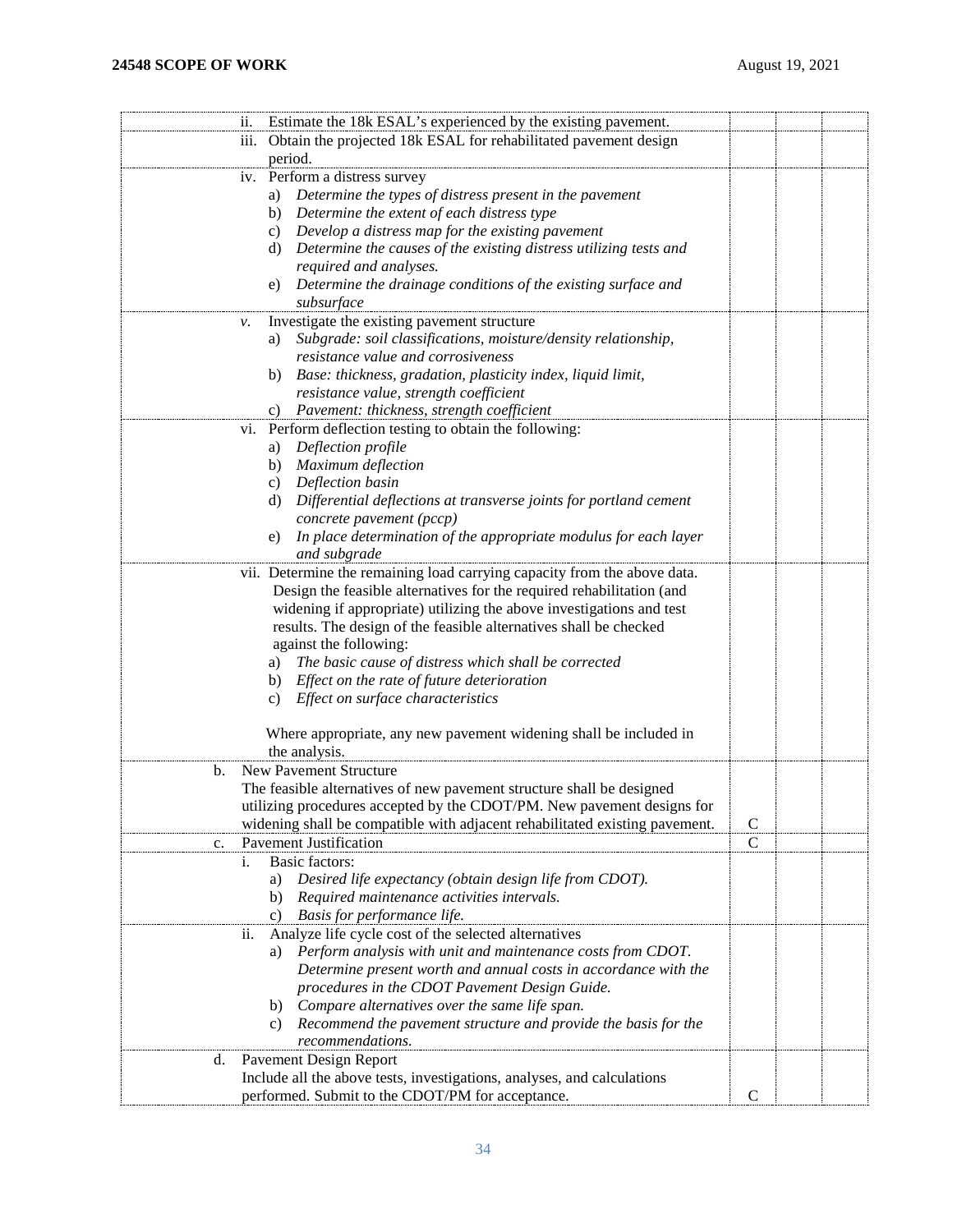| <b>Existing Structures and Foundation</b><br>4.                                | $\mathsf{C}$                  |             |     |
|--------------------------------------------------------------------------------|-------------------------------|-------------|-----|
| Existing bridge condition investigation<br>a.                                  |                               |             |     |
| Determine condition of existing bridge deck, superstructure and substructure   |                               |             |     |
| material as required.                                                          | $\mathsf{C}$                  |             |     |
| <b>Foundation Investigation Report</b><br>b.                                   | $\overline{\overline{\rm c}}$ |             |     |
| Prepare a Foundation Investigation Request showing requested test hole<br>1.   |                               |             |     |
| locations.                                                                     | $\mathcal{C}$                 |             |     |
| Formulate drilling pattern, perform the necessary subsurface<br>ii.            |                               |             |     |
| investigation and collect samples as required.                                 | $\mathsf{C}$                  |             |     |
| iii. Perform the appropriate laboratory tests and analyze the data. Determine  |                               |             |     |
| strength, allowable bearing capacity and corrosiveness of foundation           |                               |             |     |
| material.                                                                      | $\mathsf{C}$                  |             |     |
| iv. Perform lateral analyses (deformation, moment, and shear) for the          |                               |             |     |
| caissons and/or piles which are subjected to lateral loadings. This may        |                               |             |     |
| be a computer analysis which will consider the group effect and                |                               |             |     |
| selection of the soil parameters.                                              | $\mathsf{C}$                  |             |     |
| If appropriate, a pile driving analysis using a wave equation will be<br>v.    |                               |             |     |
| accomplished.                                                                  |                               |             | N/A |
| Submit the Foundation Investigation Report to the CDOT/PM for<br>vi.           |                               |             |     |
| approval.                                                                      | $\mathbf C$                   |             |     |
| vii. Prepare engineering geology plan sheet and copies of the Foundation       |                               |             |     |
| Investigation Report foundation report with recommendations for type,          |                               |             |     |
| size, and tip (bottom) elevation of the required foundation. Specify if        |                               |             |     |
| pre-drilling, pile tip, casing, dewatering, etc., are needed for foundation    |                               |             |     |
| construction.                                                                  | $\mathcal{C}$                 |             |     |
| viii. If requested, perform a gradation analysis of the streambed/waterway     |                               |             |     |
| native material using a sieve analysis, Wolman Count, or other                 |                               |             |     |
| acceptable method as directed by the Region Hydraulic Engineer or              |                               |             |     |
| his/her designee.                                                              | $\mathbf C$                   |             |     |
| 5.<br>Hydrology/Hydraulic Engineering                                          |                               | $\mathbf X$ |     |
| Data Collection and Hydrology<br>a.                                            |                               | $\mathbf X$ |     |
| Establish drainage basin data: delineate and determine size, waterway<br>i.    |                               |             |     |
| geometrics, vegetation cover, and land use.                                    |                               |             |     |
| Collect historical data: research flood history and previous designs in<br>ii. |                               |             |     |
| the project proximity; obtain data from other sources (e.g., MHFD,             |                               |             |     |
| CWCB, CDOT Maintenance, and local residents).                                  |                               |             |     |
| Complete a project site visit to evaluate channel/overbank roughness<br>111.   |                               |             |     |
| coefficients, channel stability, vegetation, condition/adequacy of             |                               |             |     |
| existing structures, Ordinary High Water, allowable high water, etc.           |                               |             |     |
| Document the site visit with photos.                                           |                               |             |     |
| Select a design storm frequency based on the established criteria.<br>1V.      |                               |             |     |
| Complete a hydrological analysis using existing studies or approved<br>v.      |                               |             |     |
| methods.                                                                       |                               |             |     |
| vi. Perform a risk analysis.                                                   |                               |             |     |
| Hydraulics<br>b.                                                               |                               | X           |     |
| Complete preliminary design of minor drainage structures:<br>i.                |                               |             |     |
| Determine locations, sizes, and alignment based on preliminary<br>a)           |                               |             |     |
| hydraulic design. Identify locations by highway station or                     |                               |             |     |
| coordinates, as appropriate.                                                   |                               |             |     |
| b) Determine the allowable headwater.                                          |                               |             |     |
| Assess the degree of sediment and debris problems to be<br>C)                  |                               |             |     |
| encountered                                                                    |                               |             |     |
| Assess abrasion and corrosion levels based on CDOT Pipe<br>d)                  |                               |             |     |
| <b>Material Selection Policy.</b>                                              |                               |             |     |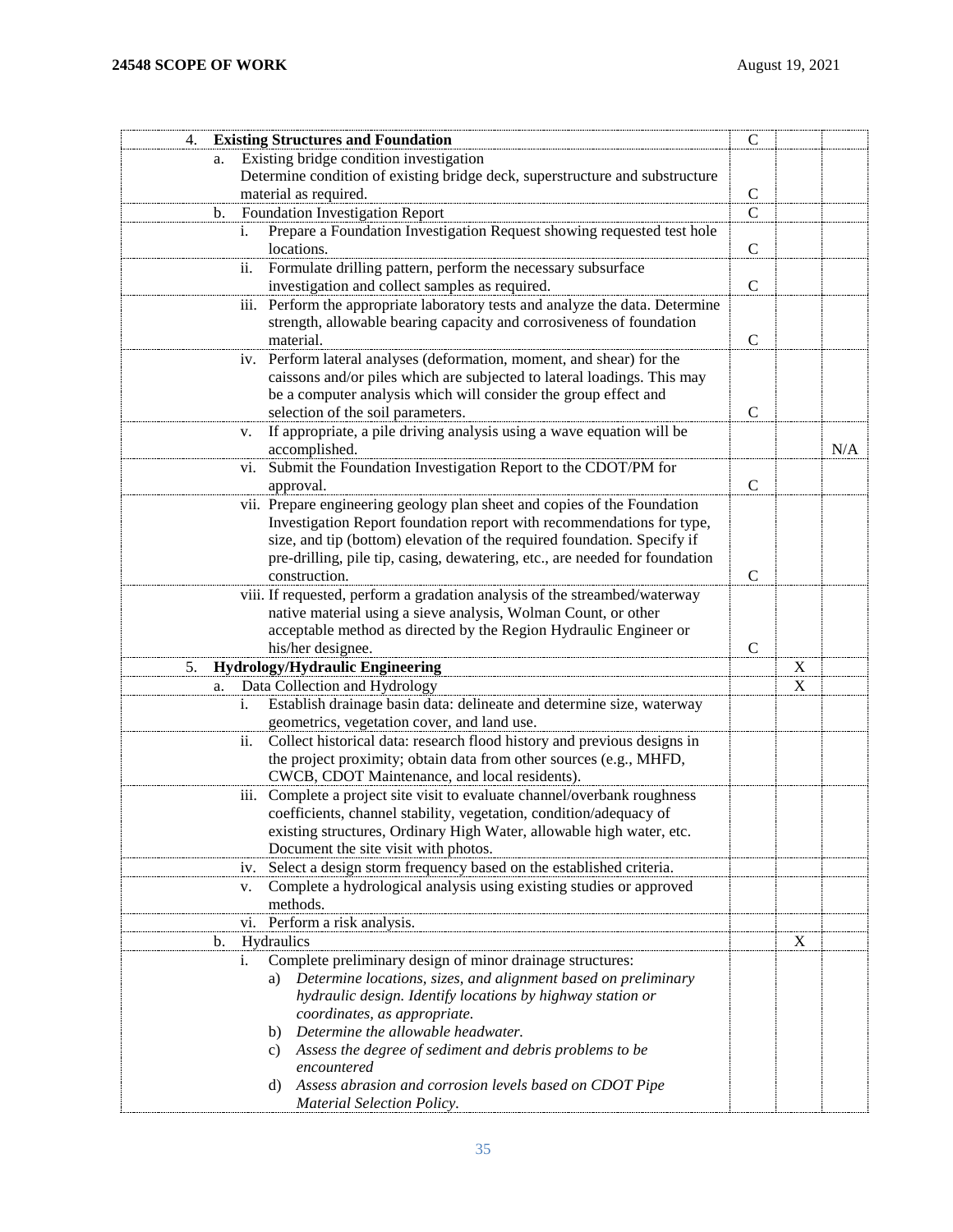| Prepare preliminary structure cross-sections and determine<br>e)                 |             |     |
|----------------------------------------------------------------------------------|-------------|-----|
| elevations, flow lines, slopes and lengths of the structures.                    |             |     |
| Present initial designs of any necessary deck drainage or other<br>f)            |             |     |
| drainage off the structure.                                                      |             |     |
| Complete preliminary design of major drainage structures:<br>ii.                 |             |     |
| Complete hydraulic analysis and water surface profiles.<br>a)                    |             |     |
| Determine required hydraulic size/skew of major<br>b)                            |             |     |
| structures/channels                                                              |             |     |
| Determine minimum low chord elevation per CDOT criteria<br>C)                    |             |     |
| d) Determine design storm and 500-year water surface elevations.                 |             |     |
| Determine scour for design storm, the 500-year event, incipient<br>e)            |             |     |
| overtopping condition, and maximum scour-inducing storm (if                      |             |     |
| applicable).                                                                     |             |     |
|                                                                                  |             |     |
| Assess channel erosion protection for structures.<br>f)                          |             |     |
| g) Present initial designs of any necessary deck drainage or other               |             |     |
| drainage off the structure.                                                      |             |     |
| iii. Complete preliminary design for Permanent Water Quality Control             |             |     |
| Measures (PWQ CMs) and outlet structures with details as needed.                 |             |     |
| Adequate detail should be included in the FIR construction plan set if           |             |     |
| FIR-level decisions are required with respect to right-of-way,                   |             |     |
| easements, maintenance, etc. to move to final design.                            |             |     |
| If required, identify and assist CDOT in coordinating potential funding<br>iii.  |             |     |
| participation of local, state, and/or federal agencies.                          |             |     |
| Prepare preliminary construction plans that include:<br>c.                       | X           |     |
| Drainage Plan Sheets<br>1.                                                       |             |     |
| Drainage Detail Sheets as needed<br>ii.                                          |             |     |
| iii. Hydraulic Information Sheets as needed                                      |             |     |
| Prepare a Preliminary Hydraulics Report or Preliminary Drainage Report in<br>d.  |             |     |
| accordance with the CDOT Drainage Design Manual                                  |             |     |
| Introduction, Hydrology, Existing Structures and Design Discussion<br>i.         |             |     |
| sections should be close to final at this level. Design Discussion               |             |     |
| should include CDOT and local criteria the project intends to meet.              |             |     |
| Recommended design should be preliminary at this level and progress<br>ii.       |             |     |
| through final design.                                                            |             |     |
| iii. All design assumptions and related design decisions shall be                |             |     |
| documented.                                                                      |             |     |
|                                                                                  |             |     |
| iv. The Appendix shall contain:                                                  |             |     |
| a) Drainage basin maps                                                           |             |     |
| b) Hydrology/hydraulic worksheets                                                |             |     |
| Drainage construction plan sheets.<br>C)                                         |             |     |
| CDOT pipe material selection documentation<br>d)                                 |             |     |
| Water Quality report and PWQ worksheets<br>e)                                    | $\mathbf X$ |     |
| Perform internal QA/QC prior to submission to CDOT.<br>e.                        | $\mathbf X$ |     |
| <b>Floodplain Assessment</b><br>6.                                               | X           |     |
| Identify location of regulatory floodplains and floodways published by<br>a.     |             |     |
| FEMA and local agencies, and assess impacts of planned changes to those          |             |     |
| boundaries from CDOT activities or planned map revisions by others.              | X           |     |
| Add information to environmental resource mapping of existing conditions<br>b.   | X           |     |
| Determine the adverse impacts of each alternative with respect to the base<br>c. |             |     |
| flood elevation (BFE), floodway boundary, and local drainage. This must          |             |     |
| include the impacts of construction and other "temporary" activities.            | X           |     |
| Analyze impacts and develop possible actions to mitigate for the adverse<br>d.   |             |     |
| impacts, then coordinate with roadway and structural designers.                  | X           |     |
| Analyze the impacts and mitigation. Included in the analysis will be a<br>e.     |             |     |
| determination of significant impacts due to:                                     |             | N/A |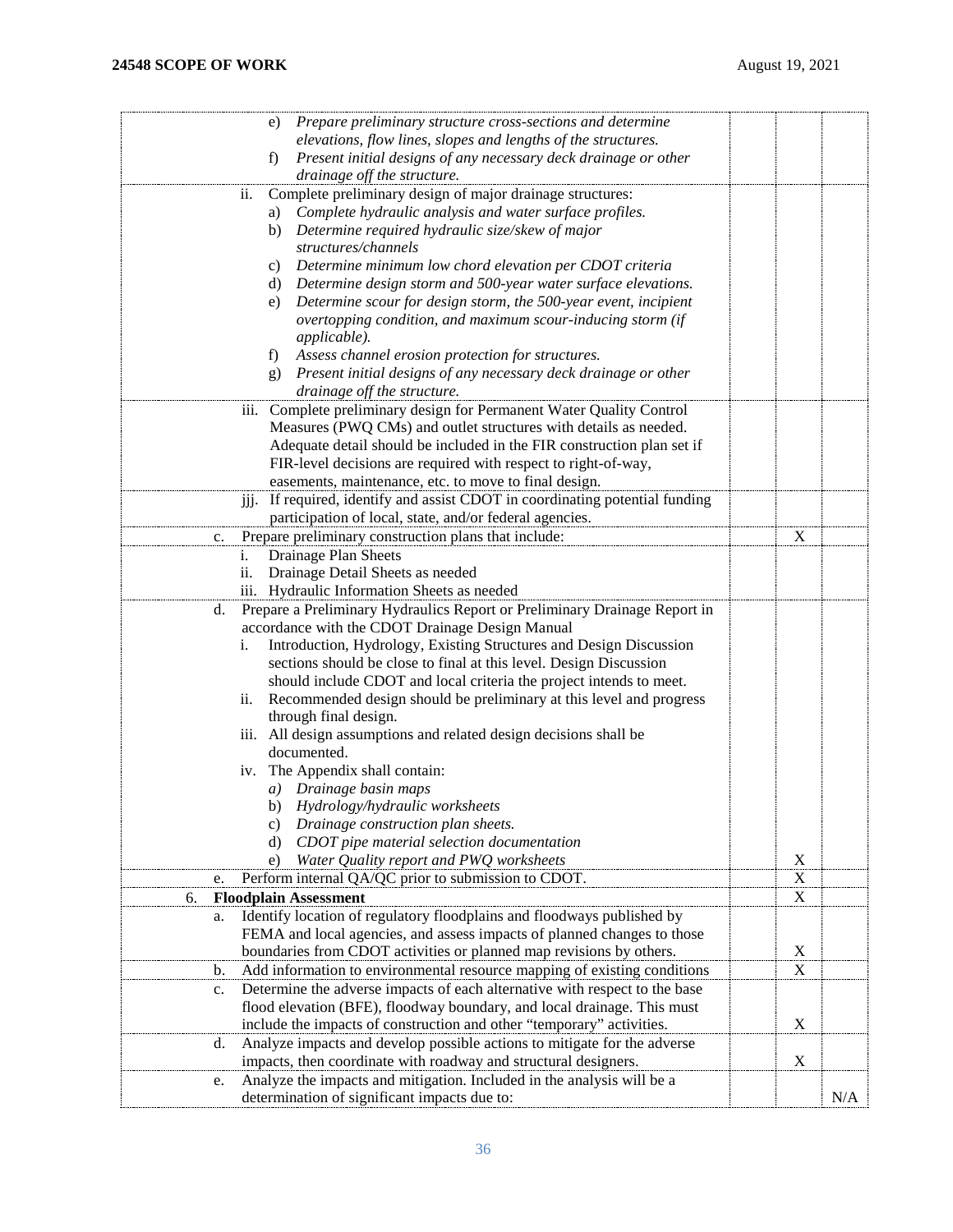| Single community access routes.<br>$\left( i\right)$                              |   |     |
|-----------------------------------------------------------------------------------|---|-----|
| ii) Risk for social or economic losses due to flooding                            |   |     |
| iii) Alteration of beneficial floodplain values.                                  |   |     |
| iv) Recommend preparation of a local floodplain development permit for            |   |     |
| all work in floodplains and floodways, as required by state and federal           |   |     |
| law.                                                                              |   |     |
| Show all ground survey point elevations in the same vertical datum<br>V)          |   |     |
| identified on the current effective FIRM.                                         |   |     |
| Add notes to indicate the waterway name, jurisdiction and community<br>$\rm{vi})$ |   |     |
| number, panel number, date of current effective information, a                    |   |     |
| sentence describing which local code requires permits, a sentence for             |   |     |
| permitting and no rise compliance, and a note recognizing that                    |   |     |
| flooding may occur outside the mapped Special Flood Hazard Area                   |   |     |
| (SFHA).                                                                           |   |     |
| Prepare a Floodplain Information Sheet for the final approved plan set.<br>f.     |   | N/A |
| Show and clearly label the current effective 100-yr floodplain and<br>i)          |   |     |
| floodway boundaries, and the 500-year floodplain (as applicable).                 |   |     |
| Show and clearly label all cross sections and BFE lines published on<br>$\rm ii)$ |   |     |
| the current effective FIRM (note; all elevations must be reported in the          |   |     |
| same vertical datum identified on the current effective FIRM).                    |   |     |
| iii) Show and clearly label any fluvial hazards, buffer zones or erosion          |   |     |
| management zones.                                                                 |   |     |
| iv) Show the limits of disturbance for all permanent and temporary                |   |     |
| activities, and label as such.                                                    |   |     |
| Show all ground survey point elevations in the same vertical datum<br>V)          |   |     |
| identified on the current effective FIRM.                                         |   |     |
| vi) Add notes to indicate the waterway name, jurisdiction and community           |   |     |
| number, panel number, date of current effective information, a                    |   |     |
| sentence describing which local code requires permits, a sentence for             |   |     |
| permitting and no rise compliance, and a note recognizing that                    |   |     |
| flooding may occur outside the SFHA.                                              |   |     |
| vii) Add all conditions of approval from the local agency to the notes,           |   |     |
| especially for as-built survey and P.L.S. & P.E. re-certification                 |   |     |
| requirements.                                                                     |   |     |
| viii) Add a note identifying any 625 Survey specials.                             |   |     |
| Prepare a Preliminary Floodplain Report or Memo as outlined in the CDOT<br>g.     |   |     |
| DDM or as directed by the Region Hydraulic Engineer or his/her designee.          | X |     |
| <b>Environmental - Water Quality</b><br>7.                                        | X |     |
| Storm Water Management Plan                                                       |   |     |
| Initiate a Storm Water Management Plan in accordance with:                        | X |     |
| Municipal Separate Storm Sewer Systems (MS4)<br>$\mathbf{i}$                      |   |     |
| CDPHE's Construction Discharge Permit System requirements<br>$\rm ii)$            |   |     |
| iii) CDOT's Erosion Control and Storm Water Quality Guide                         |   |     |
| iv) Local agency SWMP/GESC/EC requirements                                        |   |     |
| v) CDOT's Standard Specifications                                                 |   |     |
| vi) CDOT Standard Plans                                                           |   |     |
| vii) Other appropriate documents                                                  |   |     |
| Prepare preliminary Permanent Water Quality (PWQ) plans in conjunction<br>b.      |   |     |
| with Section 7.C.5.b.iii of this document.                                        | X |     |
| Determine PWQ requirements (local agency MS4 requirements,<br>$\mathbf{i}$        |   |     |
| CDOT requirements, etc.)                                                          |   |     |
| Develop PWQ alternatives that will meet CDOT and local agency<br>$\rm ii)$        |   |     |
| MS4 requirements                                                                  |   |     |
| iii) Identify right-of-way requirements and utility impacts for alternatives      |   |     |
| iv) Identify all entities and                                                     |   |     |
|                                                                                   |   |     |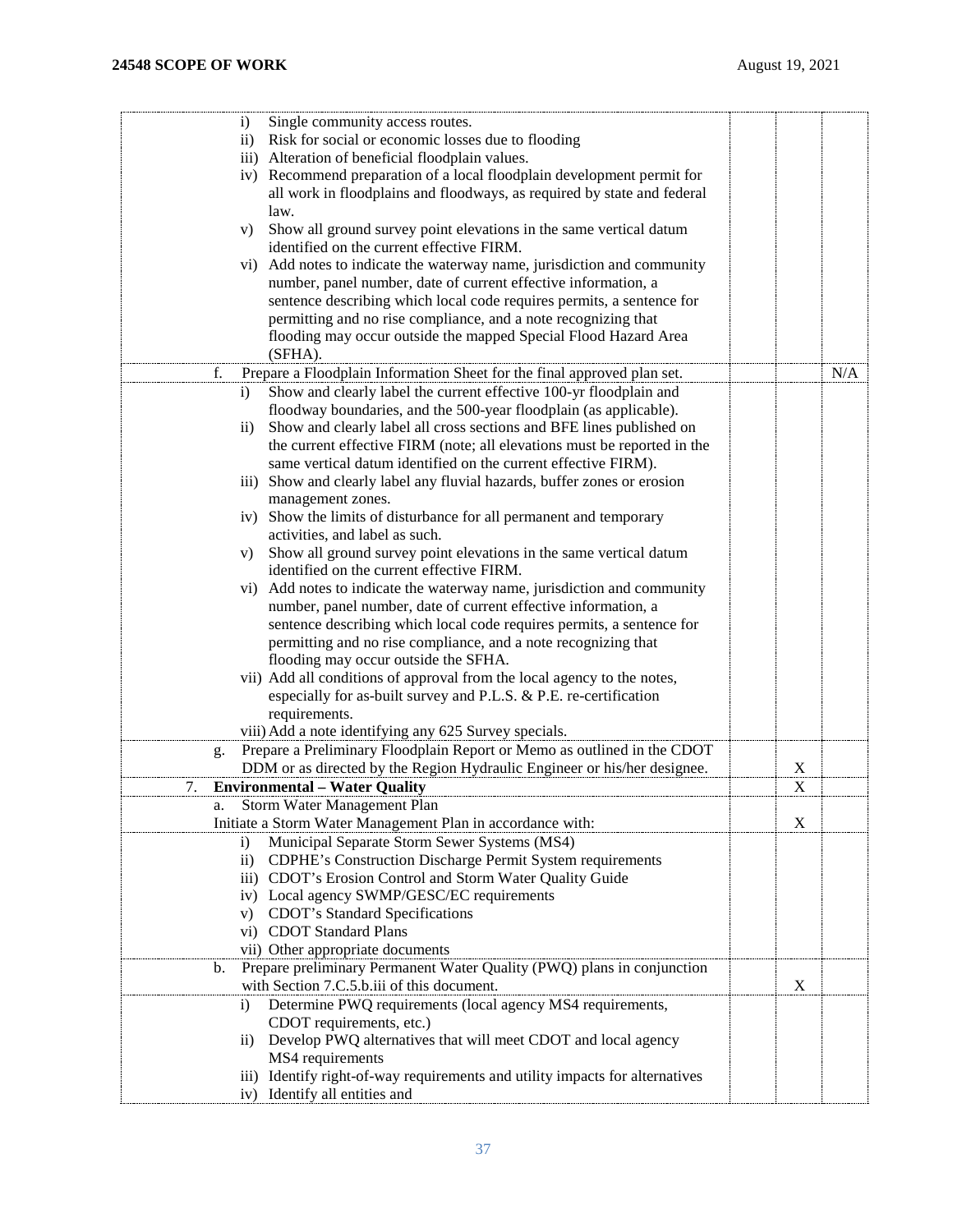|    | v) Other appropriate documents                                                             |                  |  |
|----|--------------------------------------------------------------------------------------------|------------------|--|
|    | Prepare preliminary water quality report as an appendix to the Hydraulic<br>$\mathbf{c}$ . |                  |  |
|    | Design Report to include PWQ Evaluation and Tracking Forms, cost                           |                  |  |
|    | estimate for PWQ CMs, etc.                                                                 | $\mathbf X$      |  |
|    | Conduct a PWQ meeting just prior to FIR to discuss alternatives with CDOT<br>d.            |                  |  |
|    | PWQ Specialist/Water Pollution Control Manager, Hydraulics Engineer, and                   |                  |  |
|    | Project manager.                                                                           | $\underline{X}$  |  |
|    | Perform internal QA/QC prior to submittal to CDOT.<br>e.                                   | X                |  |
| 8. | Utility Coordination (ONLY INCLUDE HOURS FOR TASKS NOT                                     |                  |  |
|    | <b>COMPLETED IN THE ENVIRONMENTAL SECTION ABOVE</b>                                        |                  |  |
|    | [SECTION 6]).                                                                              | $\mathbf X$      |  |
|    | <b>Location Maps</b><br>a.                                                                 |                  |  |
|    | Obtain utility location maps from the Utility Companies which identify                     |                  |  |
|    | utility features in the project area. Requests and receipt of maps will be                 |                  |  |
|    | coordinated with the Region Utility Engineer via copies of request and                     |                  |  |
|    | transmittal letters.                                                                       | $\mathbf X$      |  |
|    | Reviews and Investigations<br>b.                                                           |                  |  |
|    | Conduct field reviews and utility investigations with the Region Utility                   |                  |  |
|    | Engineer and Utility companies, as required, to ensure correct horizontal                  |                  |  |
|    | and vertical utility data. When possible this will be done utilizing non-                  |                  |  |
|    | destructive investigative techniques. The horizontal and vertical locations                |                  |  |
|    | will be shown in the FIR plans and cross sections. When "potholing" is                     |                  |  |
|    | required, the Consultant shall be responsible for all necessary excavations.               | $\boldsymbol{X}$ |  |
|    | Incorporate utility locations in plans from utility survey<br>c.                           | $\mathbf X$      |  |
|    | <b>Relocation Recommendations</b><br>d.                                                    |                  |  |
|    | Submit necessary information for the relocation or adjustments of affected                 |                  |  |
|    | utilities to the Region Utility Engineer. The Region Utility Engineer will                 |                  |  |
|    | process the required agreements.                                                           | $\mathbf X$      |  |
|    | Ditch Company Coordination<br>e.                                                           |                  |  |
|    | Contact ditch companies through the Region Utility Engineer to coordinate                  |                  |  |
|    | ditch requirements and restrictions. Develop the plans for the necessary                   |                  |  |
|    | irrigation structures and submit to the Region Utility Engineer for Ditch                  |                  |  |
|    | Company review.                                                                            | X                |  |
| 9. | <b>Subsurface Utility Engineering (SUE)</b>                                                |                  |  |
|    | The utility investigation requirements are to meet Quality Level A, as required            |                  |  |
|    | under CI/ASCE 38, and to the horizontal designation precision defined herein.              |                  |  |
|    | The work will include a Subsurface Utility Engineering (SUE) Investigation to              |                  |  |
|    | determine attributes and horizontal and vertical location of utilities.                    | X                |  |
|    | PointMan CDOT's live SUE mobile application for the collection of newly<br>a.              |                  |  |
|    | designated utilities during the SUE survey process. If PointMan is not used                |                  |  |
|    | during the SUE survey process a WGS 84 projected shapefile shall be                        |                  |  |
|    | provided to the project manager as a required deliverable once the engineer                |                  |  |
|    | of record has certified the SUE investigation.                                             | X                |  |
|    | The Consultant shall prepare a sealed PDF plan set, plus a working<br>b.                   |                  |  |
|    | MicroStation (DGN) file (s) covering the specific work location, meeting the               |                  |  |
|    | State's standards and specifications.                                                      | X                |  |
|    | The Consultant shall complete a Quality Level A SUE Investigation as<br>c.                 |                  |  |
|    | directed by CDOT                                                                           | X                |  |
|    | The Consultant shall complete Quality Level A Test Holes, at locations<br>d.               |                  |  |
|    | specified by CDOT after recommendations from Engineer and task                             |                  |  |
|    | designers following the examination of QL-B data on utility crossings, for                 |                  |  |
|    | verification of utilities in conflict with the proposed design.                            | X                |  |
|    | Define limits of SUE work and include SUE report per ASCE 38 Standards.<br>e.              |                  |  |
|    | A SUE report shall be included, and will include the following if requested                |                  |  |
|    | by CDOT:                                                                                   | X                |  |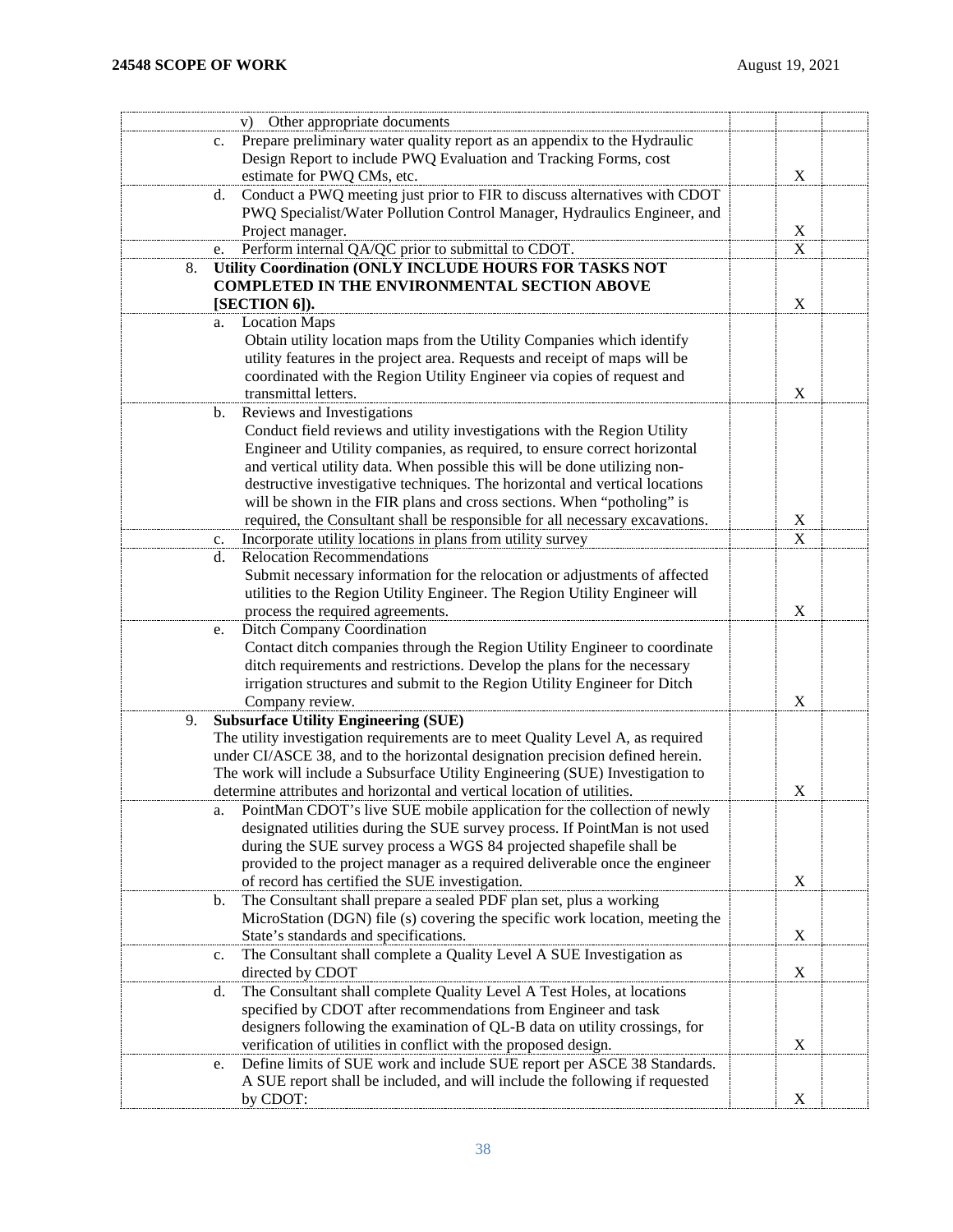| $\mathbf{i}$                                                                                |              |             |  |
|---------------------------------------------------------------------------------------------|--------------|-------------|--|
| Overhead power line inventory- Guy anchors-Power source diagrams,                           |              |             |  |
| including all utility owners occupying overhead poles.                                      |              |             |  |
| Telephone source diagrams<br>$\overline{11}$ )                                              |              |             |  |
| iii) Fiber optic diagrams                                                                   |              |             |  |
| iv) Storm sewer diagrams                                                                    |              |             |  |
| Water diagrams<br>V)                                                                        |              |             |  |
| vi) Sewer diagrams                                                                          |              |             |  |
| vii) Vault diagrams                                                                         |              |             |  |
| viii) Easements shown on plans                                                              |              |             |  |
| ix) Produce a utility contact list: Including utility provider, contact name,               |              |             |  |
| email address, work & cell phone numbers. Used for both utility notes                       |              |             |  |
| and specifications.                                                                         |              |             |  |
| The utility plan sheets will include the utility line work with proper<br>X)                |              |             |  |
| designation colors.                                                                         |              |             |  |
| xi) Complete scoping design for utility plans.                                              |              |             |  |
| xii) Include service line locations for water, sewer, electrical,                           |              |             |  |
| communications and natural gas                                                              |              |             |  |
| xiii) Show transmission main lines and secondary feed lines with labels.                    |              |             |  |
|                                                                                             |              |             |  |
| xiv) Distinguish lines between CDOT owned facilities, local agency facilities               |              |             |  |
| and utility provider facilities.                                                            |              |             |  |
| xv) Produce utility plan sheets for review with utility providers including                 |              |             |  |
| an oversize plan sheet for coordination and meetings.                                       |              |             |  |
|                                                                                             |              |             |  |
| xvi) Include known easements for the utility providers; inside, adjacent to and             |              |             |  |
| outside CDOT ROW on the utility plans.                                                      |              |             |  |
| xvii) Include manhole rim labels and inverts in and out labels that match                   |              |             |  |
| CDOT project datum elevation.                                                               |              |             |  |
| Provide for and manage the test hole services, including permitting.<br>f.                  |              | $\mathbf X$ |  |
| Provide a test hole map for survey locates.<br>g.                                           |              | X           |  |
| Provide a test hole chart and incorporate test hole locations into the FIR<br>h.            |              |             |  |
| Utility Plans. In the event there is insufficient design available to perform               |              |             |  |
|                                                                                             |              |             |  |
| the test hole activities pre FIR, the consultant shall coordinate the final test            |              | X           |  |
| hole work into the FOR plan level submittal                                                 |              |             |  |
| i.<br>Sewer/Storm manholes will be verified; rim elevations, inverts in and                 |              |             |  |
| inverts out, include pipe size and pipe material. Include labels for other                  |              |             |  |
| sewer appurtenances, lift stations, drop manholes, vents and force mains.                   |              | X           |  |
| Water lines to be verified; elevations for valve boxes including size, pipe<br>j.           |              |             |  |
| size and pipe material. Include labels for other water appurtenances, air                   |              |             |  |
| vacs, PRV vaults, vents and curb stops.                                                     |              | $\mathbf X$ |  |
| Dry utility labels for vaults, pull boxes, manholes, drop down transformers<br>k.           |              |             |  |
| and other providers attached to all overhead utility line poles.                            |              | X           |  |
| 10. Roadway Design and Roadside Development                                                 |              |             |  |
| Coordinate all design activities with required CDOT specialty units and other outside       |              |             |  |
| entities.                                                                                   | $\mathsf{C}$ |             |  |
| Roadway Design<br>a.                                                                        | C            |             |  |
| Input, check, and plot survey data<br>$\mathbf{i}$                                          |              |             |  |
| Verify that a project specific coordinate system approved by CDOT is<br>$\rm ii)$           |              |             |  |
| used to identify the horizontal locations of key points. The coordinate                     |              |             |  |
| systems used for roadway design and ROW shall be compatible.                                |              |             |  |
|                                                                                             |              |             |  |
| Input and check horizontal and vertical alignments against all design<br>$\overline{111}$ ) |              |             |  |
| criteria. Necessary variances and/or design decisions will be identified                    |              |             |  |
| with justification and concurrence by CDOT & FHWA.                                          |              |             |  |
| Provide alignments, toes of slope and pertinent design features,<br>iv)                     |              |             |  |
| including permanent and temporary impacts, to the ROW, Utility and                          |              |             |  |
| <b>Environmental Managers.</b>                                                              |              |             |  |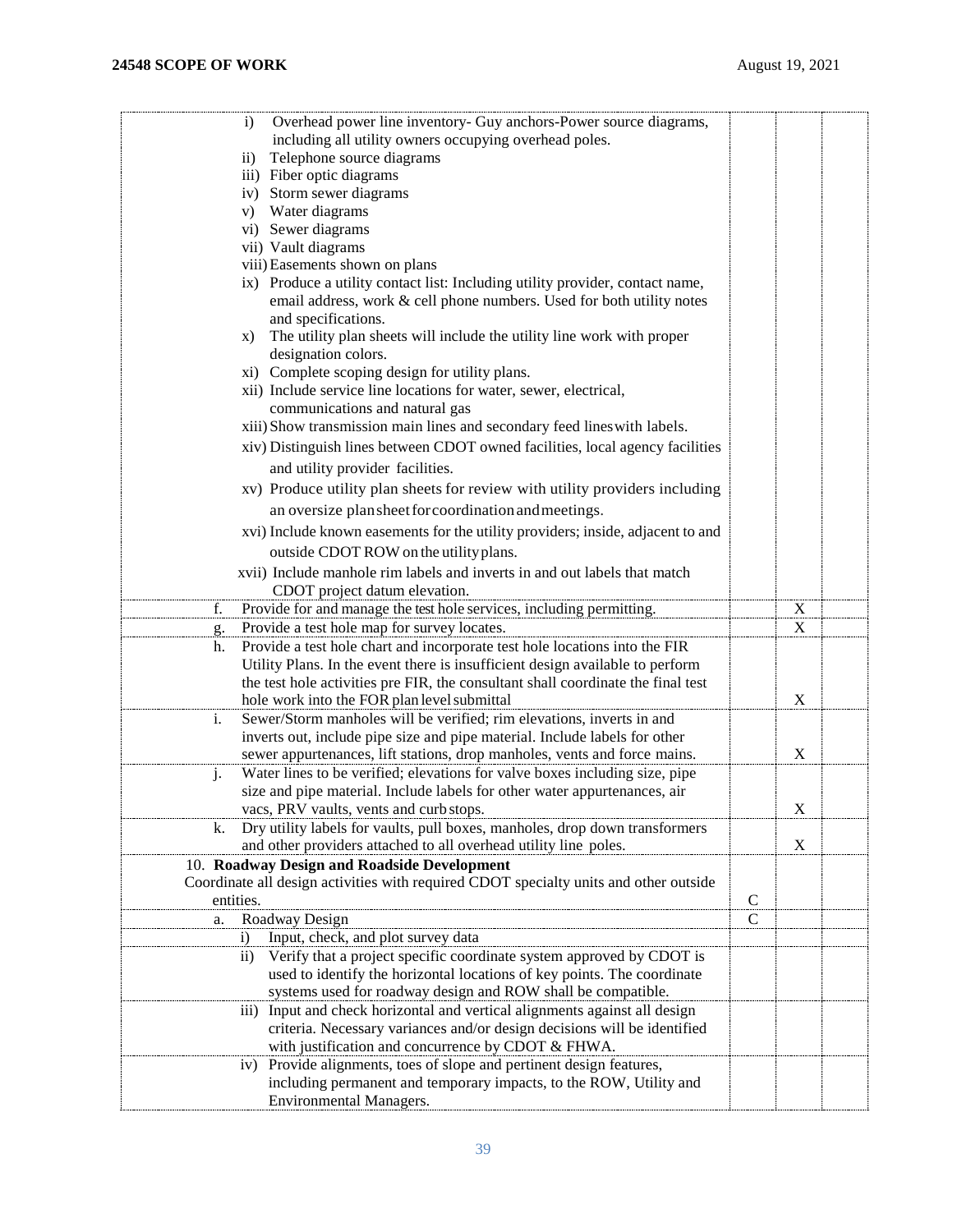| Plot/develop all required information on the plans in accordance with all<br>V)<br>applicable CDOT policies and procedures. |               |   |  |
|-----------------------------------------------------------------------------------------------------------------------------|---------------|---|--|
| Using current approved CDOT software, generate a 3 dimensional<br>$\rm vi)$                                                 |               |   |  |
| design model and produce preliminary quantities                                                                             |               |   |  |
| Roadside Development:<br>b.                                                                                                 |               |   |  |
| For roadside items including but not limited to, guardrails, delineators,                                                   |               |   |  |
| ditches, PWQ CMs, landscaping, sprinkler systems, sound barriers, bike                                                      |               |   |  |
| paths, sidewalks, lighting, curb ramps, truck escape ramps, and rest areas                                                  |               |   |  |
| provide the following layouts in the plans:                                                                                 | $\mathcal{C}$ |   |  |
| Critical locations in the plans for irrigation sleeves and other utility<br>$\mathbf{i}$                                    |               |   |  |
| conduits underneath the proposed roadways.                                                                                  |               |   |  |
| Coordinate the roadside items with the Storm Water Management Plan<br>$\rm ii)$                                             |               |   |  |
| (SWMP).                                                                                                                     |               |   |  |
| 11. Transit Design                                                                                                          |               | X |  |
| Special consideration should be given to the design and layout of pedestrian,<br>a.                                         |               |   |  |
| bicycle, and other non-auto connections from the surrounding community                                                      |               |   |  |
| and within the project, particularly in relation to the Bustang stations and                                                |               |   |  |
| Park-N-Ride facility. Pedestrian and bicycle facilities should present a flow                                               |               |   |  |
| around and through the site that encourages non-auto use and is visible,                                                    |               |   |  |
| safe, comfortable, and convenient                                                                                           |               | X |  |
| Recommend the appropriate parking lot layout and in accordance with<br>b.                                                   |               |   |  |
| Federal, State and Local requirements for ADA Parking Spaces, EV                                                            |               |   |  |
| Charging Stations, Compact Car spots, etc.                                                                                  |               | X |  |
| Recommend Bustang routes and shelter/pad locations for both Northbound<br>$c_{\cdot}$                                       |               |   |  |
| and Southbound passenger pickup                                                                                             |               | X |  |
| 12. Right-of-Way                                                                                                            |               |   |  |
| The following work shall be done by, or under the immediate supervision of, a                                               |               |   |  |
| Professional Land Surveyor (PLS). The following work may be included as part of a                                           |               |   |  |
| Surveying contract or part of a Right-of-Way plans preparation contract.                                                    | $\mathcal{C}$ |   |  |
| Research<br>a.                                                                                                              |               |   |  |
| Identify affected ownership from preliminary design plans<br>$\ddot{1}$                                                     |               |   |  |
| Obtain assessor's maps for the project<br>$\rm ii)$                                                                         |               |   |  |
| iii) Locate documents which transfer title                                                                                  |               |   |  |
| iv) Prepare chain of title as described in the manual or as directed by the                                                 |               |   |  |
| <b>CDOT</b> Project Manager                                                                                                 |               |   |  |
| Look for encumbrances, liens, releases, etc.<br>V)                                                                          |               |   |  |
| vi) Make physical inspection of property. Note any physical evidence of                                                     |               |   |  |
| apparent easements, wells, ditches, ingress, and egress                                                                     |               |   |  |
| vii) Check with local entities such as the County Road Department or                                                        |               |   |  |
| County Engineer for location of existing roads or easements                                                                 |               |   |  |
| viii) Check for and obtain latest subdivision plats and vacations of streets                                                |               |   |  |
| Ownership Map<br>b.                                                                                                         |               |   |  |
| For additional detail on required drafting software, see Section 8                                                          |               |   |  |
| Submittals. Project coordinate system ownership map shall be submitted                                                      |               |   |  |
| along with a "Project Narrative".                                                                                           | $\mathcal{C}$ |   |  |
| Review preliminary design and survey report.<br>$\mathbf{i}$                                                                |               |   |  |
| Review project coordinate system and basis of bearing from Control<br>$\rm ii)$                                             |               |   |  |
| Survey prior to calculations                                                                                                |               |   |  |
| Compute alignment of ROW centerline and store coordinates of all<br>$\overline{111}$ )                                      |               |   |  |
| found monuments within the first tier of properties left and right of                                                       |               |   |  |
| Centerline                                                                                                                  |               |   |  |
| Review ownership documents (Memoranda of Ownership and/or title<br>iv)                                                      |               |   |  |
| commitments, deeds and supporting plats)                                                                                    |               |   |  |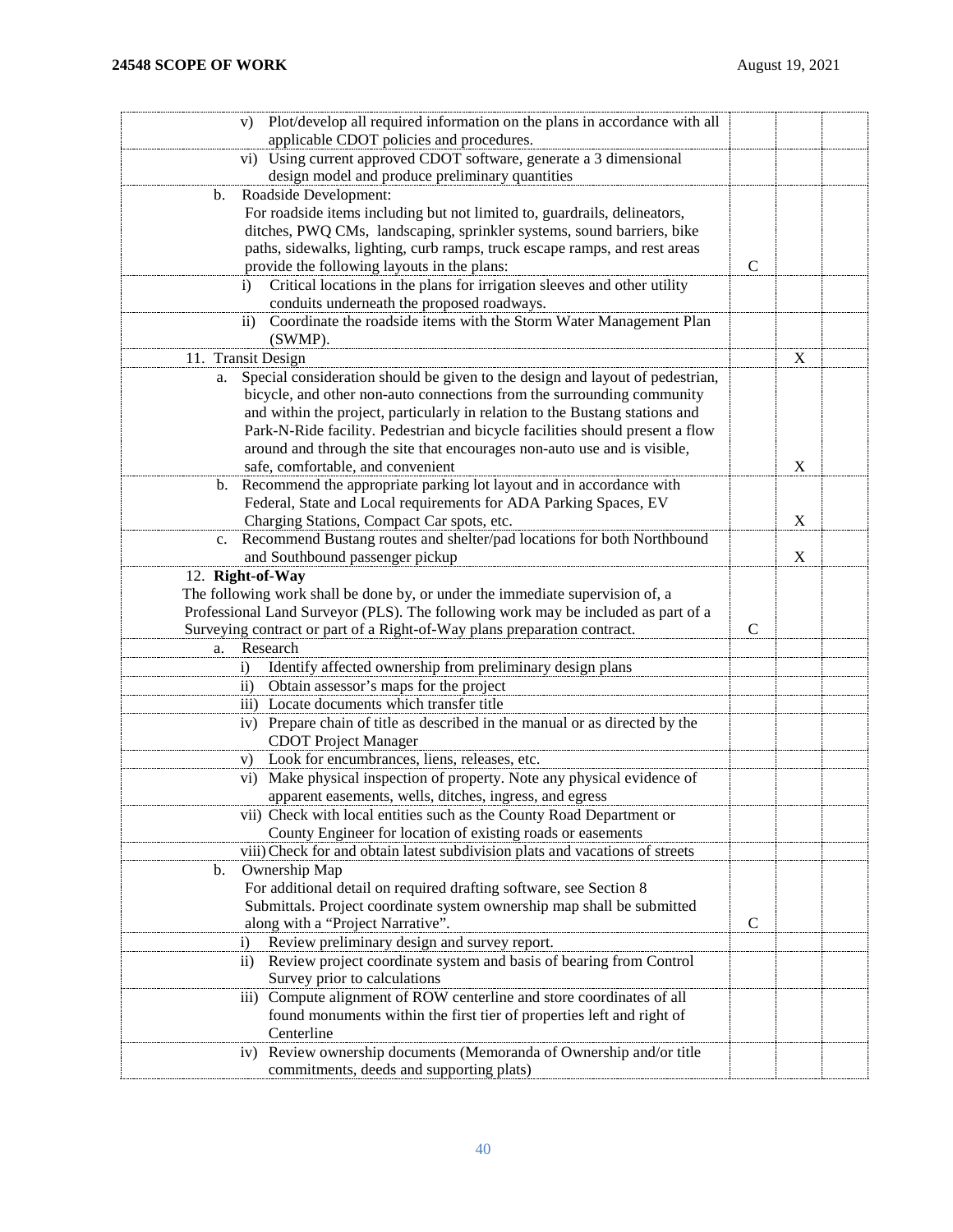| Calculate coordinates of lost or obliterated aliquot corners using<br>V)                                                                     |   |  |
|----------------------------------------------------------------------------------------------------------------------------------------------|---|--|
| guidelines established by the Bureau of Land Management. (To be used                                                                         |   |  |
| in resetting corners according to Colorado Revised Statutes)                                                                                 |   |  |
| Establish subdivisions of sections using Bureau of Land Management<br>$\rm vi)$                                                              |   |  |
| Guidelines. Show all section lines and 1/4 section lines on the ownership                                                                    |   |  |
| map and ROW plans                                                                                                                            |   |  |
| vii) Determine existing Right-of-Way limits from deeds of record, CDOT                                                                       |   |  |
| plans and found ROW markers. Previous Right-of-Way plans, if                                                                                 |   |  |
| available, will be provided by CDOT as an aid                                                                                                |   |  |
| viii) Determine ownerships and their property boundary locations. Locate the                                                                 |   |  |
| intersection of these property boundary lines with the existing CDOT                                                                         |   |  |
| Right-of-Way. Determine location and ownership of existing easements                                                                         |   |  |
| of record.                                                                                                                                   |   |  |
| Secure additional property ties and additional topography where the<br>ix)                                                                   |   |  |
| highway improvement may affect improvements adjacent to the Right-                                                                           |   |  |
| of-Way. This additional topography should include:                                                                                           |   |  |
| a) Proximate buildings, sheds, etc.                                                                                                          |   |  |
| b) Underground cables and conduits                                                                                                           |   |  |
| Wells<br>c)                                                                                                                                  |   |  |
| Irrigation ditches and systems<br>d)                                                                                                         |   |  |
| Septic tanks, cesspools, and leaching fields<br>e)                                                                                           |   |  |
| Landscaping<br>f)                                                                                                                            |   |  |
| <i>Other</i><br>g)                                                                                                                           |   |  |
| Reconcile overlaps and gaps in ownerships as required by CDOT,<br>X)<br>documenting method used (may require additional field work). Include |   |  |
| reasons for decisions in the "Project Narrative".                                                                                            |   |  |
| xi) Plot OWNERSHIP MAP. If entire ownership will not fit on the sheet at                                                                     |   |  |
| this scale, an additional abbreviated OWNERSHIP MAP may be used at                                                                           |   |  |
| a scale of 1 inch=1 mile, or other suitable scale, to show the                                                                               |   |  |
| configuration of large ownerships. Metric equivalents may be required.                                                                       |   |  |
| xii) Label all monuments found with description of monument and project                                                                      |   |  |
| coordinates (from Control Survey Diagram)                                                                                                    |   |  |
| xiii) Show improvements and topography within the ownerships and existing                                                                    |   |  |
| access to the street/county road system.                                                                                                     |   |  |
| xiv) Number ownerships alternately as they occur along the centerline from                                                                   |   |  |
| south to north or west to east in the same direction as the stationing.                                                                      |   |  |
| Show current names of owners and lessees                                                                                                     |   |  |
| xv) Calculate the total area of all ownerships affected, including coordinates                                                               |   |  |
| of all property corners. Deduct areas for existing road Rights-of-Way.                                                                       |   |  |
| Bearings and distances do not need to be shown on $1" = 1$ mile                                                                              |   |  |
| abbreviated OWNERSHIP MAPS                                                                                                                   |   |  |
| xvi) Different land uses within a property should be cross-hatched or shaded.                                                                |   |  |
| In the lower right corner of the OWNERSHIP MAP, show seal,<br>xvii)                                                                          |   |  |
| number and name of Professional Land Surveyor supervising the work                                                                           |   |  |
| Transmit finished reproducible OWNERSHIP MAP, electronic<br>xviii)                                                                           |   |  |
| drawing files, and Memoranda of Ownership to CDOT along with all                                                                             |   |  |
| calculations, field notes, and supporting data. The OWNERSHIP MAP                                                                            |   |  |
| will include a copy of the control and monumentation sheet                                                                                   |   |  |
| 13. Major Structural Design                                                                                                                  |   |  |
| Major structures are bridges and culverts with a total length greater than twenty feet                                                       |   |  |
| or retaining walls with a total length greater than one hundred feet and a maximum                                                           |   |  |
| exposed height at any section of over four feet. This length is measured along                                                               |   |  |
| centerline of roadway for bridges and culverts, and along the top of wall for retaining                                                      |   |  |
| walls. Overhead sign structures (sign bridges, cantilevers, and butterflies extending                                                        |   |  |
| over traffic) are also major structures, but are exempt from the structure preliminary                                                       | X |  |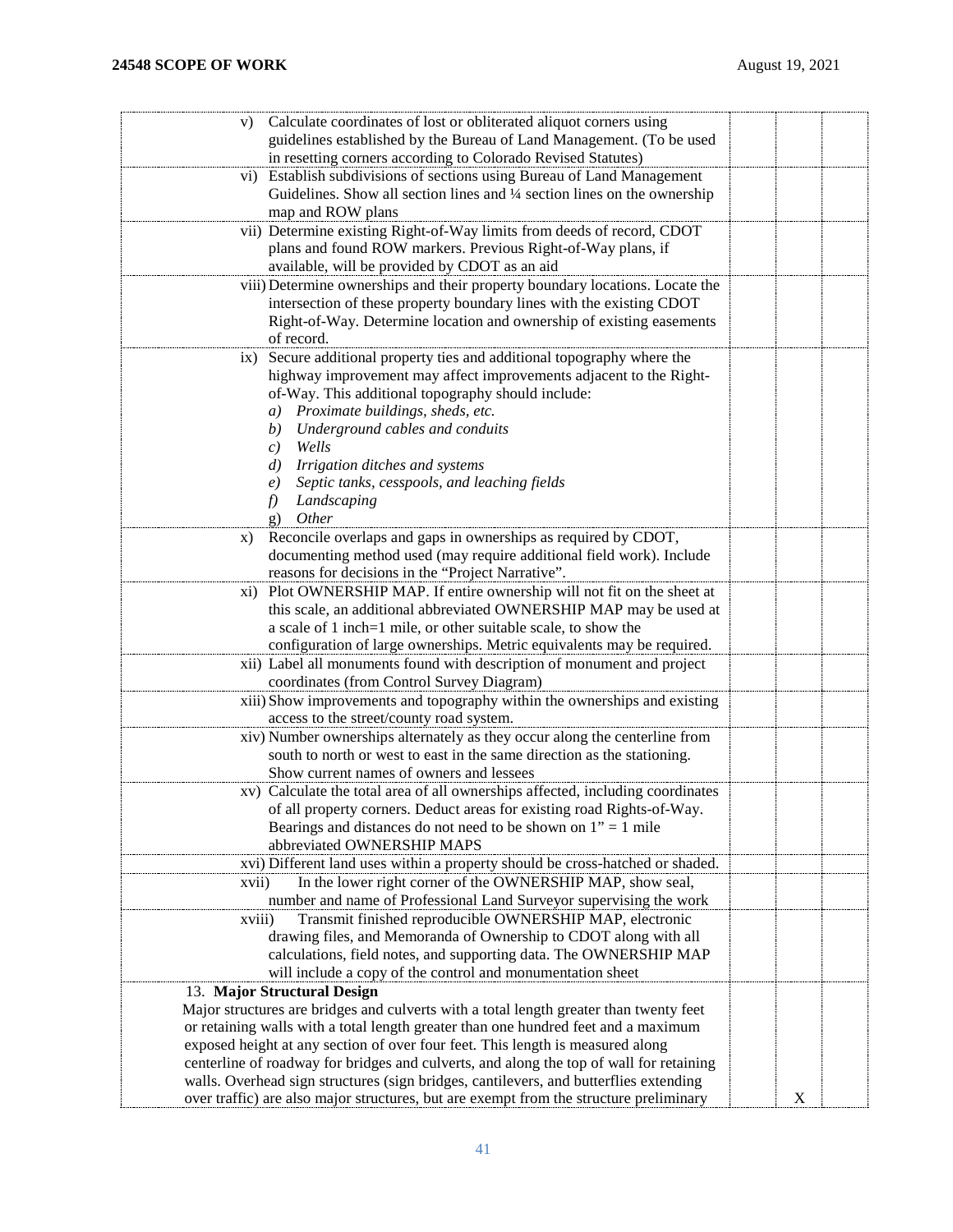| design activity defined here. The CDOT Structure Reviewer will participate in<br>coordinating this activity. |             |  |
|--------------------------------------------------------------------------------------------------------------|-------------|--|
| <b>Structural Data Collection</b>                                                                            |             |  |
| a.                                                                                                           | X           |  |
| Obtain the structure site data. The following data, as applicable, shall be<br>$\mathbf{i}$                  |             |  |
| collected: (Typical roadway section, roadway plan and profile sheets                                         |             |  |
| showing all alignment data, topography, utilities, preliminary design                                        |             |  |
| plan) Right-of-Way restrictions, preliminary hydraulics and geology                                          |             |  |
| information, environmental constraints, lighting requirements, guardrail                                     |             |  |
| types, recommendations for structure type, and architectural                                                 |             |  |
| recommendations.                                                                                             |             |  |
| Obtain data on existing structures. When applicable, collect items such<br>$\rm ii)$                         |             |  |
| as existing plans, inspection reports, structure ratings, foundation                                         |             |  |
| information, and shop drawings. A field investigation of existing                                            |             |  |
| structures will be made with notification to the Resident Engineer.                                          |             |  |
| Structure Selection and Layout<br>b.                                                                         | $\mathbf X$ |  |
| Review the structure site data to determine the requirements that will<br>$\mathbf{i}$                       |             |  |
| control the structure size, layout, type, and rehabilitation alternatives.                                   |             |  |
| On a continuing basis, provide support data and recommendations as                                           |             |  |
| necessary to finalize the structure site data.                                                               |             |  |
| Determine the structure layout alternatives. For bridges, determine the<br>$\overline{11}$                   |             |  |
| structure length, width, and span configurations that satisfy all                                            |             |  |
| horizontal and vertical clearance criteria. For walls, determine the                                         |             |  |
| necessary top and bottom of wall profiles.                                                                   |             |  |
| iii) Determine the structure type alternatives. For bridges, consider precast                                |             |  |
| and cast-in-place concrete and steel superstructures and determine the                                       |             |  |
| spans and depths for each. For walls, determine the feasible wall types.                                     |             |  |
| iv) Determine the foundation alternatives. Consider piles, drilled caissons,                                 |             |  |
| spread footings, and mechanically stabilized earth foundations based on                                      |             |  |
| geology information from existing structures and early estimates from                                        |             |  |
| the project geologist. To obtain supporting information, initiate the                                        |             |  |
| foundation investigation as early as possible during the preliminary                                         |             |  |
| design phase.                                                                                                |             |  |
| Determine the rehabilitation alternatives. Continued use of all or parts of<br>V)                            |             |  |
| existing structures shall be considered as applicable. The condition of                                      |             |  |
| existing structures shall be investigated and reported. Determine the                                        |             |  |
| modifications and rehabilitation necessary to use all or parts of existing                                   |             |  |
| structures and the associated costs.                                                                         |             |  |
| vi) Develop the staged construction phasing plan, as necessary for traffic                                   |             |  |
| control and detours, in conjunction with the parties performing the                                          |             |  |
| roadway design and traffic control plan. The impact of staged                                                |             |  |
| construction on the structure alternatives shall be considered and                                           |             |  |
| reported on.                                                                                                 |             |  |
| vii) Compute preliminary quantities and preliminary cost estimates as                                        |             |  |
| necessary to evaluate and compare the structure layout, type, and                                            |             |  |
| rehabilitation alternatives.                                                                                 |             |  |
| viii) Evaluate the structure alternatives. Establish the criteria for evaluating                             |             |  |
| and comparing the structure alternatives that, in addition to cost,                                          |             |  |
| encompass all aspects of the project's objectives. Based on these                                            |             |  |
| criteria, select the optimum structure layout, type, and rehabilitation                                      |             |  |
| alternative, as applicable, for recommendation to CDOT.                                                      |             |  |
| Prepare preliminary general layout for the recommended structure.<br>$\overline{1}X$ )                       |             |  |
| Prepare structure layouts in accordance with current standards. Special                                      |             |  |
| detail drawings and a detailed preliminary cost estimate shall                                               |             |  |
| accompany the general layout. The special detail drawings shall include                                      |             |  |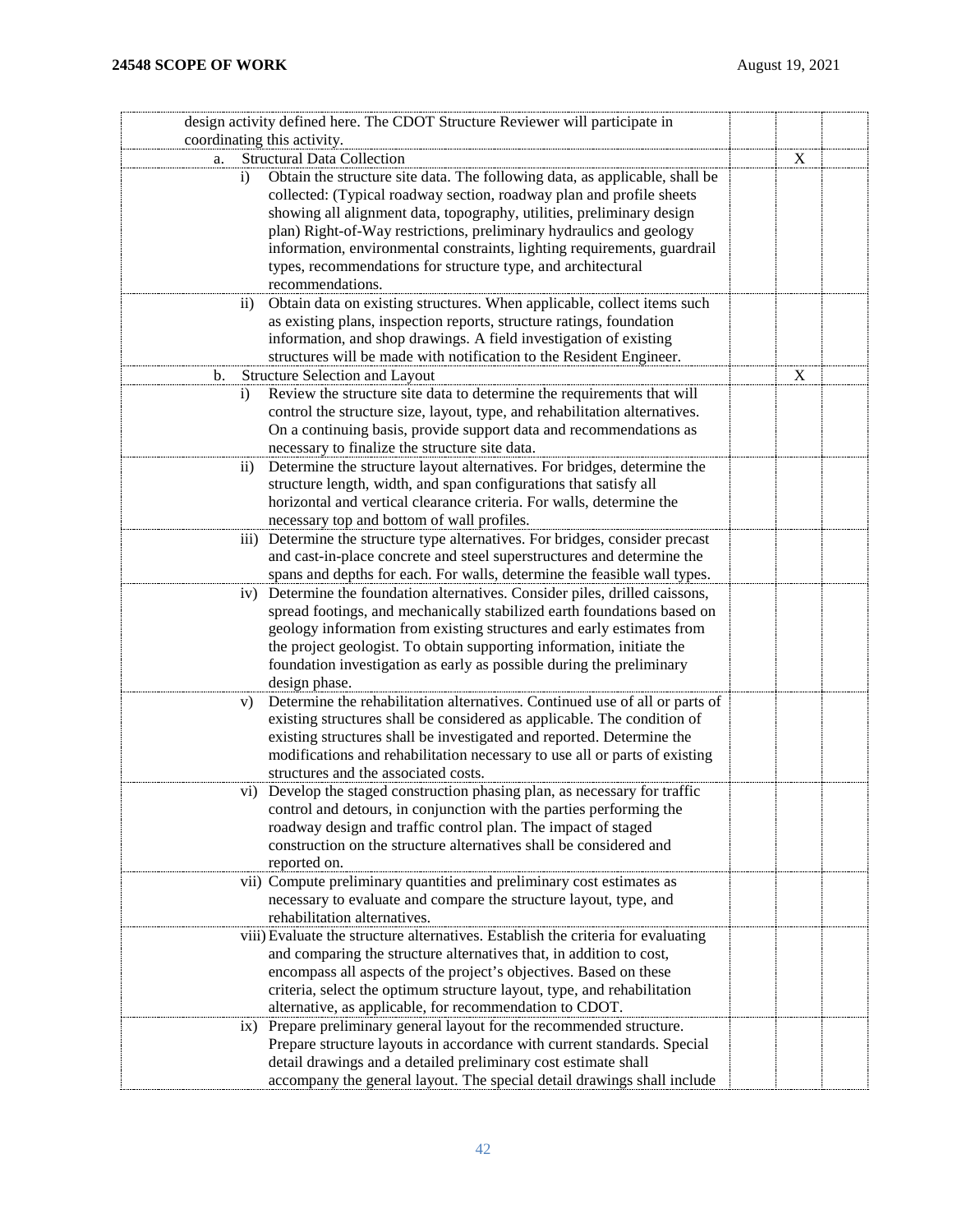| the architectural treatment. Perform an independent design and detail                 |               |             |  |
|---------------------------------------------------------------------------------------|---------------|-------------|--|
| check of the general layout.                                                          |               |             |  |
| <b>Structure Selection Report</b><br>$\mathbf{c}$ .                                   |               |             |  |
| Prepare a structure selection report to document, and obtain approval for,            |               |             |  |
| the structure preliminary design. By means of the structure general layout,           |               |             |  |
| with supporting drawings, tables, and discussion, provide for the following:          |               | $\mathbf X$ |  |
| Summarize the structure site data used to select and layout the<br>$\mathbf{i}$       |               |             |  |
| structures. Include the following:                                                    |               |             |  |
| a) Existing structure data, including sufficiency rating and whether                  |               |             |  |
| or not the structure is on the "select list".                                         |               |             |  |
| b) Project site plan                                                                  |               |             |  |
| c) Roadway vertical and horizontal alignments and cross sections at                   |               |             |  |
| the structure                                                                         |               |             |  |
| Construction phasing<br>d)                                                            |               |             |  |
| Utilities on, below, and adjacent to the structure<br>e)                              |               |             |  |
| Hydraulics:<br>$f$ )                                                                  |               |             |  |
| Channel size and skew, design year frequency, minimum low<br>g)                       |               |             |  |
| girder elevation, design year and 500-year high water elevations,                     |               |             |  |
| estimated design year and 500 year scour profiles, and channel                        |               |             |  |
| erosion protection                                                                    |               |             |  |
| h) Preliminary geology information for structure foundation                           |               |             |  |
| i) Architectural requirements                                                         |               |             |  |
| Report on the structure selection and layout process. Include the<br>$\overline{ii}$  |               |             |  |
| following:                                                                            |               |             |  |
| a) Discuss the structure layout, type, and rehabilitation alternatives                |               |             |  |
| considered                                                                            |               |             |  |
| b) Define the criteria used to evaluate the structure alternatives and                |               |             |  |
| how the recommended structure was selected                                            |               |             |  |
| Provide a detailed preliminary cost estimate and general layout of<br>C)              |               |             |  |
| the recommended structure                                                             |               |             |  |
| iii) Obtain acceptance by CDOT on the recommended structure and its                   |               |             |  |
| layout. Allow approximately two weeks for review of the structure                     |               |             |  |
| selection report. The associated general layout, with the revisions                   |               |             |  |
|                                                                                       |               |             |  |
| required by the CDOT review, will be included in the FIR plans. The                   |               |             |  |
| structure selection report, with the associated general layout, must be               |               |             |  |
| accepted in writing by CDOT prior to the commencement of further                      |               |             |  |
| design activities.                                                                    |               |             |  |
| <b>Foundation Investigation Request</b><br>d.                                         |               |             |  |
| Initiate the foundation investigation as early in the preliminary design phase as     |               |             |  |
| is practical. On plan sheets showing the project control line, its stations and       |               |             |  |
| coordinates, utilities, identify the test holes needed and submit them to the         |               |             |  |
| project geologist. The available general layout information for the new structure     |               |             |  |
| shall be included in the investigation request.                                       |               | X           |  |
| 14. Construction Phasing Plan                                                         |               |             |  |
| A construction phasing plan shall be developed for all projects which integrates the  |               |             |  |
| construction of all the project work elements into a practical and feasible sequence. |               |             |  |
| This plan shall accommodate the existing traffic movements during construction        |               |             |  |
| (detours). A preliminary traffic control plan will also be developed which will be    |               |             |  |
| compatible with the phasing plan.                                                     |               | $\mathbf X$ |  |
| 15. Preparation for the Field Inspection Review (FIR)                                 |               | X           |  |
| Coordinate, complete, and compile the plan inputs from other branches:<br>a.          |               |             |  |
| materials, hydraulics, traffic, right-of-way, environmental and water quality,        |               |             |  |
| Transit and Rail, and Staff Bridge.                                                   | $\mathcal{C}$ | X           |  |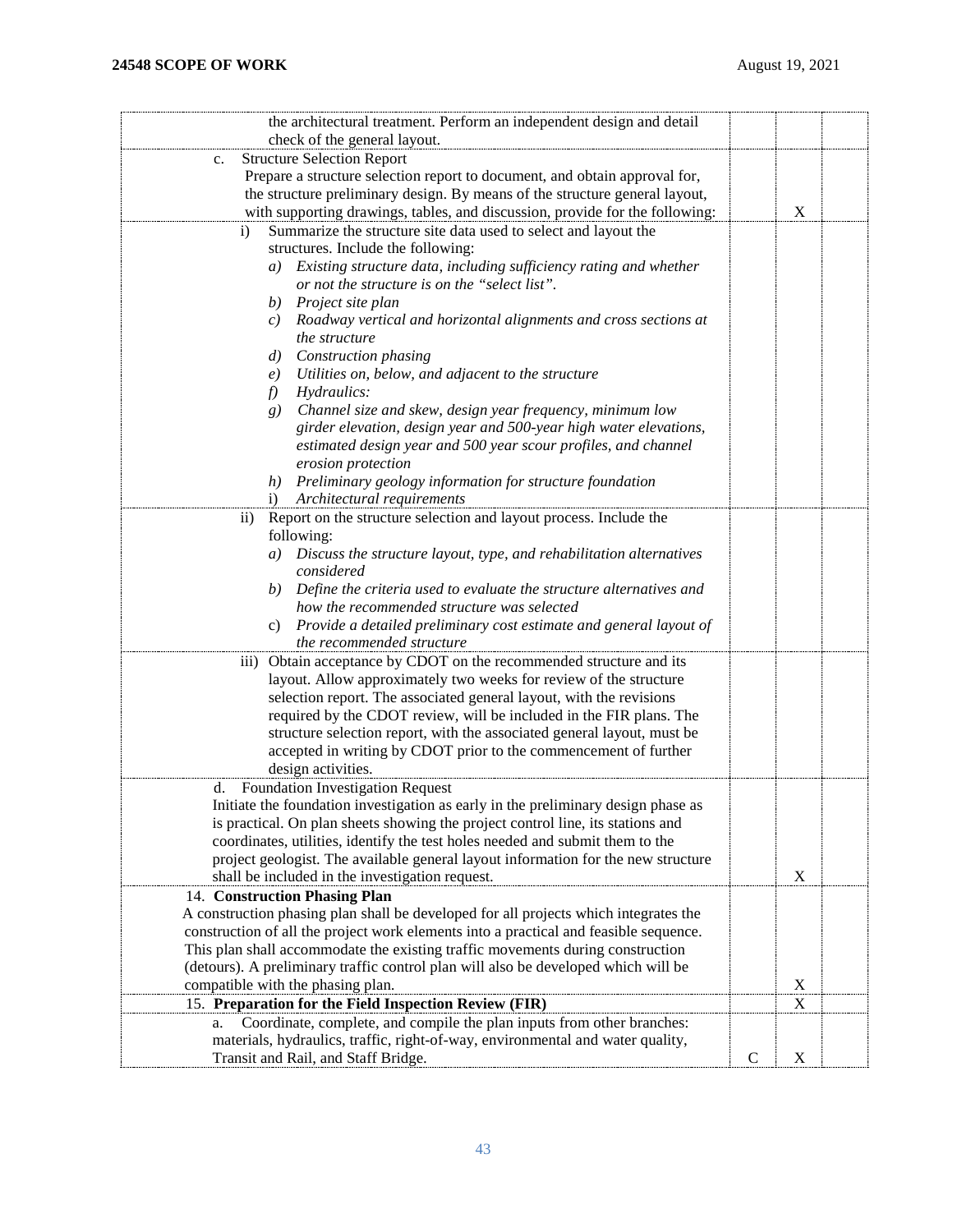<span id="page-43-0"></span>

| If a major structure is included in the project, including a PWQ CM, a<br>b.                                                                                            |               |             |             |
|-------------------------------------------------------------------------------------------------------------------------------------------------------------------------|---------------|-------------|-------------|
| general layout (which has been accepted by CDOT) will be included in the FIR                                                                                            |               |             |             |
| plans.                                                                                                                                                                  |               | X           |             |
| Prepare the preliminary cost estimate for the work described in the FIR<br>c.                                                                                           |               |             |             |
| plans based on estimated quantities.                                                                                                                                    |               | $\mathbf X$ |             |
| The FIR plans shall comply with CDOT requirements and shall include a<br>d.                                                                                             |               |             |             |
| title sheet, typical sections, general notes, plan/profile sheets, and preliminary                                                                                      |               |             |             |
| layouts of interchanges/intersections. The plan/profile sheets will include all                                                                                         |               |             |             |
| existing topography, survey alignments, projected alignments, profile grades,                                                                                           |               |             |             |
| ground line, existing ROW, rough structure notes (preliminary drainage design<br>notes, including pipes, inlets, ditches and channels), and existing utility locations. |               |             |             |
|                                                                                                                                                                         | $\mathbf C$   | $\mathbf X$ |             |
| The following items will be mandatory for the FIR plans:<br>$\ddot{\mathbf{i}}$                                                                                         |               |             |             |
| Preliminary earthwork (plotted cross sections at critical points<br>a)                                                                                                  |               |             |             |
| with roadway template and existing utility lines at known or                                                                                                            |               |             |             |
| estimated depths)                                                                                                                                                       |               |             |             |
| Catch points<br>b)                                                                                                                                                      |               |             |             |
| Proposed Right-of-Way<br>c)                                                                                                                                             |               |             |             |
| d) Pit data (if required)                                                                                                                                               |               |             |             |
| Soil profile and stabilization data<br>e)                                                                                                                               |               |             |             |
| Structure general layouts (if applicable)<br>f)                                                                                                                         |               |             |             |
| Typical plan sheet scales will be as follows:<br>$\overline{11}$                                                                                                        |               |             |             |
| a) Plan and Profile 1 inch = 50 Feet (Urban)                                                                                                                            |               |             |             |
| 1 inch = $100$ Feet (Rural)<br>b)                                                                                                                                       |               |             |             |
| <b>Intersections</b><br>1 inch = $20$ feet<br>c)                                                                                                                        |               |             |             |
| The ROW ownership map shall be included in the FIR plan set<br>e.                                                                                                       | $\mathbf C$   |             |             |
| f.<br>The plans shall be submitted to the CDOT/PM for a preliminary review                                                                                              |               |             |             |
|                                                                                                                                                                         |               |             |             |
| prior to the FIR                                                                                                                                                        |               | $\mathbf X$ |             |
| FIR plan reproduction not to exceed $\bf{X}$ of sets<br>g.                                                                                                              |               |             | $\mathbf X$ |
| The preliminary construction phasing including preliminary traffic control<br>h.                                                                                        |               |             |             |
| plan with proposed detours will be included in the FIR plan set                                                                                                         |               | X           |             |
| CDOT form 1048 – project scoping procedures completion checklist<br>i.                                                                                                  | $\mathbf C$   |             |             |
| 16. Field Inspection Review                                                                                                                                             |               | $\mathbf X$ |             |
| Attend the FIR<br>a.                                                                                                                                                    | $\mathsf{C}$  | $\mathbf X$ |             |
| The FIR meeting minutes shall be prepared by the C/PM, approved by the<br>b.                                                                                            |               |             |             |
| CDOT/PM, and distributed as directed                                                                                                                                    |               | $\mathbf X$ |             |
| The FIR original plan sheets shall be revised/corrected in accordance with<br>c.                                                                                        |               |             |             |
| the FIR meeting comments within thirty (30) working days                                                                                                                | $\mathcal{C}$ | X           |             |
| Design decisions concerning questions raised by the FIR will be resolved in<br>d.                                                                                       |               |             |             |
| cooperation with the CDOT/PM. The C/PM shall document the decision and                                                                                                  |               |             |             |
| transmit the documentation to the CDOT/PM for approval.                                                                                                                 |               | X           |             |
| A list of all deviations from standard design criteria along with the written<br>e.                                                                                     |               |             |             |
| justification for each one shall be submitted to the CDOT/PM                                                                                                            |               | $\mathbf X$ |             |
| 17. Post-FIR Revisions                                                                                                                                                  |               |             |             |
| The Consultant shall complete the revisions required by the FIR before this phase of                                                                                    |               |             |             |
| work is considered to be complete                                                                                                                                       |               | $\mathbf X$ |             |
| Update project schedule<br>a.                                                                                                                                           |               | $\mathbf X$ |             |
| Coordinate activities<br>b.                                                                                                                                             |               | $\mathbf X$ |             |
| Finalize plan revision, design decisions, variances, justification process,<br>c.                                                                                       |               |             |             |
| and traffic signal warrants                                                                                                                                             |               | $\mathbf X$ |             |
| D. FINAL DESIGN                                                                                                                                                         |               |             |             |
| <b>Traffic Engineering</b><br>1.<br>Prepare and provide permanent signing/pavement marking plans, including<br>a.                                                       |               | X           |             |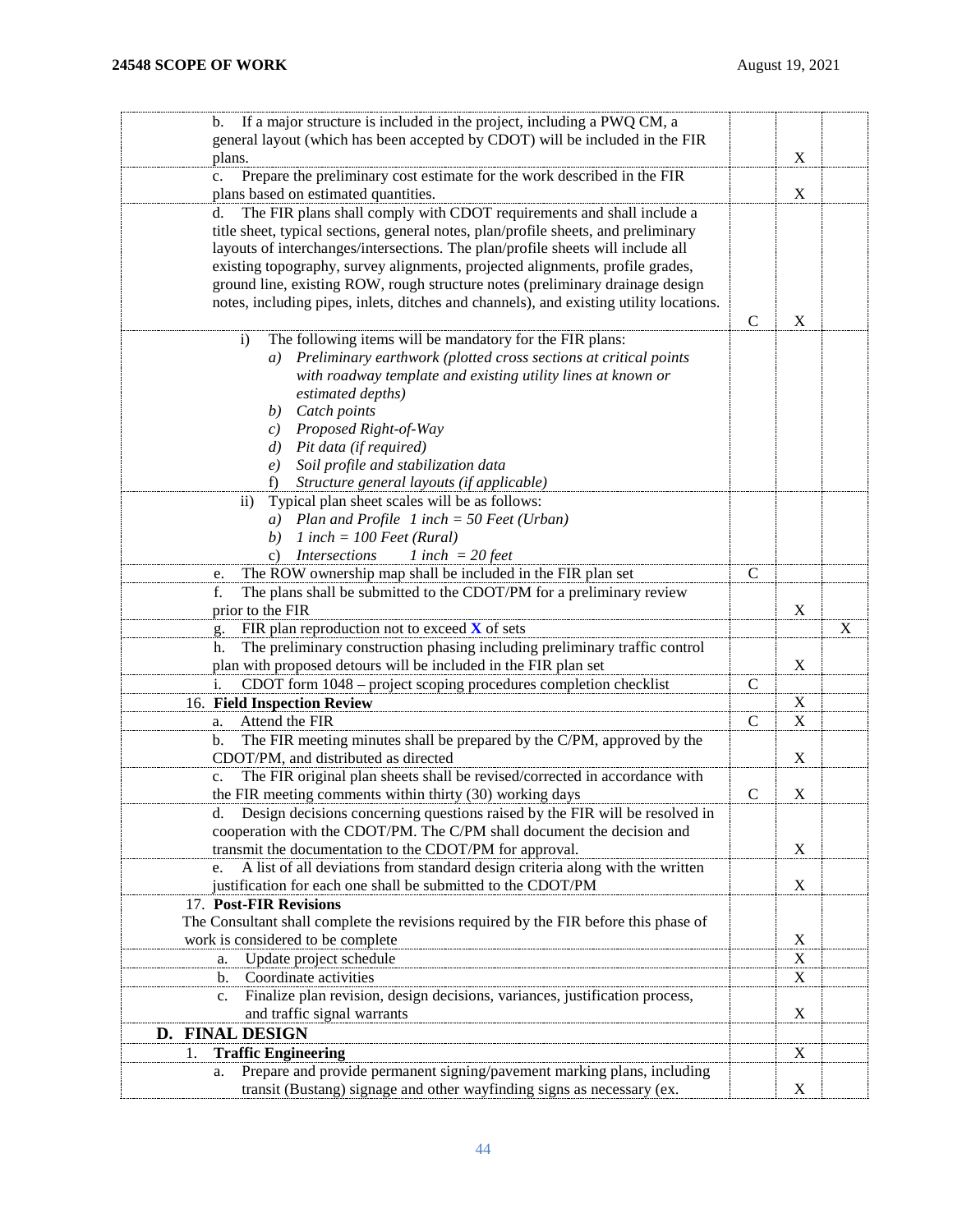| directing patrons to different transportation options, nearby businesses, and                                                          |               |             |     |
|----------------------------------------------------------------------------------------------------------------------------------------|---------------|-------------|-----|
| other mobility hub amenities).                                                                                                         |               |             |     |
| Signalized intersections:<br>b.                                                                                                        |               | X           |     |
| Prepare and provide the signal warrant study<br>$\left( i\right)$                                                                      |               |             | N/A |
| Prepare plan sheet with intersection condition diagrams and required<br>$\rm ii)$                                                      |               |             |     |
| traffic signal design and forward to appropriate agency. Prepare 1 inch                                                                |               |             |     |
| to 20-foot scale intersection plan sheet for each intersection which will                                                              |               |             |     |
| have a traffic signal designed for it.                                                                                                 |               | $\mathbf X$ |     |
| iii) Prepare and provide the construction traffic control plans and quantities                                                         |               | X           |     |
| <b>Materials Engineering</b><br>2.                                                                                                     | $\mathbf C$   |             |     |
| Finalize and provide the stabilization plan/pavement design report.<br>a.                                                              | $\mathbf C$   |             |     |
| Finalize geotechnical considerations and incorporate them into the plans.<br>b.                                                        | $\mathsf{C}$  |             |     |
| Rock fall<br>$\mathbf{i}$                                                                                                              |               |             |     |
| Rock cut<br>$\rm ii)$                                                                                                                  |               |             |     |
| iii) Landslides                                                                                                                        |               |             |     |
| iv) Other                                                                                                                              |               |             |     |
| <b>Environmental Permits</b><br>3.                                                                                                     | $\mathcal{C}$ |             |     |
| This activity is concurrent with final design and must be completed prior to the                                                       |               |             |     |
| advertisement for construction. Coordinate between the agencies, the                                                                   |               |             |     |
| Environmental Manager and the PM and prepare and submit application and                                                                |               |             |     |
| design information to the Environmental Manager for the following permits:                                                             |               |             |     |
| 401 Permit Process (Water Quality Certification)<br>a.                                                                                 | $\mathsf{C}$  |             |     |
| 402 Permit Process (Point Source Discharge)<br>b.                                                                                      | $\mathsf{C}$  |             |     |
| 404 Permit Process (Discharge of Fill)<br>c.                                                                                           | $\mathsf{C}$  |             |     |
| Determine impacts<br>$\left( i\right)$                                                                                                 |               |             |     |
| Coordinate with the U.S. Army Corps of Engineers, Region and Staff<br>$\overline{11}$                                                  |               |             |     |
| Design                                                                                                                                 |               |             |     |
| iii) Incorporate permit stipulations into the final plans                                                                              |               |             |     |
| Senate Bill 40 Certification<br>d.                                                                                                     | C             |             |     |
| CDPS or NPDES Storm Water Permit for Construction Activities<br>e.                                                                     | $\mathcal{C}$ |             |     |
| <b>Structures</b><br>4.                                                                                                                |               | X           |     |
| Ensure approval of the Foundation Investigation Report from CDOT/PM.                                                                   |               |             |     |
| Hydrology, Hydraulics and Floodplain Management<br>5.                                                                                  |               | X           |     |
| a. Data Review                                                                                                                         |               |             |     |
| Review data and information developed under the Preliminary Hydraulics                                                                 |               |             |     |
| Report, Preliminary Drainage Report, and/or Preliminary Floodplain Report, and                                                         |               |             |     |
| update both/all in accordance with decisions made since the FIR.                                                                       |               | X           |     |
| <b>b.</b> Hydrology and Hydraulics                                                                                                     |               | X           |     |
| Review data and information developed under the preliminary hydraulic<br>$\mathbf{i}$                                                  |               |             |     |
| investigation and update per FIR decisions                                                                                             |               |             |     |
| Complete final design for minor drainage structures<br>$\rm ii)$<br>Finalize horizontal and vertical locations and sizes for all<br>a) |               |             |     |
| drainage structures based on hydraulic design. Update locations                                                                        |               |             |     |
| in construction plans by highway station or coordinates, as                                                                            |               |             |     |
| appropriate                                                                                                                            |               |             |     |
| b) Make final recommendations for pipe material based on CDOT                                                                          |               |             |     |
| Pipe Material Selection Policy guidelines. Document                                                                                    |               |             |     |
| recommendations in a letter with supporting design information.                                                                        |               |             |     |
| Finalize structure cross-sections and profiles to determine the<br>C)                                                                  |               |             |     |
| elevations, flow lines, slopes and lengths of structures.                                                                              |               |             |     |
| Finalize deck/structure drainage in coordination with CDOT Staff<br>d)                                                                 |               |             |     |
| Bridge or their designee.                                                                                                              |               |             |     |
| Complete final design for major structures.<br>$\overline{111}$ )                                                                      |               |             |     |
| Finalize hydraulic analysis elevations, flow lines, water surface<br>a)                                                                |               |             |     |
| profiles and hydraulic information.                                                                                                    |               |             |     |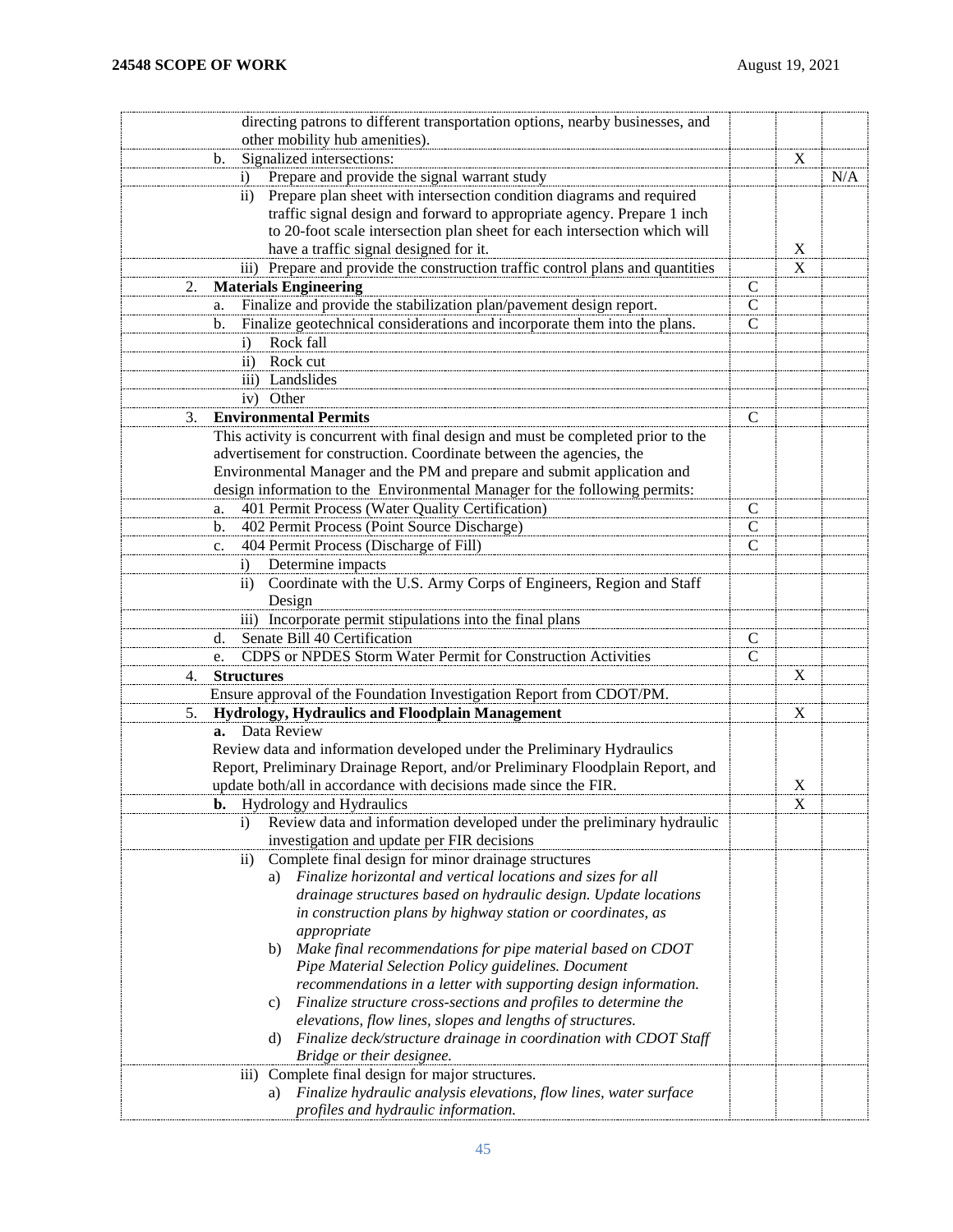| b) Finalize configuration, size and skew of major structures and                                         |   |  |
|----------------------------------------------------------------------------------------------------------|---|--|
| channels.                                                                                                |   |  |
| Coordinate final water surface profiles and final low girder<br>c)<br>elevation for selected structures. |   |  |
| Finalize channel scour profiles for design year and 500-year<br>d)                                       |   |  |
| scour for selected structures.                                                                           |   |  |
| Finalize channel erosion protection limits and mitigation<br>e)                                          |   |  |
| measures for selected structures and provide appropriate details.                                        |   |  |
| Finalize deck/structure drainage in coordination with CDOT Staff<br>f)                                   |   |  |
| Bridge or their designee.                                                                                |   |  |
| Complete final design for all drainage details required for minor and<br>iv)                             |   |  |
| major drainage structures.                                                                               |   |  |
| Recommend culvert pipe sizes, type, shape and material for proposed<br>V)                                |   |  |
| construction detours.                                                                                    |   |  |
| vi) Erosion and sedimentation problems identified with solutions in place,                               |   |  |
| including but not limited to erosion and scour countermeasure designs,                                   |   |  |
| analyses and reports.                                                                                    |   |  |
| Prepare final construction plans in accordance with requirements in the<br>c.                            |   |  |
| CDOT Drainage Design Manual (DDM)                                                                        |   |  |
| Drainage Notes<br>$\mathbf{i}$                                                                           |   |  |
| <b>Drainage Tabulation Sheets</b><br>$\rm ii)$                                                           |   |  |
| iii) Drainage Plan Sheets                                                                                |   |  |
| iv) Drainage Profile Sheets                                                                              |   |  |
| v) Drainage Detail Sheets                                                                                |   |  |
| vi) Bridge Hydraulic Information Sheets                                                                  |   |  |
| vii) Floodplain Information Sheet                                                                        | X |  |
| Prepare a Final Hydraulic Design Report or Final Drainage Report in<br>d.                                |   |  |
| accordance with the requirements of the CDOT DDM                                                         | X |  |
| Review data and information in the Preliminary Hydraulic Design<br>$\ddot{\text{i}}$                     |   |  |
| Report and/or Preliminary Drainage Report and update in accordance                                       |   |  |
| with decisions made at FIR                                                                               |   |  |
| Finalize all sections of the report and include Bridge Hydraulic<br>$\rm ii)$                            |   |  |
| Information Sheets. All design assumptions and related design decisions                                  |   |  |
| shall be documented in the report.                                                                       |   |  |
| iii) Provide a PDF copy of the Final Hydraulic Design Report or Final                                    |   |  |
| Drainage Report to the CDOT Project Manager for disbursement to                                          |   |  |
| appropriate parties.                                                                                     |   |  |
| Floodplain & floodway information incorporated into the plan sheets<br>iv)                               |   |  |
| V)<br>Bridge hydraulic information incorporated into the plan sheet                                      |   |  |
| vi) Provide digital linework from all drainage and floodplain analysis in                                |   |  |
| GIS Shapefiles, AutoCAD/Civil3D drawings, or MicroStation/InRoads                                        |   |  |
| drawings. All CAD or MicroStation drawings must be compressed into                                       |   |  |
| a single drawing. All surfaces (DTMs, TINs, Rasters, etc.) must be                                       |   |  |
| separated and labeled clearly for archiving and rediscovery                                              |   |  |
| Prepare Final Floodplain Report<br>e.                                                                    | X |  |
| Include the Floodplain Information Sheet from the plan set in 11x17<br>$\ddot{1}$                        |   |  |
| with all other hydraulic mapping information relevant to requisite                                       |   |  |
| permits and certifications                                                                               |   |  |
| List and identify all applicable ordinance or code, and describe how<br>$\rm ii)$                        |   |  |
| those specific standards were addressed and resolved                                                     |   |  |
| Discuss all alternatives analyzed, analysis results, recommendations,<br>$\overline{iii}$                |   |  |
| and final design direction                                                                               |   |  |
| Record all relevant current effective floodplain information, like<br>iv)                                |   |  |
| community number, panel number(s), effective date(s), waterway                                           |   |  |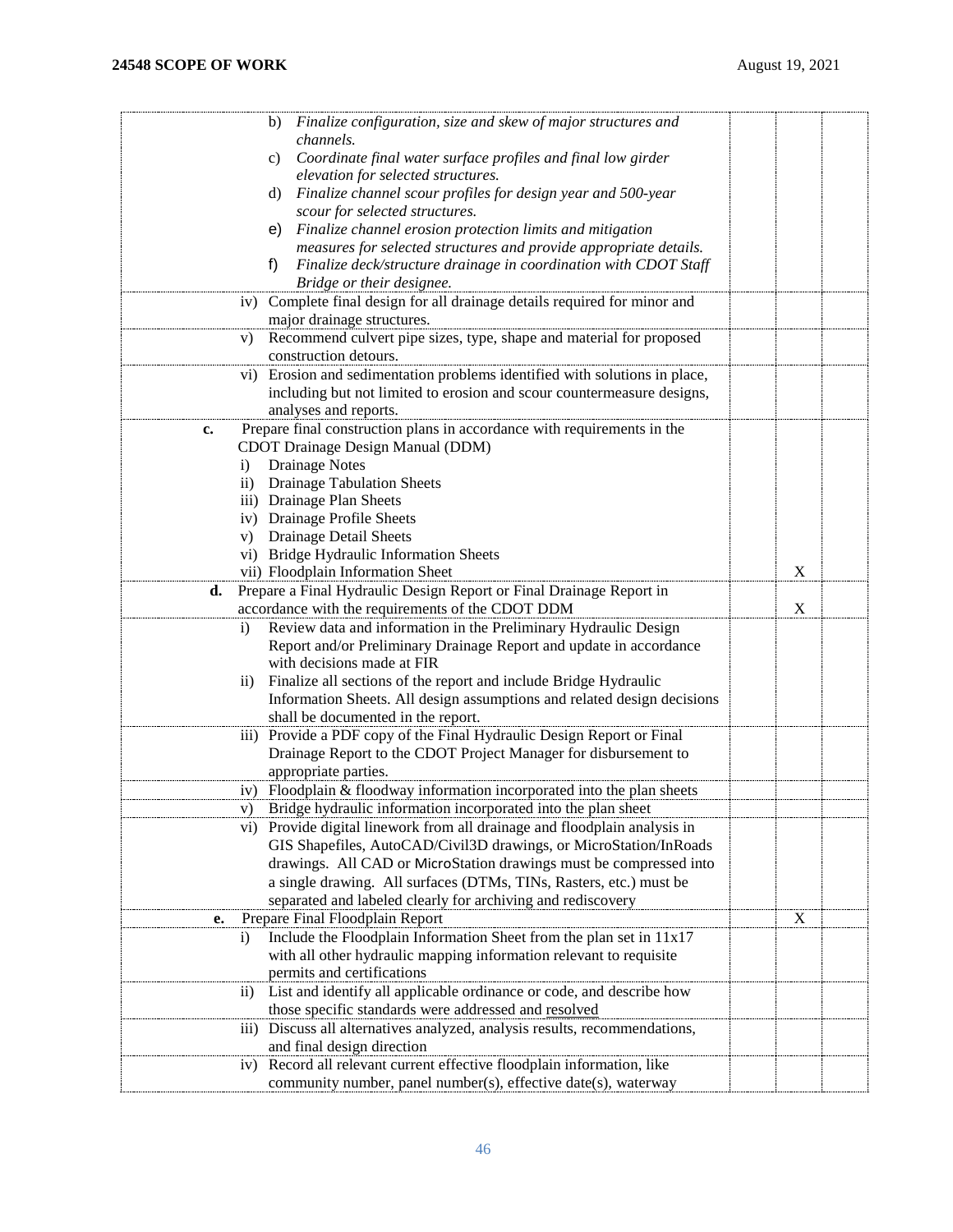| names, cross sections, BFEs, and contact name and information for local                        |             |   |
|------------------------------------------------------------------------------------------------|-------------|---|
| floodplain administrators contacted for the project.                                           |             |   |
| Provide a copy of approved floodplain development permits and no rise<br>V)<br>certifications  |             |   |
|                                                                                                |             |   |
| Identify all construction and as-built stipulations required from<br>vi)                       |             |   |
| approved permits and certifications                                                            |             |   |
| vii) Provide all background survey information on 11x17 or smaller                             |             |   |
| viii) Identify future actions required prior to CDOT project close-out,                        |             |   |
| especially as-built survey and P.L.S. certification, and final P.E. re-                        |             |   |
| certification with local agencies.                                                             |             |   |
| Perform internal QA/QC on all hydrologic, hydraulic and floodplain<br>f.                       |             |   |
| information prior to submittal to CDOT.                                                        | $\mathbf X$ |   |
| <b>Environmental - Water Quality</b><br>6.                                                     | $\mathbf X$ |   |
| Storm Water Management Plan<br>a.                                                              |             |   |
| Initiate a Storm Water Management Plan in accordance with:                                     | $\mathbf X$ |   |
| Municipal Separate Storm Sewer Systems (MS4)<br>$\ddot{1}$                                     |             |   |
| ii) CDPHE's Construction Discharge Permit System requirements                                  |             |   |
| iii) CDOT's Erosion Control and Storm Water Quality Guide                                      |             |   |
| iv) Local agency SWMP/GESC/EC requirements                                                     |             |   |
| CDOT's Standard Specifications<br>V)                                                           |             |   |
| vi) CDOT Standard Plans                                                                        |             |   |
| vii) Other appropriate documents                                                               |             |   |
| Permanent Water Quality<br>b.                                                                  | X           |   |
| Finalize PWQ design to meet CDOT and local MS4 requirements<br>$\left( i\right)$               |             |   |
| Coordinate with all entities and municipalities regarding ownership<br>$\rm ii)$               |             |   |
| and maintenance responsibilities for PWQ CMs.                                                  |             |   |
| c. Prepare a Final PWQ report as an appendix to the Final Hydraulic Design                     |             |   |
| Report.                                                                                        | $\mathbf X$ |   |
| d. Conduct a PWQ meeting just prior to FOR to discuss documentation of PWQ                     |             |   |
| with CDOT PWQ Specialist/Water Pollution Control Manager, Hydraulics                           |             |   |
| Engineer, and Project Manager.                                                                 | $\mathbf X$ |   |
| Perform internal QA/QC prior to submittal to CDOT.<br>e.                                       | X           |   |
| 7. Utility Coordination                                                                        |             |   |
| Following the finalization of the roadway horizontal alignment and profile grade and           |             |   |
| the horizontal and vertical location of drainage structures, sewers, and other                 |             |   |
| underground structures, coordinate with the Utility Engineer to identify and resolve           |             |   |
| any conflicts to finalize utility clearances.                                                  | X           |   |
| a. Prepare and provide final utility plans                                                     | X           |   |
| The final utility plans shall be prepared following the resolution of the<br>1)                |             |   |
| FIR comments, the completion of the final hydraulic design, and the                            |             |   |
| completion of the design of the other items in the list in paragraph (b)                       |             |   |
| below.                                                                                         |             |   |
| The final utility plans shall include all horizontal and vertical locations<br>$\overline{11}$ |             |   |
| of the existing and proposed utilities and any other details which would                       |             |   |
| indicate possible utility conflicts.                                                           |             |   |
| The new or revised utility locations will be added to the plan<br>$\overline{111}$ )           |             |   |
| topography. Conflicts will be resolved and appropriate pay items and                           |             |   |
| specifications added, if required, to adjust utilities.                                        |             |   |
| Final railroad plans<br>b.                                                                     |             |   |
| Coordinate the following activities through the Region Utility Engineer and in                 |             |   |
| accordance with railroad requirements.                                                         |             | X |
| Develop the railroad encroachment plan (with cross sections)<br>$\mathbf{i}$                   |             |   |
| Define construction responsibilities between the railroad and highway<br>$\rm ii)$             |             |   |
| iii) Develop cost estimates based upon cost allocation previously                              |             |   |
| determined                                                                                     |             |   |
|                                                                                                |             |   |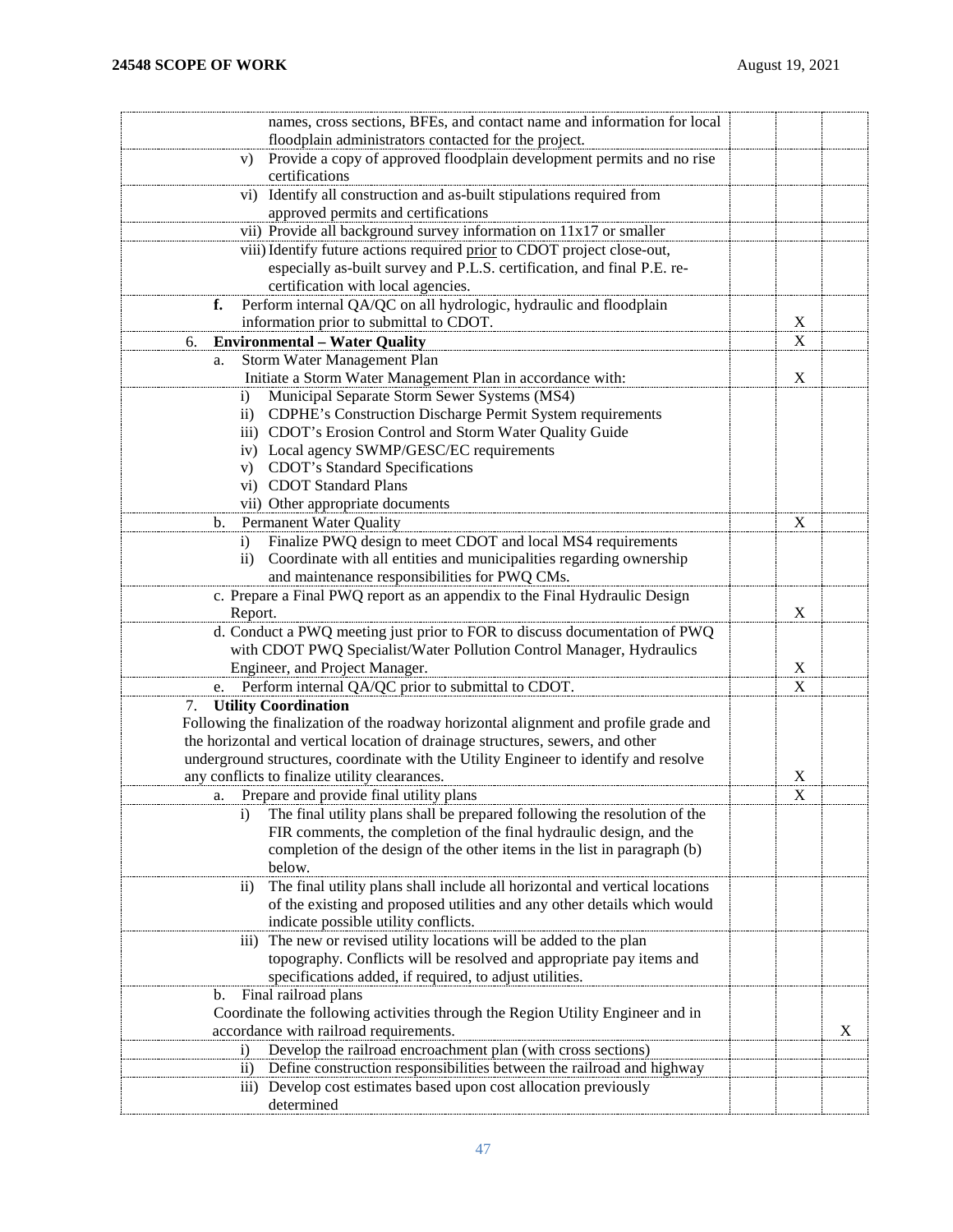| iv) Prepare Public Utilities Commission application exhibits as required.                            |               |             |  |
|------------------------------------------------------------------------------------------------------|---------------|-------------|--|
| <b>Subsurface Utility Engineering (SUE)</b><br>8.                                                    |               | X           |  |
| If requested provide Utility 3-D modeling in high conflict areas where<br>a.                         |               |             |  |
| precision placement of utilities is deemed essential.                                                |               | X           |  |
| Support CDOT with the development of cross sections leveraging SUE<br>b.                             |               |             |  |
| deliverables with both vertical and horizontal data.                                                 |               | $\mathbf X$ |  |
| Support the development of drainage profiles leveraging SUE deliverables<br>$\mathbf{c}$ .           |               |             |  |
| with both vertical and horizontal data                                                               |               | $\mathbf X$ |  |
| Support wall and bridge profiles leveraging SUE deliverables with both<br>d.                         |               |             |  |
| vertical and horizontal data.                                                                        |               | $\mathbf X$ |  |
| Support Landscape plans leveraging SUE deliverables with both vertical and<br>e.<br>horizontal data. |               | $\mathbf X$ |  |
| Support signal and lighting plans leveraging SUE deliverables with both<br>f.                        |               |             |  |
| vertical and horizontal data.                                                                        |               | $\mathbf X$ |  |
| A sealed Subsurface Utility Engineering Report shall accompany the sealed<br>g.                      |               |             |  |
| plan set (s).                                                                                        |               |             |  |
| A list of known utility providers shall also be attached.<br>h.                                      |               |             |  |
| <b>Roadway Design and Roadside Development</b><br>9.                                                 | $\mathbf C$   | $\mathbf X$ |  |
| Roadway design. Prepare and provide final roadway design plans<br>a.                                 |               |             |  |
| incorporating all input from applicable CDOT specialties and outside entities.                       | $\mathbf C$   | $\mathbf X$ |  |
| Roadside design<br>$\mathbf{b}$ .                                                                    | $\mathcal{C}$ |             |  |
| Landscaping<br>c.                                                                                    |               | $\mathbf X$ |  |
| Determine the most economical alternative, finalize concept, and<br>$\bf{1)}$                        |               |             |  |
| complete the plan.                                                                                   |               |             |  |
| Verify that an acceptable safe recovery distance exists between traveled<br>$\rm ii)$                |               |             |  |
| way and all trees to be planted.                                                                     |               |             |  |
| iii) Coordinate special permits that may be required.                                                |               |             |  |
| iv) Verify availability of plant materials and submit letter to the CDOT/PM                          |               |             |  |
| certifying that designated plants are available.                                                     |               |             |  |
| Prepare and provide plans for sprinkler systems, bike paths, sound barriers,<br>d.                   |               |             |  |
| truck escape ramps, rest areas, and others, as appropriate.                                          |               | X           |  |
| Lighting plans<br>e.                                                                                 |               | X           |  |
| Provide a foundation investigation for each high mast light location.<br>$\ddot{1}$                  |               |             |  |
| After approval of the locations of the lights, the lighting design will be<br>$\rm ii)$              |               |             |  |
| completed with the following information shown on the plan sheets:                                   |               |             |  |
| a) Circuit type and voltage of power source                                                          |               |             |  |
| b) Location of power source (coordinated with the utility engineer)                                  |               |             |  |
| Lumina ire type and lumens<br>C)                                                                     |               |             |  |
| Light standard type and mounting height<br>d)                                                        |               |             |  |
| Bracket arm type and length<br>e)<br><b>Foundation</b> details                                       |               |             |  |
| f)<br>Size and location of electrical conduit                                                        |               |             |  |
| g)<br>Locations of power sources(s)/lighting control center(s) (if<br>h)                             |               |             |  |
| <i>appropriate</i> )                                                                                 |               |             |  |
| Location of direct burial cable<br>$\ddot{1}$                                                        |               |             |  |
| Size of wiring and/or direct burial cable                                                            |               |             |  |
| iii) Coordinate with local entities                                                                  |               |             |  |
| Prepare and provide wetland mitigation plan.<br>f.                                                   |               | $\mathbf X$ |  |
| Review the Mobility Hub Area Plan (MHAP) for this location and provide a<br>g.                       |               |             |  |
| summary report of design features and considerations that were followed.                             |               |             |  |
| Include information pertaining to the following transportation mobility hub                          |               |             |  |
| amenities: bus infrastructure (shelters, bus pads, station amenities etc),                           |               |             |  |
| bicycle connections (bike sharing, parking, storage, or other facilities),                           |               |             |  |
| vehicle connections (ridesharing, pick-up/drop-off zones, car sharing, EV                            |               |             |  |
| charging, etc), pedestrian connections (to the project and within the project),                      |               | X           |  |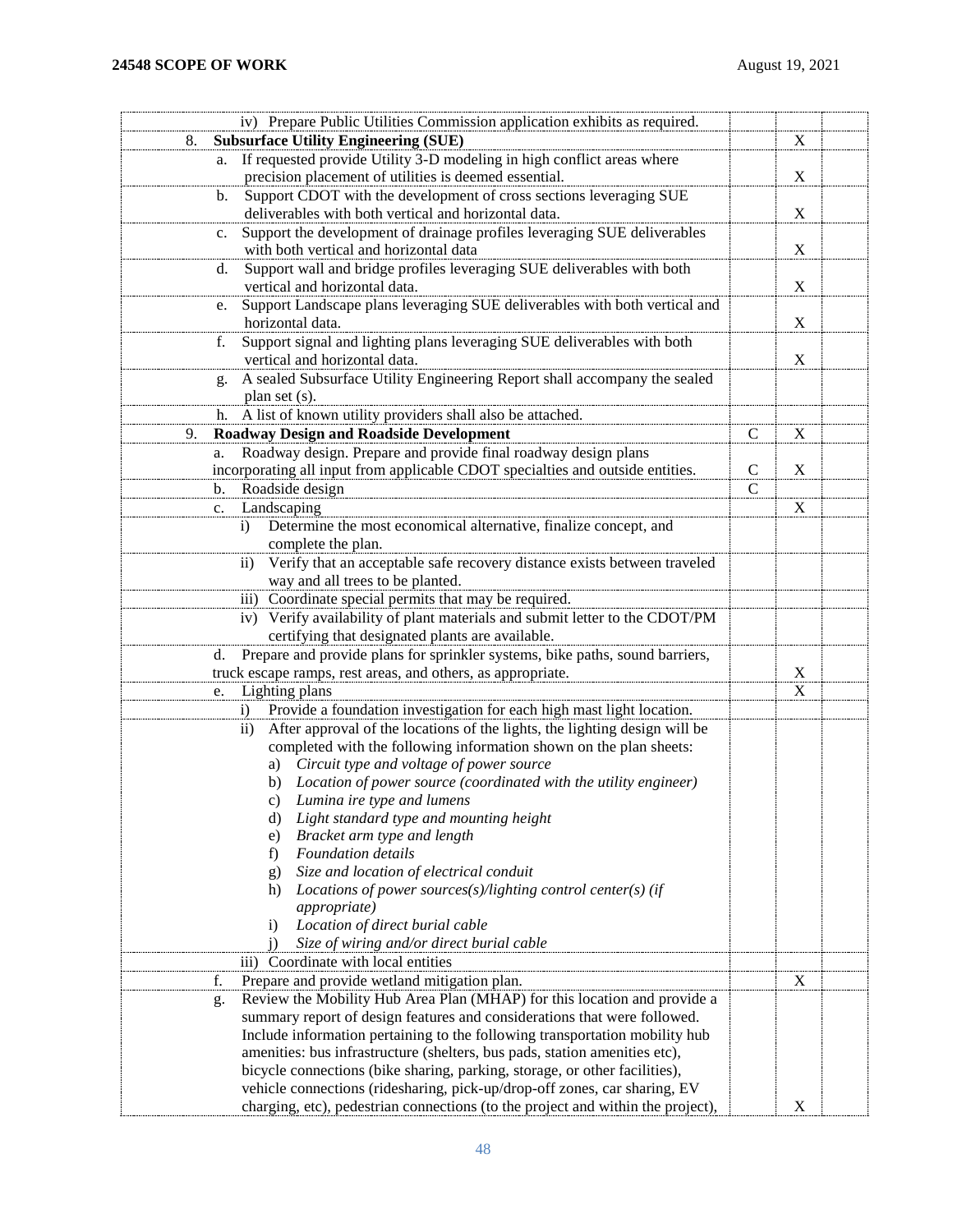| information-signage (wayfinding, real-time information, Wi-Fi/smartphone                                                                                           |               |  |  |  |  |  |
|--------------------------------------------------------------------------------------------------------------------------------------------------------------------|---------------|--|--|--|--|--|
| connectivity), and any additional support services (micromobility services,                                                                                        |               |  |  |  |  |  |
| waiting areas, safety and security, etc), as relevant.                                                                                                             |               |  |  |  |  |  |
| 10. Right-of-Way Plans and Activities                                                                                                                              |               |  |  |  |  |  |
| Reference the CDOT ROW and surveying manual' requirements for the following:                                                                                       | $\mathcal{C}$ |  |  |  |  |  |
| a. Initiate ROW authorization process                                                                                                                              |               |  |  |  |  |  |
| Coordinate with the CDOT/PM to initiate the ROW authorization process.                                                                                             |               |  |  |  |  |  |
|                                                                                                                                                                    |               |  |  |  |  |  |
| Typically, the corrected FIR plans (with final hydraulic design inputs) will be                                                                                    | $\mathcal{C}$ |  |  |  |  |  |
| used as the design basis for the ROW authorization plans.                                                                                                          |               |  |  |  |  |  |
| <b>Ownership Maps</b><br>b.                                                                                                                                        | $\mathbf C$   |  |  |  |  |  |
| Authorization Plan:<br>$c_{\cdot}$                                                                                                                                 | $\mathbf C$   |  |  |  |  |  |
| Integrate toes of slopes and other design details such as lane lines,<br>$\left( i\right)$<br>culverts, road approaches, etc. into ownership map (base map for ROW |               |  |  |  |  |  |
| plans)                                                                                                                                                             |               |  |  |  |  |  |
| Determine new Right-of-Way requirements, access control, and<br>$\rm ii)$                                                                                          |               |  |  |  |  |  |
| easements from design plans following the FIR and plot on                                                                                                          |               |  |  |  |  |  |
| ownership/base maps. Normal scale, 1 inch=50 feet in urban areas,                                                                                                  |               |  |  |  |  |  |
| 1 inch=100 feet in rural areas. Metric units may be required as per PM.                                                                                            |               |  |  |  |  |  |
| Metric scales will be as shown in the CDOT "Metric Conversion                                                                                                      |               |  |  |  |  |  |
| Manual". Revise numbering of ownerships to correspond to ROW<br>acquisitions.                                                                                      |               |  |  |  |  |  |
| iii) Calculate areas of parcels, easements, and remainders                                                                                                         |               |  |  |  |  |  |
| Prepare ROW plan sheets<br>iv)                                                                                                                                     |               |  |  |  |  |  |
| Prepare legal descriptions of parcels, easements and access control<br>V)                                                                                          |               |  |  |  |  |  |
| vi) Prepare tabulation of properties sheet                                                                                                                         |               |  |  |  |  |  |
| vii) Prepare Right-of-Way Title Sheet                                                                                                                              |               |  |  |  |  |  |
| viii) Incorporate the Control Survey and Monumentation Sheets into the                                                                                             |               |  |  |  |  |  |
| plans                                                                                                                                                              |               |  |  |  |  |  |
| ix) On the Monumentation Sheet, list the ROW, Easement, Control, etc.,                                                                                             |               |  |  |  |  |  |
| points to be set and the aliquot corners to be reset                                                                                                               |               |  |  |  |  |  |
| Prepare ROW tabulation of road approaches, if applicable. Show owner<br>X)                                                                                         |               |  |  |  |  |  |
| milepost/station, right or left of centerline, width of approach, skew                                                                                             |               |  |  |  |  |  |
| angle, and any remark                                                                                                                                              |               |  |  |  |  |  |
|                                                                                                                                                                    |               |  |  |  |  |  |
| Hold ROW Plan Review (ROWPR), with Design, ROW, and<br>xi)                                                                                                         |               |  |  |  |  |  |
| Construction to determine if ROW plans are sufficient to proceed with                                                                                              |               |  |  |  |  |  |
| appraisal of property to be acquired for the project                                                                                                               |               |  |  |  |  |  |
| xii) Transmit originals of the plan sheets, title sheet, tabulation of properties                                                                                  |               |  |  |  |  |  |
| sheet, and revised ownership (memoranda of ownership and title                                                                                                     |               |  |  |  |  |  |
| commitments as directed by the ROW manager), calculations and                                                                                                      |               |  |  |  |  |  |
| supporting data (i.e., parcel diaries), and final electronic data for all                                                                                          |               |  |  |  |  |  |
| work products.                                                                                                                                                     |               |  |  |  |  |  |
| <b>Right-of-Way Plan Revisions</b><br>d.                                                                                                                           |               |  |  |  |  |  |
| Revise the ROW plans as needed throughout the appraisal and negotiation                                                                                            |               |  |  |  |  |  |
| process for those changes approved by the Region ROW Supervisor. All plan                                                                                          |               |  |  |  |  |  |
| revisions shall be submitted to the Region ROW Supervisor within 5                                                                                                 |               |  |  |  |  |  |
| working days after receiving notice from CDOT to proceed with a Plan                                                                                               |               |  |  |  |  |  |
| Revision.                                                                                                                                                          | $\mathbf C$   |  |  |  |  |  |
| Final ROW Plans and Monumentation<br>e.                                                                                                                            | $\mathsf{C}$  |  |  |  |  |  |
| <b>ROW Plan Review</b><br>$\mathbf{i}$                                                                                                                             |               |  |  |  |  |  |
| ROW Plan Revisions, as needed throughout the negotiation and<br>$\rm ii)$                                                                                          |               |  |  |  |  |  |
| appraisal process                                                                                                                                                  |               |  |  |  |  |  |
| Appraisals<br>f.                                                                                                                                                   | $\mathbf C$   |  |  |  |  |  |
| Appraisal staking<br>g.                                                                                                                                            |               |  |  |  |  |  |
| Stake the proposed ROW line, easements and existing ROW line, if required by                                                                                       |               |  |  |  |  |  |
| the region supervisor. Set lath or wooden stakes at all angle points and on line as                                                                                | $\mathsf{C}$  |  |  |  |  |  |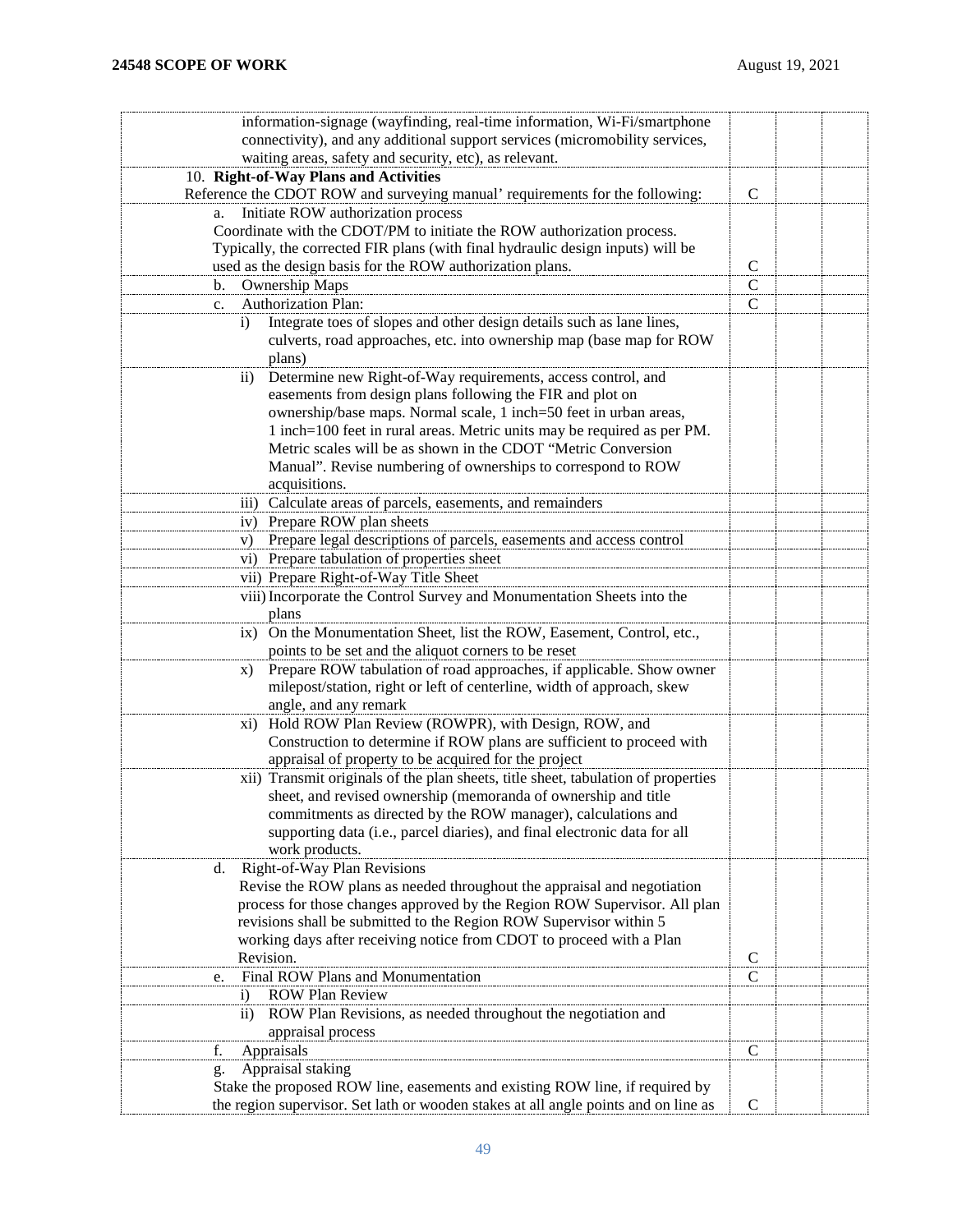| necessary to have at least three stakes visible from any point on line. Mark point                                                                                       |               |                           |     |
|--------------------------------------------------------------------------------------------------------------------------------------------------------------------------|---------------|---------------------------|-----|
| numbers on all stakes and color code as required. The appraisal stakes only need                                                                                         |               |                           |     |
| to be set at an accuracy of $+/- 1.0$ foot, unless the point fall near improvements,                                                                                     |               |                           |     |
| then $+/-$ 0.25 foot is necessary.                                                                                                                                       |               |                           |     |
| Title Insurance and Closing Services<br>h.                                                                                                                               |               |                           |     |
| Provide title insurance and closing services as described in the CDOT ROW                                                                                                |               |                           |     |
| Manual and coordinate with the CDOT Region ROW Manager.                                                                                                                  | $\mathcal{C}$ |                           |     |
| Acquire needed parcels including title insurance and closing services<br>i.                                                                                              |               |                           |     |
| coordinated with the Region ROW Manager                                                                                                                                  | $\mathcal{C}$ |                           |     |
| 11. Final Major Structural Design                                                                                                                                        |               |                           |     |
| During the conduct of this activity, the Consultant shall participate in structural                                                                                      |               |                           |     |
| review meetings with the CDOT Structural Reviewer.                                                                                                                       |               | X                         |     |
| Structure final design<br>a.                                                                                                                                             |               | $\boldsymbol{\mathrm{X}}$ |     |
| Perform the structural analysis. Provide superstructure design,<br>$\ddot{1}$                                                                                            |               |                           |     |
| substructure design and document the design with design notes, detail                                                                                                    |               |                           |     |
| notes, and computer outputs.                                                                                                                                             |               |                           |     |
| ii) Perform final design check from design and detail notes.                                                                                                             |               |                           |     |
| Preparation of structure plans and specifications<br>b.                                                                                                                  |               |                           |     |
| Prepare and provide the Structural Plans and Specifications, including any                                                                                               |               |                           |     |
| revisions identified during the independent check.                                                                                                                       |               | X                         |     |
| Independent design, detail and quantity check<br>c.                                                                                                                      |               | X                         |     |
| Prepare and provide the bridge rating and field packages<br>d.                                                                                                           |               | X                         |     |
| 12. Construction Phasing Plan                                                                                                                                            |               |                           |     |
| A final construction phasing plan will be developed which integrates the                                                                                                 |               |                           |     |
| construction of all project work elements into a practical and feasible sequence.                                                                                        |               |                           |     |
| This plan shall accommodate the existing traffic movements during construction,                                                                                          |               |                           |     |
| and a final traffic control plan will be developed which shall be compatible with                                                                                        |               |                           |     |
| the phasing plan.                                                                                                                                                        |               | $\mathbf X$               |     |
| 13. Preparation for the Final Office Review (FOR)                                                                                                                        |               | X                         |     |
| Coordinate the packaging of the plans<br>a.                                                                                                                              |               | X                         |     |
| Collect plans from all design elements and collate the plan package.<br>$\ddot{\mathbf{i}}$                                                                              |               |                           |     |
| Include all items listed in the Project Development Manual.                                                                                                              |               |                           |     |
| Calculate plan quantities and prepare the tabulations and Summary of<br>$\rm ii)$                                                                                        |               |                           |     |
| Approximate Quantities.                                                                                                                                                  |               |                           |     |
| In addition to the plan sheets, the special provisions shall be provided. This<br>b.<br>will consist of those unique Project Special Provisions which have to be written |               |                           |     |
|                                                                                                                                                                          |               |                           |     |
|                                                                                                                                                                          |               |                           |     |
| specifically for items, details and procedures not adequately covered by CDOT's                                                                                          |               |                           |     |
| Standard Specifications and Standard Special Provisions. Also a list of the                                                                                              |               |                           |     |
| Standard Special Provisions which are applicable to the project shall be prepared.                                                                                       |               |                           |     |
| The Project Special Provisions shall be provided in the CDOT format and                                                                                                  |               |                           |     |
| submitted with the project plans. Appropriate mitigation commitments made                                                                                                |               |                           |     |
| within any environmental documents should be included in the plans and                                                                                                   |               |                           |     |
| specifications.                                                                                                                                                          |               | X                         |     |
| Prepare FOR Estimate.<br>c.                                                                                                                                              |               |                           |     |
| Item numbers, descriptions, units and quantities shall be listed and submitted to                                                                                        |               |                           |     |
| the CDOT/PM.                                                                                                                                                             |               | $\mathbf X$               |     |
| Submit the FOR Plans and specifications (Originals) to the CDOT/PM for a<br>d.                                                                                           |               |                           |     |
| preliminary review prior to the FOR.<br>e.                                                                                                                               |               | $\mathbf X$               |     |
| FOR plan reproduction not to exceed [INSERT NUMBER] of sets                                                                                                              |               |                           | N/A |
| 14. Final Office Review                                                                                                                                                  | C             |                           |     |
| Attend the FOR<br>a.<br>The FOR meeting minutes shall be prepared, approved, and distributed<br>b.                                                                       |               | X                         |     |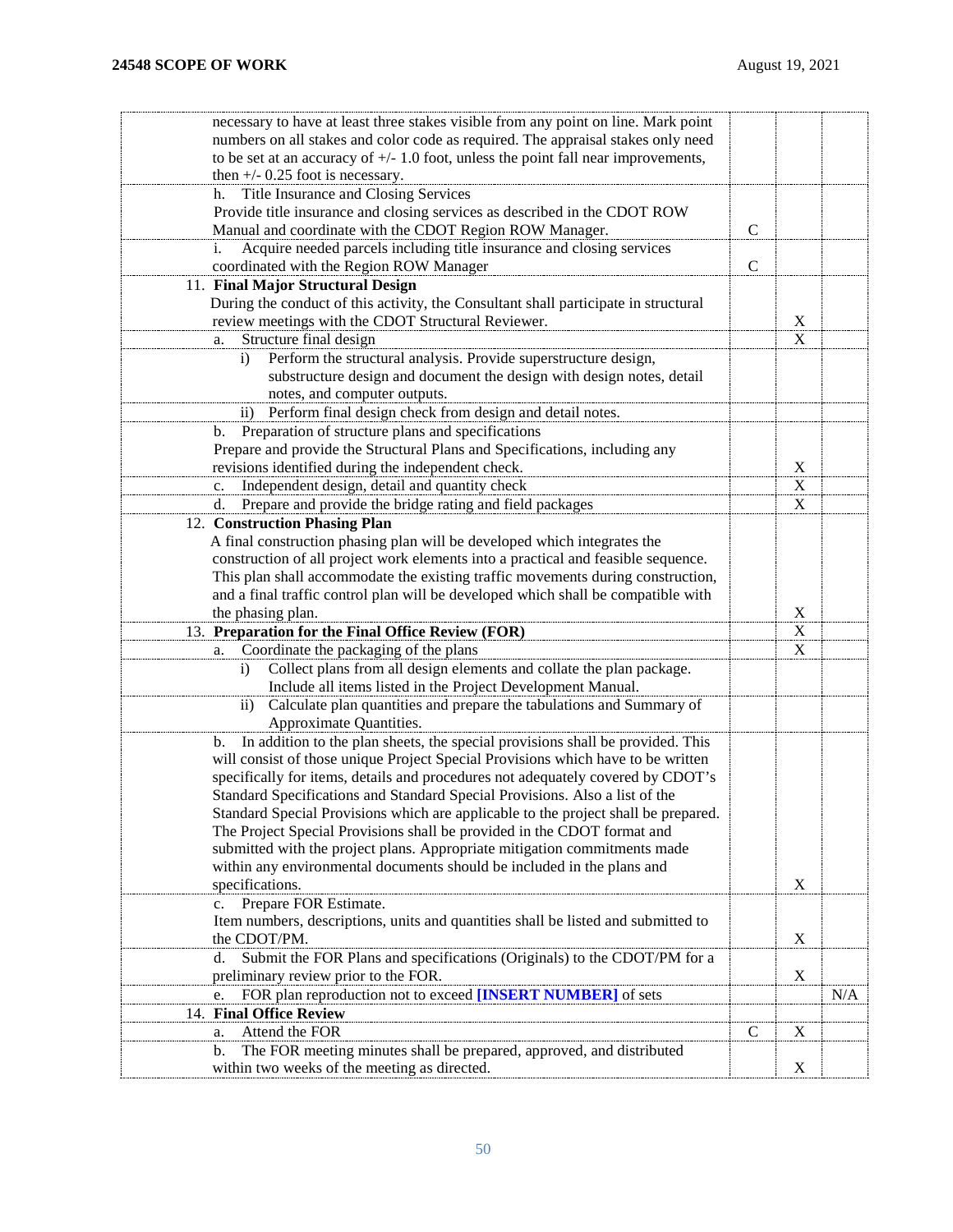<span id="page-50-0"></span>

| The FOR original plan sheets and the specifications shall be revised in<br>$c_{\cdot}$ |               |                           |     |
|----------------------------------------------------------------------------------------|---------------|---------------------------|-----|
| accordance with the FOR meeting comments and submitted to the CDOT/PM                  |               |                           |     |
| within four (4) weeks after the FOR.                                                   |               | X                         |     |
| Submit the final revision of the plans after CDOT review.<br>d.                        |               | $\mathbf X$               |     |
| <b>PRIOR TO AD</b><br>Е.                                                               |               |                           |     |
|                                                                                        |               |                           |     |
| <b>Construction Plan Package</b>                                                       |               |                           |     |
| The bid plan construction contract package shall consist of the revised FOR plans      |               |                           |     |
| and will completely describe the work required to build the project including project  |               |                           |     |
| special provisions and detailed quantities.                                            | $\mathcal{C}$ | $\boldsymbol{\mathrm{X}}$ |     |
| Electronic and hard copies of the following:<br>a.                                     | $\mathsf{C}$  |                           |     |
| Roadway<br>i)                                                                          |               |                           |     |
| a) Horizontal and vertical data                                                        |               |                           |     |
| b) Staking data                                                                        |               |                           |     |
| c) Earthwork quantities                                                                |               |                           |     |
| d) Cross sections                                                                      |               |                           |     |
| Major structures<br>$\rm ii)$                                                          |               |                           |     |
| An independent set of the following shall be submitted to the CDOT                     |               |                           |     |
| Structural Reviewer for each major structure.                                          |               |                           |     |
| Structure grades<br>a)                                                                 |               |                           |     |
| Structure geometry<br>b)                                                               |               | X                         |     |
| Final engineering package. The consultant shall submit copies, in 3-ring<br>b.         |               |                           |     |
| binders of the following: [CDOT/PM TO FILL IN THE                                      |               |                           |     |
| <b>APPROPRIATE NUMBER OF COPIES].</b>                                                  |               | X                         |     |
| All project calculations or worksheets<br>$\mathbf{i}$                                 |               |                           |     |
| All final reports and their approvals:<br>$\overline{11}$                              |               |                           |     |
| Traffic, hydraulics, lighting, pavement design and economic analysis,                  |               |                           |     |
| geology foundation report, etc. All reports will have the latest revisions             |               |                           |     |
| included.                                                                              |               |                           |     |
| iii) Copies of variances, design decisions, and variance approvals                     |               |                           |     |
| iv) Project meeting minutes                                                            |               |                           |     |
| v) Utility clearance package                                                           |               |                           |     |
| vi) Utility agreements and information regarding the utility location and              |               |                           |     |
| clearance conditions                                                                   |               |                           |     |
| vii) Maintain an environmental mitigation tracking tool for all                        |               |                           |     |
| environmental document commitments.                                                    |               |                           |     |
| viii) Bridge construction packet                                                       |               |                           |     |
| ix) Includes bridge grades, geometry, and quantity calculations or                     |               |                           |     |
| worksheets                                                                             |               |                           |     |
| Any other information unique to this project and deemed important to<br>X)             |               |                           |     |
| the effectiveness of construction.                                                     |               |                           |     |
| Record plans sets<br>c.                                                                |               |                           |     |
| Three (3) record plan sets for final design of roadways and structures will be         |               |                           |     |
| produced which shall bear the seal and signature of the responsible                    |               |                           |     |
| Consultant Engineer on each sheet. One (1) set shall be retained by the                |               |                           |     |
| Consultant for three (3) years. Two sets shall be submitted to CDOT. The               |               |                           |     |
| original plan drawings shall not bear a seal.                                          |               | X                         |     |
| <b>FEMA CLOMR Submittal</b><br>2.                                                      |               |                           |     |
| Prepare a Conditional Letter of Map Revision package and submit to FEMA and            |               |                           |     |
| the local Floodplain Administrator for community concurrence, for any work in the      |               |                           |     |
| floodway that alters the BFE or floodway boundary, or as required by the local         |               |                           |     |
| permitting agency's Floodplain Administrator.                                          |               |                           | N/A |
| 3. Water Rights Reporting                                                              |               |                           |     |
| If the project includes a detention or water quality pond, water rights reporting is   |               |                           |     |
| required once the pond is substantially complete. See Section 8, Services After        |               |                           |     |
| Design for additional information.                                                     |               | X                         |     |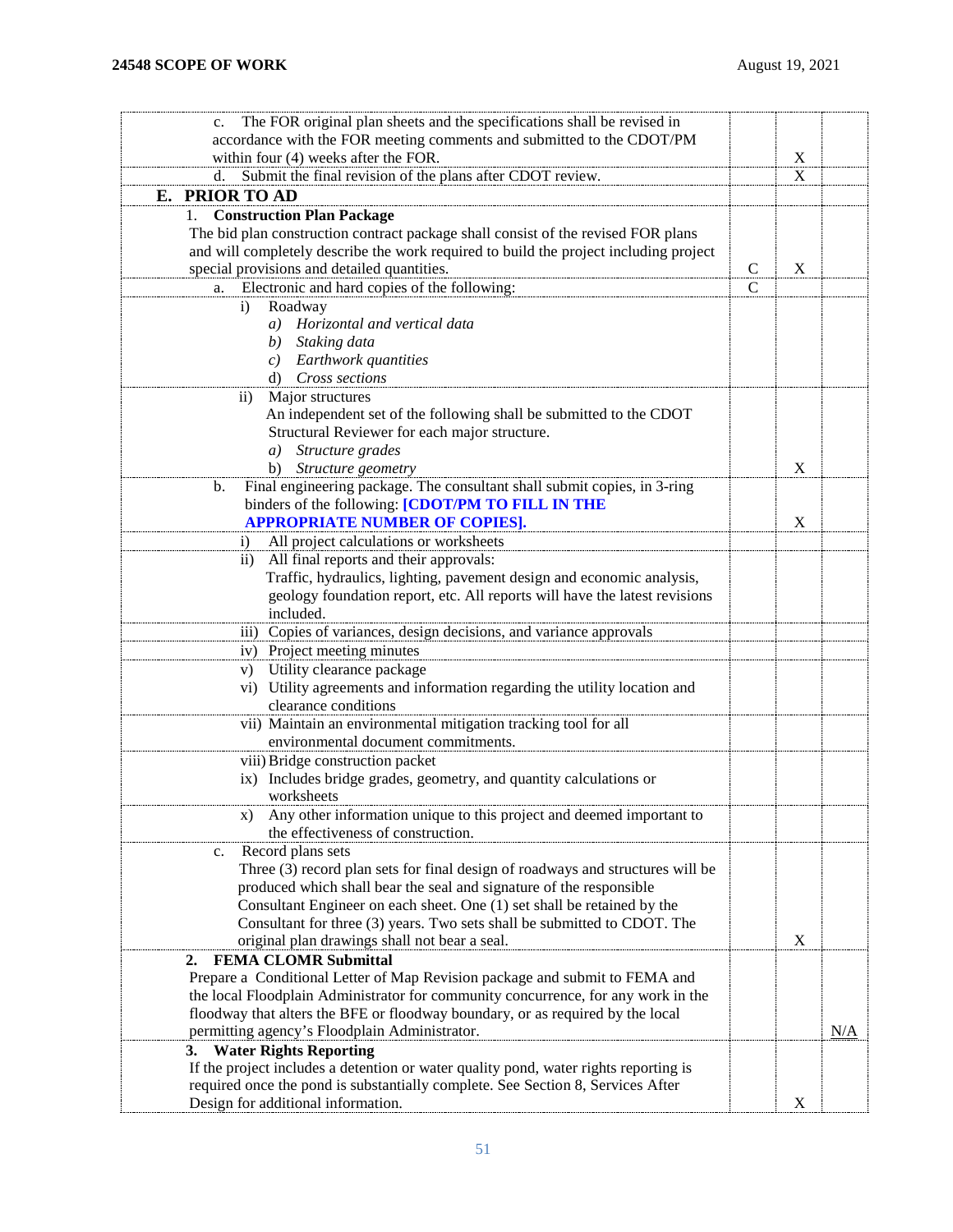<span id="page-51-0"></span>

| 4. All project permits, approved and in-hand.                                            | X |     |
|------------------------------------------------------------------------------------------|---|-----|
| <b>CORRIDOR MANAGEMENT SUPPORT</b><br>F.                                                 |   |     |
| <b>Design Control</b><br>1.                                                              |   | N/A |
| Provide the required staff, communication equipment and computer systems<br>a.           |   |     |
| with appropriate software for tracking and monitoring the planning efforts.              |   | N/A |
| b. Conduct periodic corridor progress meetings at an interval acceptable to the          |   |     |
| CDOT/PM. The following shall be reviewed:                                                |   | N/A |
| Activities complete since the last meeting<br>$\ddot{1}$                                 |   |     |
| Problems encountered<br>$\rm ii)$                                                        |   |     |
| iii) Late activities                                                                     |   |     |
| Activities required by the next progress meeting<br>iv)                                  |   |     |
| Solutions for unresolved and anticipated problems<br>V)                                  |   |     |
| vi) Information or items required from other agencies                                    |   |     |
| Develop a quality assurance program that ensures correct error-free plans<br>$c_{\cdot}$ |   |     |
| are produced by the project designers.                                                   |   | N/A |
| The consultant shall coordinate the technical aspects of the planning efforts<br>d.      |   |     |
| such as:                                                                                 |   | N/A |
| Ensuring that the separate projects all utilize the same reference and<br>$\mathbf{i}$   |   |     |
| data base for horizontal and vertical control.                                           |   |     |
| Bearings, coordinates, grades and elevations are identical for common<br>$\overline{11}$ |   |     |
| control lines on separate projects.                                                      |   |     |
| iii) Earthwork balance is accomplished where appropriate                                 |   |     |
| <b>Information Services</b><br>2.                                                        |   | N/A |
| a. Provide a management information system to monitor and report progress.               |   |     |
| This System will include a computer terminal and/or software for the CDOT/PM             |   |     |
| that the consultant shall furnish and maintain. This system will:                        |   | N/A |
| Provide access to current project data and status (e.g., progress versus<br>$\bf{1)}$    |   |     |
| schedules and cost estimates versus budgeted funds)                                      |   |     |
| Include the project schedules for submittals and key events<br>$\overline{11})$          |   |     |
| iii) Identify progress with respect to the schedules                                     |   |     |
| iv) Identify critical path activities                                                    |   |     |
| Provide upon demand the scheduled submittals/key events for<br>V)                        |   |     |
| designated time periods                                                                  |   |     |
| Produce and periodically update a strip map which outlines the entire<br>b.              |   |     |
| corridor. The Information Shown on this Map will Include the following:                  |   | N/A |
| Preliminary engineering project limits<br>$\mathbf{i}$                                   |   |     |
| Construction project limits<br>$\overline{11}$                                           |   |     |
| iii) Construction project estimated costs                                                |   |     |
| iv) Construction project Advertise-for-Bid (AD) dates                                    |   |     |
| Other information that is considered appropriate<br>$V$ )                                |   |     |
| <b>Budget Planning Support</b><br>3.                                                     |   | N/A |
| Maintain a current file of project cost estimates. The date and type of each<br>a.       |   |     |
| estimate will be identified.                                                             |   | N/A |
| Maintain a current file of existing and proposed funding for projects. Types<br>b.       |   |     |
| of funding sources will be identified.                                                   |   | N/A |
| Develop a proposed ad schedule based on the estimated costs and the<br>$c_{\cdot}$       |   |     |
| existing and anticipated future funding. The proposed ad schedule will be                |   |     |
| compared to the design schedule. Adjustments to the design and ad schedules              |   |     |
| may be made with CDOT concurrence.                                                       |   | N/A |
| A continuing evaluation of cash flow requirements and drawdown schedules<br>d.           |   |     |
| administrative, preliminary engineering, right-of-way, utility, and construction         |   |     |
| costs will be accomplished. The funding requirements will be compared with the           |   |     |
| budget, also on a continuing basis. CDOT will be notified immediately of                 |   |     |
| changes in funding requirements. (this will be completed when needed)                    |   | N/A |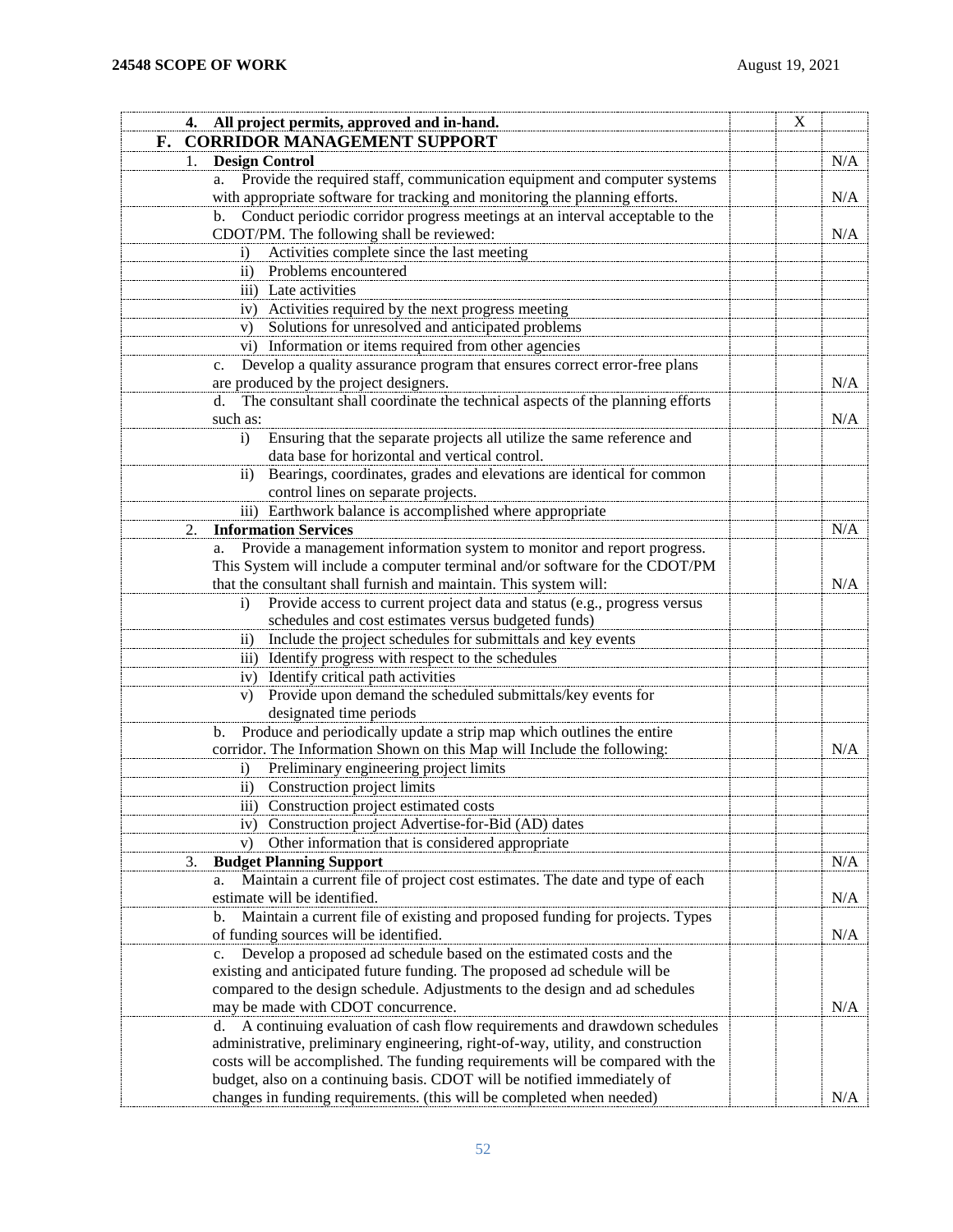## **SECTION 8 SERVICES AFTER DESIGN**

<span id="page-52-1"></span><span id="page-52-0"></span>**Note: The Consultant shall appoint a responsible member of the firm to be the contact person for all construction services. That person should be available until the end of construction to coordinate the following services.**

**Deliverables can be static reports and products, digital reports and products, and/or GIS data layers. The scope should be specific as to what type of deliverable is expected.**

**This list establishes the individual task responsibility. Those tasks identified as CDOT/Other should utilize an abbreviation system to indicate whether the task will be completed by CDOT or another agency (i.e. "C" for CDOT and abbreviations as provided below). The consultant shall maintain the ability to perform all work tasks which are indicated below by an 'X' in the consultant column, in accordance with the forms and conditions contained herein, and the applicable CDOT standards. Where appropriate, mark "N/A" for not applicable items.**

## **\*Other Agency Abbreviations [ADD/DELETE AS APPROPRIATE]:**

## **A. Other**

<span id="page-52-3"></span><span id="page-52-2"></span>

|                                                                                         | CDOT (C)<br>Other* | Consultant | Applicable<br>$\mathbf{S}$ |
|-----------------------------------------------------------------------------------------|--------------------|------------|----------------------------|
|                                                                                         |                    |            |                            |
| <b>REVIEW OF SHOP DRAWINGS</b><br>$\mathsf{A}_{\cdot}$                                  |                    |            |                            |
| Review contractor shop and auxiliary drawings as directed by the CDOT/PM.               |                    |            |                            |
| Maintain a log of all submittals which includes the following information:              |                    |            | N/A                        |
| Submittal description<br>a.                                                             |                    |            |                            |
| Date received<br>$h_{-}$                                                                |                    |            |                            |
| Date transmitted back to the sender                                                     |                    |            |                            |
| The review of submittals shall be done by a licensed professional engineer<br>2.        |                    |            |                            |
| who is acceptable to the CDOT/PM.                                                       |                    |            | N/A                        |
| <b>Review Shop Drawings</b><br>3.                                                       |                    |            |                            |
| Review the construction contractor's shop drawings for conformance and compliance       |                    |            |                            |
| with the contract documents, the provisions of the current "Standard Specifications"    |                    |            |                            |
| for Road and Bridge Construction, and the period of work shown in the CDOT              |                    |            |                            |
| specifications in conjunction with the contract work.                                   |                    |            | N/A                        |
| <b>B. CONSTRUCTION SERVICES</b>                                                         |                    |            |                            |
| When requested by the appropriate Program Manager, the Consultant shall provide         |                    |            |                            |
| the services described below                                                            |                    |            |                            |
| <b>Coordinate Schedule</b><br>$1_{-}$                                                   |                    |            |                            |
| Coordinate and evaluate contractor's construction schedule at start of construction and |                    |            |                            |
| continuously throughout construction phase.                                             |                    |            | N/A                        |
| Provide field observation prior to, and on the day of, the following:<br>2.             |                    |            | N/A                        |
| Pile driving and/or caisson drilling<br>a.                                              |                    |            |                            |
| All major concrete pours<br>b.                                                          |                    |            |                            |
| Placement of girders<br>$\mathbf{c}$ .                                                  |                    |            |                            |
| Splicing of girders<br>d.                                                               |                    |            |                            |
| Post-tensioning duct and anchorage placement<br>e.                                      |                    |            |                            |
| f.<br>Post-tensioning operations                                                        |                    |            |                            |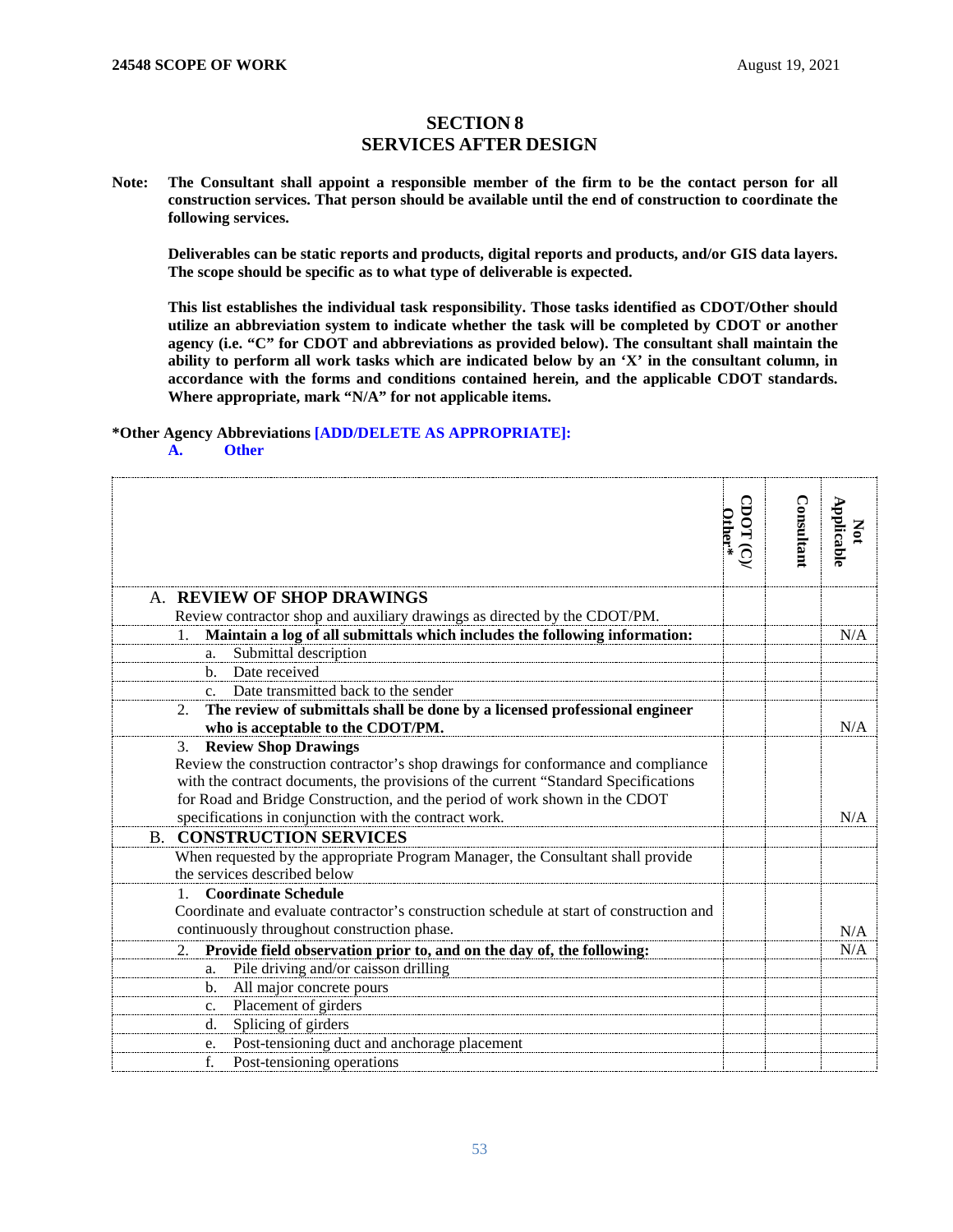<span id="page-53-1"></span><span id="page-53-0"></span>

| <b>Technical Assistance</b><br>3.                                                       |     |
|-----------------------------------------------------------------------------------------|-----|
| Provide technical assistance to CDOT project personnel on an as-needed basis. This      |     |
| service shall include, but not be limited to, the following:                            | N/A |
| Respond to questions in the field that arise relative to the plans, details or<br>a.    |     |
| special provisions                                                                      |     |
| b. Review girder erection plan                                                          |     |
|                                                                                         |     |
| <b>Report Submittal</b><br>4.                                                           |     |
| The following reports/submittals shall be maintained and submitted:                     | N/A |
| Diary - A complete diary will be accomplished daily for each field<br>а.                |     |
| observation activity.                                                                   |     |
| b. Documentation/justification - Changes/revisions/documentation justifying             |     |
| changes and/or revisions to plans and specifications                                    |     |
| Progress reports - Monthly progress reports will be submitted for the<br>$c_{\cdot}$    |     |
| Consultant's activities.                                                                |     |
| Calculations, drawings, and specifications as needed.<br>d.                             |     |
| Daily time sheets - This will be filled out daily on a form approved by the<br>e.       |     |
| Project Engineer. This sheet will remain with the Project Engineer.                     |     |
|                                                                                         |     |
| POST DESIGN PLAN MODIFICATIONS<br>C.                                                    |     |
| When requested by the Program Manager through the CDOT/PM, the Consultant               |     |
| shall provide design services for plan modifications required by unforeseen field       |     |
| conditions.                                                                             | N/A |
| Revisions to PWQ CMs and drainage design should be performed by the<br>2.               |     |
| Engineer of Record.                                                                     |     |
|                                                                                         | N/A |
| D. POST CONSTRUCTION SERVICES                                                           |     |
| <b>Final Earthwork or Interim Determination</b>                                         |     |
| Compute the final or interim as-built earthwork quantities. This will include the       |     |
| required surveying, engineering technician, and computer support.                       | N/A |
| 2. "As-Built" Plans                                                                     |     |
| Redline the original plan set in a "track changes" manner so that design information is |     |
| shown alongside as-constructed information.                                             | N/A |
| 3. PWQ CM GIS Attribute Tables and Feature Classes                                      |     |
| Information shall be submitted that meets all the reporting requirements of the MS4     |     |
| Permit and the CDOT PWQ Program, including pond volume certification.                   | N/A |
| 4. Revisions to the Final Right-of-Way Plans                                            |     |
| Review the final Right-of-Way line to identify any excess property due to               |     |
| construction changes. Prepare Final Plan Revisions, including legal Descriptions of     |     |
| excess property                                                                         | N/A |
| <b>Monument the Right-of-Way</b><br>5.                                                  | N/A |
| a. Reset all monuments referenced prior to construction that have been                  |     |
| damaged or destroyed.                                                                   |     |
| b. Reset any control monuments disturbed or destroyed by construction that are          |     |
| necessary to set Right-of-Way monuments.                                                |     |
| Set all new Right-of-Way monuments as shown on final plans (or reference<br>c.          |     |
| monuments, if necessary).                                                               |     |
| Set property corners on all remainder parcels<br>6.                                     |     |
| Required monumentation will be as directed by the CDOT/PM.                              | N/A |
| 7. Deposit ROW Plans                                                                    |     |
| A Record Plan Set updated for revisions and showing all monuments set subsequent        |     |
| to construction, must be signed and sealed by the Professional Land Surveyor            |     |
| responsible for the work. The Record Set must be deposited in the appropriate county    |     |
| office in accordance with CRS 38-50-101 and CRS 38-51-107. A copy of the                |     |
| deposited plan set must be delivered to the CDOT/PM.                                    | N/A |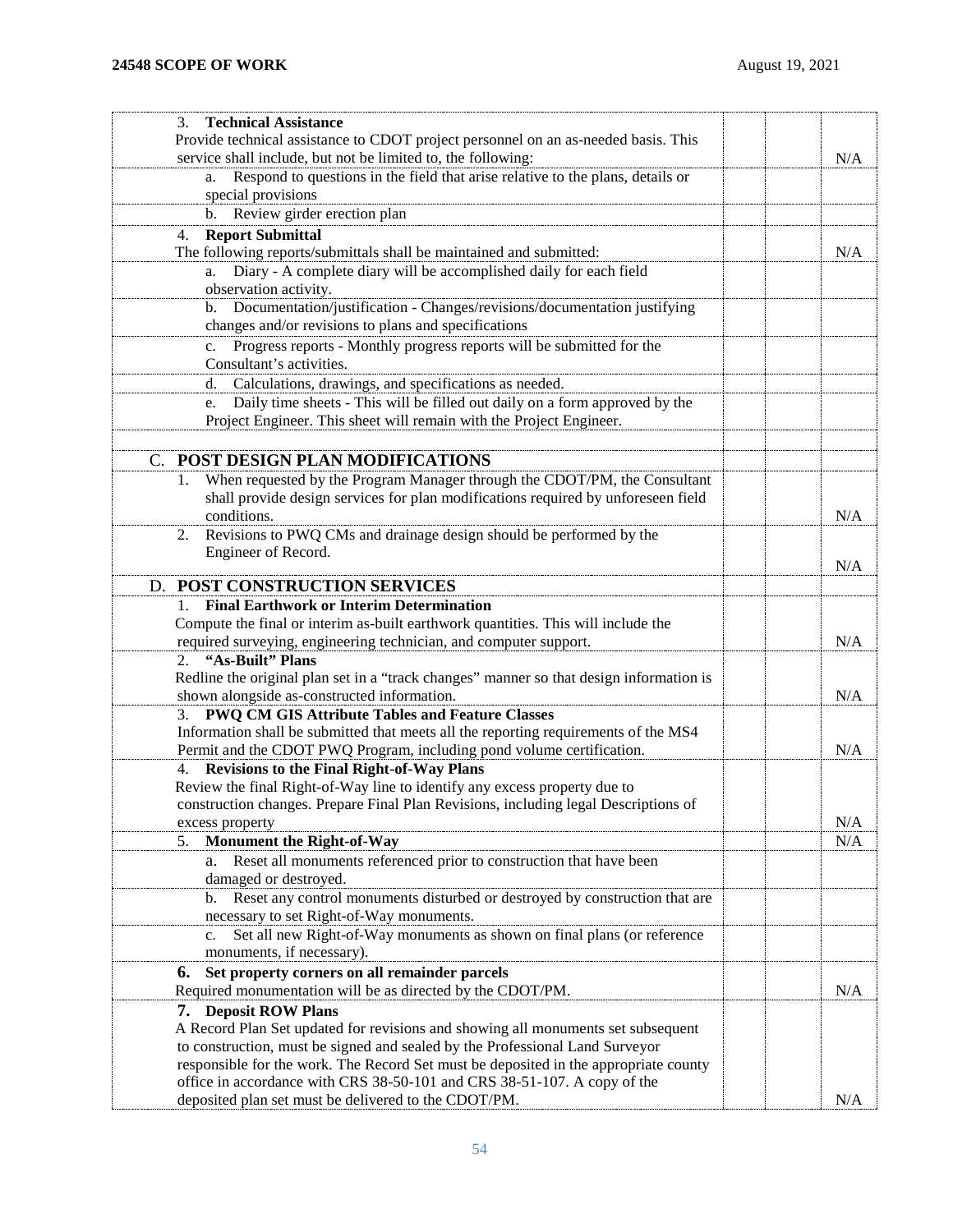| 8. FEMA LOMR Submittal                                                                |  |  |
|---------------------------------------------------------------------------------------|--|--|
| Prepare a Letter of Map Revision package and submit to FEMA after receiving           |  |  |
| approval from the community Floodplain Administrator. This LOMR shall be based        |  |  |
| on the P.L.S. certified as-built topographic information and corresponding            |  |  |
| modifications to the modeling and report that were submitted to FEMA for the          |  |  |
| CLOMR application for all work that will alter the regulatory floodplain or floodway, |  |  |
| or as required by the local permitting agency's Floodplain Administrator.             |  |  |
| 9. Update Floodway No Rise Certification                                              |  |  |
| Stipulations for no rise in regulatory floodways often include as-built surveys,      |  |  |
| certifications, and other operational standards. Check project specials from CDOT     |  |  |
| and floodplain development permit stipulations from local agencies issuing the permit |  |  |
| to determine what is required.                                                        |  |  |
| 10. Water Rights Reporting                                                            |  |  |
| Submit pond information to the water rights reporting website. Pond information       |  |  |
| submitted should reflect the as-built condition for pond volume and                   |  |  |
| stage/storage/discharge relationships, and any other information requested by the     |  |  |
| water rights reporting website during upload.                                         |  |  |
|                                                                                       |  |  |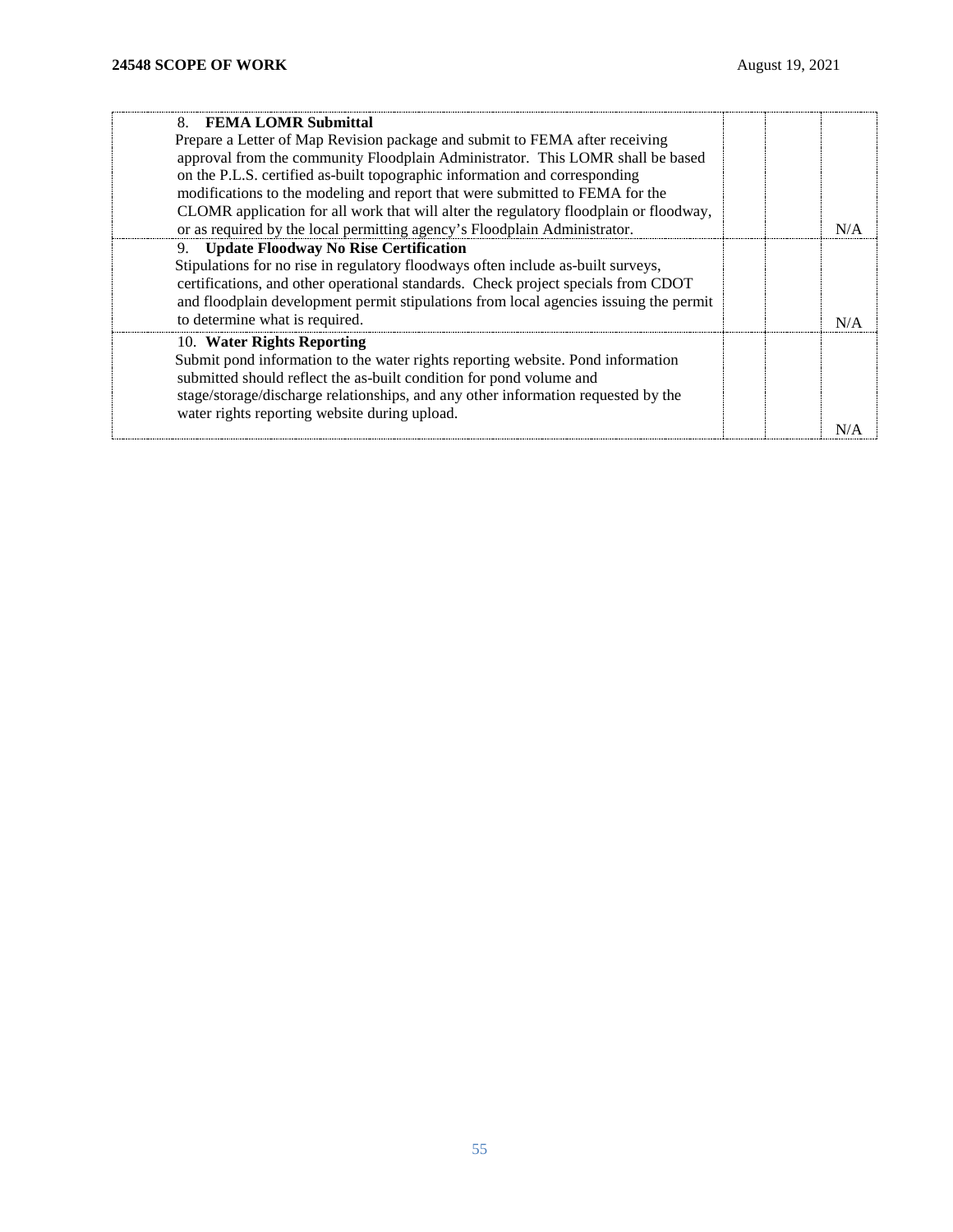## **SECTION 9 CONTRACT CONCLUSION (CHECKLIST)**

## <span id="page-55-1"></span><span id="page-55-0"></span>**[TO MAKE THIS SECTION PROJECT SPECIFIC, SUPPLY MISSING INFORMATION AND CROSS OUT NON-APPLICABLE ITEMS]**

## **1. SUPPLEMENTAL WORK**

It is anticipated that this contract may be supplemented for:

- A. Preliminary Design
- B. Final Design
- C. Construction Services
- D. Construction Engineering<br>E. Final Earthwork Determin
- Final Earthwork Determination

F. Completion of the "as-built" plans, PWQ Operation and Maintenance Plan sheet and/or final ROW plans

## **2. CONTRACT COMPLETION**

This Contract will be satisfied upon acceptance of the following items if applicable:

- A. Project Schedule<br>B. Project Progress
- B. Project Progress Meeting Minutes
- C. Traffic Control Plan(s)
- D. All documents found In Research<br>F. All Permission to Enter Property f
- All Permission to Enter Property forms
- G. Monumented & Surveyed Ground Control Diagram(s)
- H. Legally Deposited Control Survey Diagram(s)<br>
L. Digital TMOSS Data
- Digital TMOSS Data
- J. Photography Products
- K. Ownership Map
- L. Survey Report (including monument recovery forms)
- M. Monumented and Sealed ROW Plans
- 
- N. Legally Deposited Survey Plans<br>O. Legal Descriptions (Signed and ! O. Legal Descriptions (Signed and Sealed)<br>P. NOAA-NGS Blue Book
- NOAA-NGS Blue Book
- Q. Completion of review of contract submittals<br>R. Design Plans, Specifications, and Final Estin
- Design Plans, Specifications, and Final Estimate
- S. All Environmental Permits
- T. All Environmental, Utility, and ROW Clearances
- U. Floodplain Report
- V. Hydraulic Design Report, including PWQ design (signed and sealed)
- W. Structural Report (signed and sealed)
- X. Geotechnical Report (signed and sealed)<br>Y. Materials Report
- Materials Report
- Z. Environmental Technical Resource Reports<br>AA. Environmental NEPA Documents
- **Environmental NEPA Documents**
- AB. Floodplain Development Permit & No Rise Documents
- AC. GIS shape files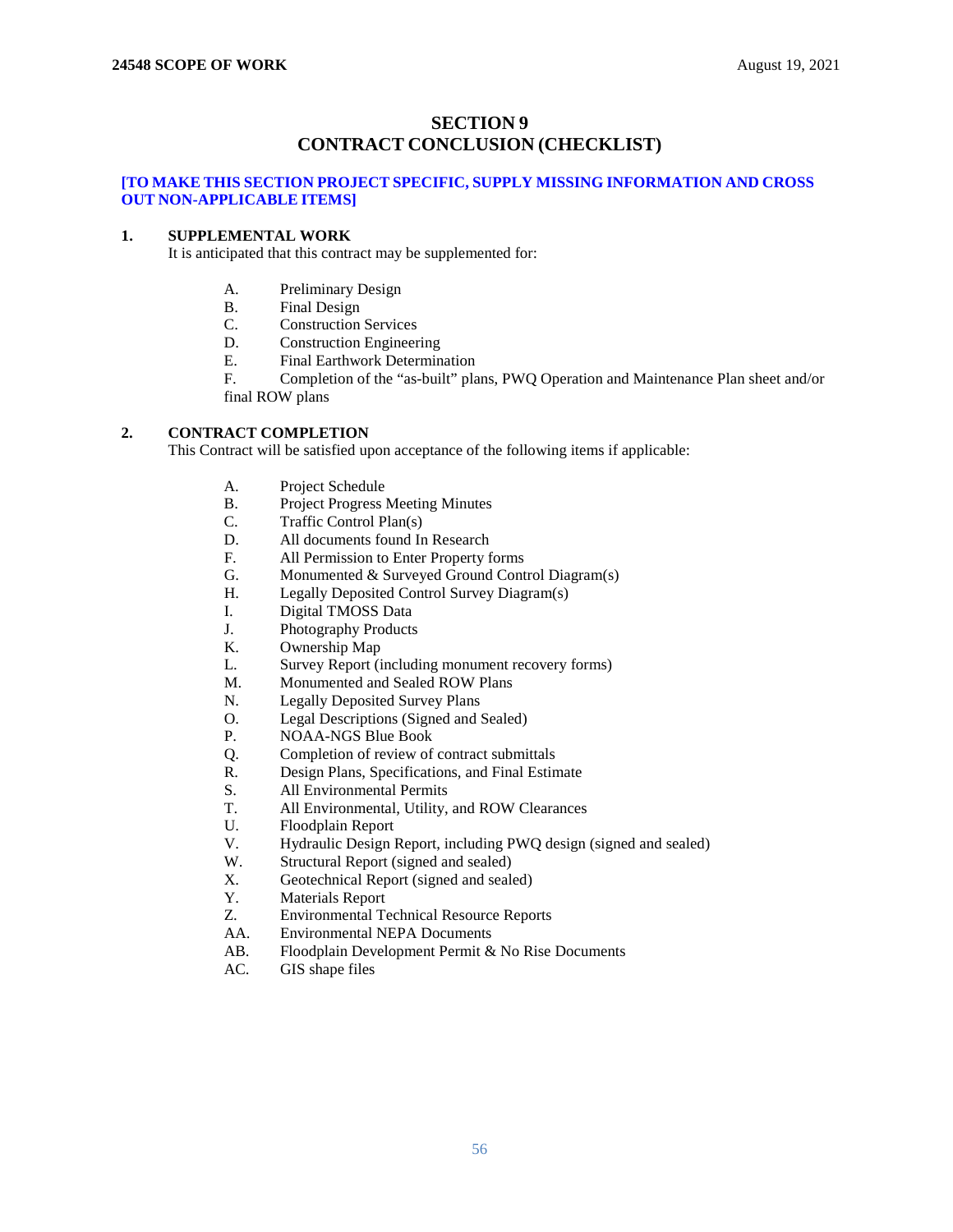# **TABLE 1 – SUBMITTALS**

**Note: This list establishes the individual task responsibility. Those tasks identified as CDOT/Other should utilize an abbreviation system to indicate whether the task will be completed by CDOT or another agency (i.e. "C" for CDOT and abbreviations as provided below). The consultant shall maintain the ability to perform all work tasks which are indicated below by an 'X' in the consultant column, in accordance with the forms and conditions contained herein, and the applicable CDOT standards. Where appropriate, mark "N/A" for not applicable items.**

## **\*Other Agency Abbreviations [ADD/DELETE AS APPROPRIATE]:**

**A. Other**

| Hard<br>Copy              | <b>Electronic</b><br>Copy |                         | <b>Work Tasks</b>                               | $\text{CDOT}(\mathbb{C})$ | <b>Consultant</b>         | Not<br>Applicable         |
|---------------------------|---------------------------|-------------------------|-------------------------------------------------|---------------------------|---------------------------|---------------------------|
|                           | <b>PD</b><br>F            | Orig                    |                                                 |                           |                           |                           |
| X                         |                           | $\frac{1}{X}$           | Periodic Reports                                |                           | $\mathbf X$               |                           |
| X                         | $\mathbf X$               |                         | <b>Billings</b>                                 |                           | $\mathbf X$               |                           |
| X                         |                           | $\overline{X}$          | Meeting Minutes                                 |                           | X                         |                           |
| $\mathbf X$               | $\mathbf X$               |                         | Project Schedule                                |                           | $\boldsymbol{\mathrm{X}}$ |                           |
| X                         |                           | X                       | Completed Specific Design Criteria              | X                         | X                         |                           |
| $\mathbf X$               | $\mathbf X$               |                         | Survey Plan                                     | $\overline{\text{X}}$     |                           |                           |
| $\mathbf X$               | $\mathbf X$               |                         | Approved MHT's                                  | $\overline{\mathbf{x}}$   |                           |                           |
| X                         | $\mathbf X$               |                         | <b>Traffic Control Supervisor Certification</b> | $\mathbf X$               |                           |                           |
| X                         | X                         |                         | Permissions to Enter                            |                           | $\mathbf X$               |                           |
|                           |                           |                         | Initial Submittal of TMOSS (?)                  |                           |                           |                           |
|                           |                           | $\mathbf X$             | and or MOSS Compatible Data                     | $\mathbf X$               |                           |                           |
| X                         | $\mathbf X$               | $\mathbf X$             | Initial Submittal of an Original                |                           | X                         |                           |
|                           |                           |                         | <b>Plan Sheet</b>                               |                           |                           |                           |
|                           |                           |                         | <b>Project Development</b>                      |                           |                           |                           |
| X                         |                           | X                       | <b>Public Communication</b>                     |                           | $\mathbf X$               |                           |
|                           |                           |                         | <b>Contact List</b>                             |                           |                           |                           |
|                           |                           |                         | <b>Route Location Survey</b>                    |                           |                           |                           |
| X                         | $\mathbf X$               |                         | <b>Traffic Control Supervisor Certification</b> | $\mathbf X$               |                           |                           |
| X                         | X                         |                         | Approved MHT's                                  | $\overline{\mathbf{x}}$   |                           |                           |
|                           |                           | $\mathbf X$             | Survey data in raw, unedited formats            | $\overline{\mathbf{x}}$   |                           |                           |
| X                         |                           | $\mathbf X$             | Pothole data including invert elevations        | $\overline{\mathbf{X}}$   |                           |                           |
| $\mathbf X$               | $\mathbf X$               |                         | Existing culverts report                        |                           | $\mathbf X$               |                           |
| X                         | X                         |                         | Access report                                   |                           | X                         |                           |
| $\boldsymbol{\mathrm{X}}$ | $\mathbf X$               |                         | Topographic survey notes                        | $\boldsymbol{\mathrm{X}}$ |                           |                           |
| $\boldsymbol{\mathrm{X}}$ | $\mathbf X$               | $\mathbf X$             | Contour plan checked for errors                 | $\overline{\mathbf{x}}$   |                           |                           |
| X                         | X                         | X                       | Survey control diagram                          | $\mathbf X$               |                           |                           |
| X                         |                           |                         | <b>Field books</b>                              | $\boldsymbol{\mathrm{X}}$ |                           |                           |
|                           |                           | X                       | Electronic Survey Files                         | $\overline{\mathbf{X}}$   |                           |                           |
|                           |                           | $\overline{\mathbf{X}}$ | <b>Survey TMOSS Data</b>                        | $\overline{\text{X}}$     |                           |                           |
| X                         |                           | $\mathbf X$             | <b>Monument Records</b>                         | $\mathbf X$               |                           |                           |
| X                         | $\mathbf X$               | $\mathbf X$             | Control & Monumentation Plan Sheets             | $\mathbf X$               |                           |                           |
| X                         | X                         |                         | Aerial Photography Index Map Sheets             |                           |                           | X                         |
| $\boldsymbol{\mathrm{X}}$ | $\mathbf X$               |                         | <b>Aerial Photography Contact Sheets</b>        |                           |                           | $\boldsymbol{\mathrm{X}}$ |
|                           |                           |                         | <b>Permits</b>                                  |                           |                           |                           |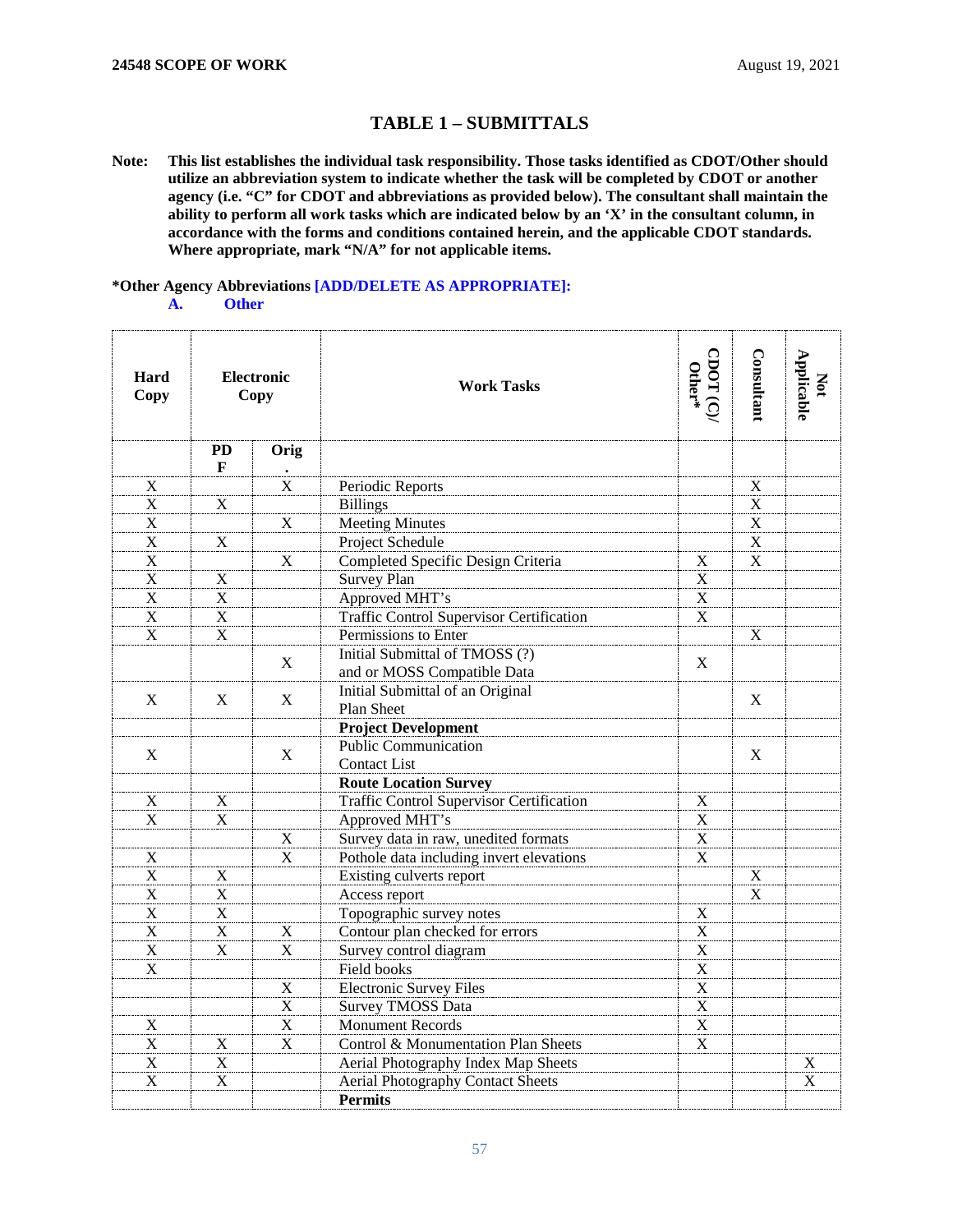| $\mathbf X$               | X                         |             | 401 Permit                                                               |                           | X                       |                         |
|---------------------------|---------------------------|-------------|--------------------------------------------------------------------------|---------------------------|-------------------------|-------------------------|
| X                         | X                         |             | Dewatering / 402 Permit                                                  |                           | $\mathbf X$             |                         |
| $\mathbf X$               | $\mathbf X$               |             | 404 Permit                                                               |                           | $\mathbf X$             |                         |
| $\mathbf X$               | $\overline{\mathbf{X}}$   |             | SB 40 Permit                                                             |                           |                         | $\mathbf X$             |
| $\boldsymbol{\mathrm{X}}$ | $\boldsymbol{\mathrm{X}}$ |             | Wildlife Certification                                                   |                           |                         | $\overline{\mathbf{X}}$ |
| $\mathbf X$               | $\mathbf X$               |             | <b>CDPS</b> Storm Water Permit                                           |                           | $\mathbf X$             |                         |
| $\mathbf X$               | $\overline{X}$            |             | <b>CDPHE Discharge Permit</b>                                            |                           | $\overline{\mathbf{X}}$ |                         |
|                           | $\mathbf X$               |             | Floodplain Development Permit (approved)                                 |                           | $\overline{\mathbf{X}}$ |                         |
|                           | $\overline{X}$            |             | No Rise Certification (approved)                                         |                           | $\overline{\mathbf{x}}$ |                         |
|                           | $\boldsymbol{\mathrm{X}}$ |             | No Rise Recertification at As-Built (approved)                           |                           | $\overline{\text{X}}$   |                         |
|                           |                           |             | <b>Environmental Work Tasks</b>                                          |                           |                         |                         |
| X                         | X                         | X           | Appropriate NEPA Document (CatEx, EA, EIS,<br>FONSI or ROD)              |                           |                         | X                       |
| X                         | $\mathbf X$               | $\mathbf X$ | Figures and Exhibits from NEPA Document                                  |                           |                         | $\mathbf X$             |
| $\boldsymbol{\mathrm{X}}$ | $\mathbf X$               | $\mathbf X$ | Air Quality Technical Report                                             |                           | $\mathbf X$             |                         |
| $\boldsymbol{\mathrm{X}}$ | $\mathbf X$               | $\mathbf X$ | Geologic Technical Report                                                |                           | $\mathbf X$             |                         |
| $\mathbf X$               | $\mathbf X$               | $\mathbf X$ | Water Quality Technical Report                                           |                           | $\mathbf X$             |                         |
| $\mathbf X$               | $\mathbf X$               | $\mathbf X$ | Wetland Finding Report                                                   |                           | $\mathbf X$             |                         |
| $\mathbf X$               | $\mathbf X$               | $\mathbf X$ | <b>Integrated Noxious Weed Management Plan</b>                           |                           | $\mathbf X$             |                         |
| $\mathbf X$               | $\mathbf X$               | $\mathbf X$ | <b>Biological Resources Report</b>                                       |                           | $\mathbf X$             |                         |
| $\mathbf X$               | $\mathbf X$               | $\mathbf X$ | <b>Biological Assessment</b>                                             |                           | $\mathbf X$             |                         |
| $\mathbf X$               | $\mathbf X$               | $\mathbf X$ | Historic Resource Technical Reports                                      |                           | $\mathbf X$             |                         |
| $\mathbf X$               | $\mathbf X$               | $\mathbf X$ | Section 4(f) Documents                                                   | $\boldsymbol{\mathrm{X}}$ |                         |                         |
| $\mathbf X$               | $\mathbf X$               | $\mathbf X$ | Paleontological Technical Report                                         | $\mathbf X$               |                         |                         |
| $\mathbf X$               | $\mathbf X$               | $\mathbf X$ | <b>Environmental Justice Technical Report</b>                            |                           |                         | $\mathbf X$             |
| $\mathbf X$               | $\mathbf X$               | $\mathbf X$ | <b>Transportation Technical Report</b>                                   |                           | $\mathbf X$             |                         |
| $\mathbf X$               | $\mathbf X$               | $\mathbf X$ | Noise Technical Report                                                   |                           | $\mathbf X$             |                         |
| X                         | $\mathbf X$               | $\mathbf X$ | Hazardous Materials Documentation (ISA/MESA)                             | $\mathbf X$               |                         |                         |
|                           |                           |             |                                                                          |                           |                         |                         |
|                           |                           |             | <b>[INSERT OTHER PERTINENT TECHNICAL</b>                                 |                           |                         |                         |
|                           |                           |             | <b>RESOURCE REPORTS REQUIRED]</b><br>PRELMINARY DESIGN                   |                           |                         |                         |
|                           |                           | X           |                                                                          |                           |                         |                         |
|                           |                           |             | Electronic Survey Data                                                   | X                         | $\mathbf X$             |                         |
| X                         | X                         |             | Traffic Data & Recommendations                                           |                           |                         |                         |
| X                         | X                         |             | Geology & Soils Investigation Report                                     | X                         |                         |                         |
| $\boldsymbol{\mathrm{X}}$ | $\mathbf X$               |             | Pavement Design Report                                                   | X                         |                         |                         |
| $\boldsymbol{\mathrm{X}}$ | $\mathbf X$               |             | <b>Existing Bridge Condition Report</b>                                  |                           | $\mathbf X$             |                         |
| X                         | $\mathbf X$               |             | Foundation Investigation Report                                          |                           | X                       |                         |
| X                         | $\mathbf X$               |             | Engineering Geology Plan Sheet(s)                                        | $\mathbf X$               |                         |                         |
| X                         | X                         |             | Preliminary Hydraulic Design Report, including<br>preliminary PWQ design |                           | $\mathbf X$             |                         |
|                           | $\boldsymbol{\mathrm{X}}$ |             | Preliminary Floodplain Report                                            |                           | $\mathbf X$             |                         |
| $\boldsymbol{\mathrm{X}}$ | $\mathbf X$               | $\mathbf X$ | Preliminary Storm Water Management Plan                                  |                           | $\mathbf X$             |                         |
| $\mathbf X$               | $\mathbf X$               |             | <b>Utility Relocation Recommendations</b>                                |                           | $\mathbf X$             |                         |
| X                         | $\overline{X}$            | $\mathbf X$ | <b>Irrigation Ditch Structure Plans</b>                                  |                           | $\mathbf X$             |                         |
|                           |                           |             | Right-of-way                                                             |                           |                         |                         |
| $\boldsymbol{\mathrm{X}}$ | $\mathbf X$               |             | Memorandum of Ownership                                                  | $\mathbf X$               |                         |                         |
| X                         | X                         | X           | Preliminary Ownership Map (include in FIR Plan<br>set)                   | X                         |                         |                         |
| $\boldsymbol{\mathrm{X}}$ | $\mathbf X$               |             | <b>Structural Selection Report</b>                                       |                           | $\mathbf X$             |                         |
| X                         | $\mathbf X$               |             | Foundation Investigation Request                                         |                           | $\mathbf X$             |                         |
| $\mathbf X$               | $\mathbf X$               |             | <b>Final Materials Recommendations</b>                                   | $\mathbf X$               |                         |                         |
| $\mathbf X$               | $\mathbf X$               |             | <b>Final Pavement Selection Report</b>                                   | $\mathbf X$               |                         |                         |
| $\mathbf X$               | $\mathbf X$               |             | Intersection Traffic Report                                              |                           |                         | $\mathbf X$             |
| $\overline{X}$            | $\mathbf X$               |             | <b>Traffic Report</b>                                                    |                           |                         | $\mathbf X$             |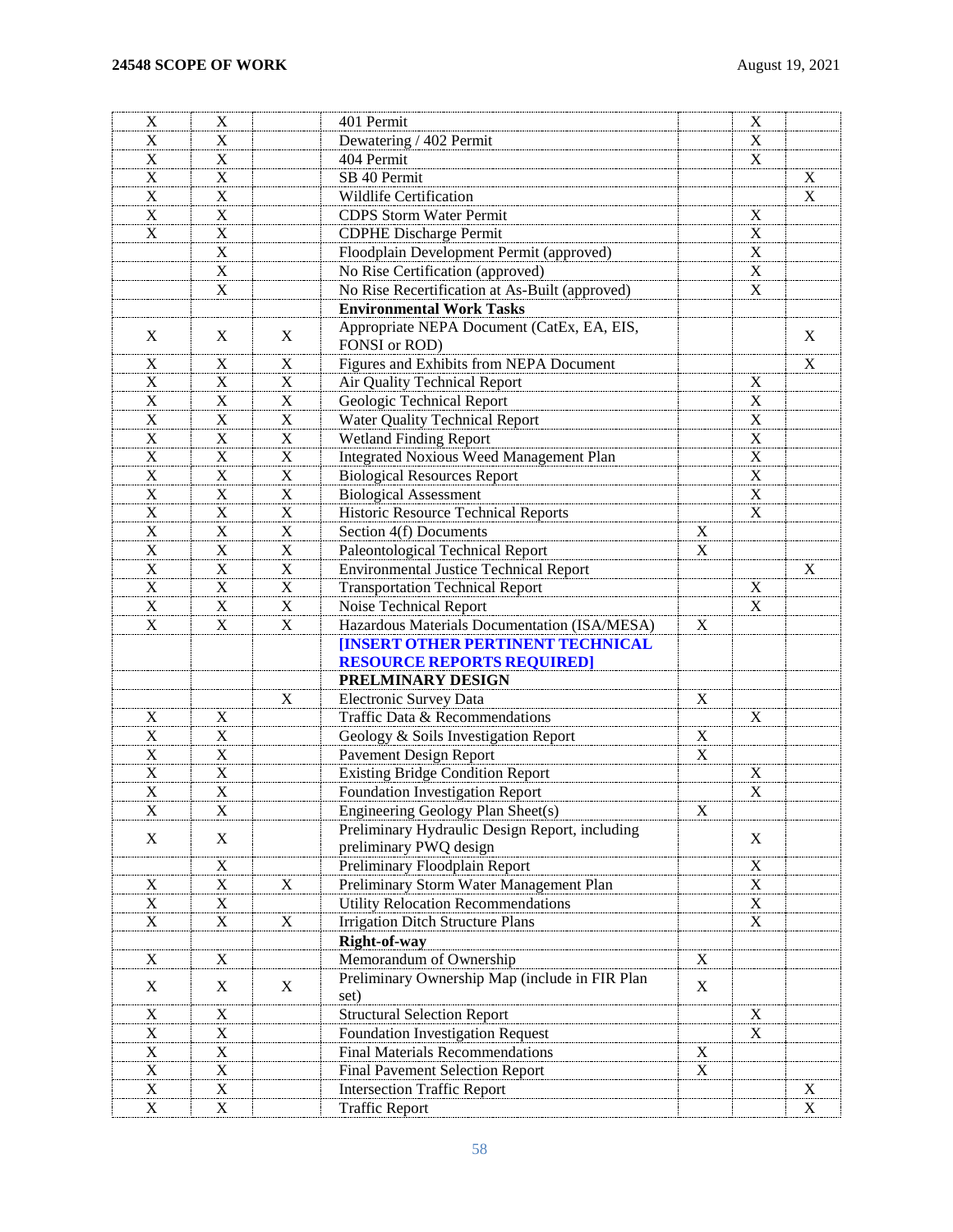| X                         | X                         |                         | Preliminary Cost Estimate                        | X              | X                         |                           |
|---------------------------|---------------------------|-------------------------|--------------------------------------------------|----------------|---------------------------|---------------------------|
| X                         | X                         | X                       | FIR Plan Set                                     | X              | Χ                         |                           |
| X                         | X                         |                         | List of deviations from Standard Design Criteria |                | X                         |                           |
| X                         | X                         | X                       | Corrected FIR Plan Set                           | X              | X                         |                           |
|                           |                           |                         | <b>FINAL DESIGN</b>                              |                |                           |                           |
| X                         | X                         | X                       | <b>ROW Authorization Plans</b>                   |                |                           | X                         |
|                           |                           |                         | Final Hydraulic Design Report, including         |                |                           |                           |
|                           | X                         |                         | preliminary PWQ design                           |                | X                         |                           |
|                           | X                         |                         | Final Floodplain Report                          |                | X                         |                           |
| X                         | $\mathbf X$               | X                       | Final Utility Plan Set                           |                | X                         |                           |
| X                         | $\mathbf X$               | X                       | Final Railroad Plan Set                          |                |                           |                           |
| $\mathbf X$               | X                         |                         | <b>PUC</b> Exhibit                               |                | X                         |                           |
| X                         |                           |                         | <b>Bound Final Geotechnical Report</b><br>copies | X              |                           |                           |
|                           |                           |                         | Correspondence with Agencies, Entities, and      |                |                           |                           |
| X                         | X                         |                         | Public                                           |                | X                         |                           |
| X                         | X                         | X                       | Mobility Hub Considerations Summary Report       |                | X                         |                           |
|                           |                           |                         |                                                  |                |                           |                           |
|                           |                           |                         | Right-of-way<br>Area Calculations                |                |                           | $\mathbf X$               |
| X<br>$\mathbf X$          | X<br>$\mathbf X$          |                         | <b>Authorization Plans</b>                       |                |                           | $\overline{X}$            |
|                           | $\overline{X}$            | X                       |                                                  |                |                           | $\overline{\mathbf{x}}$   |
| $\mathbf X$               |                           |                         | <b>Legal Descriptions</b>                        |                |                           |                           |
| X                         | $\mathbf X$               | X                       | Final Right-of-way Ownership Map                 |                |                           | $\overline{X}$            |
| $\mathbf X$               | $\mathbf X$               | $\overline{\mathbf{X}}$ | <b>Stabilization Plans</b>                       |                |                           | $\overline{\mathrm{x}}$   |
|                           |                           |                         | <b>Traffic Engineering</b>                       |                |                           |                           |
| X                         | X                         |                         | Safety Assessment                                |                | X                         |                           |
| $\mathbf X$               | $\mathbf X$               | X                       | <b>Signing/Pavement Marking Plans</b>            |                | $\overline{\text{X}}$     |                           |
| X                         | $\boldsymbol{\mathrm{X}}$ |                         | Signal Warrant Study                             |                |                           | X                         |
| $\mathbf X$               | $\overline{X}$            | X                       | Signalized Intersection Plans & Specifications   |                | $\boldsymbol{\mathrm{X}}$ |                           |
| $\boldsymbol{\mathrm{X}}$ | $\boldsymbol{\mathrm{X}}$ | $\mathbf X$             | <b>Traffic Control Plan</b>                      |                |                           | $\boldsymbol{\mathrm{X}}$ |
|                           |                           |                         | <b>Roadside Planning</b>                         |                |                           |                           |
| X                         | X                         | X                       | Landscape Plan & Specifications                  |                | $\boldsymbol{\mathrm{X}}$ |                           |
| $\mathbf X$               | $\boldsymbol{\mathrm{X}}$ |                         | Certification of Plant Availability              |                |                           | X                         |
| $\mathbf X$               | $\overline{X}$            | X                       | Irrigation Plans & Specifications                |                | $\boldsymbol{\mathrm{X}}$ |                           |
| $\mathbf X$               | $\mathbf X$               | $\mathbf X$             | Bike path Plans & Specifications                 |                | $\overline{\textbf{X}}$   |                           |
| $\mathbf X$               | $\mathbf X$               | X                       | Sound Barrier Plans & Specifications             |                | $\overline{\mathbf{x}}$   |                           |
| $\mathbf X$               | $\overline{X}$            | $\mathbf X$             | Bus Station Amenities & Specifications           |                | $\overline{\text{X}}$     |                           |
| X                         | $\boldsymbol{\mathrm{X}}$ | X                       | Truck Escape Ramp Plans & Specifications         |                |                           | X                         |
| X                         | X                         | X                       | Rest Area Plans & Specifications                 |                |                           | $\mathbf X$               |
| $\overline{X}$            | $\overline{X}$            | $\overline{X}$          | Lighting Plans & Specifications                  |                | $\mathbf{X}$              |                           |
| X                         | X                         | X                       | Structure Final Review Plans & Specifications    |                | X                         |                           |
| X                         | $\mathbf X$               | $\mathbf X$             | <b>Construction Phasing Plan</b>                 |                | $\overline{X}$            |                           |
| X                         | X                         | $\mathbf X$             | Storm Water Management Plan                      |                | $\mathbf X$               |                           |
| X                         | $\mathbf X$               |                         | FOR Plans & Specifications                       |                | $\mathbf X$               |                           |
| $\mathbf X$               | X                         |                         | <b>FOR Cost Estimate</b>                         | X              | $\mathbf X$               |                           |
| X                         | X                         | X                       | <b>Final Review Revisions</b>                    | $\mathbf X$    | $\mathbf X$               |                           |
|                           |                           |                         | <b>Construction Plan Package</b>                 |                |                           |                           |
|                           |                           |                         | Final Plans (11X17), Specifications (duplex) &   |                |                           |                           |
| X                         | X                         | X                       | Estimate Package for Ad.                         |                | $\mathbf X$               |                           |
| X                         | X                         | $\mathbf X$             | <b>Final Cross Sections</b>                      | $\mathbf X$    |                           |                           |
| X                         | $\mathbf X$               |                         | Schedule of Quantities                           | $\mathbf X$    |                           |                           |
| $\mathbf X$               | $\boldsymbol{\mathrm{X}}$ |                         | Design Decisions                                 | $\mathbf X$    | $\mathbf X$               |                           |
| X                         | $\mathbf X$               |                         | Variances                                        | $\overline{X}$ | $\mathbf X$               |                           |
| X                         | X                         |                         | Findings In the Public Interest                  |                | $\mathbf X$               |                           |
|                           |                           | X                       | Original Surface Digital Terrain                 | $\mathbf X$    |                           |                           |
|                           |                           | $\mathbf X$             | Final Surface Digital Terrain Model              | $\mathbf X$    |                           |                           |
|                           |                           |                         |                                                  |                |                           |                           |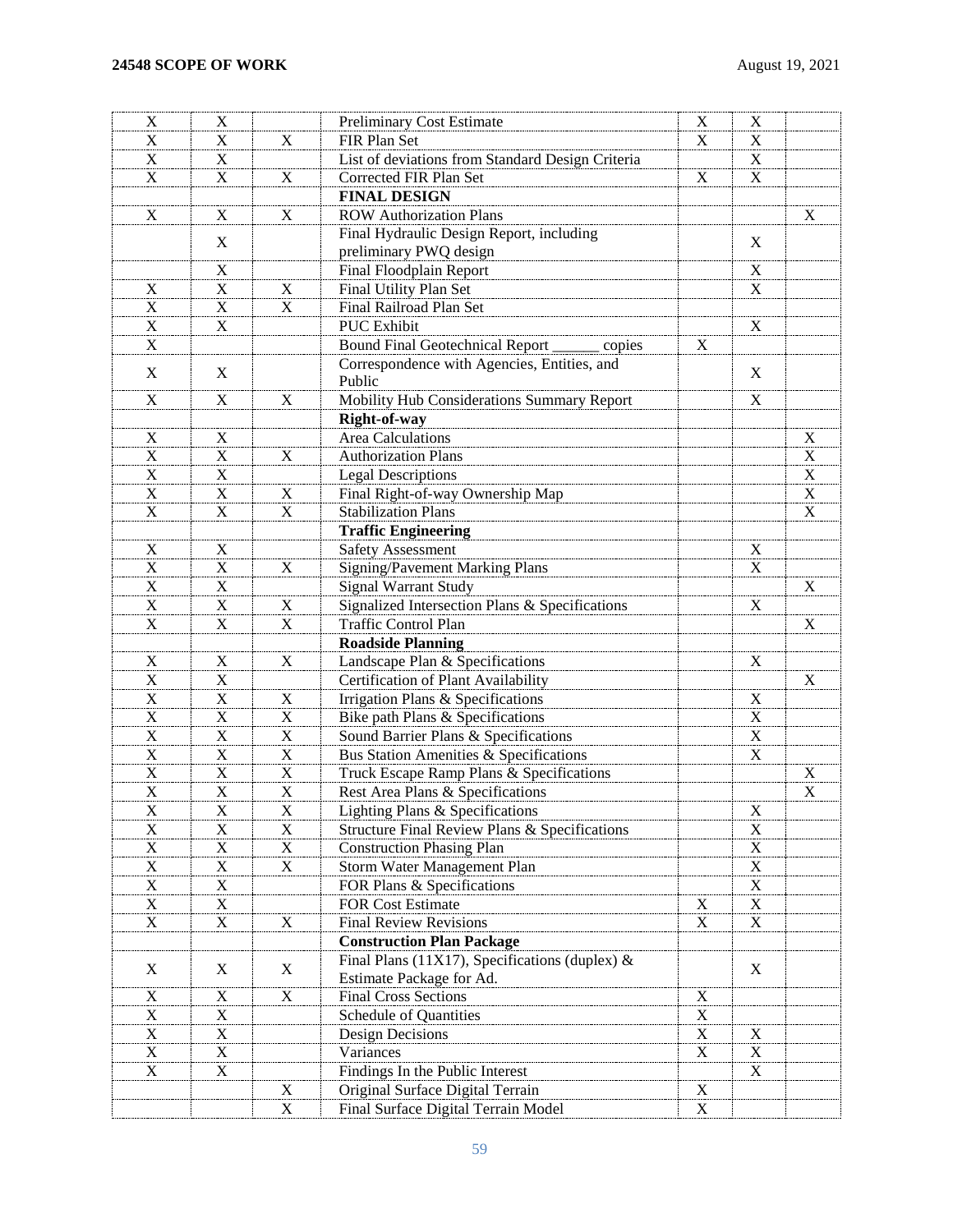|   |   | Design Digital Terrain Model                                                                    |   |   |  |
|---|---|-------------------------------------------------------------------------------------------------|---|---|--|
|   |   | <b>Staking Data</b>                                                                             |   |   |  |
| X | X | <b>Earthwork Quantities</b>                                                                     | X |   |  |
|   |   | Mass/Haul diagram                                                                               |   |   |  |
|   |   | Project Calculations (2 copies)                                                                 |   |   |  |
|   |   | Worksheets (2 copies)                                                                           |   |   |  |
|   |   | Design Notes                                                                                    |   |   |  |
|   |   | Independent Design Review Reports                                                               |   |   |  |
|   |   | Roadway Design Data Submittal                                                                   | X |   |  |
|   |   | Major Structure Design Final Submittal                                                          |   |   |  |
|   |   | <b>Bridge Construction Pack</b>                                                                 |   |   |  |
|   |   | <b>Record Plan Sets</b>                                                                         | x | x |  |
|   |   | As-Built Plan Sets (if required)                                                                |   |   |  |
|   |   | Approved no rise recertification or written and<br>approved evidence that all floodplain permit |   |   |  |
|   |   | conditions are resolved                                                                         |   |   |  |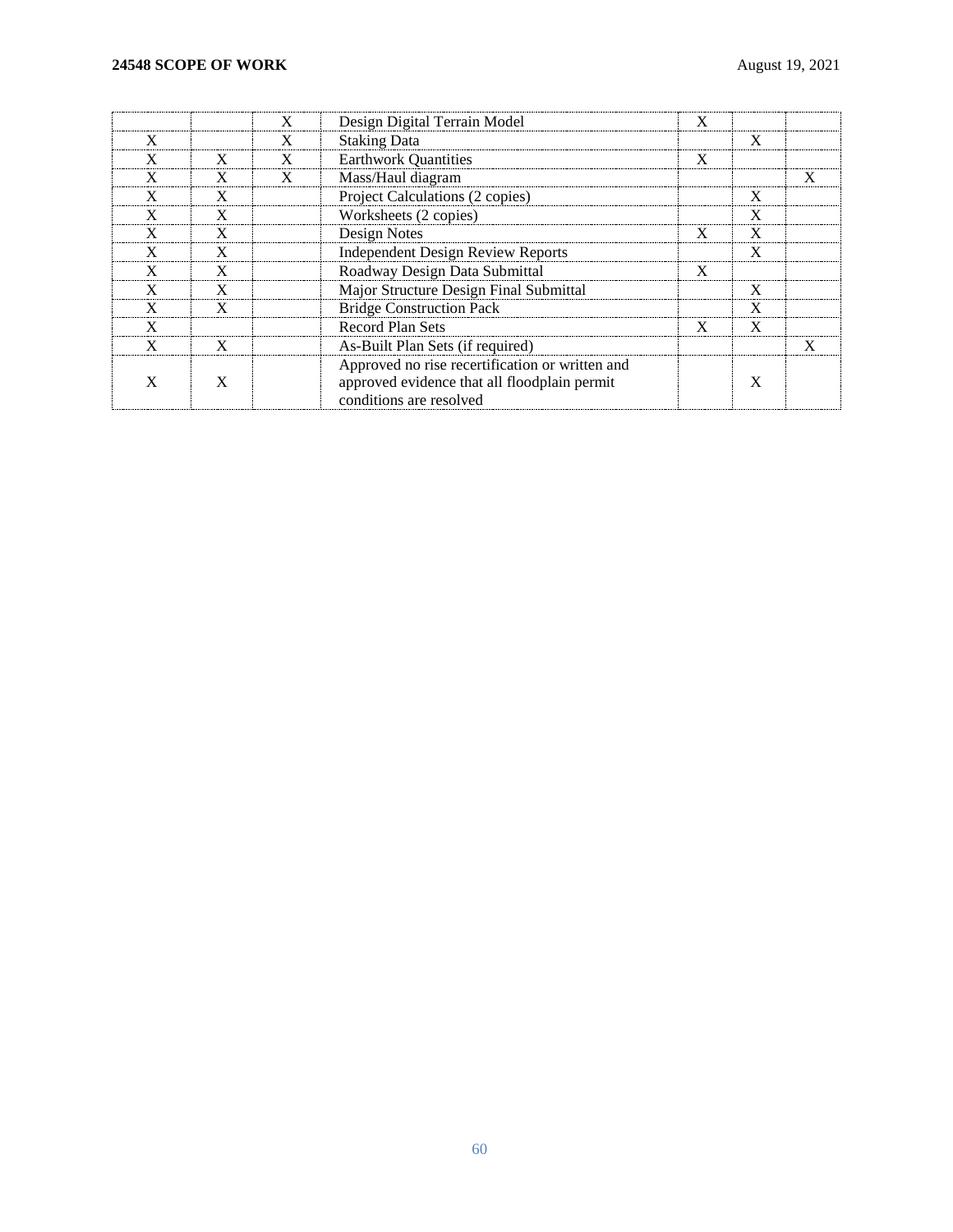## **APPENDIX A REFERENCES**

### **1. AMERICAN ASSOCIATON OF STATE HIGHWAY AND TRANSPORTATION OFFICIALS (AASHTO) PUBLICATIONS** (using latest approved versions):

- A. A Policy on Design Standards-Interstate System
- B. A Policy on Geometric Design of Highways and Streets
- C. Guide for Design of Pavement Structures
- D. Standard Specifications for Highway Bridges
- E. Guide for the Design of High Occupancy Vehicle and Public Transfer Facilities
- F. Guide for the Development of Bicycle Facilities
- G. Standard Specifications for Transportation Materials and Methods of Sampling and Testing – Part 1, Specifications and Part II, Tests
- H. Highway Design and Operational Practices Related to Highway Safety
- I. Roadside Design Guide
- J. Load Resistance Factor Design (LRFD) Specifications
- K. Guide for Park-and-Ride Facilities
- L. Guide for the Planning, Design, and Operation of Pedestrian Facilities
- M. Guide for Geometric Design of Transit Facilities on Highways and Streets

## **2. COLORADO DEPARTMENT OF TRANSPORTATION PUBLICATIONS** (using latest approved versions):

- A. Design Guide (all volumes)
- B. Bridge Design Manual
- C. Bridge Detailing Manual
- D. Bridge Rating Manual
- E. Project Development Manual
- F. Erosion Control and Stormwater Quality Guide
- G. Field Log of Structures
- H. Cost Data Book
- I. CDOT Traffic Analysis and Forecasting Guidelines
- J. Drainage Design Manual
- K. Landscape Architecture Manual
- L. NEPA Manual
- M. Environmental Stewardship Guide
- N. Various CDOT Environmental Resource Guidance (i.e Air Quality, Hazardous Materials, Noise, Visual)
- O. Quality Manual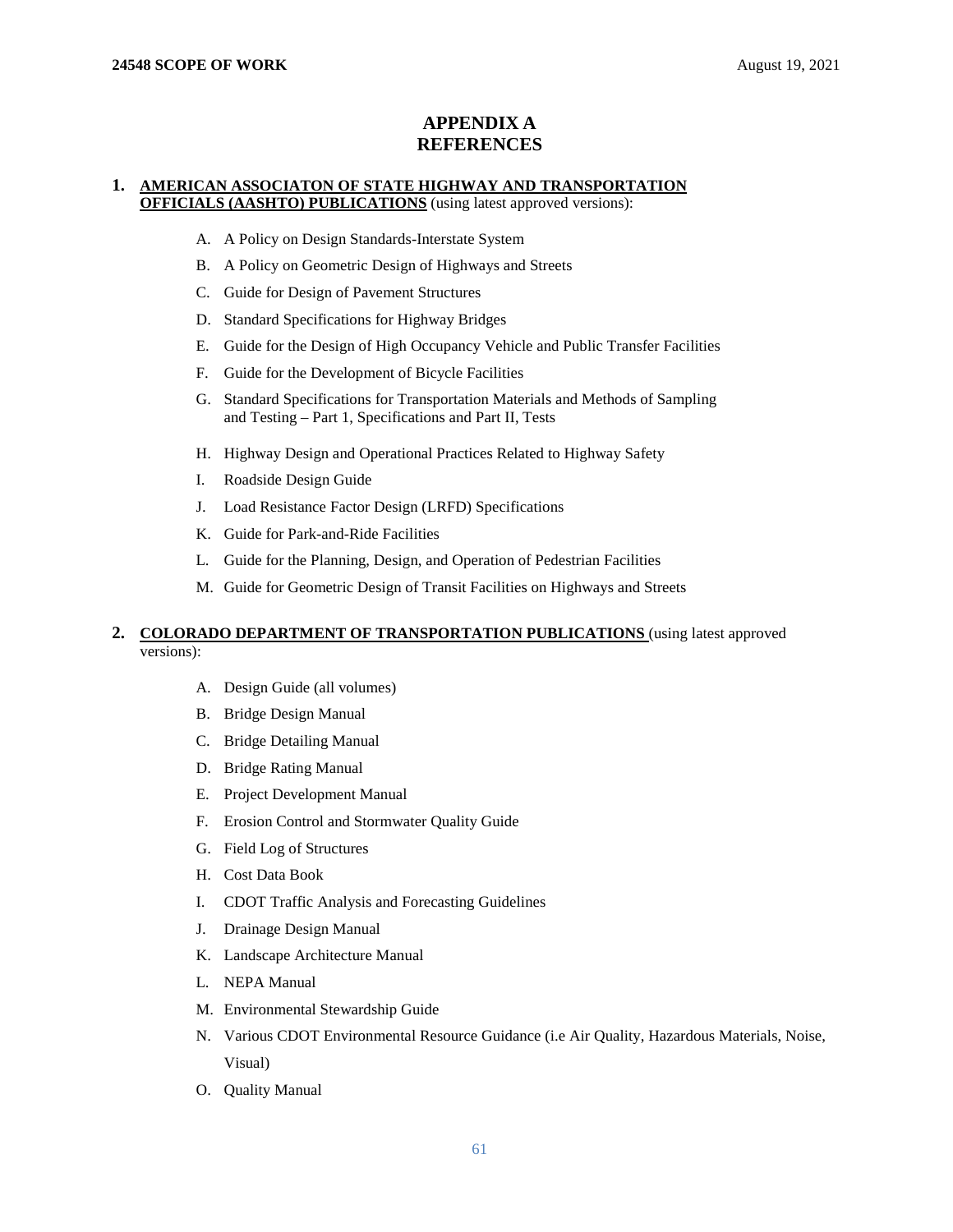- P. Survey Manual
- Q. Field Materials Manual
- R. Standard Plans, M & S Standards
- S. Standard Specifications for Road and Bridge Construction and Supplemental Specifications
- T. Item Description and Abbreviations (with code number) compiled by Engineering Estimates and Market Analysis Unit ("Item Book")
- U. Right-of-Way Manual
- V. The State Highway Access Code
- W. Utility Manual
- X. TMOSS Generic Format
- Y. Field TMOSS Topography Coding
- Z. Topography Modeling Survey System User Manual

AA.Interactive Graphics System Symbol Table

#### **3. CDOT PROCEDURAL DIRECTIVES** (using latest approved versions):

- A. No. 27.1 Social Marketing Use of Web 2.0 and Similar Applications
- B. No. 31.1 Web Site Development
- C. No. 400.2 No. 400.2 Monitoring Consultant Contracts
- D. No. 501.1 Requirements for Storm Drainage Facilities and Municipal Separate Storm Sewer System Facilities
- E. No. 503.1 Landscaping with CO Native Plant Species and Managing the CO Pollinator Highway
- F. No. 514.1 Field Inspection Review (FIR)
- G. No. 516.1 Final Office Review (FOR)
- H. No. 1050.1 Contracts with Local Agencies for Maintenance of State Highways
- I. No. 1217a Survey Request
- J. No. 1304.1 Right-of-Way Plan Revisions
- K. No. 1305.1 Land Surveys
- L. No. 1601 Interchange Approval Process
- M. No. 1700.1 Certification Acceptance (CA) Procedures for Location and Design Approval
- N. No. 1700.3 Plans, Specifications and Estimates (PS&E) and Authorization to Advertise for Bids under Certifications Acceptance (CA)
- O. No. 1700.5 Local Entity/State Contracts and Local Entity/Consultant Contracts and Local Entity/R.R. Contracts under C.A
- P. No. 1700.6 Railroad/Highway Contracts (Under Certification Acceptance)
- Q. No. 1905.1 Preparation of Plans and Specifications for Structures prepared by Staff Bridge Branch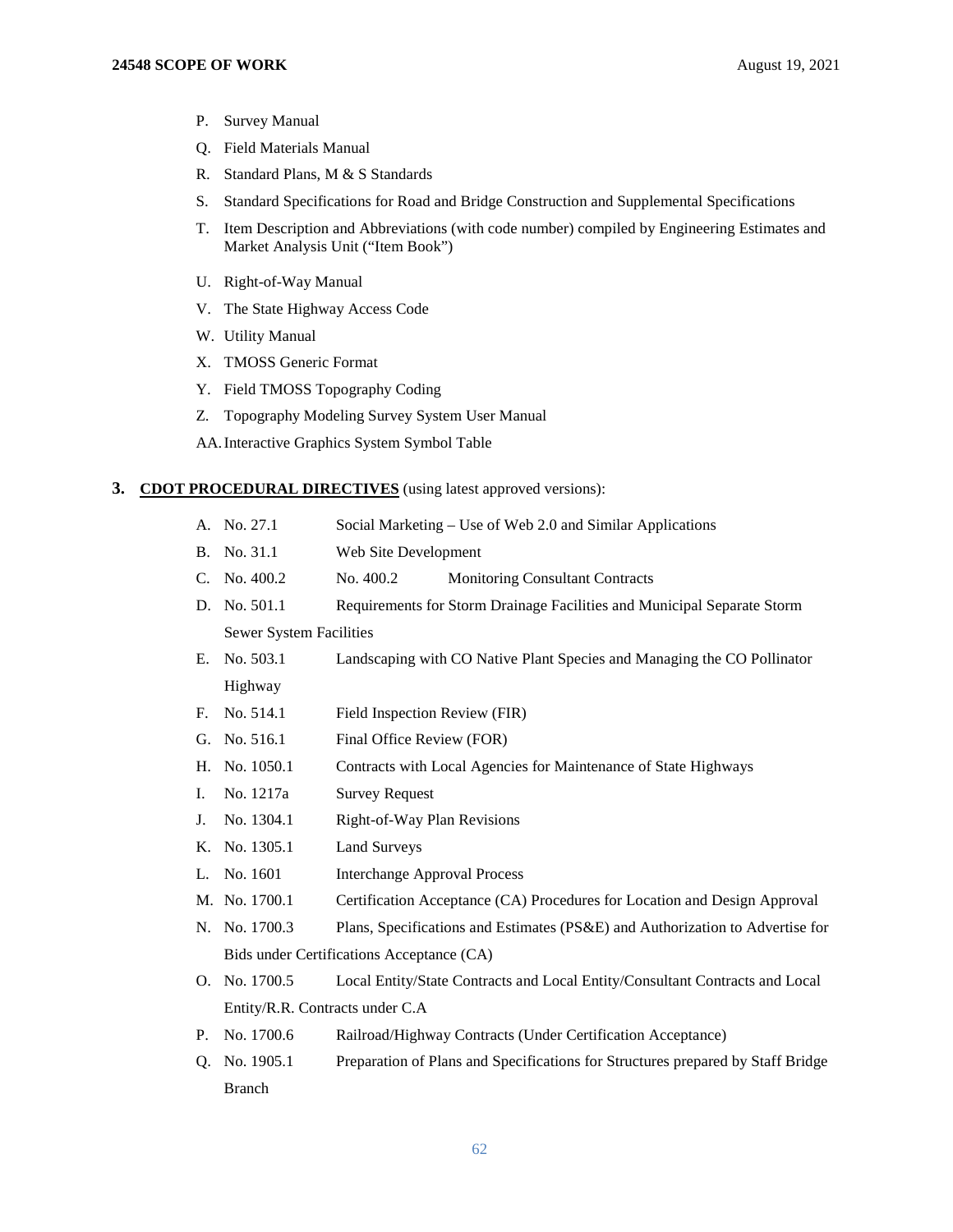### **24548 SCOPE OF WORK** August 19, 2021

### **4. FEDERAL PUBLICATIONS** (using latest approved versions):

- A. Manual on Uniform Traffic Control Devices
- B. Highway Capacity Manual
- C. Urban Transportation Operations Training Design of Urban Streets, Student Workbook
- D. Reference Guide Outline Specifications for Aerial Surveys and Mapping by Photogrammetric Methods for Highways
- E. Executive Order 12898
- F. Executive Order 11988 & 13690 FHWA Federal-Aid Policy Guide
- G. FHWA NHI Hydraulic Circular (HEC) and Hydraulic Design Series (HDS) Reports
- H. Technical Advisory T6640.8A
- I. U.S. Department of Transportation Order 5610.1E
- J. Geometric Geodetic Accuracy Standards and Specifications for Using GPS Relative Positioning Techniques
- K. ADAAG Americans With Disabilities Act Accessibility Guidelines
- L. 23 CFR 771, the FHWA Technical Advisory T6640.8A
- M. 44 CFR 59-72, standards of the National Flood Insurance Program (NFIP)
- N. U.S. Army Corps of Engineers Wetlands Delineation Manual of 1987 and appropriate regional supplements
- O. TCRP Report 19: Guide for the Location and Design of Bus Stops

## **5. AREA:**

- A. Manual for Railway Engineering
- B. Urban Storm Drainage Criteria Manual (MHFD, formerly UDFCD)
- C. Any appropriate local agencies references as appropriate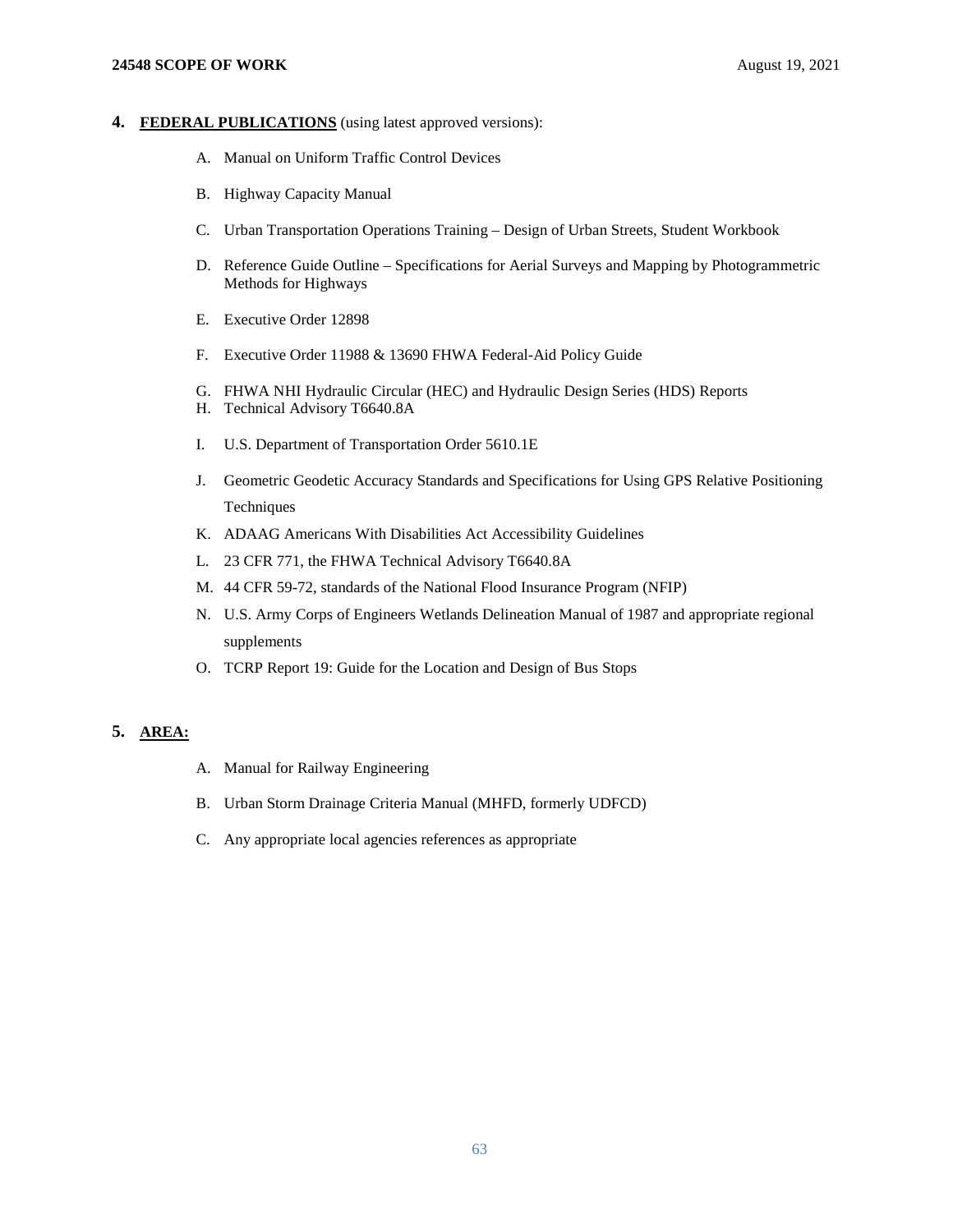## **APPENDIX B SPECIFIC DESIGN CRITERIA**

## **Note: The following criteria will be developed by the consultant and coordinated with the CDOT/PM prior to starting the design. The Consultant shall develop the CDOT Form 463 and insert a copy upon completion.**

## **1. ROADWAY**

## A. BASIC DESIGN

The basis for design will be the data in CDOT Form 463, Design Data. A copy of the latest applicable Design Data form will be furnished to the consultant.

## B. GEOMETRIC AND STRUCTURE STANDARDS:

- a Design Speed, horizontal alignment, curvature, vertical alignment, sight distance and superelevation is specified in Form 463.
- b Use of Spirals [YES OR NO]
- c Passing Sight Distance
- d Decision Sight Distance
- e Frontage Roads, Separation Width
- f CDOT Access Code
- g Airway Highway Clearances Design Guide
- h Bridges and Grade Separation Structures, Clearances to Structures and Obstructions, CDOT Design Guide
- i Curb and Gutters, Type
- C. GEOMETRIC CROSS SECTION are as specified in Form 463
- D. INTERSECTIONS AT GRADE:
	- a. Type
	- b. Special Considerations

## E. TRAFFIC INTERCHANGES:

- a. Type
- b. Ramp Type
- c. Special Considerations
- F. DESIGN OF PAVEMENT STRUCTURE: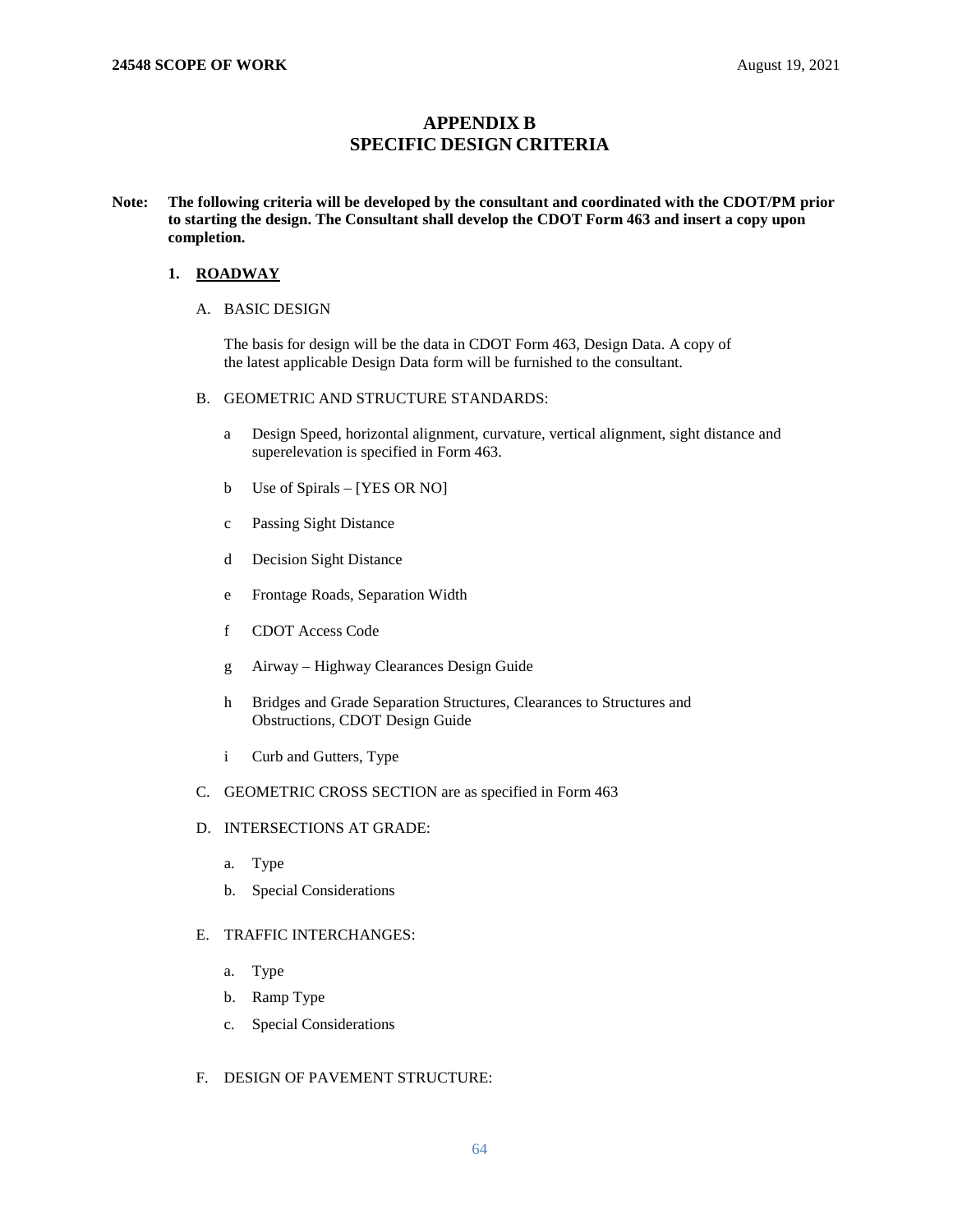- a. Pavement Type & Percent Trucks are as specified in Form 463
- b. Economic Analysis Period
- c. Design Life

### G. MISCELLANEOUS DESIGN CONSIDERATIONS:

- a. Fence Type
- b. FEMA Flood Zone
- c. Design Flood Frequency
- d. ITS elements for the Park-n-Ride lot and Bustang station
- e. Shelter specifications and additional amenities for the Bustang station s
- f. Multi-modal transit services and their connections (Bustang, shuttles, ridesharing, TNCs, taxis, and micromobility such as bikeshares or e-scooters, etc)
- g. Safety and access to the project location from the surrounding community and within the project using non-auto transportation (walking, biking, etc)

## H. ROADSIDE DEVELOPMENT

- a. Landscaping
- b. Specifications for Revegetating Disturbed Areas to be provided by CDOT
- c. PWQ Design
- d. Noise Control
- e. Type
- f. Guardrail and End Treatments

## I. LIGHTING:

a. Type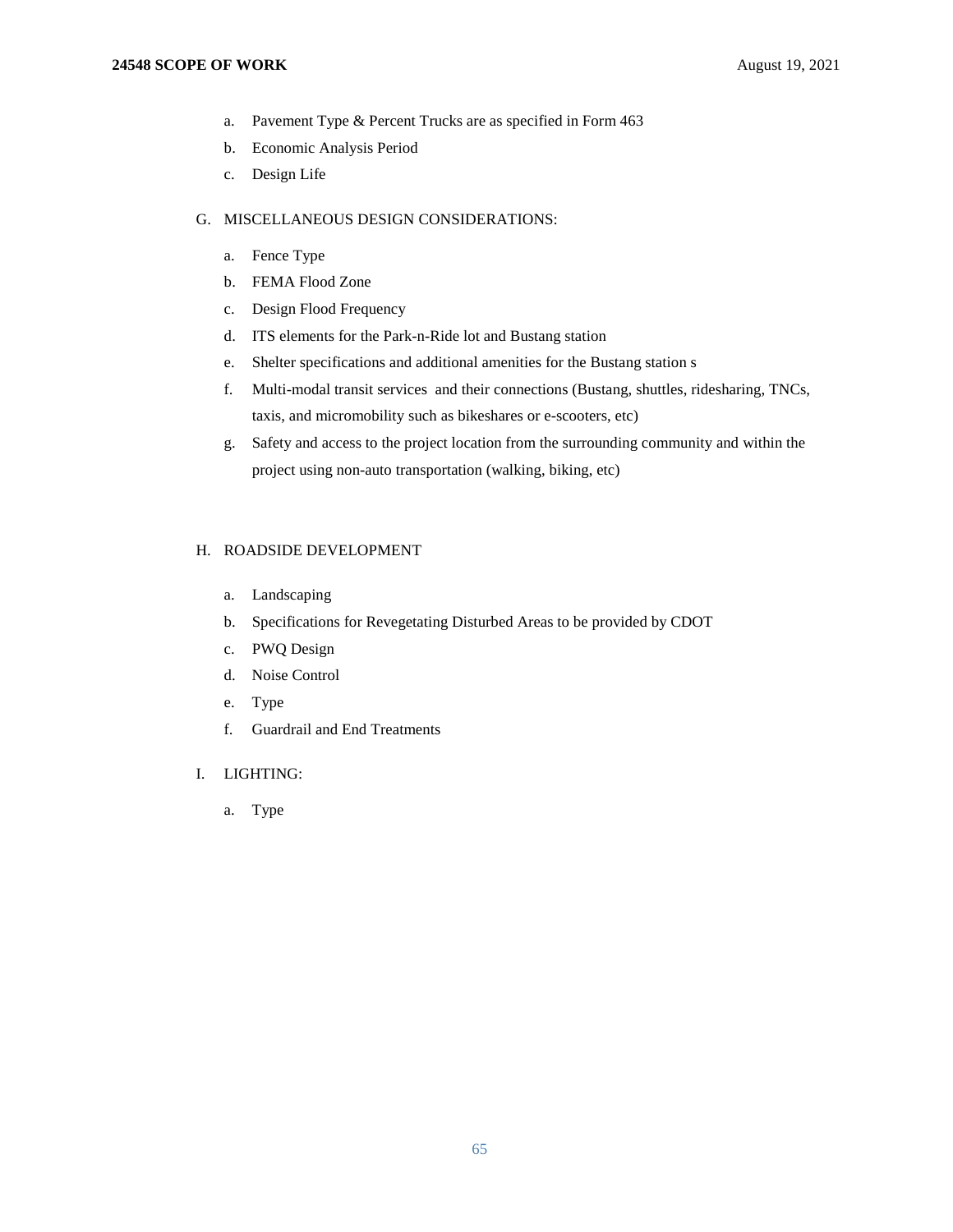# **APPENDIX C DEFINITIONS**

## **Note: For other definitions and terms, refer to Section 101 of the CDOT Standard Specifications for Road and Bridge Construction and the CDOT Design Guide.**

| <b>AASHTO</b>                                       | American Association of State Highway & Transportation Officials                                                                                                                                                                                                                                                                                                                                                                                                                      |
|-----------------------------------------------------|---------------------------------------------------------------------------------------------------------------------------------------------------------------------------------------------------------------------------------------------------------------------------------------------------------------------------------------------------------------------------------------------------------------------------------------------------------------------------------------|
| ADT                                                 | Average two-way 24-hour Traffic in Number of Vehicles                                                                                                                                                                                                                                                                                                                                                                                                                                 |
| <b>AREA</b>                                         | American Railway Engineering Association                                                                                                                                                                                                                                                                                                                                                                                                                                              |
| <b>ATSSA</b>                                        | American Traffic Safety Services Association                                                                                                                                                                                                                                                                                                                                                                                                                                          |
| AT&SF                                               | Atchison, Topeka & Santa Fe Railway Company                                                                                                                                                                                                                                                                                                                                                                                                                                           |
| <b>ADAAG</b>                                        | Americans with Disabilities Accessibility Act Guidelines                                                                                                                                                                                                                                                                                                                                                                                                                              |
| <b>BAMS</b>                                         | Bid Analysis and Management Systems                                                                                                                                                                                                                                                                                                                                                                                                                                                   |
| <b>BFE</b>                                          | <b>Base Flood Elevation</b>                                                                                                                                                                                                                                                                                                                                                                                                                                                           |
| <b>BLM</b>                                          | <b>Bureau of Land Management</b>                                                                                                                                                                                                                                                                                                                                                                                                                                                      |
| <b>BNRR</b>                                         | <b>Burlington Northern Railroad</b>                                                                                                                                                                                                                                                                                                                                                                                                                                                   |
| CA                                                  | Contract Administrator - The CDOT Manager responsible for the satisfactory completion of the<br>contract by the consultant<br><b>CDOT's Action Plan</b>                                                                                                                                                                                                                                                                                                                               |
| CAP                                                 |                                                                                                                                                                                                                                                                                                                                                                                                                                                                                       |
| <b>CBC</b>                                          | Concrete Box Culvert                                                                                                                                                                                                                                                                                                                                                                                                                                                                  |
| <b>CDOT</b>                                         | Colorado Department of Transportation                                                                                                                                                                                                                                                                                                                                                                                                                                                 |
| CDOT/PM                                             | Colorado Department of Transportation Project Manager - The CDOT Engineer responsible for<br>the day to day direction and CDOT Consultant coordination of the design effort (as defined in<br>Section 2 of this document)                                                                                                                                                                                                                                                             |
| <b>CDOT/STR</b>                                     | Colorado Department of Transportation Structure Reviewer - The CDOT Engineer responsible for<br>reviewing and coordinating major structural design                                                                                                                                                                                                                                                                                                                                    |
| <b>CDPHE</b>                                        | Colorado Department of Public Health and Environment                                                                                                                                                                                                                                                                                                                                                                                                                                  |
| <b>CEQ</b>                                          | Council on Environmental Quality                                                                                                                                                                                                                                                                                                                                                                                                                                                      |
| COG                                                 | <b>Council of Governments</b>                                                                                                                                                                                                                                                                                                                                                                                                                                                         |
| <b>COGO</b>                                         | <b>Coordinate Geometry Output</b>                                                                                                                                                                                                                                                                                                                                                                                                                                                     |
| <b>CONSULTANT</b>                                   | Consultant for the project                                                                                                                                                                                                                                                                                                                                                                                                                                                            |
| <b>CONTRACT</b><br><b>ADMINISTRAT</b><br>OR<br>C/PM | Typically, a Region Engineer or Branch Head. The CDOT employee directly responsible for the<br>satisfactory completion of the contract by the Consultant. The contract administration is usually<br>delegated to a CDOT Project Manager (as defined in Section 2 of this document).<br>Consultant Project Manager – The Consultant Engineer responsible for combining the various<br>inputs in the process of completing the project plans and managing the Consultant design effort. |
| <b>CWCB</b>                                         | Colorado Water Conservation Board                                                                                                                                                                                                                                                                                                                                                                                                                                                     |
| <b>DDM</b>                                          | Drainage Design Manual                                                                                                                                                                                                                                                                                                                                                                                                                                                                |
| <b>DEIS</b>                                         | <b>Draft Environmental Impact Statement</b>                                                                                                                                                                                                                                                                                                                                                                                                                                           |
| DHV                                                 | Future Design Hourly Volume (two-way unless specified otherwise)                                                                                                                                                                                                                                                                                                                                                                                                                      |
| <b>DRCOG</b>                                        | Denver Regional Council of Governments                                                                                                                                                                                                                                                                                                                                                                                                                                                |
| D&RGW                                               | Denver & Rio Grande Western Railroad                                                                                                                                                                                                                                                                                                                                                                                                                                                  |
| EA                                                  | <b>Environmental Assessment</b>                                                                                                                                                                                                                                                                                                                                                                                                                                                       |
| <b>EIS</b>                                          | <b>Environmental Impact Statement</b>                                                                                                                                                                                                                                                                                                                                                                                                                                                 |
| <b>ESAL</b>                                         | Equivalent Single Axle Load                                                                                                                                                                                                                                                                                                                                                                                                                                                           |
|                                                     |                                                                                                                                                                                                                                                                                                                                                                                                                                                                                       |